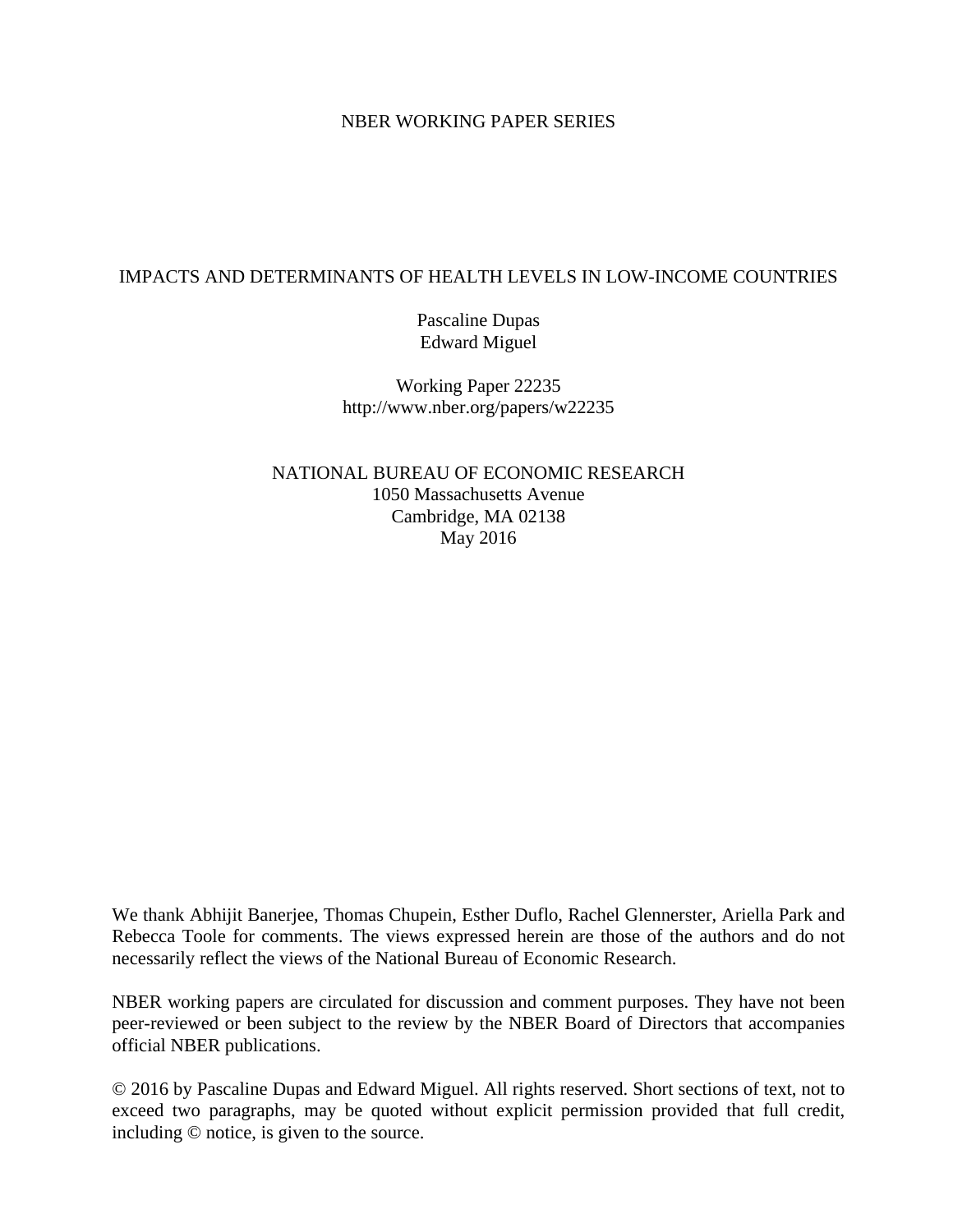Impacts and Determinants of Health Levels in Low-Income Countries Pascaline Dupas and Edward Miguel NBER Working Paper No. 22235 May 2016 JEL No. C93,I1,O1

### **ABSTRACT**

Improved health in low-income countries could considerably improve wellbeing and possibly promote economic growth. The last decade has seen a surge in field experiments designed to understand the barriers that households and governments face in investing in health and how these barriers can be overcome, and to assess the impacts of subsequent health gains. This chapter first discusses the methodological pitfalls that field experiments in the health sector are particularly susceptible to, then reviews the evidence that rigorous field experiments have generated so far. While the link from in utero and child health to later outcomes has increasingly been established, few experiments have estimated the impacts of health on contemporaneous productivity among adults, and few experiments have explored the potential for infrastructural programs to impact health outcomes. Many more studies have examined the determinants of individual health behavior, on the side of consumers as well as among providers of health products and services.

Pascaline Dupas Department of Economics Stanford University 579 Serra Mall Stanford, CA 94305-6072 and NBER pdupas@stanford.edu

Edward Miguel Department of Economics University of California, Berkeley 530 Evans Hall #3880 Berkeley, CA 94720 and NBER emiguel@econ.berkeley.edu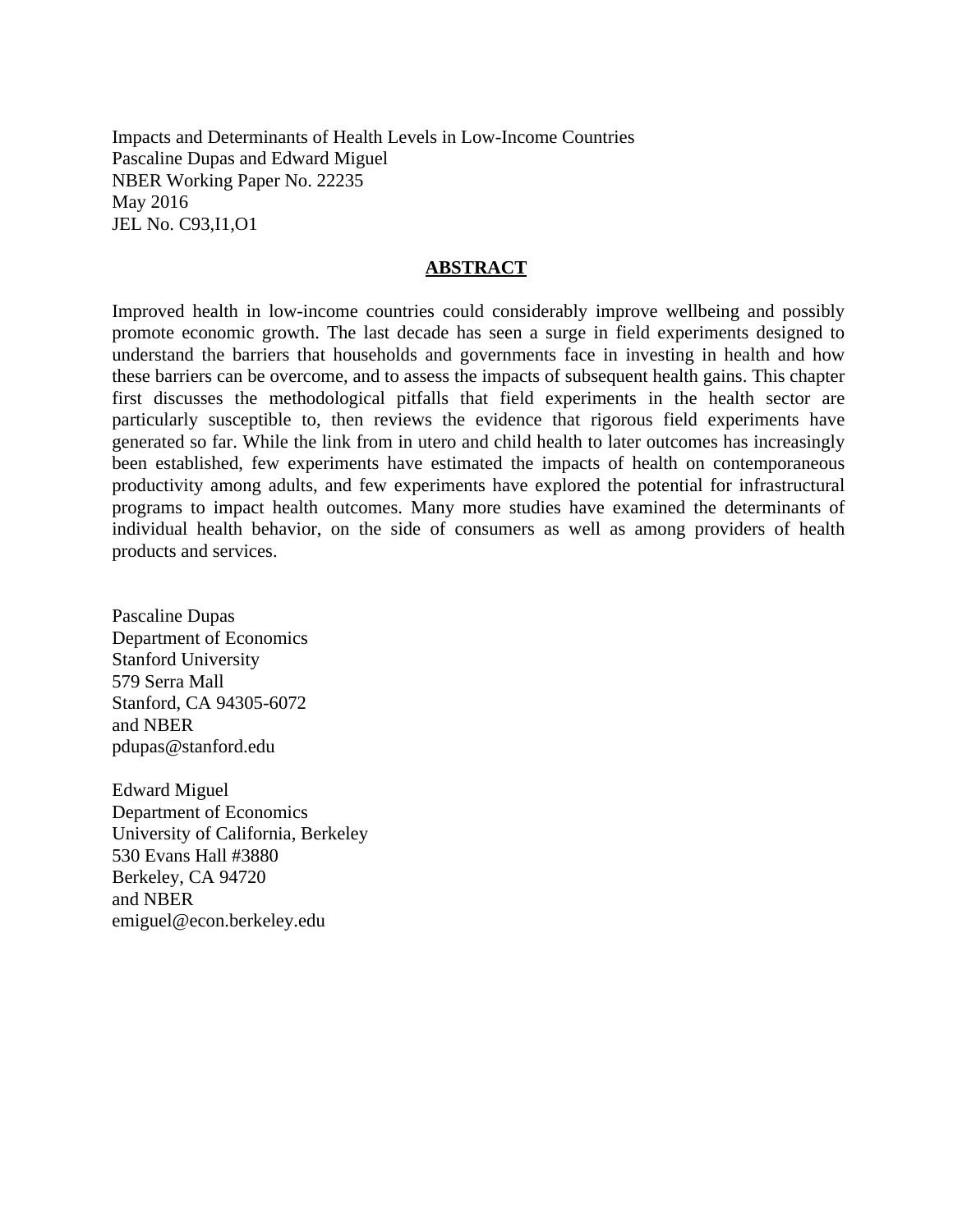# **Contents**

| 1.   |                                                                                            |
|------|--------------------------------------------------------------------------------------------|
| 2.   |                                                                                            |
| 2.1. | Experimenting to estimate impacts of health improvements: beware of externalities 6        |
| 2.2. | Experimenting to understand the determinants of health behavior: beware of measurement. 10 |
| 2.3. |                                                                                            |
| 3.   | Experimental estimates of the impact of health on individual productivity  14              |
| 3.1. |                                                                                            |
| 3.2. |                                                                                            |
| 3.3. |                                                                                            |
| 4.   |                                                                                            |
| 5.   |                                                                                            |
| 5.1. |                                                                                            |
| 5.2. |                                                                                            |
| 5.3. |                                                                                            |
| 5.4. |                                                                                            |
| 5.5. |                                                                                            |
| 5.6. |                                                                                            |
| 5.7. |                                                                                            |
| 5.8. | Taking stock: How important is the role of present bias in explaining observed preventive  |
| 5.9. |                                                                                            |
| 6.   |                                                                                            |
|      |                                                                                            |
| 6.2. |                                                                                            |
| 6.3. |                                                                                            |
| 7.   |                                                                                            |
|      |                                                                                            |

# <span id="page-2-0"></span>1. Introduction

The links between health and economic development are many and varied. One of the most robust stylized facts of economic development is that higher income levels correlate strongly with longer life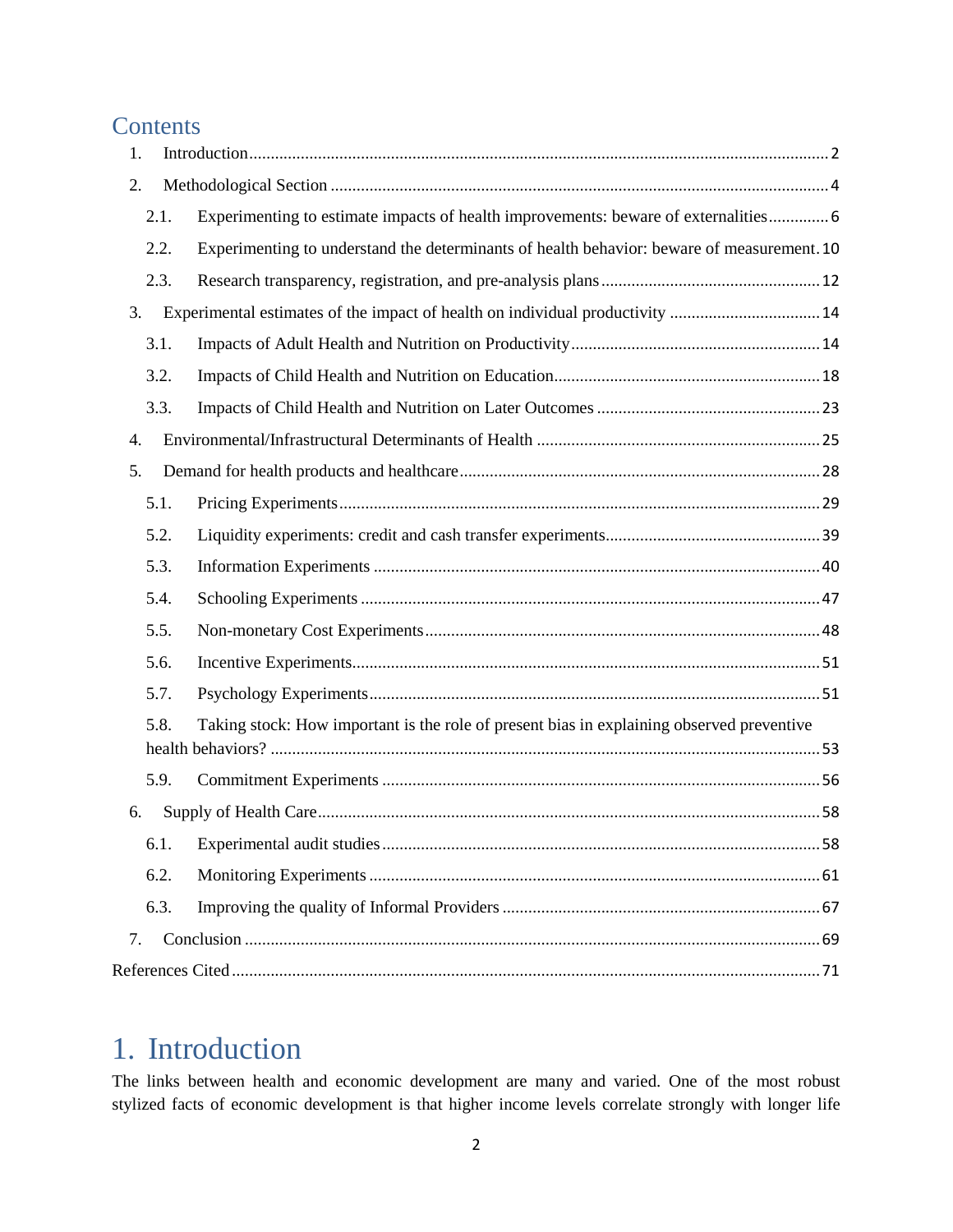spans, lower infant mortality, and reduced illness throughout the life course (Deaton 2013). Infectious diseases that kill millions in poor countries are largely unknown in the world's wealthy societies, while sophisticated new curative technologies, procedures, and pharmaceutical advances often appear in wealthy economies years before they are available in low-income regions. The recent ravages of HIV/AIDS in Sub-Saharan Africa – which has killed tens of millions, and counting – have only deepened the divide between the global health haves and have-nots. Even the briefest introspection makes it obvious that health levels are critical determinants of human wellbeing even beyond their impact on economic productivity, and that the health gaps across countries are a major contributor to global inequities.

This is a powerful and well-known pattern, but its underlying causes are not obvious or entirely clear. There are many channels that could plausibly contribute to the link between wealth and health. On the one hand, higher incomes may allow individuals, households and whole societies to invest more resources in better health prevention and treatment (as well as better nutrition), leading to improved health outcomes. On the other, individuals with poor health may not be able to work as long, as hard, or as effectively as their healthier peers, leading to lower incomes and living standards for themselves, and potentially for their households and offspring. Adding further complexity is the possibility that both economic outcomes and health levels might be jointly determined by a third factor, such as the effectiveness of government public good provision – which itself might be a function of the quality of government institutions – or the design of foreign aid programs. All of these mechanisms also potentially interact in complex ways.

The research community has worked over the past few decades to better understand each of these different potential relationships and mechanisms, and this survey is an attempt to draw together the evidence from experimental studies on these important topics. Making sense of the bidirectional relationship between health and income is critical for both our scholarly understanding of the world in which we live, and for the effective design of public policies. As we discuss in this chapter, the evidence base is growing on the impacts and determinants of health levels in developing countries, but there remain many knowledge gaps, and we highlight areas where further research would be useful. In doing so, we build on the many recent surveys and chapters that have tackled related issues.

One fundamental relationship that has been the focus of many studies is the causal link between improved health and economic productivity. This is actually a challenging relationship to estimate rigorously, given the bidirectional relationships described above. Several recent experimental studies have begun to make progress, and have shown large impacts of gains in both in utero and child health on later educational and economic outcomes (Glewwe and Miguel 2008). With a handful of notable exceptions, there is limited experimental evidence tracing links from child health gains to adult economic outcomes due to the paucity of long-term panel datasets in low-income settings (although this is starting to change with more sophisticated longitudinal data collection approaches). In the meantime, some of the best evidence in this area will be have to come from natural experiments or other non-experimental designs (Bleakley 2010a). There is even less evidence on links between health levels and contemporaneous adult productivity. This is harder to estimate than it might appear in part due to difficulties both in intervening to improve adult health, as well as in measuring individual output in many economic occupations (e.g., household subsistence farming, self-employment and informal work) in poor countries, although a new body of evidence is attempting to overcome these challenges.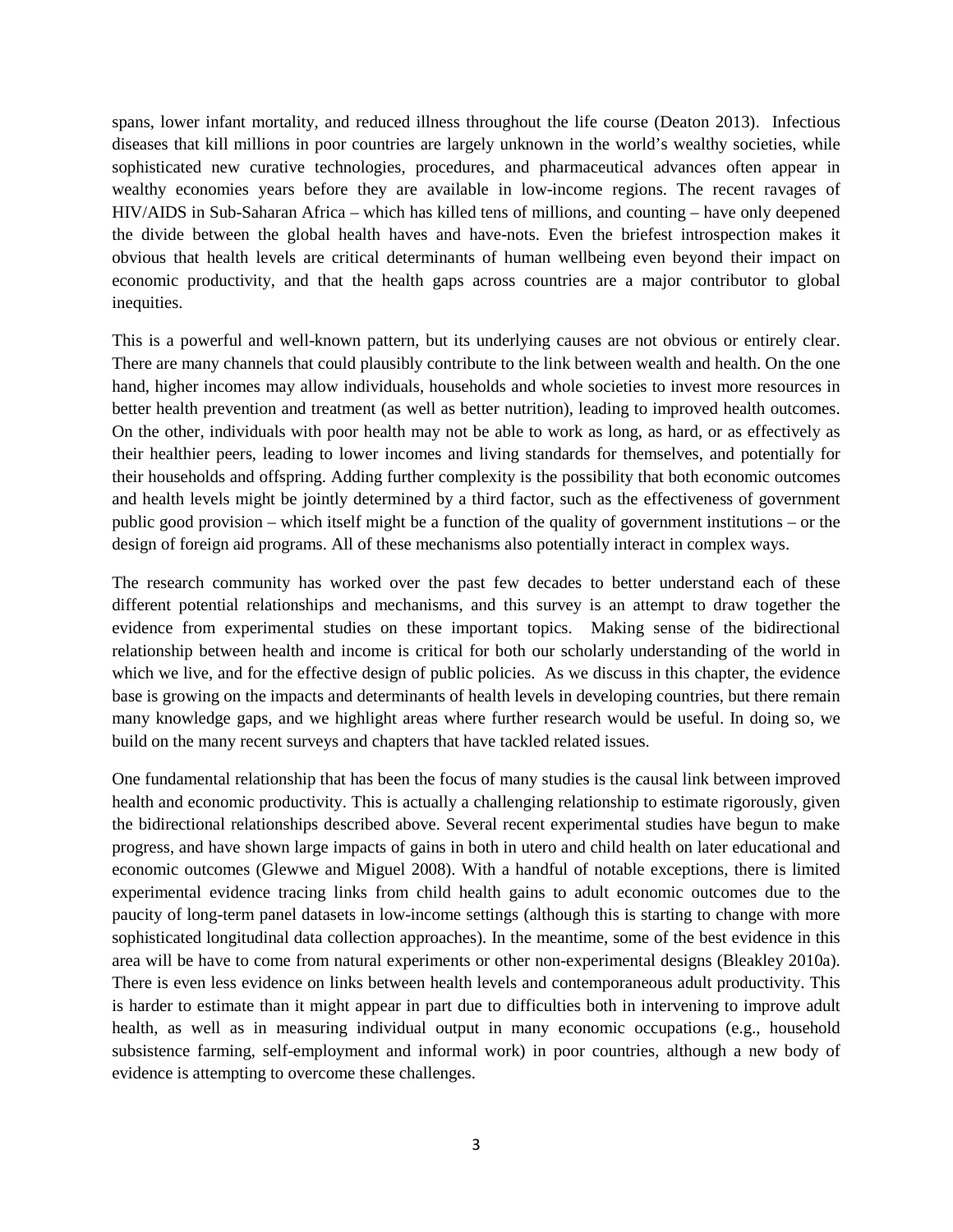There has been much more high-quality experimental research on the demand for health, with many studies documenting that even poor households in developing countries spend large sums on acute health care. However, a growing body of evidence indicates that demand for many preventive technologies, as well as a range of new and seemingly useful health products, is far lower than might seem optimal (Dupas 2011a).

There has recently been active debate over the right "model" of health behavior among the poor, with an excellent recent survey (Kremer and Glennerster 2012) arguing that the low demand for prevention is consistent with the importance of present biased preferences for many individuals. We assess the patterns in the exploding literature in this area, describe evidence that we believe is consistent with this interpretation as well as other patterns that we believe may be more consistent with alternative theoretical models and interpretations. Overall, our view on the role of present bias is more nuanced and uncertain than Kremer and Glennerster (2012).

There is a growing consensus that supply-side constraints, both in terms of access and the quality of health provision, could be a major determinant of poor health outcomes in developing countries (Das and Hammer 2014). The lack of high quality health care in many settings is important in its own right, and also affects interpretation of other findings in this literature. The lack of high quality service options could be a key driver of the low demand for healthcare observed in many settings (other than in emergency curative situations, where the consequences of non-treatment are especially severe and immediate). The generally low quality of health provision in poor countries also makes it more challenging to study the link between health and economic productivity, to the extent that even large-scale health policy reforms do not "deliver" better population health. Experimental studies that aim to improve individual health by working through existing health institutions may be stymied by the limited capacity of those institutions.

Throughout this chapter, we survey the high-quality evidence from developing countries on these topics, highlight holes in the existing literature, and point the way forward for future research in the area. Before we survey the evidence, we review some key methodological issues in Section 2 that pertain to field experiments in health and that are critical to reading the evidence. Section 3 surveys experimental estimates of the impact of health on individual productivity, including studies in child as well as adult interventions. Section 4 surveys recent experimental studies on the environmental determinants of health, including clean water interventions. Section 5 discusses the exploding literature on the demand for health and healthcare, while Section 6 surveys work on the supply of health care. The final section concludes.

# <span id="page-4-0"></span>2.Methodological Section

Experiments in the health sector have been prominent among the field experiments carried out in development economics over the past two decades, and they have highlighted a number of important methodological issues related to the estimation of externalities, variable measurement, and preregistration and research transparency. We discuss each of these issues in turn in the three subsections that follow.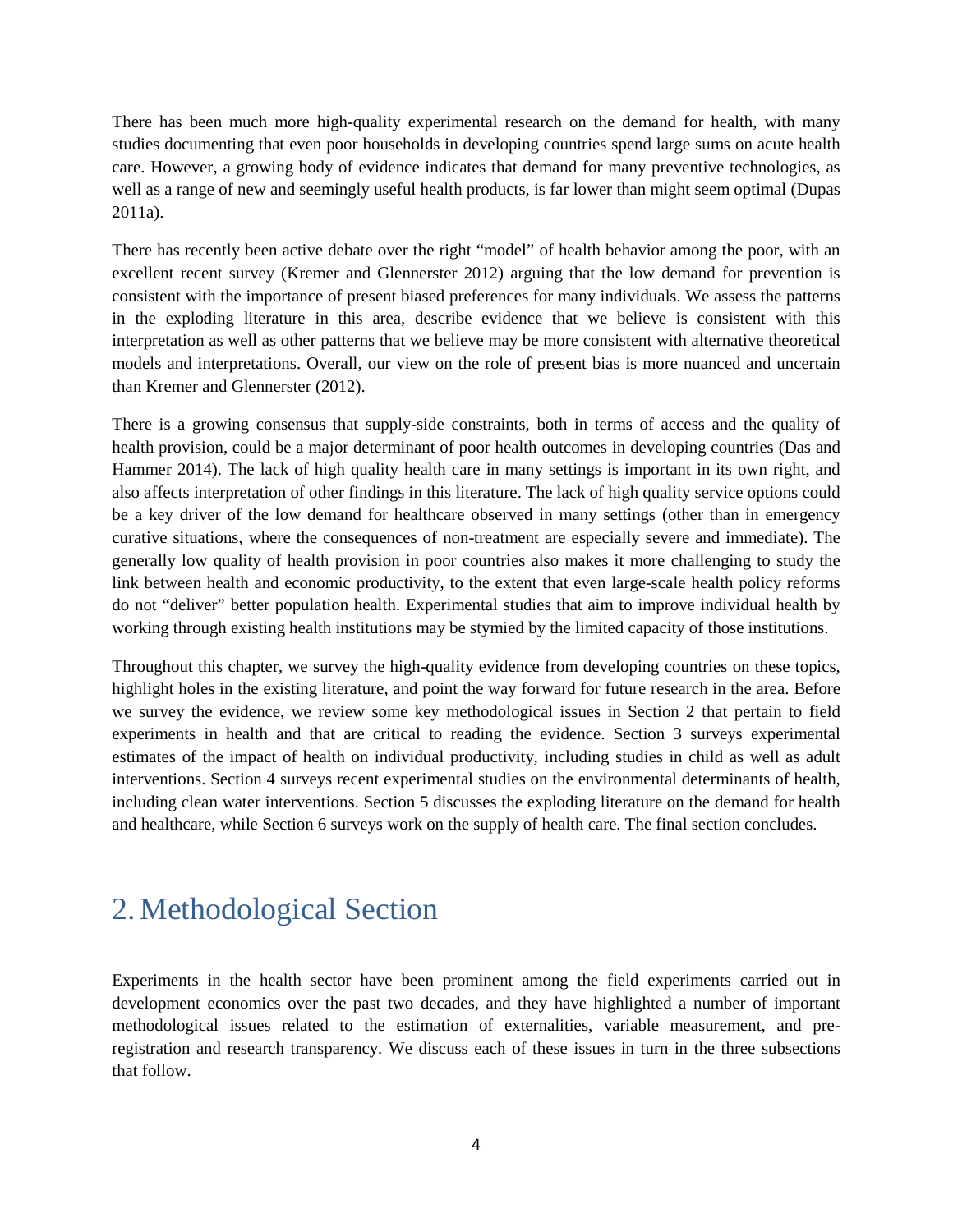Before launching into the detailed discussion, a few observations about the differences between field experiments conducted by development economists and those carried out among clinical trialists and epidemiologists are in order. One key difference relates to the goals of their studies, in relation to the widely used distinction between *efficacy trials* and *efficiency trials*. Efficacy trials are designed to capture the impact of an intervention under the most controlled and ideal circumstances possible, while efficiency trials capture effects under more authentic real-world conditions (Singhal et al 2014).

In reality, many studies lie somewhere in between these two extremes, with both partial study control and some degree of realism. While medical researchers typically carry out both types of studies, and often make a sharp distinction between the two, most recent field experiments in economics have tended to be closer to efficiency trials. Many of these studies have been carried out in close collaboration with government or non-governmental organization (NGO) partners, and have been implemented as "real" programs, rather than experiments that are carried out directly by the researchers themselves, as in many efficacy trials.

Even more importantly, there is a major difference in the role of theory in the design of experiments by economists versus health researchers. Economists (and other social scientists) often design experiments to shed light on underlying theoretical mechanisms, to inform ongoing theoretical debates, and measure and estimate endogenous behavioral responses. These behavioral responses may shed light on broader issues beyond the experimental intervention at hand, and thus could contribute to greater external validity of the results.

This distinction between the types of studies carried out by medical researchers versus development economists working on health topics has a number of important implications that will become apparent in the course of this chapter. One has to do with the quality "standards" and perceptions of the "risk of bias" in a particular design. For medical trialists accustomed to the CONSORT standards or other medical efficacy trial reporting guidelines, studies that do not feature double-blinding, and thus run the "risk" of endogenous behavioral responses to the medical intervention, are considered less reliable than those studies that employ double-blinding (for a detailed discussion, see Eble, Bourne and Elbourne 2015). While a few of the studies conducted by economists surveyed below do feature double-blinding (most notably Thomas et al 2003, 2006), in nearly all settings blinding participants to their status is either logistically difficult (for instance, if government partners are unwilling to distribute placebo treatments to some of their population) or even impossible.

To illustrate, how would you provide a placebo treatment in a study investigating the impact of the distribution of anti-malarial bednets? Even in settings that might seem promising for placebo treatments, such as the community-level deworming treatments discussed below at several points, blinding participants to their status is basically impossible. Deworming generates side effects (mainly gastrointestinal distress) in roughly 10% of those who take the pills, so community members in a placebo community would quickly deduce that they were in fact not receiving real deworming drugs if there are few or no cases of side effects.

As noted above, endogenous behavioral responses are often exactly what we economists (and other social scientists) set out to measure and estimate in our field experiments, and thus are to be embraced rather than rejected as symptomatic of a "low quality" research design that is at "high risk of bias". Finally, economists' interest in many cases in the cost-effectiveness, economic returns, or fiscal implications of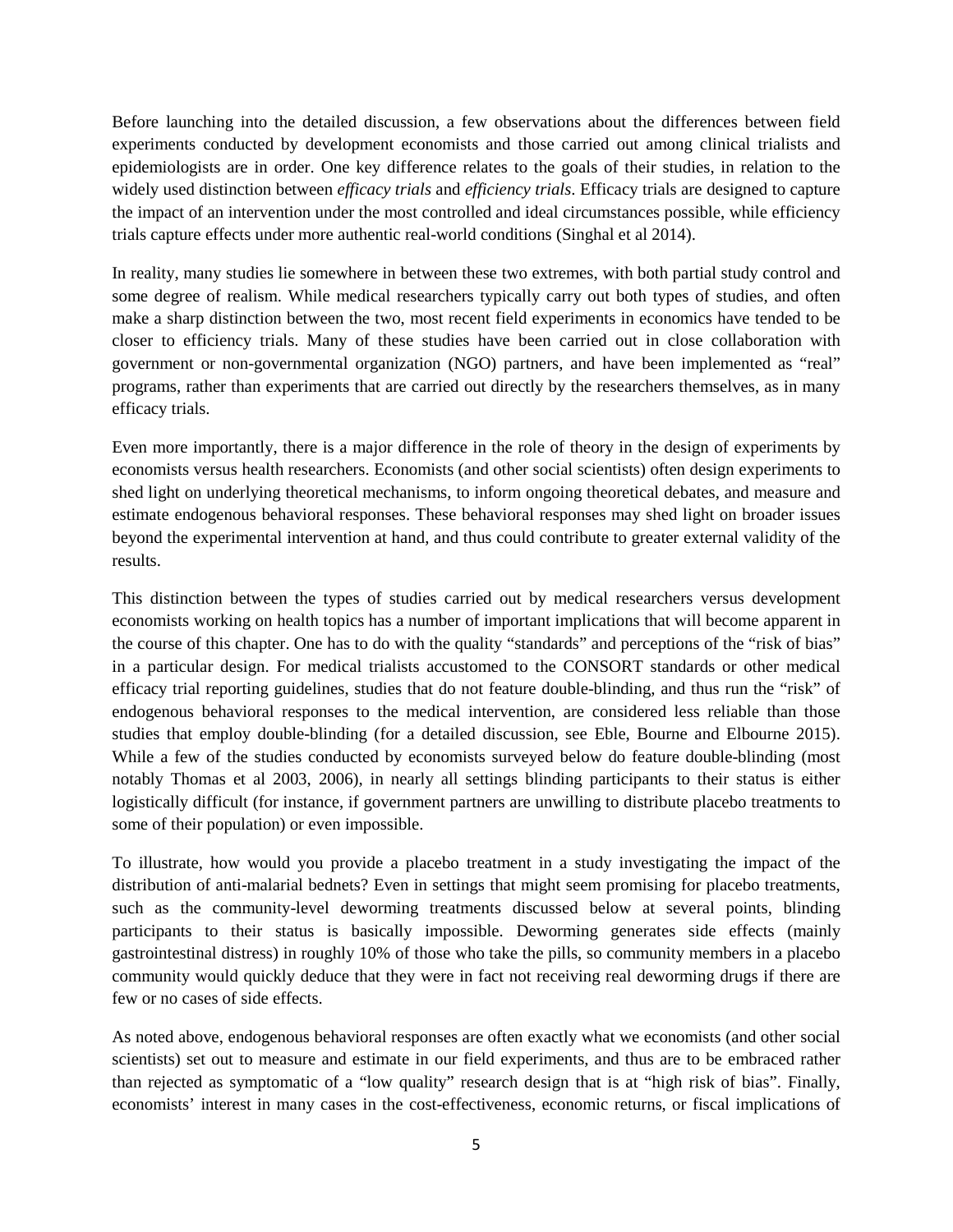particular real-world health interventions once again make efficacy trials of inherently less interest in most cases than more realistic effectiveness trial approaches. In fact, the differences in outcomes between efficacy trials and effectiveness trials are of great interest to social sciences, since understanding why an intervention that "works" in a highly controlled settings might "fail" in a more realistic setting can shed light on the functioning – and limitations – of existing organizations and institutions.

Taken together, it is clear to us that the experimental literature on health interventions in economics (and increasingly in other social sciences such as political science) often has very different objectives than medical, public health and epidemiological research, and thus different methodologies are often called for. Researchers working on health topics in development economists have not simply been able to import existing medical trial methods wholesale, but have instead been quite innovative in developing new approaches to estimating externalities, in measurement, and regarding issues of pre-registration and transparency, as discussed in the three subsections below.

## <span id="page-6-0"></span>2.1.Experimenting to estimate impacts of health improvements: beware of externalities

Field experiments in development economics focusing on the health sector have been innovative in adapting and creating new approaches to estimating treatment externalities. Treatment externalities go by many different names in different subfields and disciplines – including spillovers, contamination, herd immunity, and indirect effects, among others – and they have been of interest to statisticians and epidemiologists for a long time (for classic treatments, refer to Cox 1958, Rubin 1990, Fine 1993, and Rosenbaum 2007). However, despite their theoretical importance for the health field, especially in lowincome societies where infectious diseases account for a large share of the disease burden, these issues have received far less empirical attention in public health and epidemiological research.

As surveyed in a recent synthetic review (Benjamin-Chung et al. 2015), the rapid growth in empirical studies of treatment externalities in epidemiology began after 2000, at roughly the same time that such empirical treatments became more common in economics, although there were a handful of earlier empirical treatments of the issue (for instance, Paul et al 1962 and Cooper and Fitch 1983). This literature has tended to focus on low income settings in Asia, Latin America and Africa in both the public health literature and in economics. As Benjamin-Chung et al (2015) show in their detailed review of the existing literature, both these early public health studies, as well as most recent treatments (for instance, Forleo-Neto et al 1999, Ali et al 2005, 2008, 2013), tend to focus on "herd immunity" effects in vaccine treatment programs, and they estimate treatment spillovers using the "treatment coverage mean", i.e., the proportion of individuals in the area who received treatment, as the key measure of exposure. They then examine whether there is a lower risk of later infection in sites where more people received treatment relative to areas where fewer people were treated. These studies provide consistent support for the existence of positive vaccine spillover benefits among those who did not receive the vaccine themselves.

This is an empirically sensible approach but it has a number of immediate limitations. First, many studies using this approach typically leave the question of how and why particular sites had lower vaccine coverage than other areas unanswered. This is potentially problematic to the extent that coverage rates are affected by omitted variables ("confounders") such as the local disease environment, capacity of local health institutions, and perhaps local attitudes towards particular diseases, all of which could both affect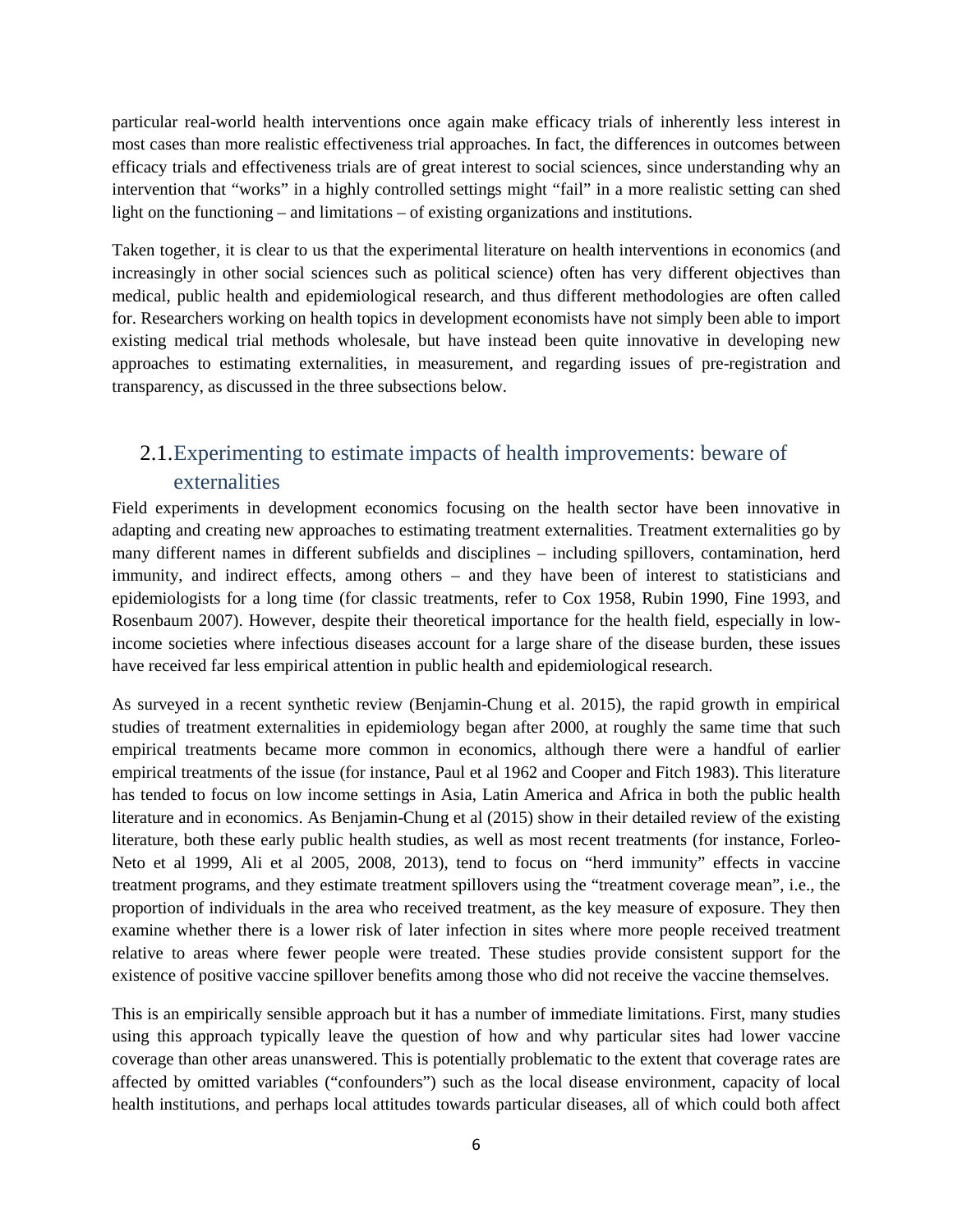coverage as well as population health outcomes. For instance, it is plausible that areas where populations have less awareness of, or support for, treatment of a disease might both have lower coverage rates and higher subsequent infection (although there are other possible confounders that would lead to bias in the opposite direction). Second, this approach is typically quite imprecise about the geographic area that is relevant for spillovers, the choice of geographic area often appears quite ad hoc, and different studies use different definitions of a community or site, thus leading to a lack of comparability across studies. Taken together, this implies that the evidence base within public health regarding the extent of treatment spillovers is not extremely solid, and moreover, the evidence generated so far has tended to focus on a narrow set of treatments, namely, vaccinations.

While it may be surprising that there has not been more empirical research on the empirical estimation of spillover effects within public health and epidemiology (despite the theoretical centrality of these issues in these fields, i.e., they are even in the name "epidemiology"), we speculate that it may be the result of a tendency in most empirical health studies to focus on "standard" RCT empirical approaches that compare treatment to control groups directly, and that tend to regard any sort of externality effect as a source of "contamination" that is to be avoided or minimized, rather than as a key element of our understanding of the overall treatment effect. Economists who have worked on these topics in health have instead been more open to embracing the estimation of externalities, perhaps in part because norms regarding the "right" way to carry out field experiments are less established in economics (given how recently these tools have been adopted in the field), and also given the importance of spillover effects within public economics theory to potentially rationalize public subsidies for health treatments and interventions (Dybvig and Spatt 1983).

The Miguel and Kremer (2004) paper on school-based deworming impacts in Kenya is among the first health studies in development economics to experimentally estimate externality effects. In their main analysis, they exploit the variation in deworming treatment status generated by the experimental assignment of schools to early versus late treatment (in a phase-in, or stepped wedge, research design), and show that this generates extensive variation in local "exposure" to treated schools within 3 km and up to 6 km away from sample schools. Their econometric approach conditions on the total density of local school pupil population within a particular geographic distance, and conditioning on this quantity, the experimental design implies that the number of treated schools is experimentally assigned and should thus be orthogonal to other local observables and unobservables. They cannot reject that the observed characteristics of schools with lots of "exposure" to other local treatment schools are the same as for schools with little such exposure. Thus this analytical approach – which Benjamin-Chung et al 2015 terms "estimation of spillovers conditional on treatment density" – addresses both of the limitations of most existing empirical research on spillovers in public health described above. In particular, the assignment of exposure to treatment spillovers is assigned experimentally (and thus should be largely free of the possible omitted variable bias, or confounding, that could affect most existing vaccine studies in epidemiology), and this approach also makes precise the extent of externalities within precisely defined geographic distances away from a particular site.

Formally, Miguel and Kremer (2004) estimate the following econometric model:

$$
\text{(eqn. 1)} \quad Y_{ijt} = a + \beta T_{it} + X_{ijt} \delta + \sum_{d} (\gamma_d \cdot N_{dit}^T) + \sum_{d} (\phi_d \cdot N_{dit}) + e_{ijt}.
$$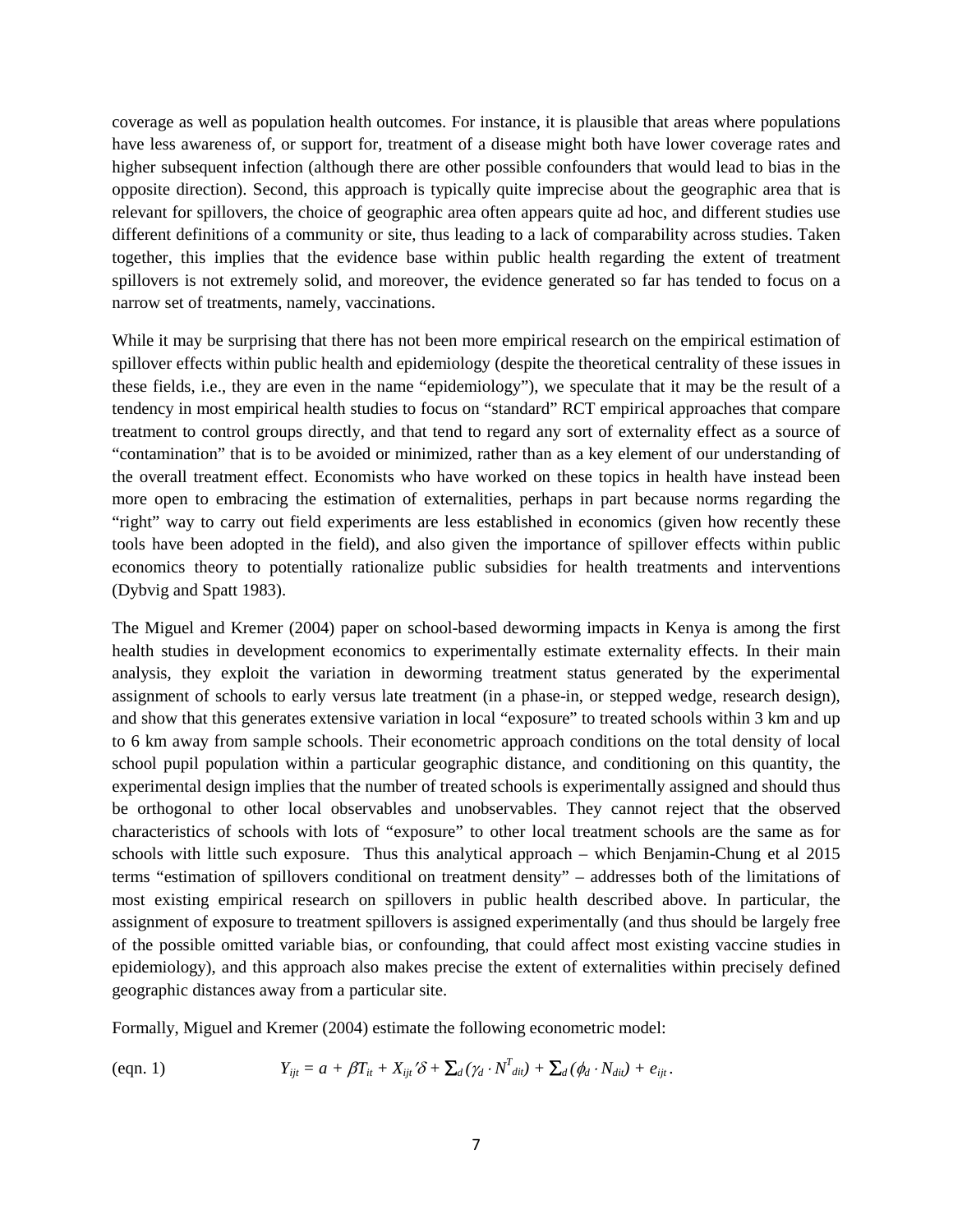$Y_{ijt}$  is the individual health or education outcome, where *i* refers to the school, *j* to the student, and *t* the time period;  $T_{it}$  is an indicator variable for school assignment to deworming treatment; and  $X_{ijt}$  are school and pupil characteristics, and time controls.  $N_{\text{dif}}$  is the total number of pupils in primary schools at distance *d* from school *i* in year *t*, and  $N_{di}^T$  is the number of these pupils in schools randomly assigned to deworming treatment. In their example, *d=03* denotes schools that are located within three kilometers of school *i*, and  $d=36$  denotes schools that are located between three to six kilometers away. Individual disturbance terms were assumed to be independent across schools, but are allowed to be correlated for observations within the same school. In this framework  $\beta + \sum_{d} \left[ \gamma_d \overline{N}_{dil}^T \right]$  is the average effect of

deworming treatment on overall infection prevalence in treatment schools, where  $N^T_{\text{dit}}$  is the average number of treatment school pupils located at distance *d* from the school. Under spatial externality models in which a reduction in worm prevalence at one school affects neighboring schools and this in turn affects their neighbors, some externalities would spill over to even greater distances, in which case equation 1 yields a lower bound on treatment effects, a point that Baird et al (2014) show formally.  $\beta$  captures both direct effects of deworming treatment on the treated, as well as any externalities on untreated pupils within the treatment schools.

Miguel and Kremer (2004) also use another source of variation to estimate spillover effects within treated school communities. Within communities, a subset of the population was not assigned to treatment, namely, older girls for whom the deworming drugs were considered potentially dangerous at the time of the original study (due to potential embryotoxicity), and other students simply did not receive treatment, usually because they did not attend school on the announced day of treatment or did not receive parental consent for treatment. The comparison of subsequent infection rates among those in treatment schools who did not themselves take deworming drugs, compared to those who did take the drugs, is potentially problematic due to non-random selection into treatment, and any such differences lack a reliable counterfactual (since time trends or other secular changes might affect both groups).

However, Miguel and Kremer (2004) are able to exploit the fact that the same treatment inclusion rules were used in subsequent years of the program as later treatment groups were phased into deworming, and they compare infection rates among those who did not receive deworming treatment when it was available in their school, to those in other schools who were not yet offered deworming but who we know did not receive treatment when later offered the opportunity. This approach potentially addresses much of the "selection" into deworming treatment, as long as patterns of selection remain roughly constant across years 1 and 2 of the study. This is a "within-cluster spillover effect", and when focusing on the excluded older girls, Benjamin-Chung et al (2015) term it a "within-cluster spillover effect among ineligibles".

There is evidence for large and statistically significant externality effects on both worm infection rates, and on subsequent school participation rates, using both sources of variation in Miguel and Kremer (2004), namely, the spillover estimates conditional on local treatment density, and the within-cluster spillover effect. These effects are concentrated within school communities, and extend out to at least 3 km away from treatment schools.

In a follow-up study in the same area of Kenya, Ozier (2014) also generates within-cluster spillover effect estimates among ineligible, by focusing on children who were 0-2 years old when the program was launched, and thus were too young to have directly received deworming treatment. However, they were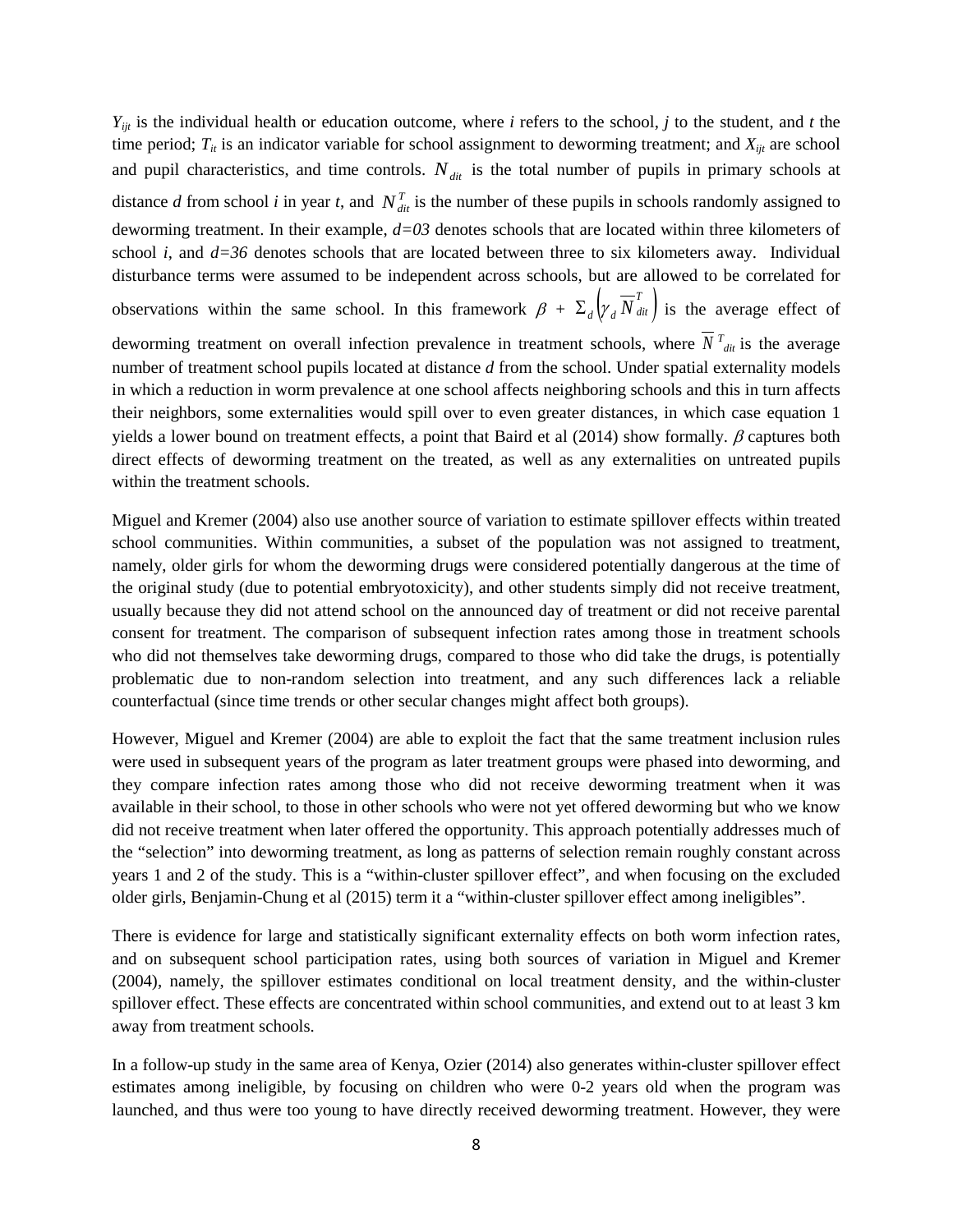potentially affected by epidemiological spillovers generated by deworming treatment, since treating infected individuals means they are less likely to pass on worm larvae into the environment through fecal matter (the usual route of transmission for intestinal helminth infections). Ozier finds evidence that the youngest children (those under 2) gain substantially a full 10 years after deworming treatment in terms of their cognitive performance and academic test scores, with average gains of roughly half a school year of learning. This finding reinforces the results in Miguel and Kremer (2004) about the potentially large magnitude of positive deworming treatment externalities in an area with high rates of worm infections; infection rates at baseline in this region of western Kenya were over 90%.

An implication of these externality effects is that research on infectious diseases – or other types of health or economic interventions – that does not account for externalities is likely to underestimate total program effects, both by potentially understating differences across the treatment and control groups (if the control group is gaining relative to the counterfactual of no exposure to spillovers), and by missing out on the spillovers entirely, thus doubly undercounting effects. The existence of treatment externalities thus makes cluster randomized designs – that treat most or all individuals in a given area, and consider the entire unit "treatment" in the analysis – more attractive than individually randomized designs in such settings, since treatment spillover benefits are at least partially "internalized" within the cluster (although as Miguel and Kremer 2004 show, some spillovers may extend beyond the cluster and these could be important to consider as well). We discuss this issue in greater detail below, but the presence of sizeable treatment externalities is a possible explanation for why several of the early studies of deworming treatment impacts on growth and cognition – all of which randomized across individuals within the same community or school – tended to find quite small (although typically positive) effects (see Dickson et al 2000), namely, that the control group gained considerably from the intervention, dampening effects. In contrast, both of the large cluster randomized experiments on deworming discussed below (the Miguel and Kremer 2004 study, as well as the Alderman et al 2007 project in Uganda) find both large short-run and long-run impacts of deworming on participant outcomes. The fact that many of the early deworming RCT's were conducted by nutritionists (rather than epidemiologists) might help explain the minimal attention paid to these issues in those studies.

A large number of studies within economics – including both health and non-health studies – have subsequently utilized the same basic empirical approach as Miguel and Kremer (2004) in order to estimate the magnitude of treatment externalities. Some of these studies modify the estimator to focus on the share of individuals within one's social network that are affected by a treatment, rather than relying on geographic distance per se, as in the original analysis. In the health sector, this includes studies of mental health (Baird et al 2013), water treatment (Ziegelhofer 2012), learning about HIV results (Godlonton and Thornton 2012), community monitoring of health clinic performance (Bjorkman and Svensson 2009), risky sexual behavior (Dupas 2011b), child nutrition (Zivin et al 2011, Fitzsimons et al 2012), family planning (Joshi and Schultz 2013), and malaria prevention (Tarozzi et al 2014, Dupas 2014), as well as a study of take-up of the deworming treatments themselves within a social network (Kremer and Miguel 2007), among many other related research studies.

As might be expected given the diversity of health conditions and behaviors that have been examined using these methods, the magnitude and range of externalities vary considerably across cases. However, it is worth mentioning the estimated effects in some of these cases. The case of malaria is particularly important, given how widespread the condition is in many low-income regions (especially in Africa) and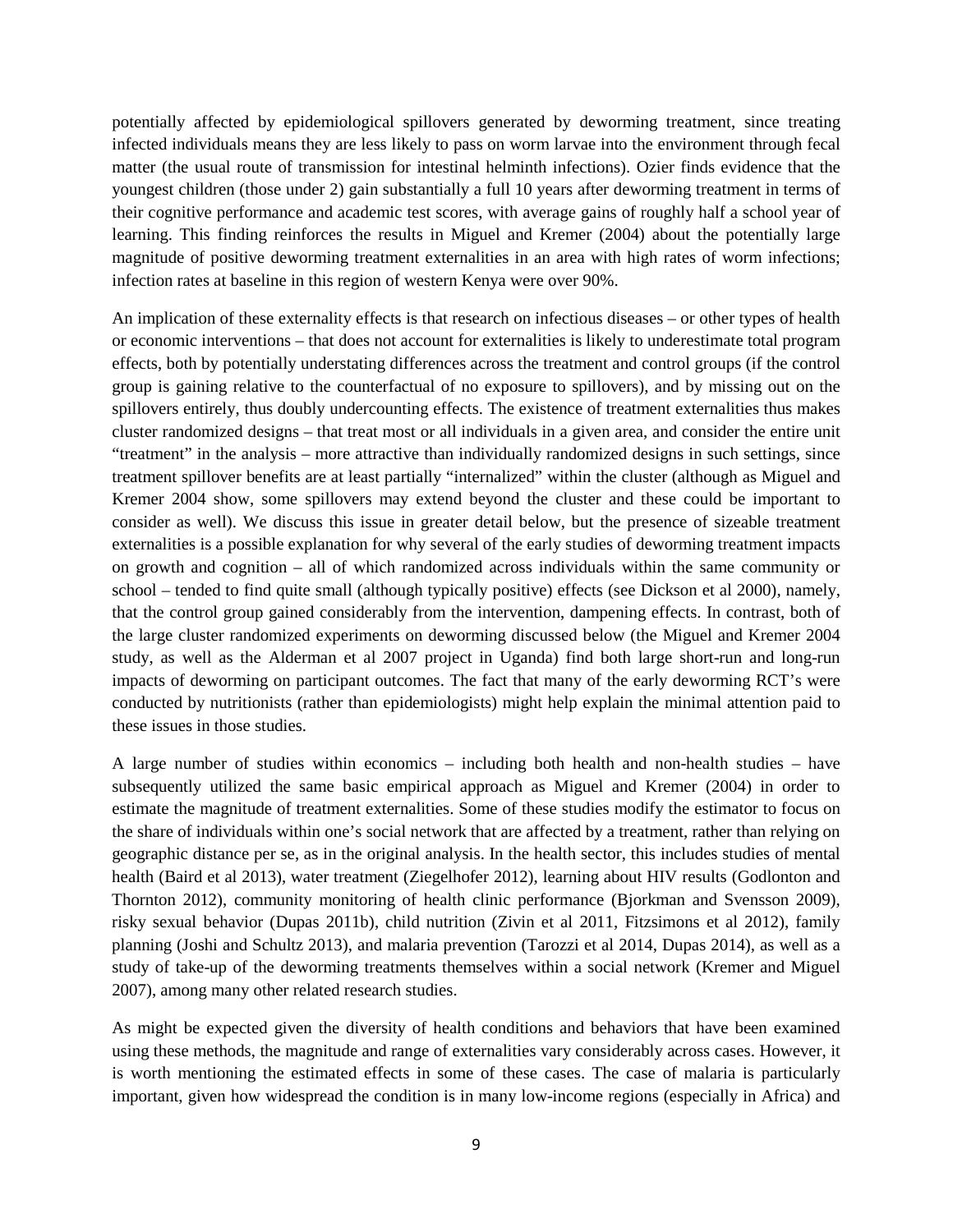its contribution to the total global burden of disease. Both of the malaria studies in economics mentioned above find suggestive evidence that positive externalities are generated when households use insecticide treated bednets, although neither has adequate statistical power to reach definitive conclusions (Tarozzi et al 2014, Dupas 2014). In contrast to deworming, the malaria spillover benefits tends to be localized within a community, and it appears to within 20 to 30 meters from the household using the net (Tarozzi et al 2014). This information on the magnitude and geographic extent of spillovers can be important for both public health planners, as well as for those considering the desirability of large public subsidies for these, or other, health interventions.

As alluded to above, In other recent work economists have moved beyond studying epidemiological spillovers directly (as in the deworming and malaria cases), and have begun to explore spillovers through social networks in terms of technology adoption and behavioral change (as in Kremer and Miguel 2007 and Dupas 2011b, for instance), and also the possibility that spillover could occur through channels other than epidemiology or social influence. For instance, one direct way that externalities might occur is through the sharing of medical treatment between those assigned to treatment and those assigned to control; in the case of a treatment such as iron supplementation which has limited side effects, this is something that might be considered quite low risk among participants (see the discussion of Thomas et al 2003, 2006 and Bobonis et al 2006 for studies on iron supplementation in this literature).

Recent research has made methodological progress in understanding how to most efficiently estimate externality effects, and how to address the possibility of nonlinearities in the relationship and complementarities with local treatment decisions. Bhattacharya et al (2013) exploit experimental variation combined with detailed geospatial information to estimate how the local subsidy rates faced by others affect insecticide-treated mosquito nets (ITN) use in Kenya, and show that there are important nonlinearities in the subsidy incidence. The issue of possible non-linearities in social effects are raised as a possibility in both Miguel and Kremer (2004) and Kremer and Miguel (2007) but in neither study was there sufficient statistical power to reject linear specifications. Baird et al (2014) discuss the optimal design of experiments to estimate spillover effects in settings where it is possible to randomize the intensity of treatment within clusters, and then randomly assign individual treatment conditional on this intensity. They include calculations of statistical power to detect externality effects given program parameters, which is useful for those prospectively designing experiments with this aim.

In areas beyond health, spillover effects and related general equilibrium effects are increasingly being studied in a wide range of sectors including in the study of cash transfer programs, microfinance programs, and beyond, demonstrating the analytical usefulness of these approaches to economics research as a whole; Muralidharan and Sundararaman (2015) present an application to education, and Angelucci and Di Maro (2015) provide further discussion of such studies across subfields within development economics.

## <span id="page-10-0"></span>2.2. Experimenting to understand the determinants of health behavior: beware of measurement

Like other field experiments in development economics, experiments focusing on health topics have often relied on original data collection – including individual and household survey data, biomarker data, as well as data from clinics and schools – in the analysis. As they were with research design issues, these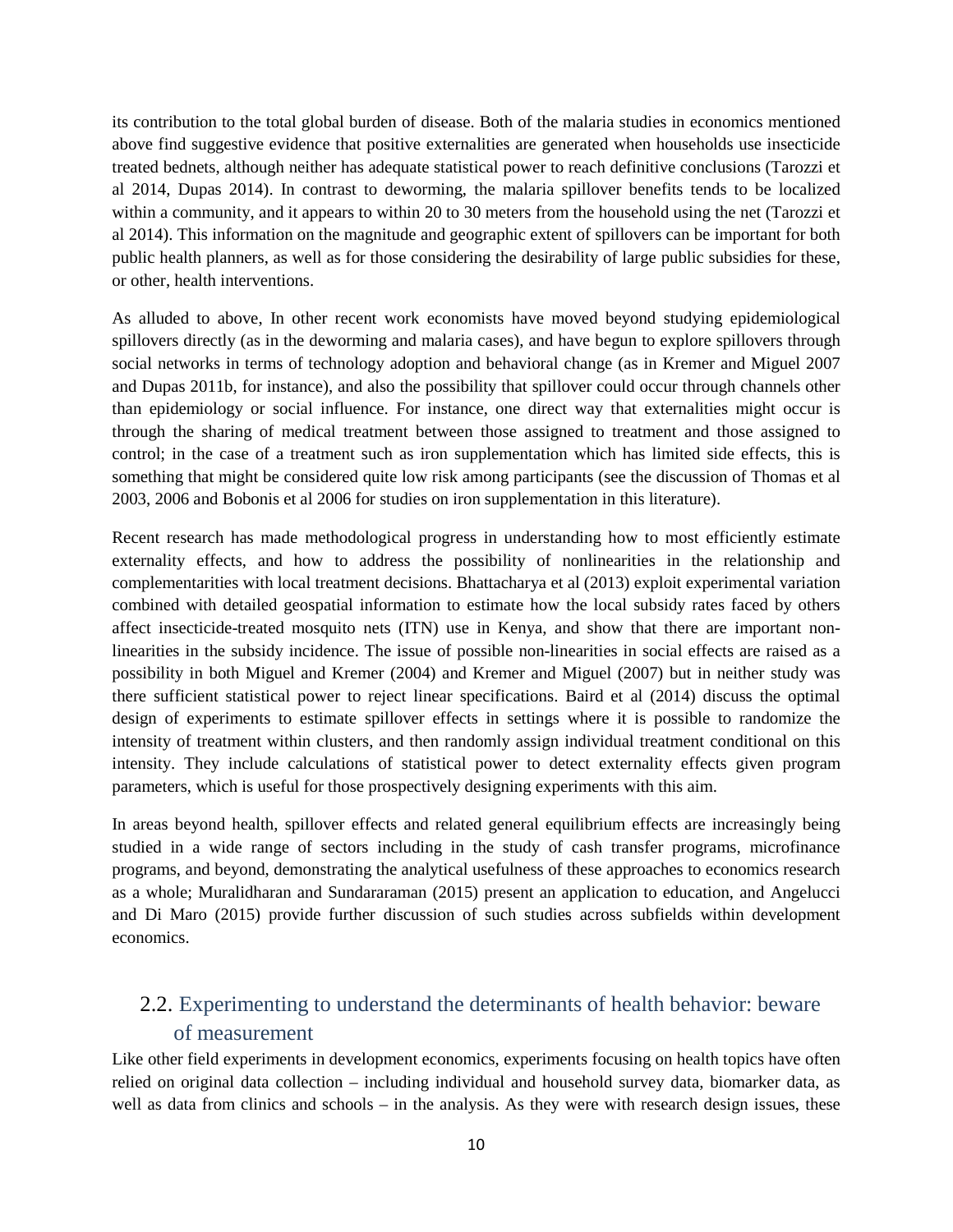studies have also been highly innovative in their development of new data collection methodologies, as well as in clarifying some of the potential biases that could arise from these different types of original data collection. We discuss these different concerns – namely the direct effect of being surveyed on responses, social desirability bias, and the reliability of health self-reports – in turn in this subsection.

The simplest and potentially most pervasive form of bias from original data collection would occur if any act of being surveyed itself affected subsequent responses and, even more importantly, behaviors. Zwane et al (2011) quantifies the possible extent of this bias using data from multiple data collection activities in development economics, all of which featured some randomized variation in the frequency with which different groups of households or individuals were surveyed followed by administrative data collection on the outcome of interest, and show that the experience of being surveyed can often affect subsequent behavior in health studies, as well as in microfinance projects.

In the context of the health data that was featured in their analysis, the authors show the randomly chosen individuals in rural Kenya communities who were surveyed more frequently regarding their children's health status (here, the diarrhea outcomes and other health dimensions for infants) were significantly more likely to change their behavior in the direction of making more investments in their children's health, specifically, in the use of a point-of-use chlorine disinfectant for household water. These behavioral responses were large in magnitude and statistically significant among the households surveyed at high frequency (biweekly) relative to those surveyed infrequently (every six months), with a near doubling in use of chlorine disinfectant. This response also appears to have led to large reductions in reported diarrhea, and they are large enough to change the estimated effect of an ongoing water investment campaign (namely, spring protection) in the same region. Taken together, the authors suggest that frequent surveys may serve as a reminder to households to engage in particular health practices, similar to the effect that has been documented for explicit reminders through mobile phone and other means (for instance, see Pop-Eleches et al 2011).

This has extremely important implications for health studies. While many economics studies collecting original data utilize relatively infrequent data collection (presumably for reasons of cost), some like those discussed in Zwane et al (2011) do make use of high frequency data collection, and such approaches are actually the "standard" in many public health studies, such as those studying diarrhea outcomes in children (the health data in Zwane et al was modeled on these approaches). Data reliability might be improved to the extent that data can be collected less frequently from a larger sample of individuals, or to the extent that more "passive" forms of data collection, such as from administrative records or "big data" sources (such as mobile phone usage), rather than high frequency enumerator visits. An alternative that is increasingly employed in field experiments in development economics is the creation of a "pure control" group of households or communities who are not contacted by the research team or surveyed until the very end of the study, when outcome measures are collected; for an example of a study that uses this approach, see Muralidharan and Sundararaman (2011). These individuals are thus unlikely to have been affected by the process of data collection, and any such bias on the "regular control" group can also be quantified in this way.

A related but distinct concern with original data collection relying on surveys is the possibility that respondents will provide answers that they think the enumerators want to hear, what is known as social desirability bias, or experimenter demand effects. These are widely discussed in laboratory data collection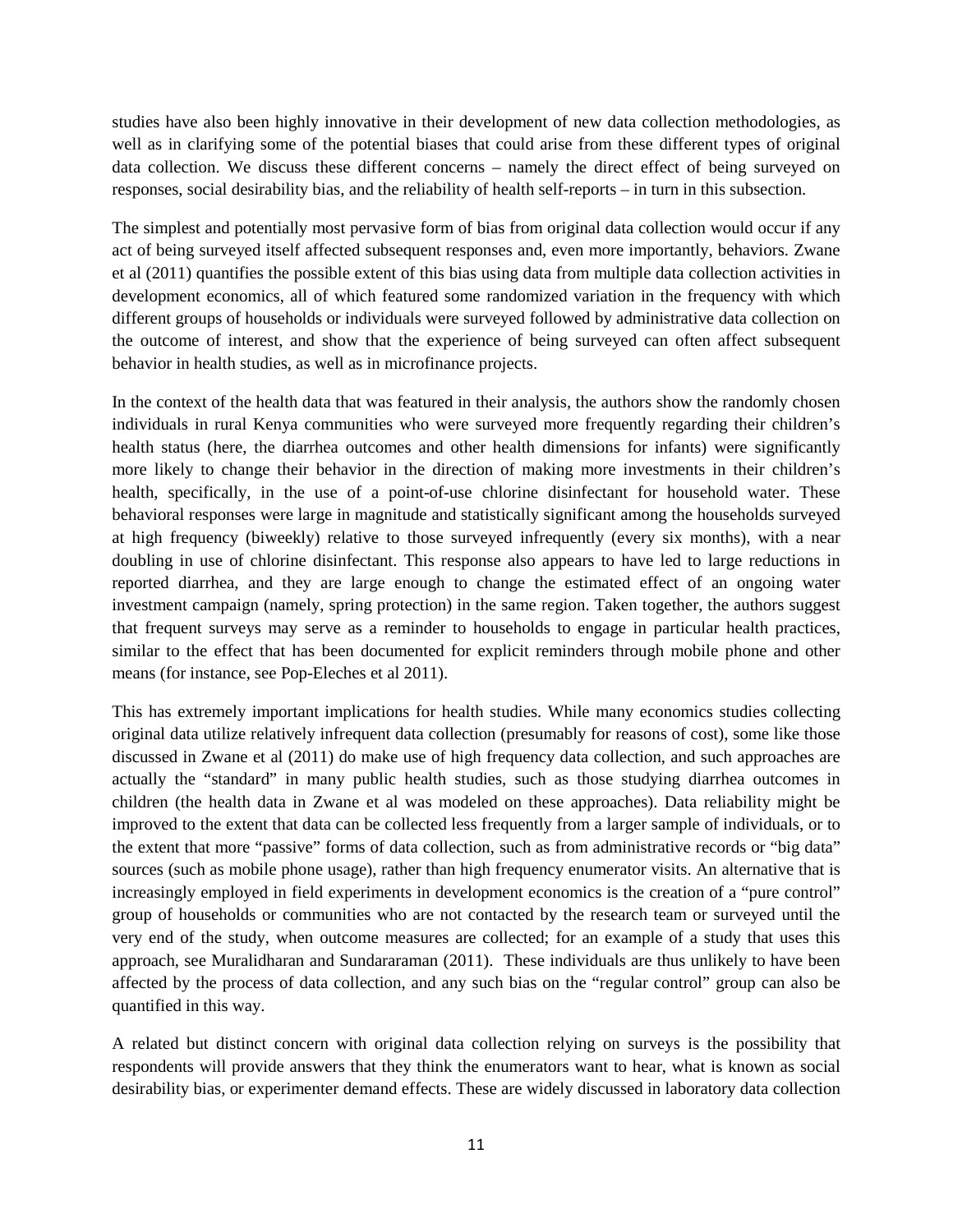in experimental economics, and are increasingly recognized as a major concern in field experimental data collection settings.

In many settings where sensitive health information is collected, researchers are increasingly creating "private" situations within the data collection encounter for them to enter in such data in a way that cannot be immediately verified by the enumerator (for instance, see Baird et al 2008). These concerns may be particularly pronounced when it comes to reproductive health and sexual health topics. To address these concerns, scholars have recently been quite creative in employing enumerators who are more likely to elicit truthful responses from respondents, e.g., Robinson and Yeh (2011, 2012) hire former sex workers to privately survey other sex workers on their sexual practices and decision-making.

An alternative approach that creates privacy for respondents is a survey technique called list randomization. List randomization, also known as the item count or unmatched count technique, allows respondents to report on potentially sensitive behavior without allowing the researcher or surveyors to identify individual responses. In practice, some proportion of survey respondents are randomly selected to receive a short list of statements (e.g., general health choices and outcomes, say) and asked to report how many, but not which, statements are true. The remainder of the survey respondents are presented with the same list of statements and one key additional statement designed to capture sensitive behavior (e.g., regarding sensitive sexual behavior). By subtracting the mean number of true statements in the first group from the mean number of true statements in the second group, researchers can estimate the proportion of the sample that engages in the sensitive behavior. This approach has been widely used to study health behaviors in many contexts (see Droitcour et al 1991, LaBrie and Earleywine 2000, Chong et al. 2013), as well as sensitive behavioral choices in other spheres (Karlan and Zinman 2011), though an obvious limitation of this method is that it only generates group-level outcomes, not individual-level ones.

Even when techniques such as creating a private space for survey respondents, employing more appropriate enumerators, and list randomizations are used, there remain important concerns about the validity of self-reported health behaviors, especially in sensitive areas such as sexual and reproductive health. A growing number of studies have documented a sharp divergence between self-reported sexual behavior and objectively measured infection status. In data collected from over 10,000 adolescents in Western Kenya, Duflo et al. (2015) find that 4.6% of girls and 4.8% of boys who report that they never had sex test positive for Herpes Simplex Virus type 2 (HSV2), a sexually transmitted infection, suggesting pervasive misreporting. Gong (2015) uses field experimental data from Kenya and Tanzania in the context of an HIV/AIDS related testing and information campaign, and shows that self-reported sexual behavior becomes less risky for individuals who were informed that they had tested HIV-positive, even while their incidence of STI infections – a more reliable measure of risky sex – increases significantly.

### <span id="page-12-0"></span>2.3. Research transparency, registration, and pre-analysis plans

There is growing awareness in economics fields that current research methods and practices can sometimes produce misleading bodies of evidence (Miguel et al. 2014), and in many ways this growing awareness in the social sciences parallels earlier trends in medical research, as we discuss below. For instance, there is growing evidence documenting the prevalence of publication bias in economics, as well specification searching, and widespread inability to replicate empirical findings. While some of these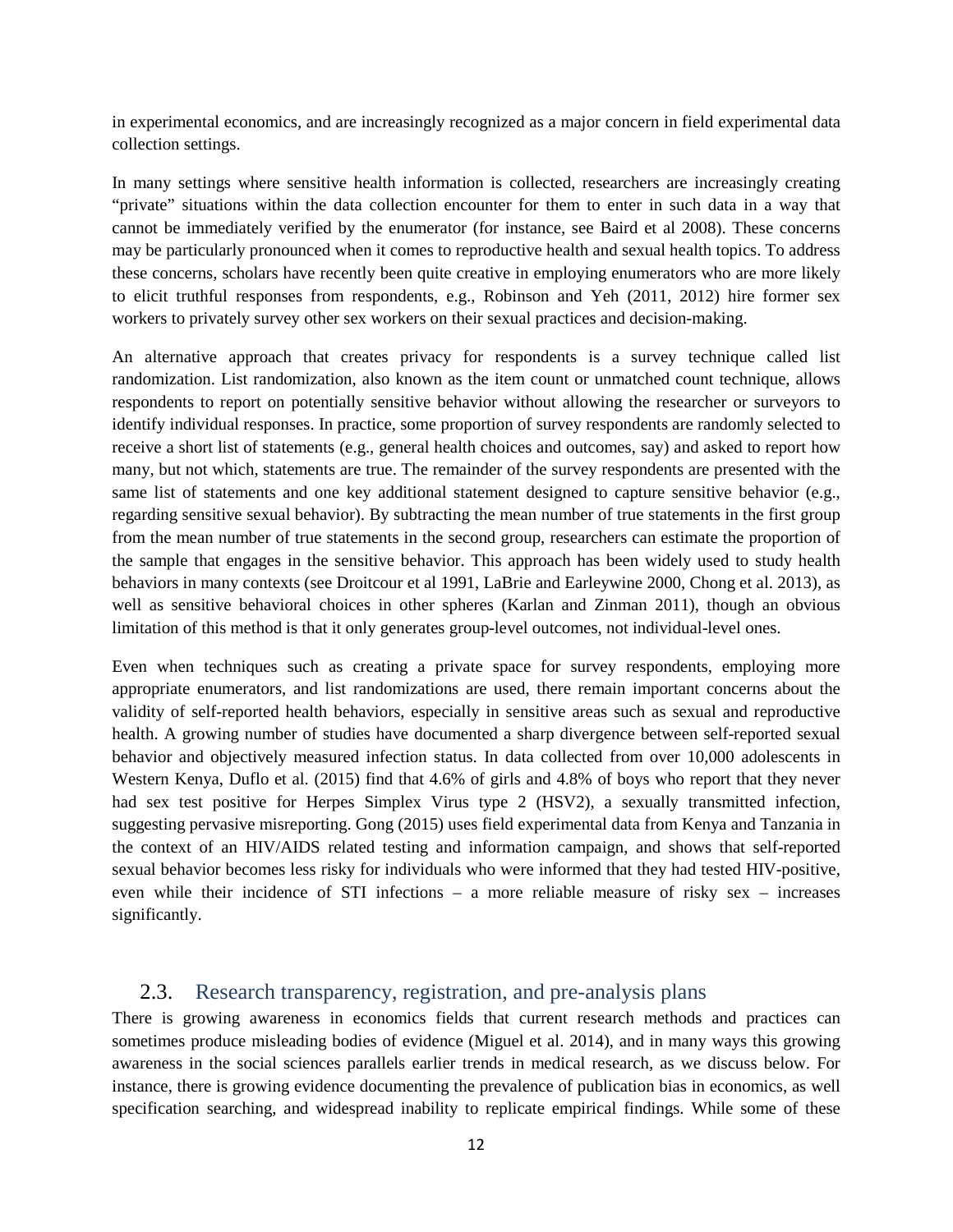issues have been widely discussed within economics for some time (see Leamer (1983), Dewald, Thursby, and Anderson (1986) and DeLong and Lang (1992), among others), there has been a recent flurry of activity documenting these problems, and also generating ideas for how to make research more transparent and reproducible.

A leading proposed solution to the problem of publication bias is the registration of empirical studies in public registry. This would ideally be a centralized database of all attempts to conduct research on a certain question, irrespective of the nature of the results, and such that even null (not significant) findings are not lost to the research community. The most high profile attempt at a registry within Economics, and indeed, across the social sciences, is the new AEA Randomized Trial Registry (Katz et al 2013), which was launched in May 2013.

In another example of intellectual exchange across economics and health, the AEA registry was explicitly inspired by existing registries for medical trials. Clinical trials began being registered in large numbers in the 1990s, but the proportion registered has increased dramatically since roughly 2005, when more stringent requirements were placed on medical researchers seeking to publish in leading medical journals, as well as by government medical regulatory authorities. While recent research in medicine finds that the registry has not eliminated all under-reporting of null results or other forms of publication bias and specification searching (Laine et al 2007, Mathieu et al 2009), they do over time help constrain inappropriate practices, and at a minimum the existence of a registry allows the research community to quantify the extent of these problems. It also helps scholars locate studies that are delayed in publication, or are never published, helping to fill in gaps in the literature and thus resolving some of the problems of "disappearing" null results identified in Franco et al (2014).

Though it is too soon after the adoption of the AEA's trial registry to measure the impact, the registry is being used by many empirical researchers: in its first two years, over 500 studies conducted in over 80 countries had been registered, and the number continues rising each month. In addition to the AEA registry, several other registries have recently been created across the social sciences, although they have received fewer studies and less attention so far. These include registries created by the International Initiative for Impact Evaluation (3ie) for international development studies (the Registry for International Development Impact Evaluations, RIDIE, launched in September 2013), and the Experiments in Governance and Politics (EGAP) registry, also created in 2013.

Parallel to the trend in the pre-registration of studies, support has grown for including pre-analysis plans (PAP's) that can be posted and time stamped even before data are collected or are otherwise available for analysis in prospective studies (Miguel et al 2014). While there were scattered earlier cases of preanalysis plans being utilized in the social sciences (most notably Neumark 2001), the numbers of published papers using pre-specified analysis has grown rapidly in the past few years, mirroring the rise of studies on the AEA registry. Some of these early uses of pre-analysis plans in Economics are in health economics, most notably the influential Oregon Health Insurance experiment studied in Finkelstein et al (2012). This is not unexpected given how widespread pre-registration of studies and analysis plans has become within medical research. However, most economics studies using pre-analysis plans have been within development economics (see Casey et al 2012 and Olken et al 2014 among others). Casey et al (2012) show how the lack of a pre-analysis plan might have provided sufficient latitude for an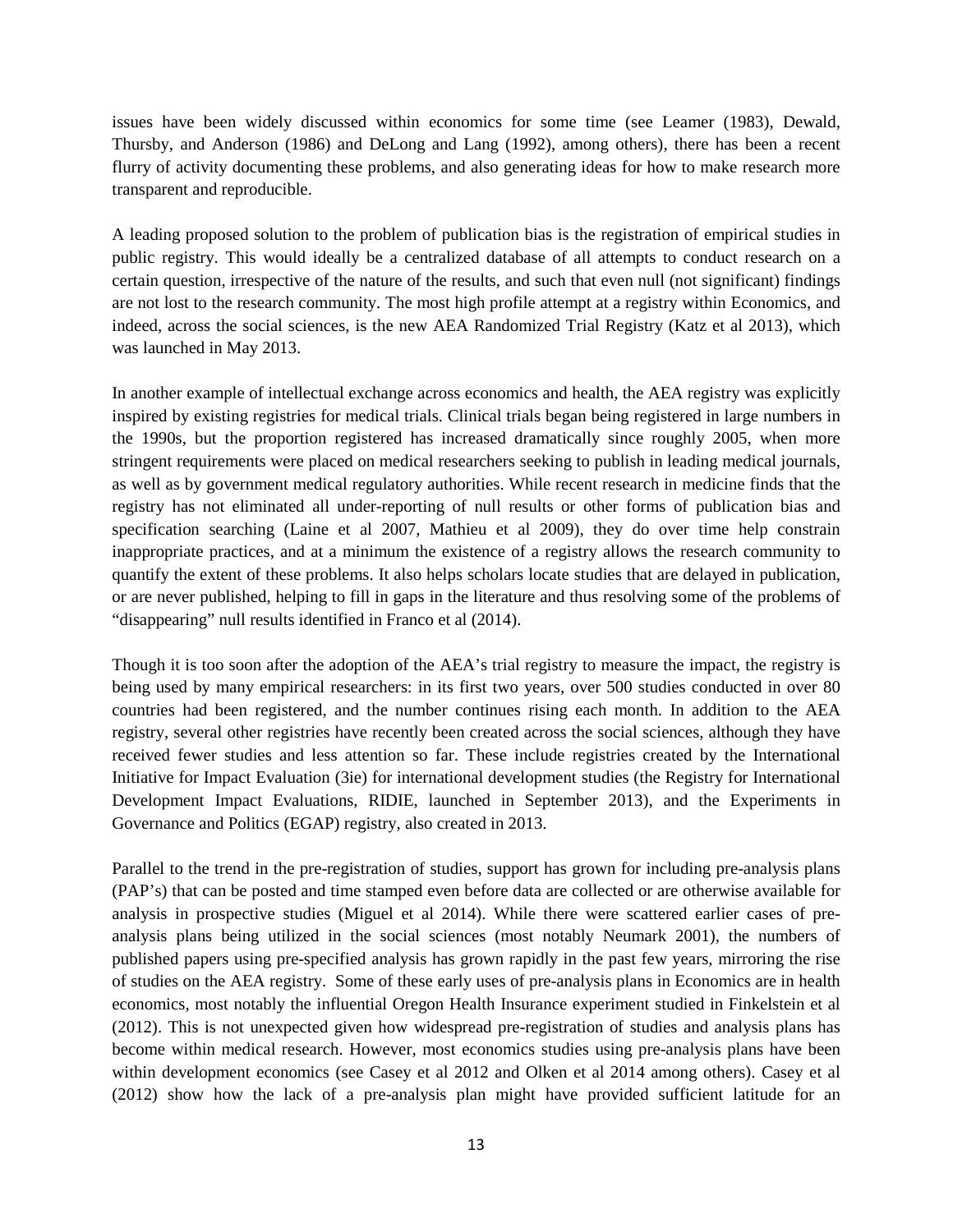unscrupulous researcher to report a wide range of different – and erroneous – conclusions using the same data, heightening concern about the possible extent of specification searching and biased reporting even in studies using randomized experimental designs.

There remain many open questions about whether, when, and how pre-analysis plans could and should be used in Economics research, with open debates about how useful they are in different subfields of the discipline (Olken 2015, Coffman and Niederle 2015)). Yet even among these authors, who are critical about widespread adoption of pre-analysis plans in all cases, there appears to be a growing consensus that, in certain situations – such as large-scale randomized trials that are expensive or difficult to repeat, and/or cases where a government, policymaker, or corporation has a vested interest in the outcome – pre-analysis plans can increase the credibility of reporting and analysis. To follow-up on Leamer's (1983) famous pun, pre-analysis plans can help keep the "con" out of randomized controlled trials.

# <span id="page-14-0"></span>3. Experimental estimates of the impact of health on individual productivity

There is a growing literature within Economics that uses experimental variation to estimate the impact of health status on various measures of individual productivity. In this section, we focus on the experimental studies on this topic, and largely ignore the vast observational literature on these issues, a literature that spans economics, public health, epidemiology, and medical trials.

It is useful to divide the emerging experimental health economics literature on this topic into three groups: first, those studies that directly examine the impact of improved health status on current adult labor productivity and other economically relevant outcomes; second, those studies that examine the impact of improved child health and nutrition on current educational and other outcomes; and finally, those studies that estimate longer-term persistent effects of earlier health investments on later productivity measures and other life outcomes. We consider these in turn below.

## <span id="page-14-1"></span>3.1. Impacts of Adult Health and Nutrition on Productivity

An important early experiment that estimated the effect of adult health status on contemporaneous measures of productivity and individual well-being is Thomas et al. (2003, 2006), the Work and Iron Status Evaluation (WISE). The intervention aimed to address iron deficiency anemia (IDA), one of the world's most widespread health and nutritional problems. IDA is well-known to lead contribute to physical weakness and lower aerobic capacity, and thus could plausibly affect individual labor productivity. The WISE study features a randomized evaluation of iron supplementation (weekly supplements of 120 mg of iron) plus deworming to a large sample of over 17,000 adults in Indonesia, with ages ranging from 30 to 70 years old. Since roughly 30 percent of the sample were infected with intestinal helminths at baseline, the impact of the intervention should be interpreted as the combined effect of iron and deworming.

It is worth noting that WISE features an unusual study methodologically within economics – although not medical research – in that it was carried out as a double-blinded experiment, i.e., the control group received placebo pills of identical appearance. This might limit any behavioral responses to the treatment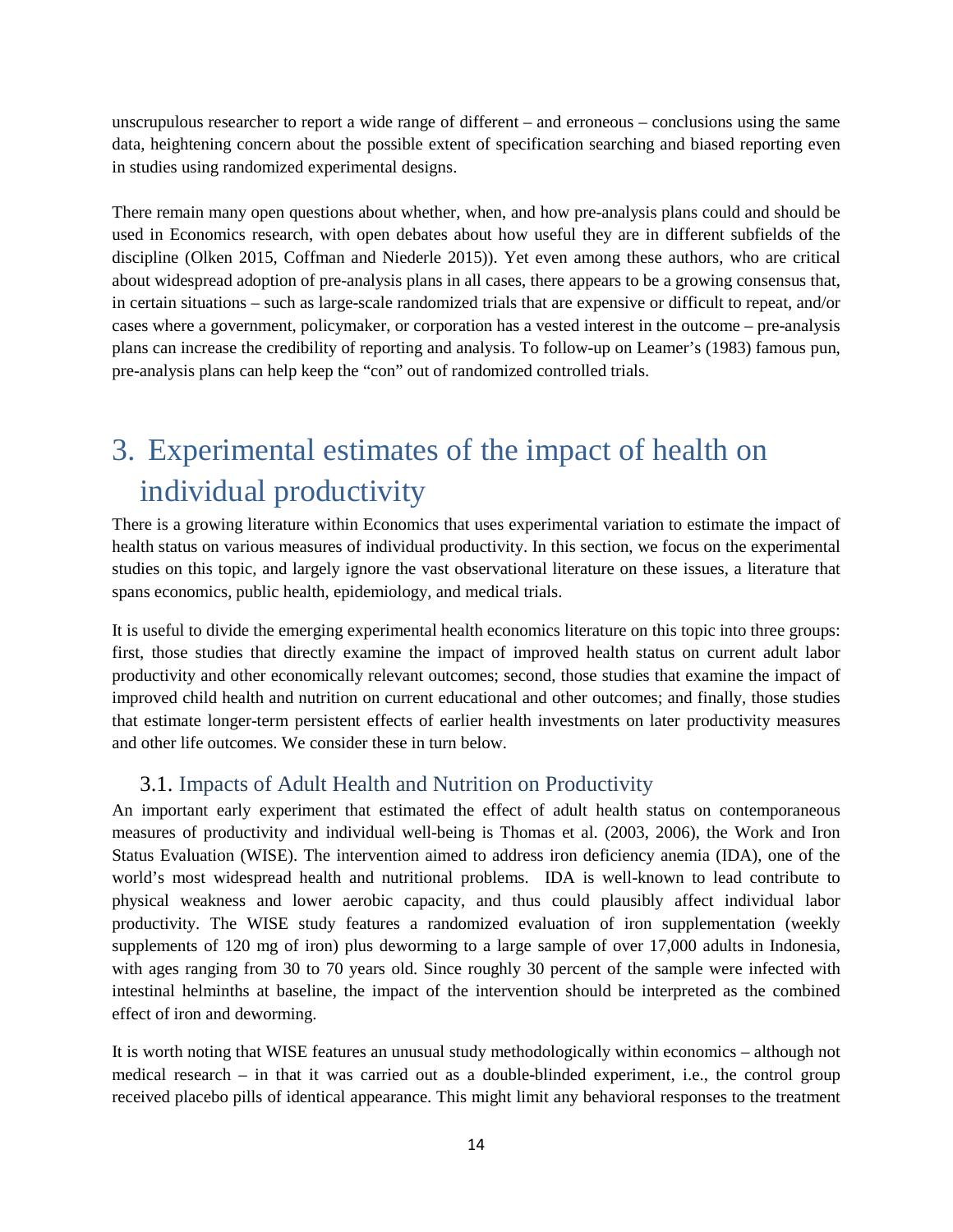that are due to the fact that beneficiaries know they are receiving treatment. While this sort of design is considered the ideal for medical trials, it is debatable whether it constitutes a similar "gold standard" for social science research studies, where endogenous behavioral responses are often central to the theoretical framework motivating a given study. Double-blinding is possible for a relatively simple intervention, such as the iron supplementation and deworming in Thomas et al (2003, 2006), but it is also often logistically infeasible in more complicated interventions, or those in which participants themselves are called upon to make decision (for instance, in the studies of technology take-up discussed below).

Thomas et al (2003, 2006) follow-up participants in the WISE study for 6 months, and focus on the intention-to-treatment estimates of program impact. They first document that iron status does improve significantly in the treatment group, with particularly large gains among those whose baseline hemoglobin (Hb) level was particularly low (below 12 g/dL, a common cut-off for anemia). The heterogeneity in Hb gains as a function of baseline deficiency motivates an estimation strategy that is similar to a differencein-difference-in-differences (triple difference) approach: outcomes are compared between the treatment and control groups, over time (post-treatment versus baseline), across groups that had relatively low Hb at baseline (below 12.5 g/dL) versus relatively high Hb. This approach provides more statistical power than the simple treatment versus control difference, since a large share of individuals in the treatment group, namely those with relatively high Hb at baseline, do not experience any gains in Hb as a result of the intervention, and thus would not necessarily be expected to experience any gains in productivity.

In their 2006 working paper (Thomas et al. 2006), the authors report evidence of sizeable and statistically significant gains in a range of economic and wellbeing outcomes, with effects particularly large for males (although they are generally of the same sign for females, although smaller in magnitude). The probability that individuals are not working falls significantly by between 3 to 5 percentages point for both males and females, there is suggestive evidence that total earnings increase for males, and statistically significant gains in self-employed total earnings and hourly earnings (which is similar to a wage measure) for males, as well. There are also substantial gains in psycho-social outcomes for both genders, with males finding having less difficulty sleeping and having more energy and leisure time, and females feeling less anxious. Given the relatively low cost of iron supplementation and deworming, and authors argue that this investment could have a high economic return. Given these returns, a question remains why individuals are not already doing making these sorts of investments in iron, deworming or improved nutrition more broadly in the absence of the intervention. It is also worth noting that even where there is an intervention, take-up of the nutritional supplements can remain limited (see the discussion on the demand for doublefortified salt in India in section 5.3). Thus while the rigorous research design, large sample size, and rich set of outcome measures make the preliminary evidence of the WISE study some of the most provocative estimates of the causal impact of improved adult health on contemporaneous economic productivity to date. As with all experiments the external validity of the results is unknown, and we hope that additional studies of this kind will be conducted in different settings to help further our knowledge on this important topic.

Iron deficiency anemia is a pervasive but rarely fatal health condition. Thirumurthy et al (2008) usefully consider a much more severe disease, HIV/AIDS, and estimate impacts of the introduction of antiretroviral (ARV) treatment on individual labor productivity measures in a Kenyan site. This study is not an RCT, but given the paucity of evidence on the productivity impacts of contemporaneous health in developing countries, it is worth briefly describing. The introduction of ARV's at the individual level is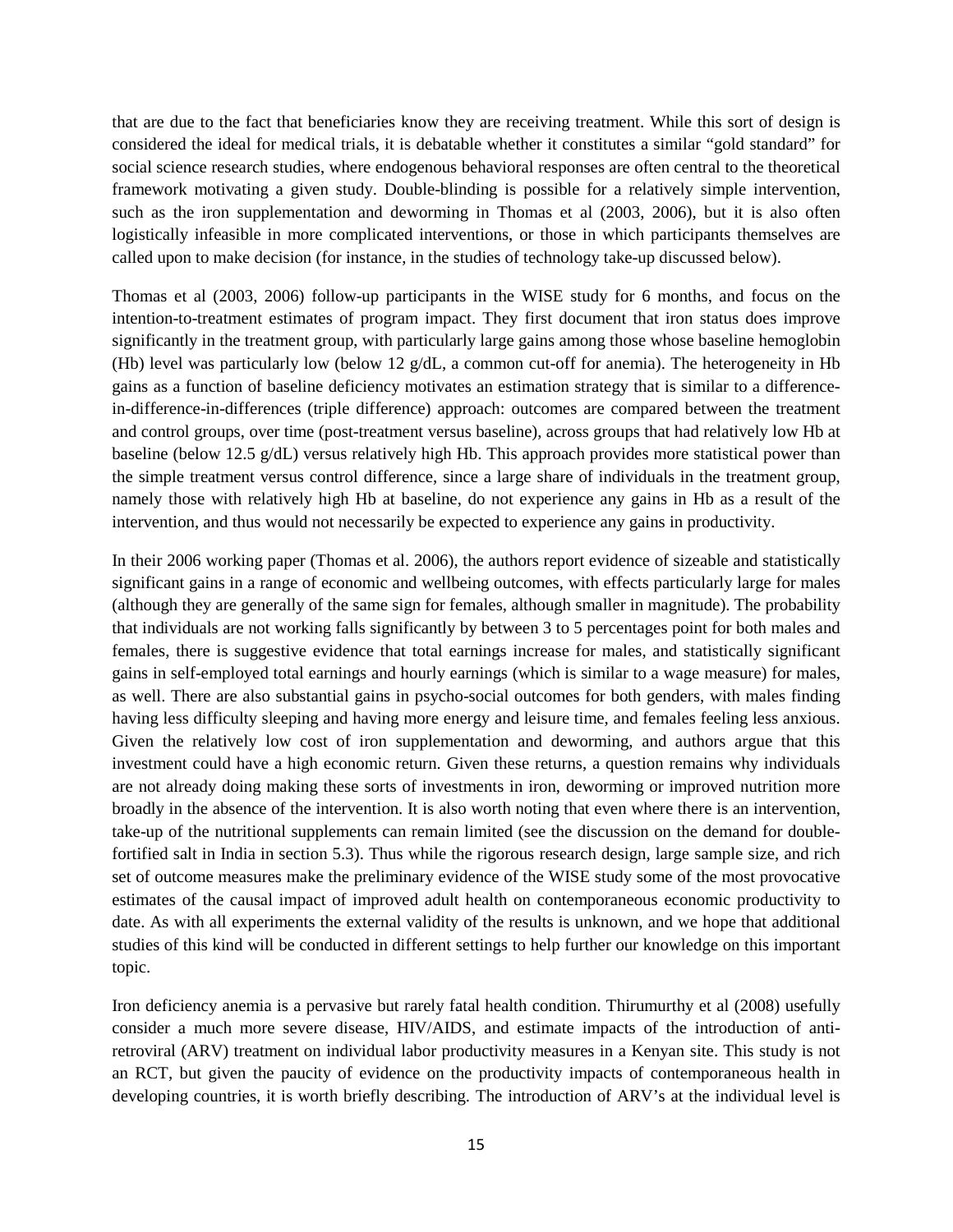determined by a "cut-off" value of the individual CD4 count (which captures how compromised the individual immune system is), and thus the study's design exploits experimental variation, although for ethical reasons treatment was not provided in a randomized fashion across individuals. Incorporation into ARV treatment during this period (when ARV treatment was still rare in Kenya) was typically life-saving and thus any labor earnings can plausibly be considered a treatment effect relative to the counterfactual. The authors more conservatively compare earnings after treatment to those immediately before treatment, which is arguably a lower bound on true effects. Due to the relatively high cost of treatment and limited number of individuals incorporated into the sample over the study period, they compare 266 households with at least one HIV positive individual to 503 other households representative of the local population.

Thirumurthy et al (2008) estimate large and statistically significant gains of over 50% in individual labor supply up to six months after the start of ARV treatment, with large impacts on total earnings. There are also important within-household effects, as the labor supply of other individuals in the households, including children, fall after an adult begins treatment, suggesting that adult health status has important externalities for others in the household and may affect the human capital accumulation of the next generation. While perhaps not surprising given that most of the treated individuals would have passed away in the absence of ARV treatment, this study provides further evidence on the important economic consequences of large health shocks.<sup>1</sup>

An important share of the morbidity burden among adults in poor countries, especially Sub-Saharan Africa, come from malaria. Yet there is little rigorous evidence to date on the productivity impact of malaria. To the best of our knowledge, two field experiments were set-up in the last decade to estimate those. In what follows we describe their findings but also the challenges they have met. Indeed, the dearth of evidence on this issue stems primarily from the inherent difficulty in measuring productivity precisely without very large samples, and from the difficulty in changing health but nothing else at the same time, i.e., of isolating the health channel.

One of the two field experiments we are aware of is Fink and Masiye (2015), who randomized access to bednets among cotton-growing households in a rural area of Zambia with highly endemic malaria. They compare a control arm to an arm where households could obtain additional bednets for free, and to an arm where they could get bednets at subsidized prices (through an agricultural loan program). On average, 2.4 nets were distributed in the free distribution group and 0.9 in the net loan group. As found previously in other contexts (Dupas 2009), 90% of farmers used their nets at follow-up in both intervention arms, and as a result the interventions led to a large drop in self-reported all-cause morbidity (by 40–42%) and the odds of self-reported confirmed malaria by 53–60% (Fink and Masiye 2012).

A central methodological issue is that measuring the productivity of farming households in low income settings is challenging. Fink and Masiye (2015) rely on self-reported yield and find an increase in total farm output of 14.7%, suggesting large positive impacts of reducing malaria cases. However, computing yields is non-trivial for farm households, since assessing the value of unpaid labor inputs across

 $\overline{a}$ 

 $1$  Fox et al (2004) provide related non-experimental evidence on the labor productivity effects of HIV/AIDS, in their case on a Kenyan tea plantation.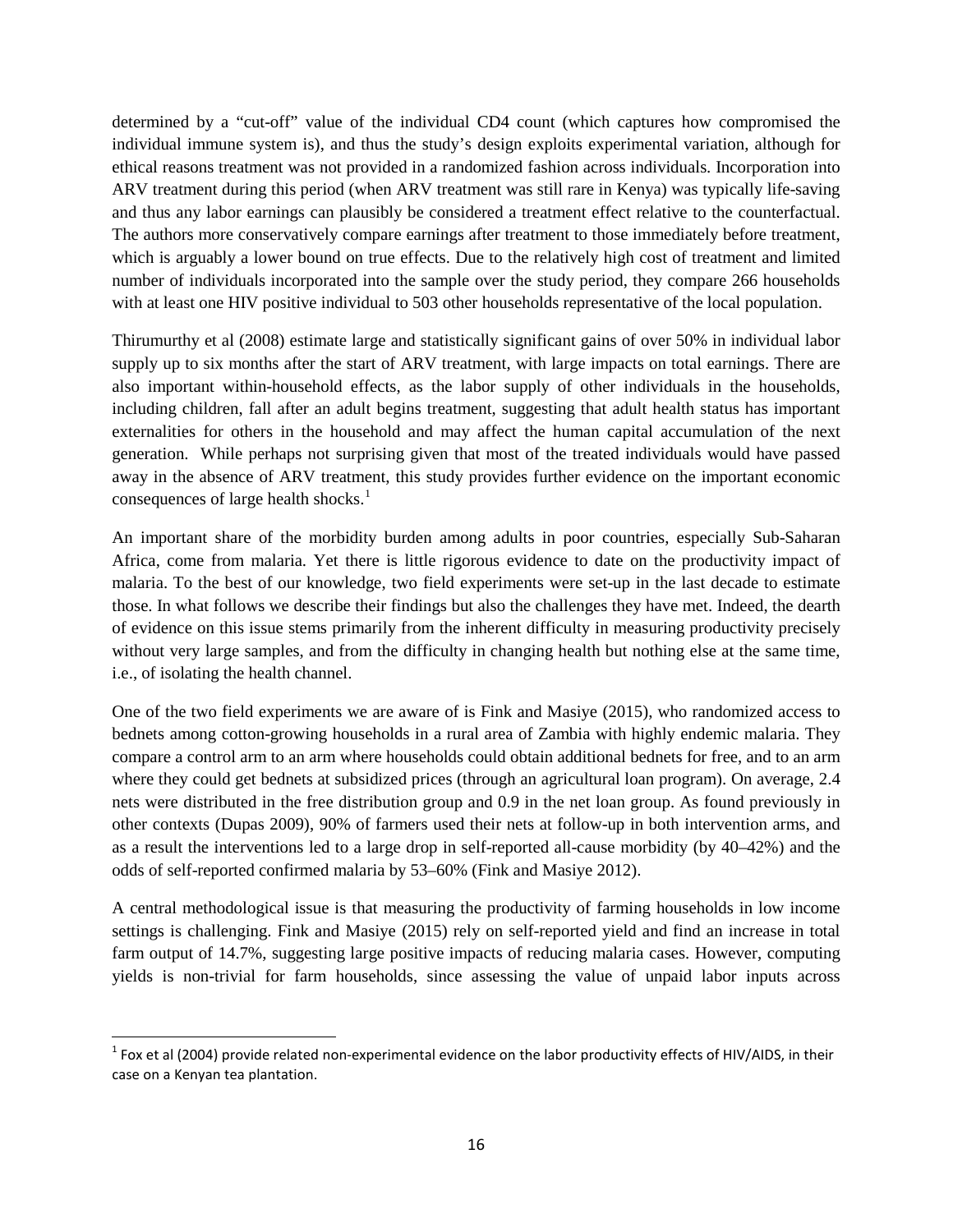individuals within the household is difficult, and there may also be a concern that health gains might have influenced the accuracy of reporting, even beyond any actual gains in yields.

These estimated gains are obtained conditional on the baseline yield, which unfortunately appears quite imbalanced across arms, possibly owing to the relatively small sample size. The randomization was clustered at the farming inputs distributor level, so a cluster corresponded to 11 randomly selected farmers from among a given distributor's clients, with only 49 clusters in total, 15 assigned to control, 15 to the free net arm, and the remainder (19) to the loan program. At baseline, farms in the free net and net loan arms were, on average, larger and more productive than farms in the control group, despite relative balance with respect to household head characteristics. Given this, it is not clear that controlling for baseline values in yield – a de facto difference-in-differences design – is sufficient to recover the causal impact of the bednet on productivity, since it remains possible that these baseline differences also translate into differential trends over time, reflect other unobservables, or capture differences in how susceptible the households are to rainfall shocks. The existence of reported yield data over only a single season is also potentially problematic, if climatic conditions in that year might have disproportionately favored particular types of farmers, and thus particular treatment arms (given the baseline imbalance), making it difficult to even argue that effects are likely to be lower or upper bounds. Thus while the analysis suggests large positive impacts of treating malaria on productivity, there are reasons to be cautious in our interpretation of the findings.

The second field experiment attempting to estimate the productivity impacts of malaria was conducted by Dillon, Friedman and Serneels (2014) with sugar cane cutters in Nigeria. Here the difficulty in observing productivity is less of an issue, since sugar cane cutters are paid a piece rate for every measured "rod" of cane cut, where a "rod" (approximately two meters in length) is a physical standard that a worker's supervisor carries to the final dropping point once completed by the worker. At the end of each day, the worker's output for that day is entered on his personal 'blue card' and is signed off on by both the supervisor and worker. The plantation thus keeps records of the daily output (quantity cut), the days worked, and the total earnings for each worker, which means that getting access to this data provides the researchers with a high-quality and objective measure of productivity.

The key constraint facing the research team was instead in the type of health intervention that could feasibly be carried out. It seems that the ideal research design, randomizing access to malaria prevention over the entire period across workers, was not possible. Instead, in the experiment, 800 workers who had been hired for a 6-week harvest season by a large sugar cane plantation were called in for a "medical visit" at some point over the 6-week period, with the exact date on which the visit happened randomized across workers. During the medical visit, workers were tested for malaria and, if positive, treated with highly effective antimalarial treatment. On average around 30% of workers were found positive and subsequently treated. Ideally, there would be a control group of individuals also positive but not treated, and comparing those to the treated would provide an estimate of the impact of malaria detection and treatment on labor productivity. Unfortunately, the experimental design did not generate that, as those not sampled for the medical visit were simply not tested at all, making it impossible to assess their malaria status.

The best the researchers can do here is to compare workers who were tested early on in the study period to those tested later on. Doing so, they find a large intention-to-treat effect: those sampled for an early test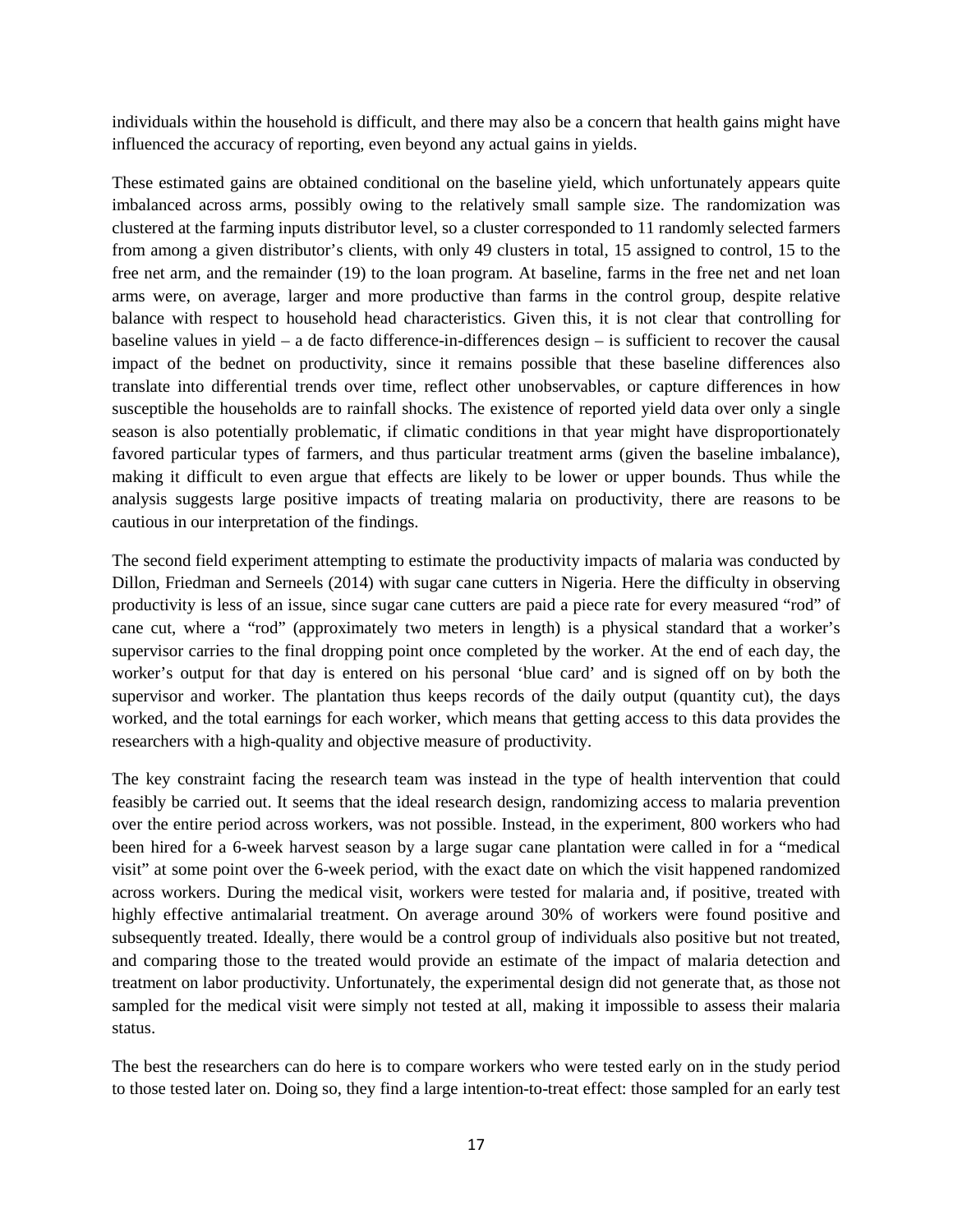are 15% more productive on the plantation during the three weeks following the medical visit compared to those tested later on. This is a large effect, and remarkably similar to the nearly 15% increase in farm productivity after bednet distribution reported in the Zambia study discussed above (Fink and Masiye 2015). (There are some possible discrepancies, though, since the larger measured malaria reductions in the Zambia data might also imply larger productivity impacts, to the extent that the farm labor tasks in both cases are largely comparable.) Moreover, the intervention evaluated in the Nigerian case is somewhat peculiar: it provides each worker a one-time testing and treatment opportunity on a preassigned day regardless of how they feel on that day. This is quite different from most real-world malaria policies one might imagine. In particular, this approach will likely have a smaller productivity impact than making malaria testing and treatment free and easily available for workers on any day that they feel ill, suggesting that the 15% effect in Dillon, Friedman and Serneels (2014) is a lower bound of providing treatment on a permanent basis. That said, the intervention studied may have the advantage of catching and resolving some cases that affect productivity but are not sufficiently severe to lead workers to seek treatment on their own.

Other recent studies have exploited empirical settings outside of the family farm where individual worker productivity can be accurately measured. One of the most noteworthy recent contributions is Adhvaryu et al (2014a). This study uses data from garment-factory workers in India, whose productivity is accurately measured by managers in the natural course of running the assembly line. The health issue they focus on is exposure to fine particulate matter (PM2.5) in the factory, which is monitored at high frequency by multiple sensors on the factory floor. Worker rotation to different tasks within the factory leads to differential exposure, as does natural variation in pollution levels. Exposure to fine particulate matter leads to a range of respiratory and cardiovascular problems in the short-run, including acute constriction of blood vessels, and long-run exposure is linked with severe health and mortality risks.

The central finding is that higher levels of PM2.5 exposure significantly reduce factory worker productivity: an increase of one standard deviation increase in PM2.5 air pollution (roughly 45  $\mu$ g/m<sup>3</sup>) reduces productivity by 6%. This provides further evidence that higher morbidity – in this case, along a health dimension different from other existing studies – is associated with lower earnings. The authors also report that workers working under experienced factory managers also appear to suffer less from high pollution levels, although the precise mechanisms underlying this pattern are unclear. Air pollution is an unfortunate fact of life for hundreds of millions in the rapidly growing cities of Asia and Latin America, and increasingly in Africa, and one that appears to only become more severe over time, suggesting that these findings have broad scientific import and policy relevance.<sup>[2](#page-18-1)</sup>

## <span id="page-18-0"></span>3.2. Impacts of Child Health and Nutrition on Education

 $\overline{\phantom{a}}$ 

A distinct sub-literature estimates effects of child health and nutritional investments on contemporaneous educational outcomes; Glewwe and Miguel (2008) provide a thorough review of both the experimental

<span id="page-18-1"></span> $2$  In a companion paper, Adhvaryu et al (2014b) estimate large negative effects of higher temperatures on garment-factory worker productivity, a finding with potential importance for the possible economic productivity impacts of future climate change and global warming.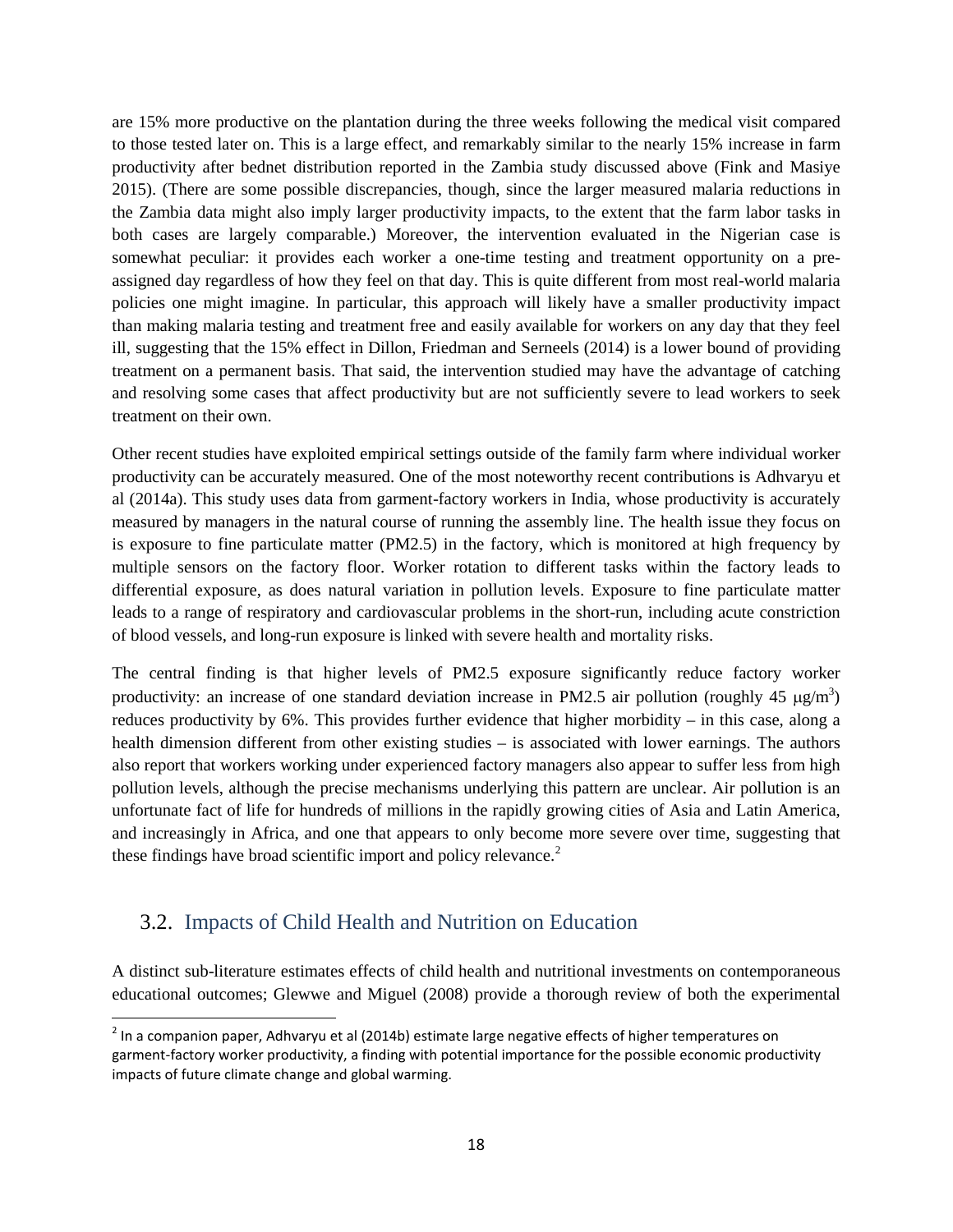and non-experimental research in this area. Here we focus on a selection of the experimental studies in this area. This is actually a vast literature that crosses many disciplines, and it is beyond the scope of this survey to cover all relevant studies. We focus mainly recent studies within economics, but also discuss some related contributions from other field.

Many of the earliest randomized studies by nutritionists and other public health researchers focused on the impacts of specific nutrients that were lacking in children's diets. Studies in India and Indonesia by Soemantri, Pollitt, and Kim (1989), Soewwondo, Husaini, and Pollitt (1989), and Seshadri and Gopaldas (1989) found large and statistically significant impacts on cognitive development and school performance of iron supplementation among anemic children, but a study by Pollitt and others (1989) found no such impact in Thailand. See Nokes et al (1998) for a more complete survey of the related iron supplementation literature.

Other early studies focused on parasitic infections, especially intestinal parasites. Kvalsig, Cooppan, and Connolly (1991) examined whipworms and other parasites in South Africa and found that drug treatments had some effect on cognitive and education outcomes, but some impacts were not statistically significant. Nokes and others (1992) evaluated treatment for whipworms in Jamaica and concluded that some cognitive functions improved from the drug treatment, but others, particularly those related to academic performance in schools, appeared not to have changed substantially. Overall, the early experimental literature on the impact of treatment for intestinal parasites on child growth and cognition did not reach strong conclusions, as argued in the Dickson et al (2000) survey and in the more recent Cochrane review on the topic (Taylor-Robinson et al 2012). One possible reason why many of the early experimental deworming studies show limited impacts is that they carried out randomized treatment within school communities, creating the possibility that positive treatment externalities experienced by children in the control group lead to attenuated treatment effects, as discussed earlier and in Miguel and Kremer (2004). Many of these studies also have relatively small sample sizes, such as 210 children in the South African study and 103 in the Jamaican study. Other experimental studies (not reviewed here) include education interventions combined with health interventions, so the impact of the health intervention by itself cannot be credibly assessed.

Other studies have focused on general food supplementation to supply calories and protein. The most well-known of these is the INCAP study (Pollitt et al 1993, Martorell et al 1993) initiated in four Guatemalan villages in 1969, two of which were randomly selected to receive a porridge (atole) high in calories and protein while the other two villages received a drink (fresco) with less calories and no protein. Follow-up studies over the next three decades appear to show sizeable effects on later cognitive outcomes from providing the atole to mothers and young children, and we discuss these in greater detail below.

A number of recent randomized experiments have also been carried out by economists on the impact of health interventions on educational outcomes. These studies also typically evaluate actual interventions carried out by real-world non-governmental organizations (NGOs) or governments, and as such the findings of these studies may be of particular interest to policymakers in less developed countries. These are in contrast to several of the studies discussed above, which were often small-scale researcher implemented interventions. Many of these evaluate school-based health or nutrition interventions which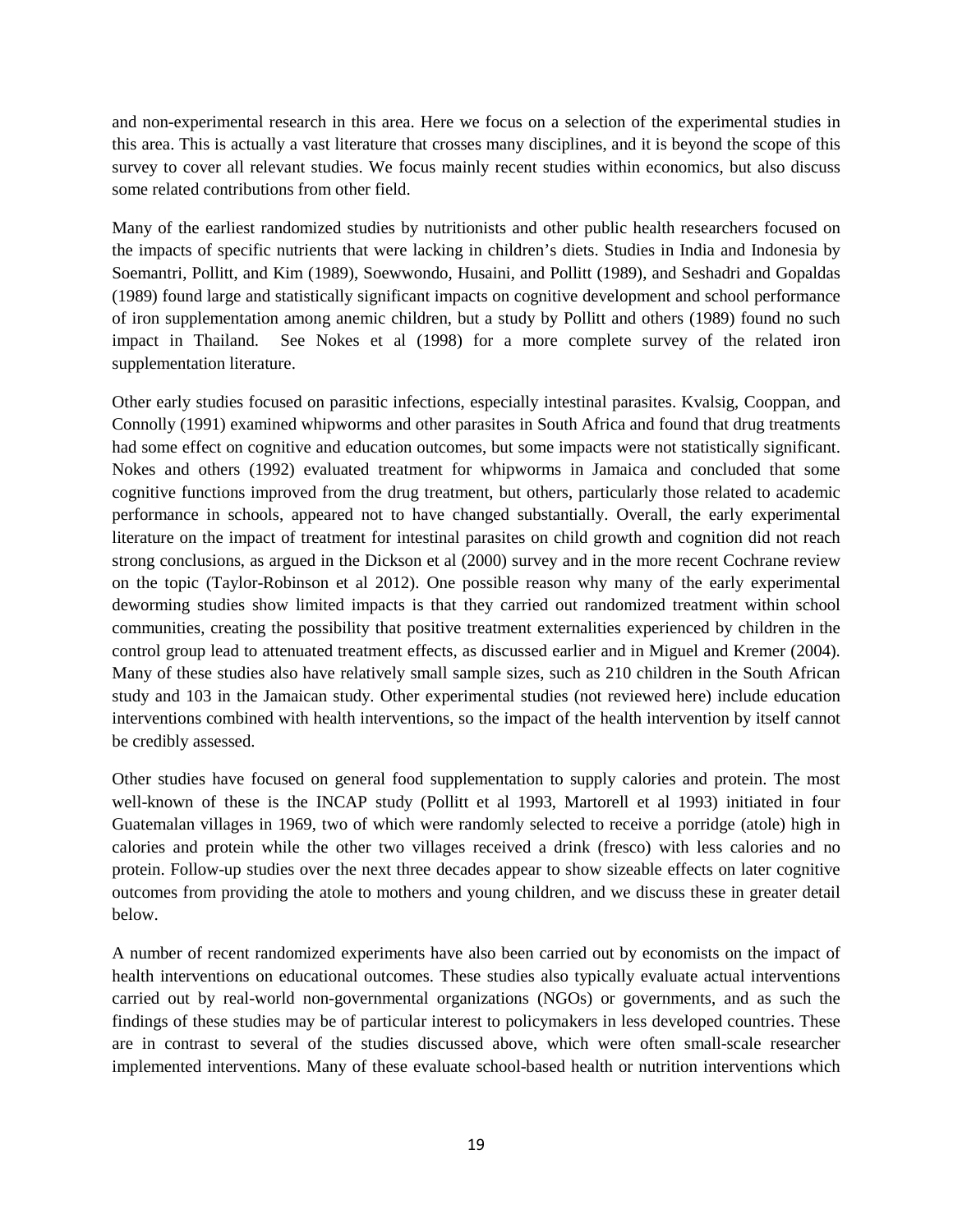some have argued may be among the most cost-effective approaches for delivering health and nutrition services to children in less developed countries (Bundy and Guyatt 1996).

Miguel and Kremer (2004), discussed at length in Section 2.1 evaluates the impact of school-based mass treatment for intestinal worms using inexpensive deworming drugs. The study is based on a sample of 75 primary schools with a total enrollment of nearly 30,000 children, a much larger sample size than most other studies in this literature. The sampled schools were drawn from areas where there is a high prevalence of intestinal parasites among children. Worm infections – including hookworm, roundworm, whipworm and schistosomiasis – are among the most widespread diseases in less developed countries: recent studies estimate that 1.3 billion people worldwide are infected with roundworm, 1.3 billion with hookworm, 900 million with whipworm, and 200 million with schistosomiasis. Infection rates are particularly high in Sub-Saharan Africa (Bundy, et al. 1998; WHO 1993). Geohelminths – hookworm, roundworm, and whipworm – are transmitted through poor sanitation and hygiene, while schistosomiasis is acquired by bathing in infected freshwater. School-aged children typically exhibit the greatest prevalence of infection and the highest infection intensity, as well as the highest disease burden, since morbidity is related to infection intensity (Bundy 1988).

The educational impacts of deworming are considered a key issue in assessing whether the poorest countries should accord priority to deworming, but until recently research on these impacts has been inconclusive (see Dickson et al. 2000 for a survey). Indeed, earlier randomized evaluations on worms and education suffer from several important methodological shortcomings that may partially explain their weak results. Earlier studies randomized the provision of deworming treatment within schools to treatment and placebo groups, and then examine the impact of deworming on cognitive outcomes. However, the difference in educational outcomes between the treatment and placebo groups understates the actual impact of deworming if placebo group pupils also experience health gains due to local treatment externalities (due to breaking the disease transmission cycle). The earlier studies also failed to adequately address sample attrition, an important issue to the extent that deworming increases school enrollment.

The study by Miguel and Kremer finds that absenteeism in treatment schools was 25% (7 percentage points) lower than in comparison schools and that deworming increased schooling by 0.14 years per pupil treated (on average). This is a large effect given the low cost of deworming medicine; the study estimates an average cost of only US\$3.50 per additional year of school participation. The finding on absenteeism does not reflect increased school attendance on the part of children who attend school only to receive deworming drugs, since drugs were provided at only two pre-announced days per year, and attendance on those two days is not counted in the attendance analysis. There is no statistically significant difference in treatment effects between female and male students.

Somewhat surprisingly, despite the reduction in absence no significant impacts were found on student performance on academic tests. It is unclear what exactly is causing this discrepancy, although one possibility is that the program led to more crowded classrooms and that this may have partially offset positive effects of deworming on learning in the treatment schools.

The schooling data in Miguel and Kremer (2004) are noteworthy from a measurement perspective. School attendance was collected at sample schools by survey enumerators on unannounced days four to five times per year, rather than relying on school registers (which are often thought to be unreliable) or on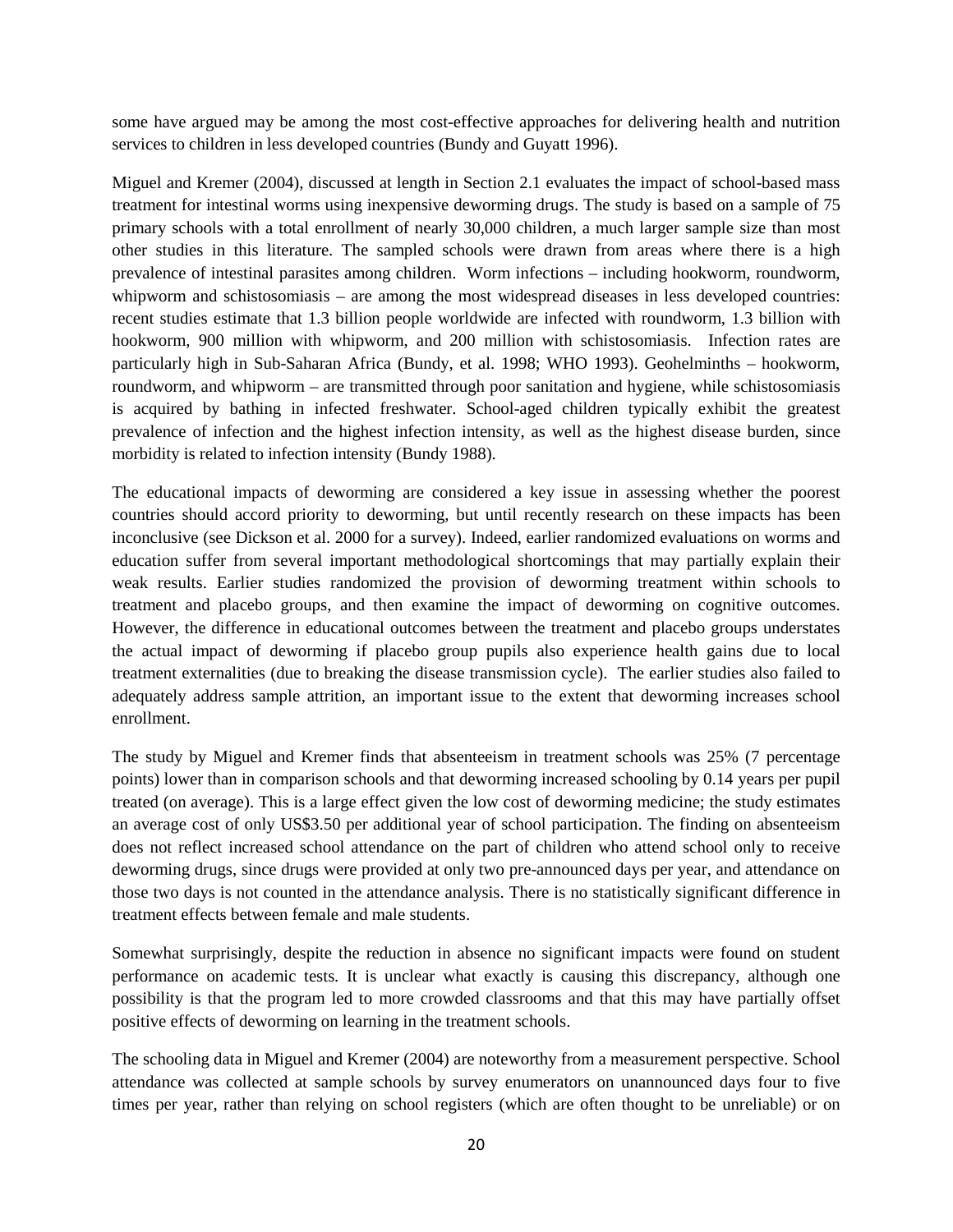parent reports in household surveys, as done in most of the previous literature. Efforts were also made to follow children who transferred to other schools in the same Kenyan district. This yields a more detailed and reliable measure of school participation than the data available from most other studies. Bobonis et al (2006) and Vermeersch and Kremer (2004) use similar measures of school attendance.

The authors found that child health and school participation – i.e., attendance, where dropouts are considered to have an attendance rate of zero – improved not only for treated students but also for untreated students at treatment schools (roughly a quarter of pupils in treatment schools chose not to receive the deworming medicine) and for students at nearby primary schools located within 3 kilometers. The impacts on neighboring schools appear to be due to reduced disease transmission brought about by the intervention, an epidemiological externality. Econometric identification of the cross-school treatment spillovers on the worm infection rate relies on the randomized design of the project: conditional on the total local density of primary school pupils, there is random exogenous variation in the number of local pupils assigned to deworming treatment through the program. A key finding of the paper is that failure to take these externalities (or spillovers) into account would lead to substantial underestimation of the benefits of the intervention and the cost effectiveness of deworming treatment.

Miguel and Kremer (2014) document a coding error in the construction of the variables used to measure treatment externalities at distances between 3-6 km from each school; correcting this issue weakens the statistical significant of externality effects on worm infections at this distance but does not affect other results in the original paper.<sup>[3](#page-21-0)</sup>

Bobonis, Miguel, and Sharma (2006) conducted a randomized evaluation in India of a health program that provided iron supplementation and deworming medicine to pre-school children age 2–6 years in 200 preschools in poor urban areas of Delhi. Even though only 30% of the sampled children were found to have worm infections, 69% of children had moderate to severe anemia according to international standards. After 5 months of treatment, the authors found large weight gains and a reduction of one-fifth in absenteeism, a treatment effect similar to the estimated school participation effect in the Miguel and Kremer (2004) study in Kenyan primary schools. The authors attempted to obtain estimates after 2 years, but high sample attrition and apparently non-random enrollment of new children into the preschools complicated attempts to obtain unbiased longer term impact estimates. It also does not present data on any type of child learning, and thus is limited to examining anthropometric outcomes and school enrollment and attendance. Finally, because all children received a combined treatment of iron supplements and deworming medicine, the India study cannot distinguish between the separate impacts of these two treatments, similar to the Thomas et al (2003, 2006) studies discussed above.

An arguably cleaner test is provided by Chong et al (2016), who randomized access to materials promoting iron supplementation among a small sample of 219 Peruvian secondary schoolchildren, in an area where local stores had also been stocked with iron pills. Baseline rates of anemia were fairly high in this population, at over 40%. The authors find that the informational encouragement design was effective, such that the treatment group consumed significantly more iron over the three month intervention period;

 $\overline{a}$ 

<span id="page-21-0"></span><sup>&</sup>lt;sup>3</sup> For further discussion of the implications of the updated Miguel and Kremer (2004) findings, refer to Aiken et al (2015), Davey et al (2015), and Hicks et al (2015).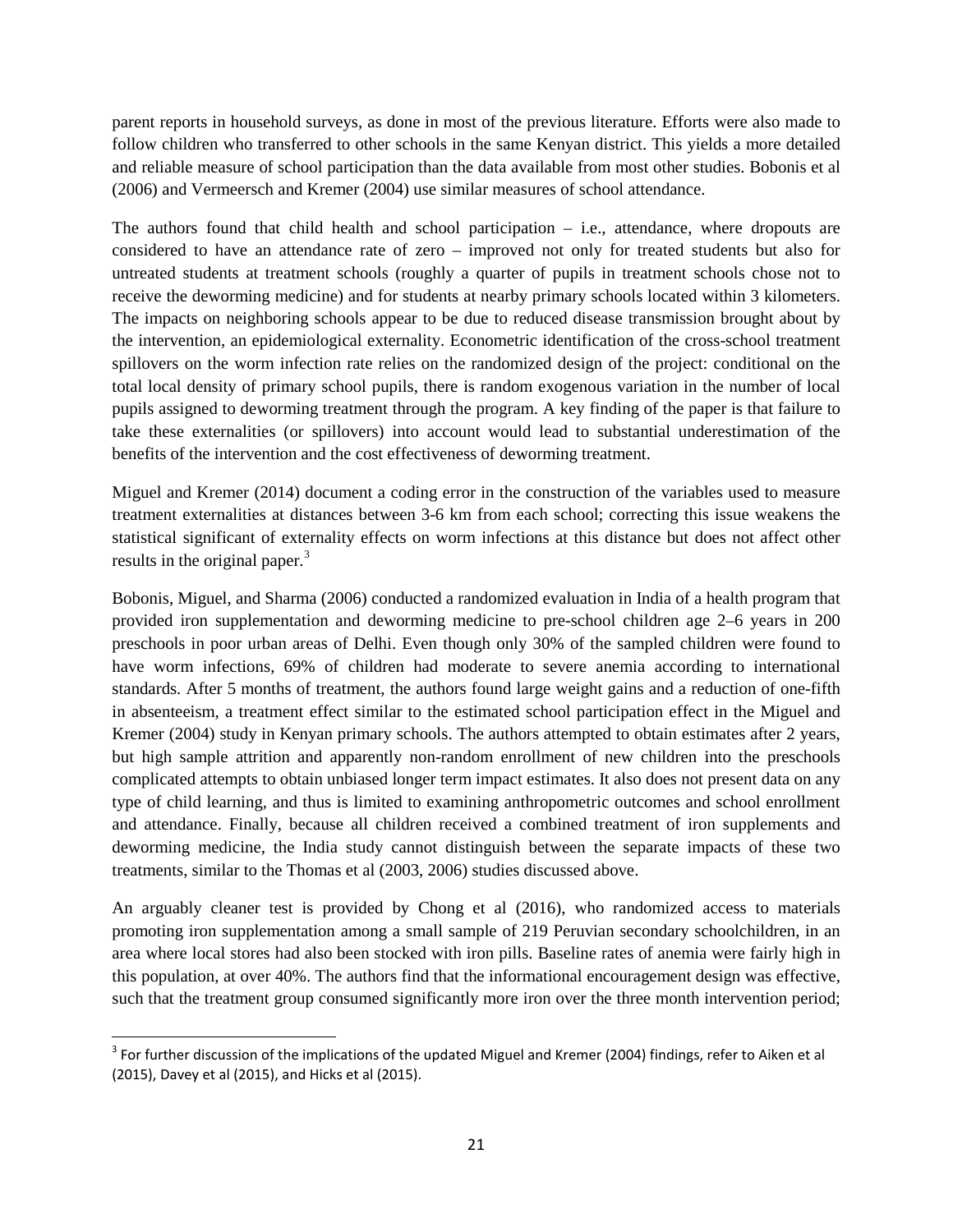this in itself is an interesting finding, given the many challenges in changing health behaviors that we detail in this chapter. More importantly, the schooling performance of the sample is then tracked using administrative records, and the data indicate that among anemic children in the iron supplementation treatment group, academic test scores rose by a sizeable 0.4 standard deviation units, and that grade progression and aspirations both also improved.

Other recent studies paint a more mixed picture of the impacts of child health and nutritional interventions on educational outcomes. Clarke et al (2008) examine the impact of intermittent preventive treatment (IPT) of malaria among schoolchildren in a region of western Kenya with high perennial transmission of the disease. The treatment occurred roughly every four months with a combination of sulfadoxinepyrimethamine and amodiaquine, and outcomes were compared to a placebo group over the course of a year. This approach is reminiscent of the malaria screening and treatment approach in Dillon, Friedman and Serneels (2014), described above, in that it does not depend on individuals seeking out treatment during periods when they are already ill. Randomization occurred among roughly 5,000 children aged 5- 18 within 30 sample primary schools.

The study produced evidence of large positive impacts of IPT on anemia, as well as on some cognitive outcomes after one year. In particular, there are significant gains in two class-based tests of sustained attention. There is no evidence of impacts on hyperactive-compulsive behavior or on educational achievement. There are two issues worth keeping in mind when interpreting the results. The first is the relatively high rate of attrition over the course of one year, at 27%, although rates appear balanced between treatment arms. A second is the fact that there was simultaneously mass treatment for intestinal helminth infections in the sample schools, which the studies mentioned above have shown lead to school participation gains in a nearby area of western Kenya. Thus the treatment effects in the Clarke et al (2008) study are conditional on this deworming regime, and it remains unclear if anemia and educational gains would have been larger or smaller in magnitude in the absence of deworming. The possibility that treatments for infectious diseases might serve as complements (or substitutes) is important from a public policy standpoint, but little is known about these interactions in practice; this remains a promising area for future research.

The expansion of large-scale national social welfare programs, often linked to conditional cash transfers, in many Latin American and other developing countries has provided opportunities to explore alternative ways to improve early child development outcomes. Amarante et al (2016) exploit an eligibility discontinuity in the design of a cash transfer program in Uruguay to show that receipt of a large transfer leads to substantial reductions in the incidence of low birth weight among the children of beneficiaries. Beyond the cash itself, the contact with recipients induced by the program allows for opportunities to deliver additional interventions. Attanasio et al (2014) study one such effort in Colombia as part of its *Familias en Acción* program, which carried out large-scale micronutrient supplementation as well as psycho-social stimulation of children aged 12-24 months, and assessed nutritional, health, and cognitive impacts. The stimulation consisted of weekly home visits, which are relatively expensive, as well as biweekly supplementation with iron, zinc, vitamin A, folic acid, and vitamin C, all carried out over the course of the 18 month study. The research consisted of a 2x2 factorial design.

Attanasio et al (2014) find that the nutritional supplementation alone did not have any impacts on measured child height, weight, hemoglobin, cognitive scores or receptive language, nor did it have any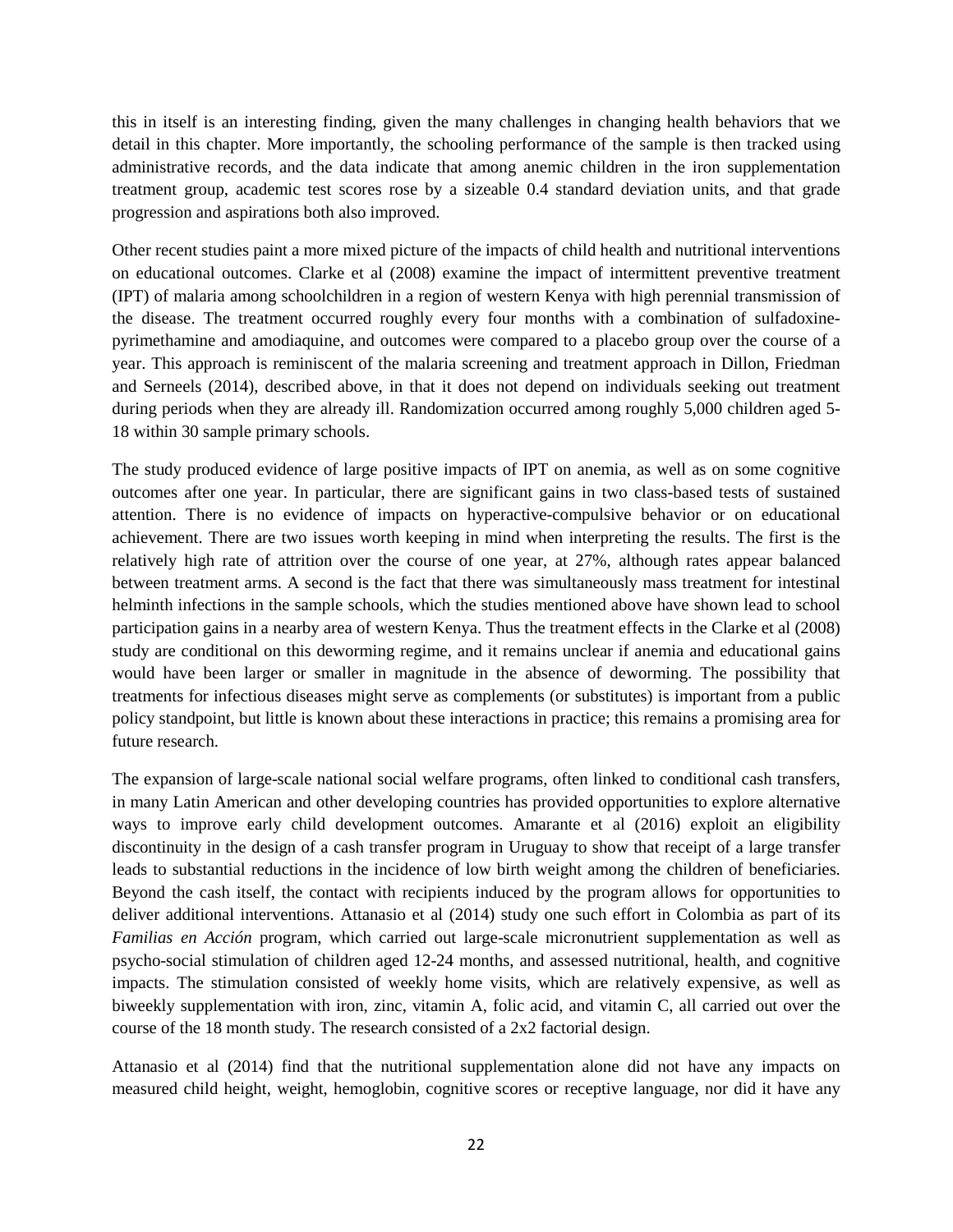additional benefit in combination with stimulation. Psycho-social stimulation, on the other hand, did lead to significant improvements in the cognitive and language outcome measures, echoing similar findings from earlier work in Jamaica (Gertler et al 2014). It remains possible that micronutrient supplementation would have larger impacts in poorer populations; recall that Colombia is a middle-income country and the study sample consisted of households receiving a generous cash transfer. Further research is needed to shed light on the generality of this finding.

## <span id="page-23-0"></span>3.3. Impacts of Child Health and Nutrition on Later Outcomes

A third group of studies estimates long-run impacts of child health interventions on life outcomes, where again we focus on experimental studies in development economics.

We first examine a growing number of studies estimating long-run impacts of deworming. New evidence is rapidly accumulating on the positive long-run educational and socio-economic impacts of child deworming. A key lesson of Miguel and Kremer (2004) is that traditional individual-level randomized designs will miss any spillover benefits of deworming treatment, and this could contaminate estimated treatment effects. Thus cluster randomized designs provide better evidence. Three new working papers with such cluster randomized designs estimate long-run impacts of child deworming up to 10 years after treatment; these effects on long-run life outcomes are arguably of greatest interest to public policymakers.

A main puzzle with the Miguel and Kremer (2004) Kenya deworming study is that increased school participation (primarily attendance, but also reduced dropping out) is not reflected in students' academic test scores or cognitive test scores. The authors present some cost-benefit analyses at the end of the paper that suggest that the intervention is cost-effective, but it is unclear exactly how to interpret these if the intervention does not increase learning of basic skills.

This issue is addressed in the follow-up study, Baird et al (2015), which collects information on a wide range of adult life outcomes. Baird et al. (2015) followed up the Kenya deworming beneficiaries from the Miguel and Kremer (2004) study during 2007-2009 and find large improvements in their labor market outcomes. The paper employs a conceptual framework building on the seminal health human capital model of Grossman (1972), which interprets health care as an investment that increases future endowments of healthy time. Bleakley (2010b) further develops this theory, arguing that how the additional time is allocated will depend on how health improvements affect relative productivity in education and in labor. Pitt, Rosenzweig, and Hassan (2012) further note that time allocation will also depend on how the labor market values increased human capital and improved raw labor capacity, and that this in turn may vary with gender. They present evidence consistent with a model in which exogenous health gains in low-income economies tend to reinforce men's comparative advantage in occupations requiring raw labor, while leading women to obtain more education and move into more skill-intensive occupations.

Consistent with Pitt, Rosenzweig, and Hassan (2012), the Kenya deworming program increased education among women and labor supply among men, with accompanying shifts in labor market specialization. Ten years after deworming treatment, women who were eligible as girls are 25% more likely to have attended secondary school, halving the gender gap. They reallocate time from traditional agriculture into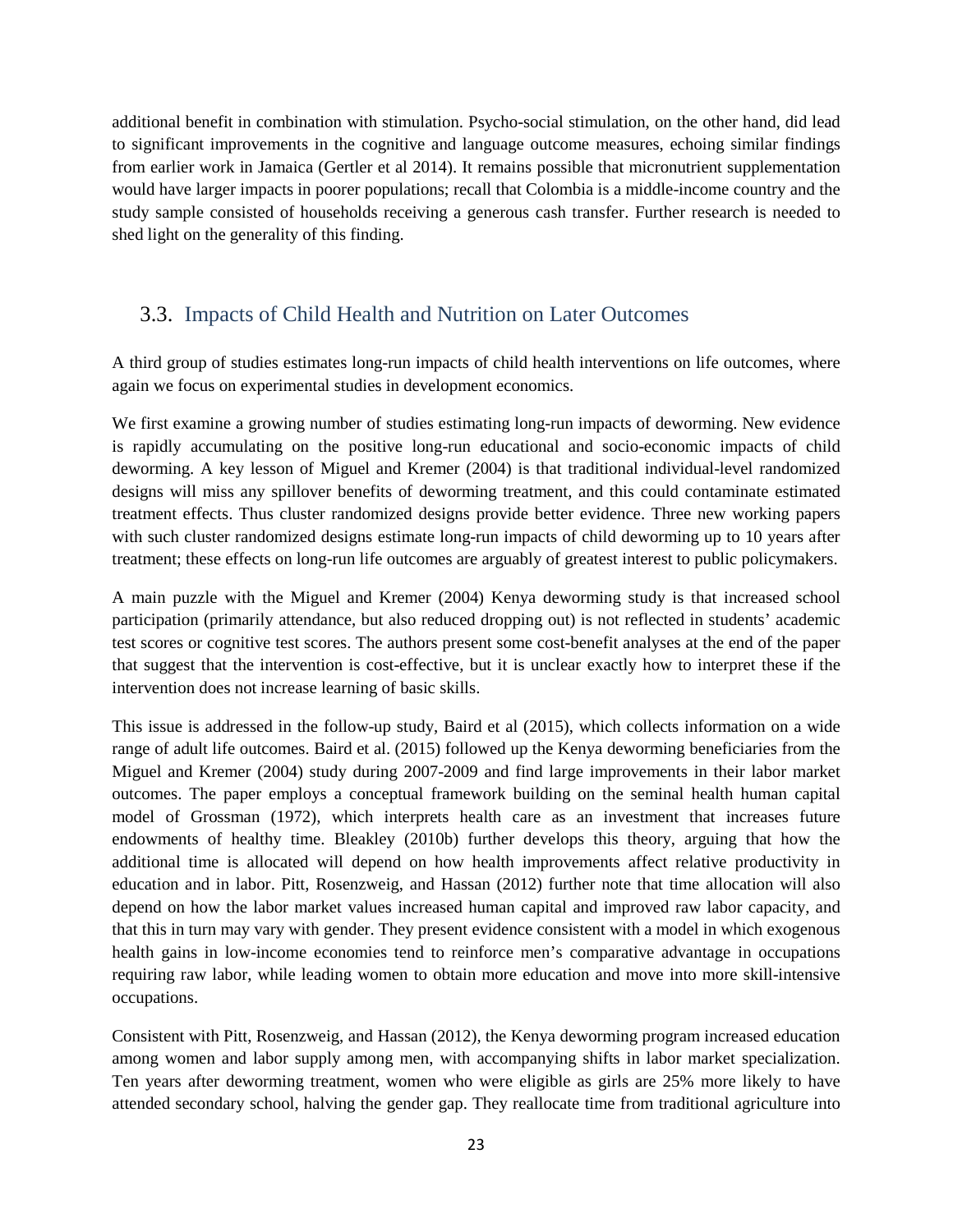cash crops and entrepreneurship. Men who were eligible as boys stay enrolled for more years of primary school, work 17% more hours each week, spend more time in entrepreneurship, are more likely to hold manufacturing jobs, and miss one fewer meal per week. Since deworming treatment is cheap (at less than US\$1 per person per year), the authors estimate a large annualized financial internal rate of return of at least 32.2%. Many studies argue that early childhood health gains in utero or before age three have the largest impacts (for instance, Almond and Currie 2010) and some have argued that health interventions outside a narrow biological window of child development will not have major effects. This evidence suggests that health interventions among school-aged children, which are too late in life to affect cognition or height, can have long-run impacts on labor market outcomes by affecting the amount of time people spend in school or work.

There are several noteworthy methodological features of the Baird et al (2015) article. First, it remains unusual for studies to combine experimental designs and long-run 10 year follow-up longitudinal data, and in this case most individuals in the sample were between 19 to 26 years old at the follow-up. Second, the rate of attrition was quite low in the follow-up Kenya Life Panel Survey (KLPS). KLPS tracked a representative sample of approximately 7,500 respondents who were enrolled in grades 2-7 in the Kenya deworming schools at baseline. Survey enumerators traveled throughout Kenya and Uganda to interview those who had moved out of local areas. The effective survey tracking rate in KLPS overall is 82.7%, and 84% among those still alive. These are high tracking rates for any age group over a decade, and especially for a mobile group of adolescents and young adults. Tracking rates are nearly identical and not significantly different in the treatment and control groups.

While the primary school children in the Miguel and Kremer (2004) sample were probably too old for deworming to have major impacts on brain development, and there was no evidence of such impacts, Ozier (2014) estimates cognitive gains 10 years later among children who were 0 to 2 years old when the deworming program was launched and who lived in the catchment area of a treatment school. These children were not directly treated themselves but could have benefited from the positive withincommunity externalities generated by mass school-based deworming. Ozier (2014) estimates average test score gains of 0.3 standard deviation units, which is equivalent to roughly half a year of schooling. This provides further strong evidence for the existence of large, positive, and statistically significant deworming externality benefits within the communities that received mass treatment.

Croke (2014) finds positive long-run educational effects of a program that dewormed a large sample of 1 to 7 year olds in Uganda, with statistically significant average test score gains of 0.2 to 0.4 standard deviation units on literacy and numeracy 7 to 8 years later. These are similar to the effect magnitudes estimated by Ozier (2014) in Kenya. The Ugandan program is one of the few studies to employ a cluster randomized design, and earlier evaluations of the program had found large short-run impacts on child weight (Alderman et al., 2006; Alderman, 2007).

The long-run impacts of the well-known INCAP experiment in Guatemala are described in Hodinott et al (2008), Maluccio et al (2009), and Behrman et al (2009). As mentioned above, INCAP provided substantial nutritional supplementation to two villages while two others served as a control, and the authors find evidence of very large and statistically significant gains in male wages of one third, improved cognitive skills among both men and women, and even positive intergenerational effects on the nutrition of beneficiaries' children up to 35 years after the original project. This is a highly unusual and exceptional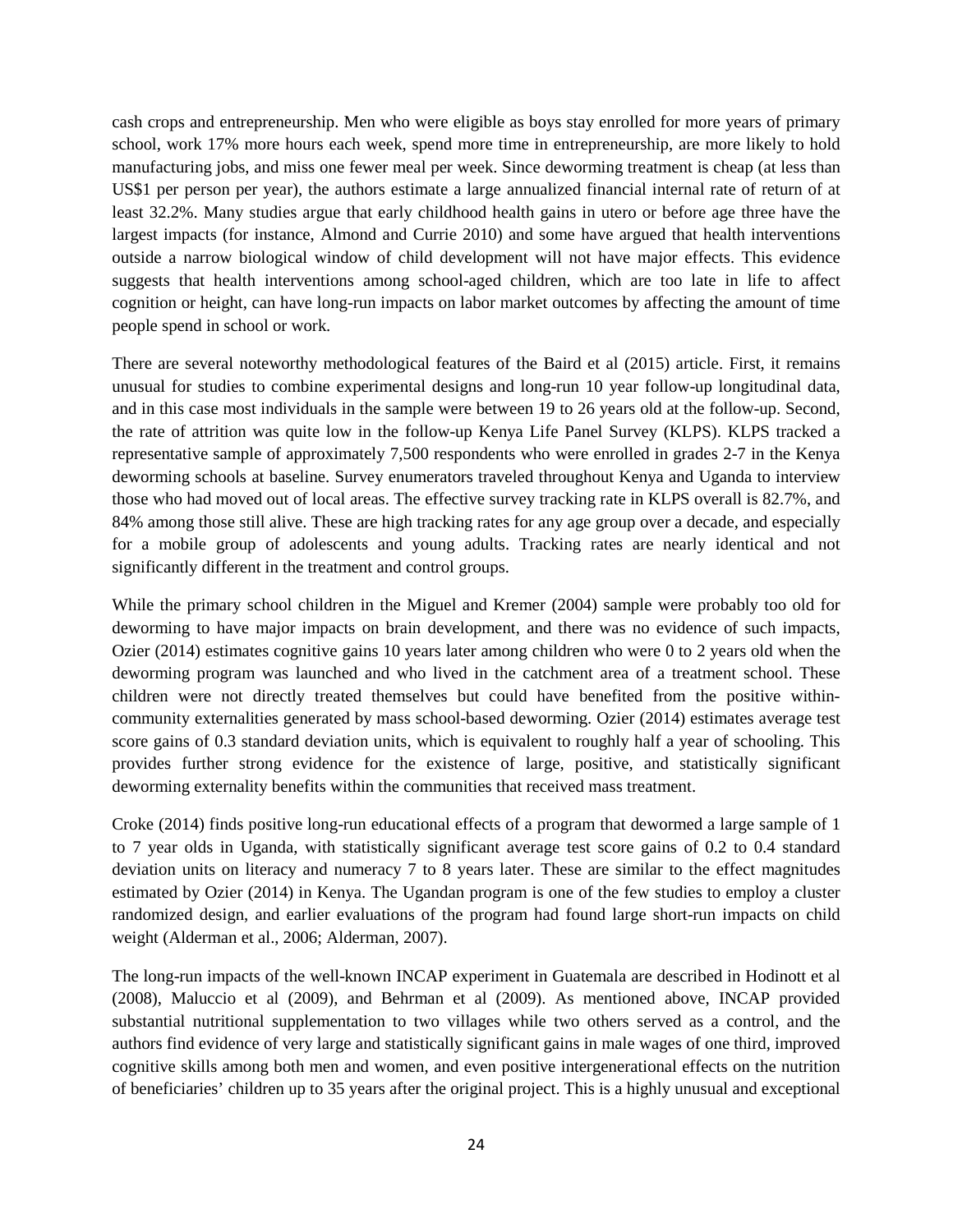data collection effort, and it provides further evidence that childhood health and nutrition gains can have large returns in terms of adult labor productivity.

The pioneering INCAP study also has some limitations. In one sense, it has a sample size of only four villages since the intervention did not vary within villages, and it is unclear if all the existing studies fully account for the intracluster correlation of respondent outcomes in their statistical analyses, thus perhaps leading them to overstate the statistical significance of their findings. Second, strictly speaking, the control group also received an intervention, the fresco drink, albeit one with a relatively small benefit compared with what was received in the treatment group. Third, within each village receipt of the atole or fresco was voluntary, which implies that those who were treated were not a random sample of the population within each village. This means that the most convincing estimation strategy may be an intention to treat analysis, rather than direct estimation of the effect of child health on education. Finally, sample attrition is a major concern in both the 1988-89 follow-up and the most recent surveys, as more than one quarter of the original sample were apparently lost by 1988-89 and roughly 40% were lost by the time of the 35 year follow-up survey.

# <span id="page-25-0"></span>4. Environmental/Infrastructural Determinants of Health

The Adhvaryu et al (2014a) study on the impact of indoor air pollution on Indian factory worker productivity discussed above highlights the links between environmental conditions, health, and incomes, and the importance of environmental issues potentially extends far beyond their setting. In the United States and other countries, public health measures such as improved sanitation, provision of clean drinking water, and hookworm and malaria eradication campaigns have been shown to have played a key role in the massive improvements in child health and decreases in mortality observed during the  $20<sup>th</sup>$ century (Cutler and Miller 2005; Currie 2000; Bleakley 2007, 2010; Galiani, Gertler, and Schargrodsky 2005; and see Deaton 2013 for a review). The implementation of many such "infrastructural" public health investments is not only costly (at times prohibitively so, especially in low population density areas such as much of rural Africa), it also likely requires a minimal level of state capacity that may still elude many low-income countries. In this section, we discuss the relatively limited number of field experiments in developing countries that have recently studied the impact of environmental investments on health outcomes.

Kremer et al. (2011a) run an experiment to estimate the health consequences of improving water quality at the source in rural Kenya. Naturally occurring springs are an important source of drinking water in the area of their study (Western Kenya), yet few of them are "protected" – i.e., the water seeps from the ground, which implies that the water that pools is often contaminated with runoff from the surrounding area (often containing human and animal fecal matter and other sources of pollution). In contrast, a spring is considered protected if its source is sealed off and encased in concrete so that water flows out from a pipe, where it can be collected by consumers before the water touches the ground.

Kremer et al. (2011a) exploit the randomized protection of 100 springs out of 200 in order to estimate the impacts of improved water quality on child health outcomes. They find that spring protection dramatically improves water quality: through follow-up visits conducted among a representative sample of households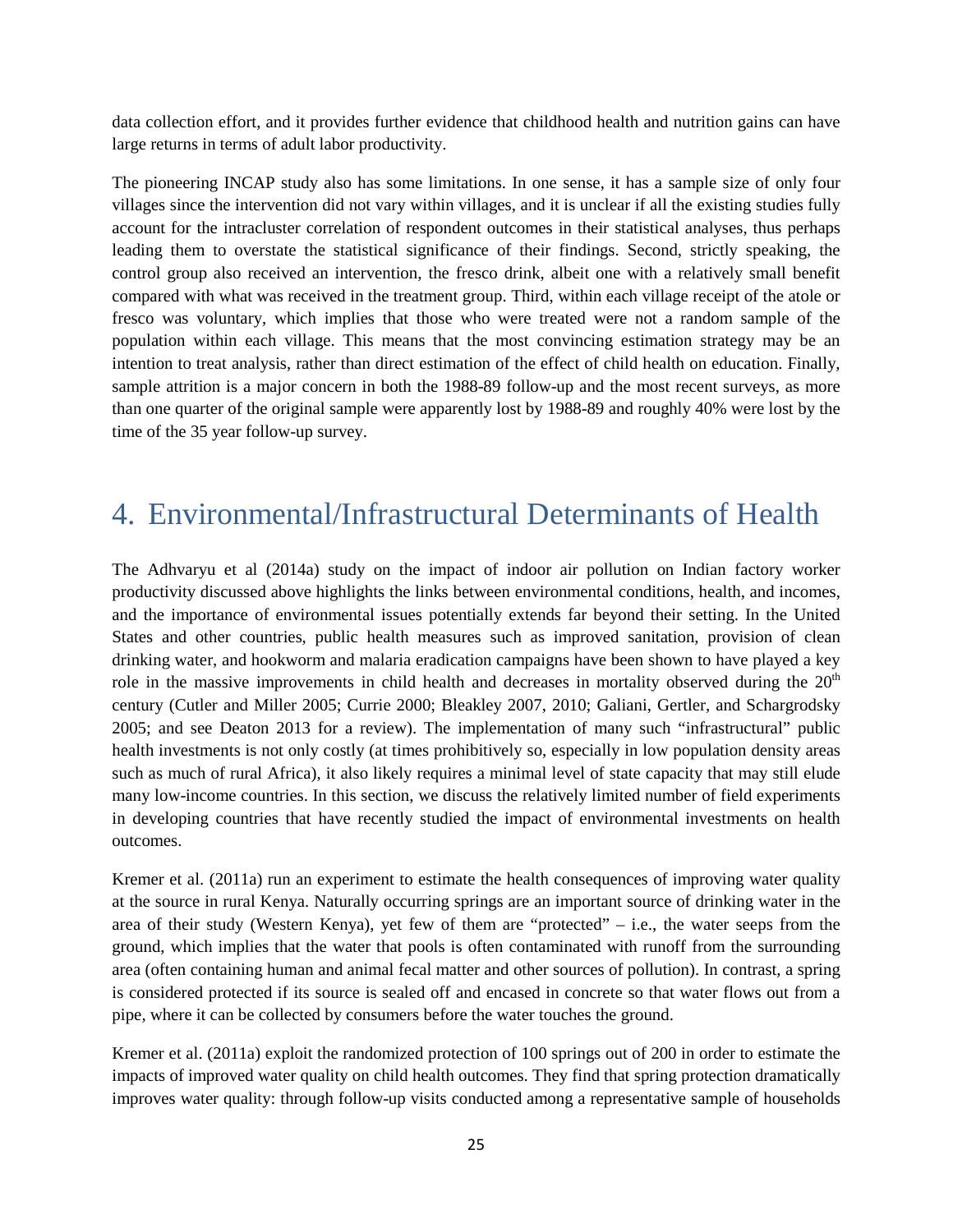that had been identified as regular spring users at baseline, the authors find that fecal contamination of home-stored water was one quarter lower for those in the catchment area of a protected spring compared to those in the catchment area of an unprotected spring. As a result child health improves, with a 25% decrease in child diarrhea attributable to the spring protection intervention. Note that the study was not statistically powered to detect mortality impacts. The authors also tested for, but did not find any evidence of, epidemiological spillovers (in terms of water contamination) within 3 km of the protected springs.

The study goes on to study the demand for cleaner water, using a travel cost methodology developed in environmental economics to value non-market amenities. Specifically, Kremer et al (2011a) estimate how much the usage of protected springs increases (relative to other water sources) after the intervention; large increases in usage, and especially a willingness to walk longer distances to reach such sources, would be consistent with increased demand for these sources. About three quarters of water trips were collected at the reference source (which was randomized into spring protection or control) at baseline, so while limited, there is still scope for some switching, and it is from this switching (or lack thereof) that the authors can back out a "revealed preference" estimate of willingness to pay for clean water. Using a discrete choice multinomial logit framework, the authors document that use of protected springs does increase significantly, but that magnitudes are not particularly large. Making standard assumptions on the value of water collector time, they estimate that the revealed preference willingness to pay for improved water quality is relatively low, at only US\$2.96 per year.

The authors then go on and translate this willingness to pay for water quality into a valuation for health. This exercise is challenging because the value placed on water quality may differ based on what the water is used for. While households may be willing to walk extra distance for clean drinking water, they may not do so for laundry water. Kremer et al. (2011a) do not have data on which water trip is for drinking water, thus they assume that the benefit from an additional trip to the clean water source is constant. In other words, they assume households trade off the cost of every water trip against child health benefits, potentially not only those made for drinking water. This is a relatively strong assumption since, as mentioned above, households in their sample conduct most of their water trips to the reference source to start with, and it is unclear how much of the water they fetch at other (unclean) sources is actually for drinking.<sup>[4](#page-26-0)</sup> Under this assumption, they estimate that willingness to pay is only US\$0.89 to avert one child diarrhea episode. Even stronger assumptions allow them to translate the diarrhea estimate into an implied mean value of averting one child statistical death of only US\$769, far lower than is commonly assumed by heath policymakers, although this is plausibly an underestimate (given the discussion above). In Section 5, we discuss the broader literature on the demand for health in developing countries, in which we discuss alternative and more direct approaches to estimate the demand for health products.

Besides access to clean water, access to sanitation (in particular connection to sewerage) has been shown to be an important determinant of health (Cutler and Miller 2006). Yet the type of sanitation possible in low-density settings does typically not involve sewage, and its potential for health impacts is unclear. In rural Orissa, in India, Clasen et al. (2014) estimate the impact of latrine construction and find only modest

l

<span id="page-26-0"></span><sup>&</sup>lt;sup>4</sup> The authors mention that their estimated valuation does not vary with the intensity of usage of the source at baseline (see footnote 12 in Kremer et al. 2011a), which could be indicative that the benefit is not decreasing with the quantity of clean water.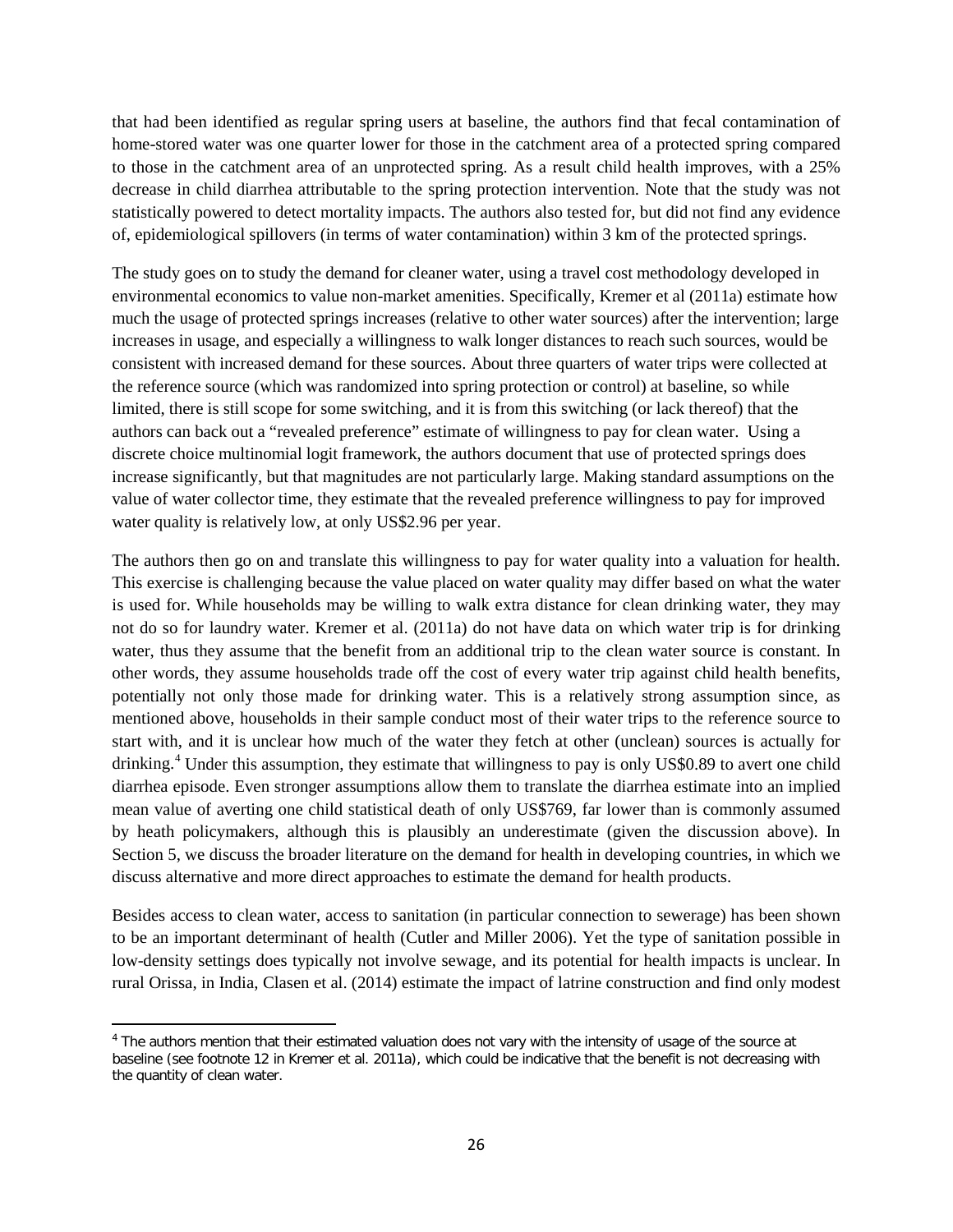impact on latrine usage and no impacts on health. Similar results were found in a comparable experiment in rural Madhya Pradesh, also in India (Patil et al. 2014).

Duflo et al. (2016) argue that these null results, rather than reflecting a low demand for health, may be due to the fact that sanitation by itself is not enough, and that water access may be a necessary complement. Indeed, maintaining a clean latrine without access to sufficient water quantity is difficult, likely reducing latrine usage. Moreover, given epidemiological externalities (such as those discussed earlier in the chapter), the private returns to sanitation may be limited if the majority of neighbors do not also have access to sanitation. This would mean that a sanitation program can only have a meaningful impact if combined with access to water *and* implemented at large scale (i.e., taken up nearly universally). Duflo et al. (2016) estimate the effect of such a scheme, which provided household-level water connections, latrines, and bathing facilities to all households at once in approximately 100 Indian villages. The program was not randomized, but a before-after comparison suggests large impacts on hygiene and reductions in diarrhea rates.

In a cluster-randomized trial in rural Bangladesh, Guiteras et al. (2015) find that providing subsidies to the majority of the landless poor households increases ownership and usage of latrines among both subsidized households and their neighbors, which is also consistent with the presence of important epidemiological externalities connecting individual investment and usage decisions with those of neighbors. They did not measure health outcomes, therefore it is not possible to know whether the resulting decrease in open defecation had impacts on health despite the absence of a complementary water provision intervention.

Further research could usefully document the nature of any interactions between water provision, sanitation access, and improved hygiene both for beneficiaries themselves and in terms of local spillovers. A large-scale intervention and study will likely be necessary to precisely estimate impacts on the full range of relevant health outcomes, including infant mortality.

Another feature of the environment that is becoming an increasingly important factor in life expectancy even in disease-ridden countries is road safety. Road deaths are the leading cause of death for people ages 15 to 29 worldwide. 90% of the world's fatalities on the roads occur in low- and middle-income countries, even though these countries have approximately half of the world's vehicles (World Health Organization 2015). Habyarimana and Jack (2011, 2015) estimate the impact of a pilot and subsequent large-scale interventions to encourage passengers of 14-seater minibuses (the ubiquitous form of public transport in Kenya) to "heckle and chide" the bus driver when his behavior compromises their safety, in particular, when overspeeding or overtaking without visibility. The encouragement came in the form of evocative messages on stickers placed inside the minibuses. They find a large impact on insurance claims for minibuses randomized to receive the stickers, of between one-quarter and one-third depending on the stickers used, as well a decrease on the average maximum speeds and average moving speeds of the vehicles. In contrast, radio programs with the same encouragement seem to have no impact the weeks they are aired. Together, these results suggest that overcoming collective action problems is particularly important for reducing dangerous road behavior, but nudges may need to be very salient to be successful. They are an extremely cheap way to save lives however: Habyarimana and Jack (2015) estimate the costeffectiveness of the most impactful stickers to be between \$10 and \$45 per disability adjusted life-year saved.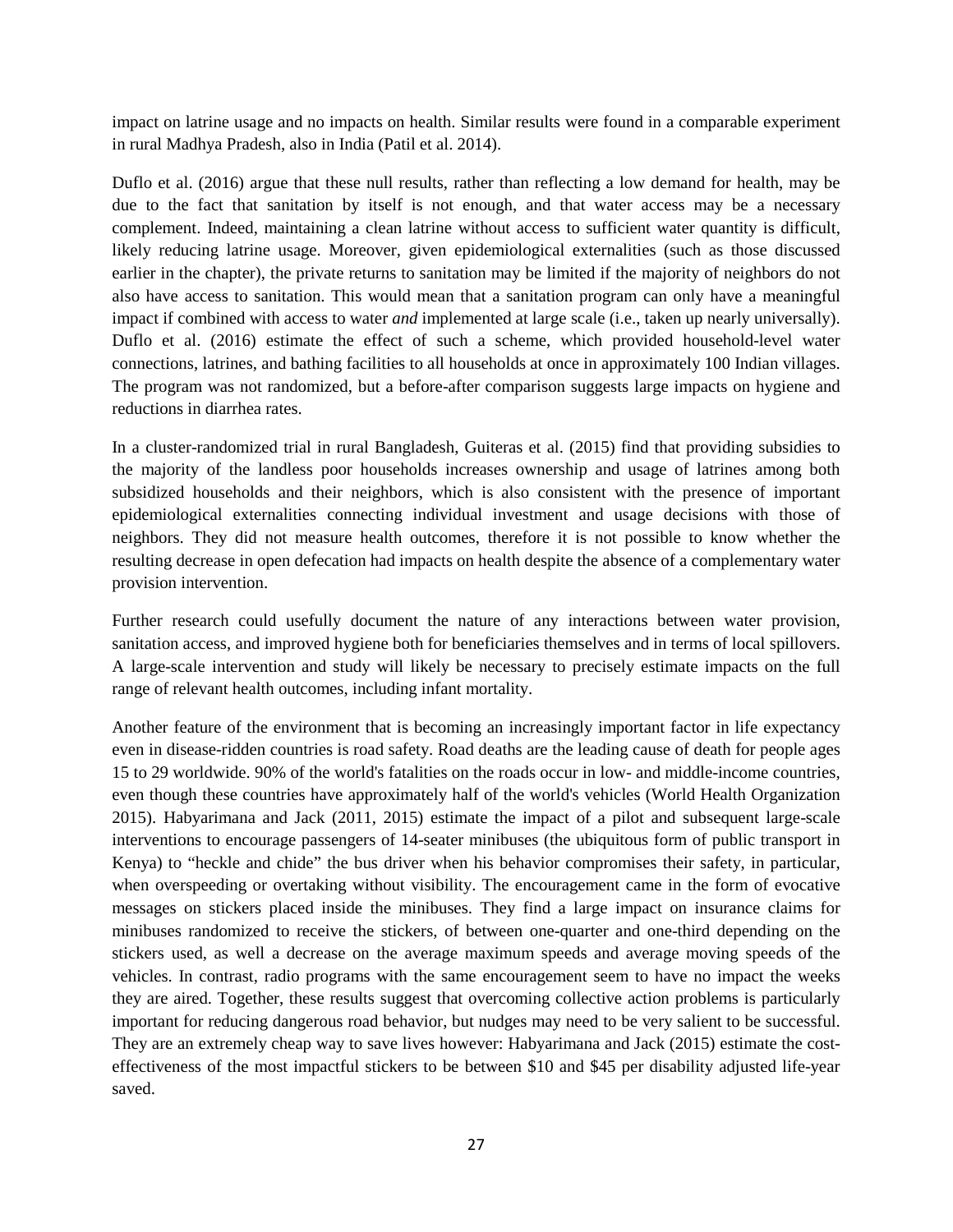# <span id="page-28-0"></span>5. Demand for health products and healthcare

As discussed in section 3, health is an input: it matters for how productive one can be. It is also a direct component of well-being (a consumption good, in the terminology used by economists). Both of these are reasons for individuals to invest in their health and that of their children. Health investments include preventive behavior, from getting vaccinated to wearing a seatbelt to avoiding risky sexual contacts, as well as prompt treatment of illness episodes, and diagnosis and management of chronic conditions. In a standard model with no market failures, the demand for any such health input or behavior is a function of its benefits, its costs (both monetary and non-monetary), as well as the horizon over which both benefits and costs are accrued.

But many assumptions made in the standard model may not hold in low-income settings. Households in developing countries are often liquidity constrained, and they often lack information, or the education to process information, on the potential returns to various health investments. Even when information can be processed, judging whether it is correct may be difficult. As first noted by Arrow (1963), households' uncertainty about the true source of their health ailment makes learning about the quality of health care services, or of specific treatment or prevention tool, very challenging. This is particularly true for primary care where most illnesses are self-limiting, i.e., will get better over time (think of the common cold), and therefore signals are particularly noisy.

A second important issue for decision-making is widespread skepticism about outside advice, especially in societies where trust in the health care sector has been eroded for historical reasons, as in India where it is often argued that the forced sterilization effort carried out by Indira Gandhi's government during the "state of emergency" in the 1970's has created lingering distrust regarding government family health initiatives.

More generally, psychological factors are an important part of the health decision-making process for households in developing countries as well as in wealthy societies. Thinking about one's own mortality or the mortality of loved ones is unpleasant. People may thus tend to push such thoughts out of their mind unless there is no way to avoid them, such as when there is an acute illness episode or when an outside event makes health concerns highly salient. This has important implications for the design of health programs. A given intervention could have different impacts depending on whether it is implemented when health is at the top of people's mind or not.

There has been a large increase in the number of randomized experiments aimed at understanding the role of the more standard "economic" constraints and their implications for public health policy. Less research has been carried out on the trust and psychological factors directly, although considering those factors is useful for interpreting the results of existing experiments that act on the economic environment, as we discuss below. For example, the timing of an intervention relieving household liquidity constraints (e.g., whether or not it takes place while the household is suffering from an acute illness) could matter greatly for the take-up and impact of such an intervention.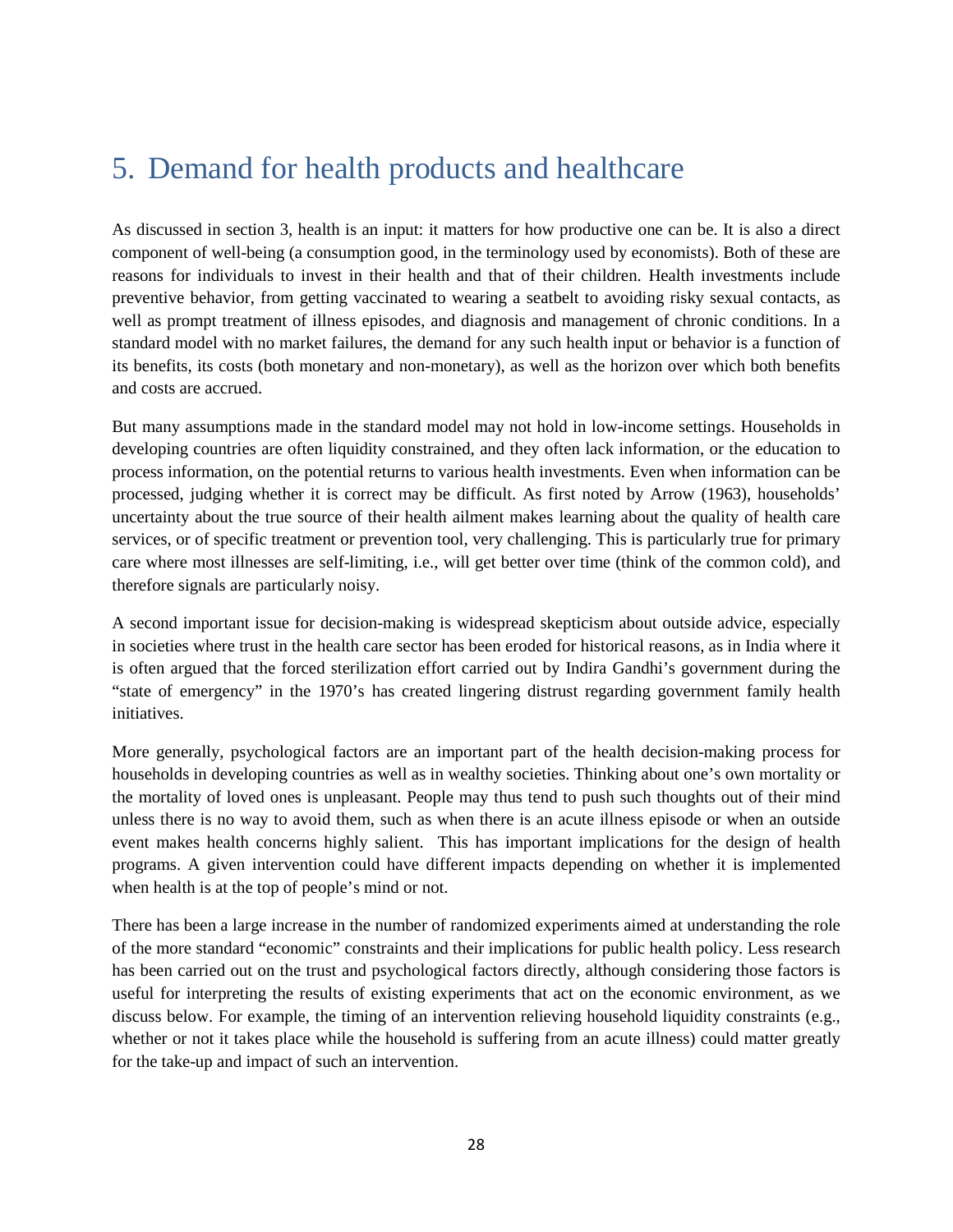In this section we review field experiments on the demand for health, sorting them not by the outcome they are examining but by the behavioral factor that they focus on, e.g. price factors, non-monetary costs, cash on hand, etc. Because field experiments are often designed to study a number of such factors at once, often with a multiplicity of randomized treatment arms, our organizational scheme implies that we sometimes discuss the results of a given experimental study in multiple subsections. For other excellent recent reviews that are organized by health outcome (or sector) rather than behavioral factors, we refer the reader to Ahuja, Kremer and Zwane (2010) for a review of randomized evaluations on safe water access, and Jayachandran (2015) for a recent review on gender inequality.

### <span id="page-29-0"></span>5.1. Pricing Experiments

A number of field experiments have examined the role of prices in the adoption of health products and services. They typically do so by randomizing the price at which a household can access a product, and comparing take-up across price points, thereby tracing out the demand curve and estimating the price elasticity at different price points. The price elasticity is an important parameter because private health investments often have social externalities. Identifying that private demand is low may therefore justify government subsidies. For subsidies to not be wasteful, however, they have to strike a delicate balance: they have to maximize the likelihood that a needy person can access the health products or services that could benefit her, while also minimizing the likelihood that the subsidy accrues to those for whom the returns to the subsidy are infra-marginal, either because they would have invested in the product privately anyway, or because they are unlikely to make effective use of products they receive at a highly subsidized price. This is a serious concern theoretically since households that are unwilling to pay a high monetary price for a product may also be unwilling to pay the non-monetary costs associated with daily use of the product, or may not actually need the product at all. Indiscriminate subsidies would then undermine the screening or allocative benefits of prices. What's more, subsidies could also reduce the potential for psychological effects associated with paying for a product, such as a "sunk cost" effect in which people, having paid for a product, feel compelled to use it (an issue we return to below).

Below we review about half a dozen field experiments conducted over the last 15 years that have shed light on these issues. Before we go into their details, we discuss the relative merits of the various methods used to estimate willingness to pay at different price points.

### *Methods to estimate the demand curve*

The most commonly used willingness to pay (WTP) elicitation method outside of field experiments is stated WTP: people are simply asked how much they would be willing to pay for the product. The main problem with this measure is that it is not incentivized, therefore respondents may not think hard enough before providing their answer. Different individuals may also interpret the question differently if not asked precisely enough: some may report what they would pay if they had access to credit, some may report a low WTP if they think their answer may affect future subsidy policies, and others may exaggerate their willingness to pay to please the survey enumerator, etc. For this reason, researchers have moved towards field experiments in order to observe the "true" demand at each price point. For this, two main methods have been used, TIOLI and BDM, which we now discuss in turn and compare to each other.

Take-it-or-leave-it, or TIOLI, experiments consist in randomizing the price that an individual faces, and observing whether that individual actually purchases the product at that price or not. This is a straightforward revealed preference mechanism.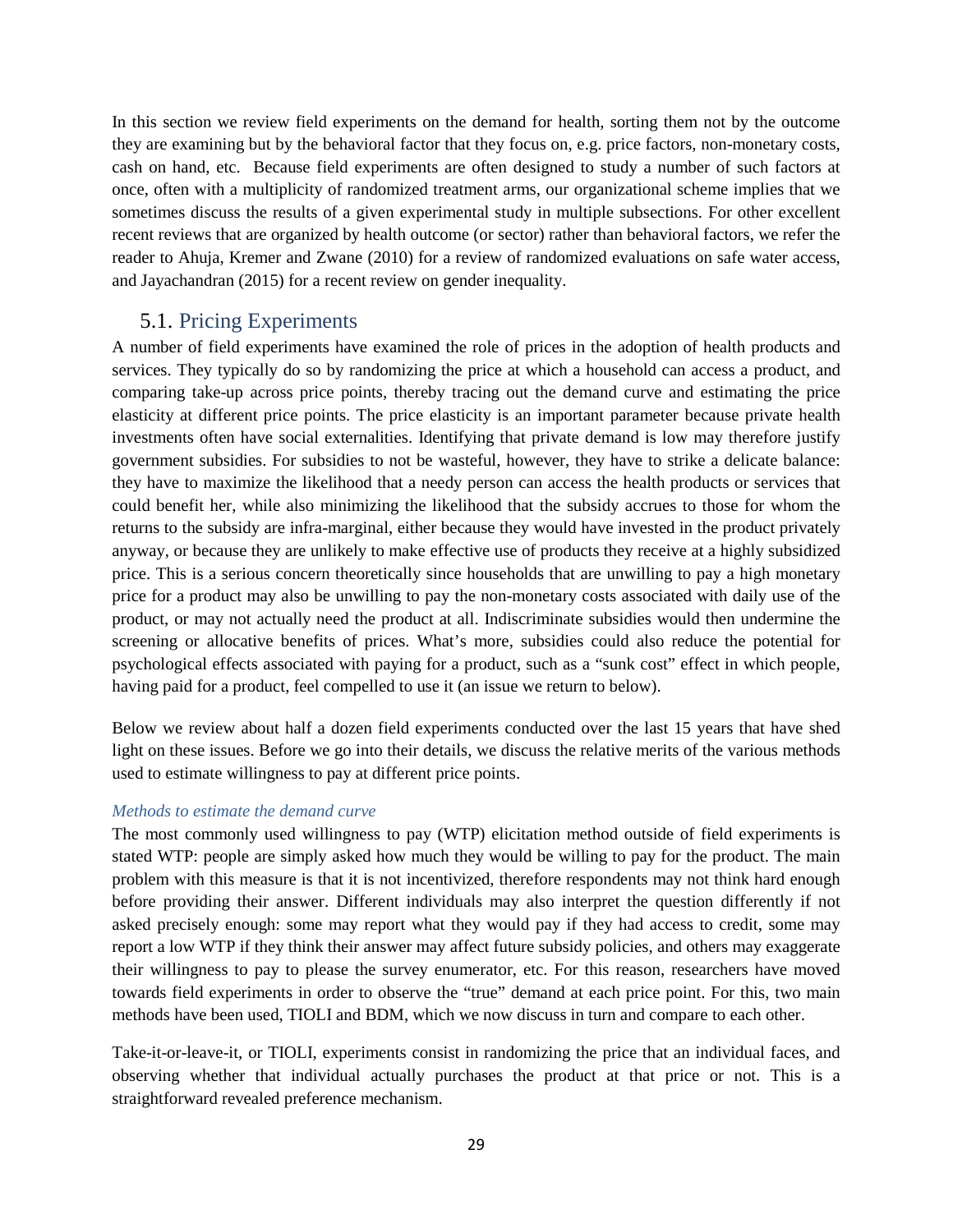The BDM mechanism, named after theorists Becker, DeGroot, and Marschak (1964), is an incentivecompatible elicitation mechanism with real stakes that can be used to elicit individual willingness to pay as follows. People are asked to state the maximum they would be willing to pay for a product, i.e., make a bid, and to put forward their bid amount. Then a price is randomly drawn from a known distribution, and those who had bid at or above the randomly drawn price have to use the money they had put forward to purchase the product at that price (they keep the balance if they were willing to pay more than the price); while those who bid below the price cannot purchase the product. This mechanism is incentivecompatible, that is, it is a dominant strategy for expected utility maximizers, since those who bid less than their true value risk failing to buy the product when the price drawn is low enough that they would in fact prefer to do so. Conversely, bidding above one's true value entails the risk of buying when the price is higher than one would actually be willing to pay.

Berry et al. (2012) discuss the merits of each method in detail and compares them in field trials in Ghana. TIOLI is straightforward to implement through door-to-door experiments, voucher distribution or retaillevel subsidies. Importantly, TIOLI can be done in a way that allows people time to think through and save for the product, for example by having a fixed TIOLI price in place for a certain time period, or distributing vouchers redeemable for a given number of months, as in Dupas (2009). In contrast, BDM can only elicit immediate willingness to pay, unless it is done over credit contracts. But BDM has the advantage of telling us, for each individual in the sample, what their exact willingness to pay is, whereas TIOLI only informs us of the share of the sample willing to pay at least a certain price. Thus TIOLI studies generally require much larger sample sizes. They also cannot easily be used to test for heterogeneity in outcomes based on individual willingness-to-pay without additional experimental features, such as a second, surprise randomization, as in Karlan and Zinman (2009), a method subsequently applied in the health sector by Ashraf et al. (2010) and Cohen and Dupas (2010), two studies we discuss further below. In contrast, BDM generates randomized variation in access to the product *within each observed willingness to pay* group: conditional on being willing to pay a given price, whether the study participant gets to acquire the product is random, and this allows researchers to estimate whether the returns to owning the product are heterogeneous by underlying willingness to pay (Berry et al. 2012, Chassang et al. 2012).

While BDM has the potential to generate richer data, the quality of this data is unclear, especially in resource-constrained settings where the population whose willingness to pay is elicited has low numeracy skills. Berry et al. (2012) assess the validity of the BDM mechanism in Ghana, comparing the demand curve for water filters obtained through BDM with that observed through TIOLI (disabling the time feature of TIOLI, i.e., forcing people to decide on their TIOLI offer immediately). They find that even after shutting off the time dimension, BDM systematically under-predicts willingness to pay relative to TIOLI. The magnitude of this under-prediction is not negligible, and appears to increase with price. Namely, the demand under BDM is 20 percent lower than under TIOLI at the lowest price considered (USD 1.40, a tenth of the retail price), 34% lower when the price is USD 2.80, and 45% lower when the price is USD 4.20. Berry et al. (2012) remain agnostic as to the reason why BDM appears somewhat inaccurate (if we take TIOLI as reflective of the "true" demand), though through additional experimental treatments, they can rule out that the difference between the two mechanisms is driven by either strategic bidding under BDM (i.e., people stating a low willingness to pay in the hope of influencing future prices, in particular the possibility of a greater NGO subsidy) or anchoring under TIOLI (if the TIOLI price influenced people's willingness to pay). More work is needed to understand when and how the BDM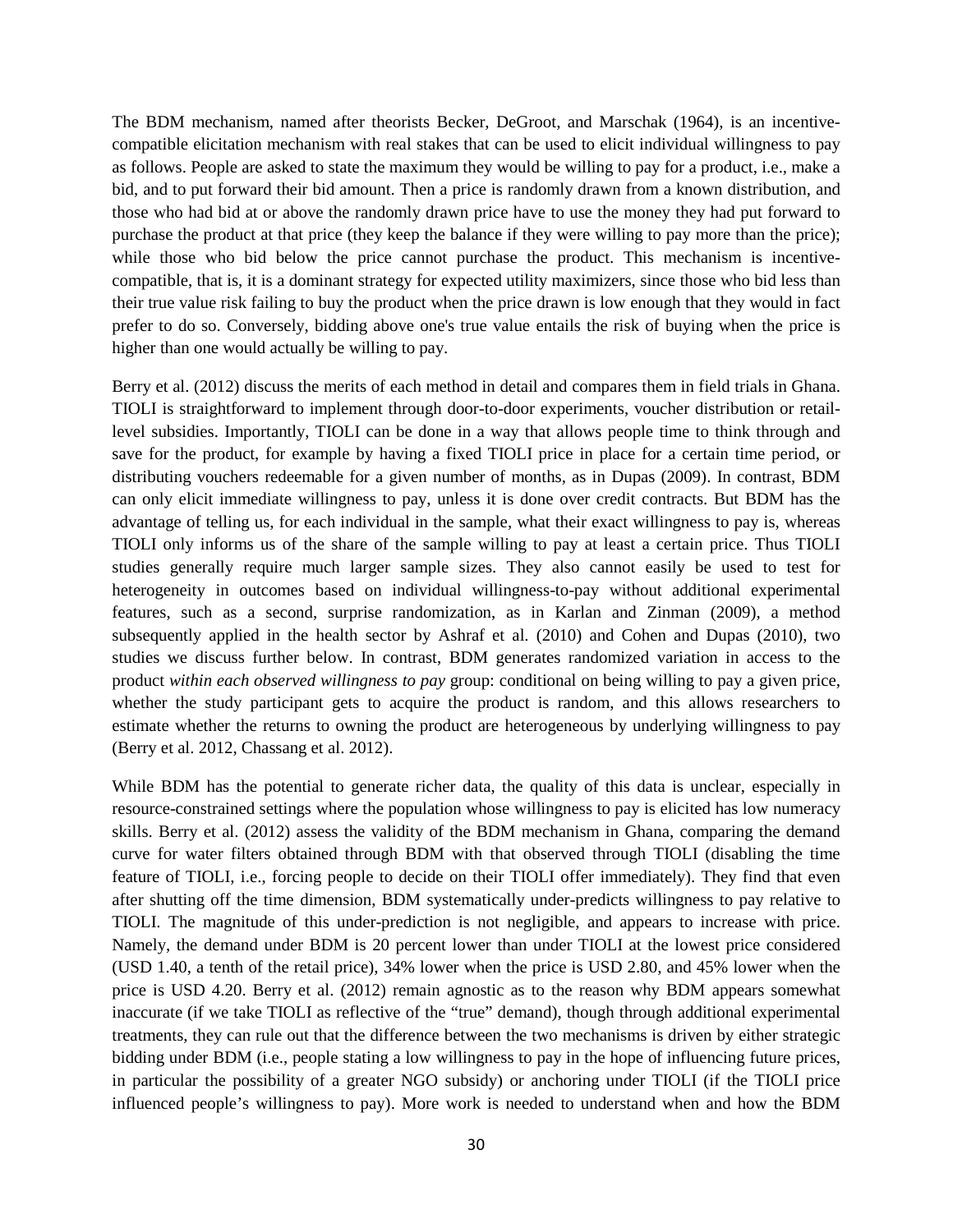approach can provide more accurate estimates of willingness to pay. In the meantime, most pricing experiments have been conducted using TIOLI.

As more pricing experiments take place, it should also become possible to better understand the circumstances under which stated willingness to pay, which is obviously far cheaper to elicit than either TIOLI or BDM experiments, gives a "sufficiently good" approximation of the demand curve. In Figure 1 we use the dataset underlying the experiment in Dupas (2009), as well as the dataset in Peletz et al. (2016), to compare stated willingness to pay to actual take-up in the TIOLI experiments. Dupas (2009) looks at the demand for bed nets, which are fairly well known products at the time of the study. Peletz et al. (2016) estimate demand for less common latrine slabs – concrete or plastic slabs with footholds and a hole for urine and feces, which can be used to cover latrine pits and are considered as health-enhancing as they reduce the risk of contamination of the home compound with fecal matter.

In both studies households were first asked at baseline how much they would be willing to pay for the product. In Figure 1, for each of the three products studied, the share reporting a WTP above each price point is plotted in grey dashed lines. In the subsequent TIOLI experiments, households in both studies had three months to redeem a voucher for the product at a specific price that was randomly varied across households. Only six price points were offered in the latrine slabs studies, while a wider range of prices was covered in the bednet study. The observed redemption rates at each price point are shown in solid maroon lines.

There are three interesting findings to note in Figure 1. First, there is a lot of "rounding" in stated willingness to pay: people tend to report amounts in multiples of 50 in Kenya and 5,000 in Tanzania, which creates the illusion of very large drops in demand at certain price thresholds, when in reality demand is likely to be much smoother. Second, the accuracy of elicited WTP can be high, as in the bednets case in Kenya, but in some other contexts it seems quite inaccurate: in Tanzania where familiarity with latrine slabs was low, elicited willingness to pay vastly overstates demand. Third, there is little evidence of strategic under-reporting of willingness to pay. This is particularly striking in the case of the slabs study, where the survey eliciting willingness to pay was carried out by NGO workers introducing themselves as interested in understanding how to improve health in the community, and yet stated willingness to pay was higher than observed take-up, likely due to wishful thinking regarding own takeup.

Kremer et al (2011a) also estimate large discrepancies between stated preference valuations of access to a protected spring (elicited two different ways) and the revealed preference travel cost approach described in section 4, on the order of two- to five-fold differences. As discussed above, however, the travel cost approach relies on strong assumptions and therefore it is not clear what share of the discrepancy comes from stated preferences overestimating willingness to pay and what share of the discrepancy comes from the travel cost approach underestimating willingness to pay.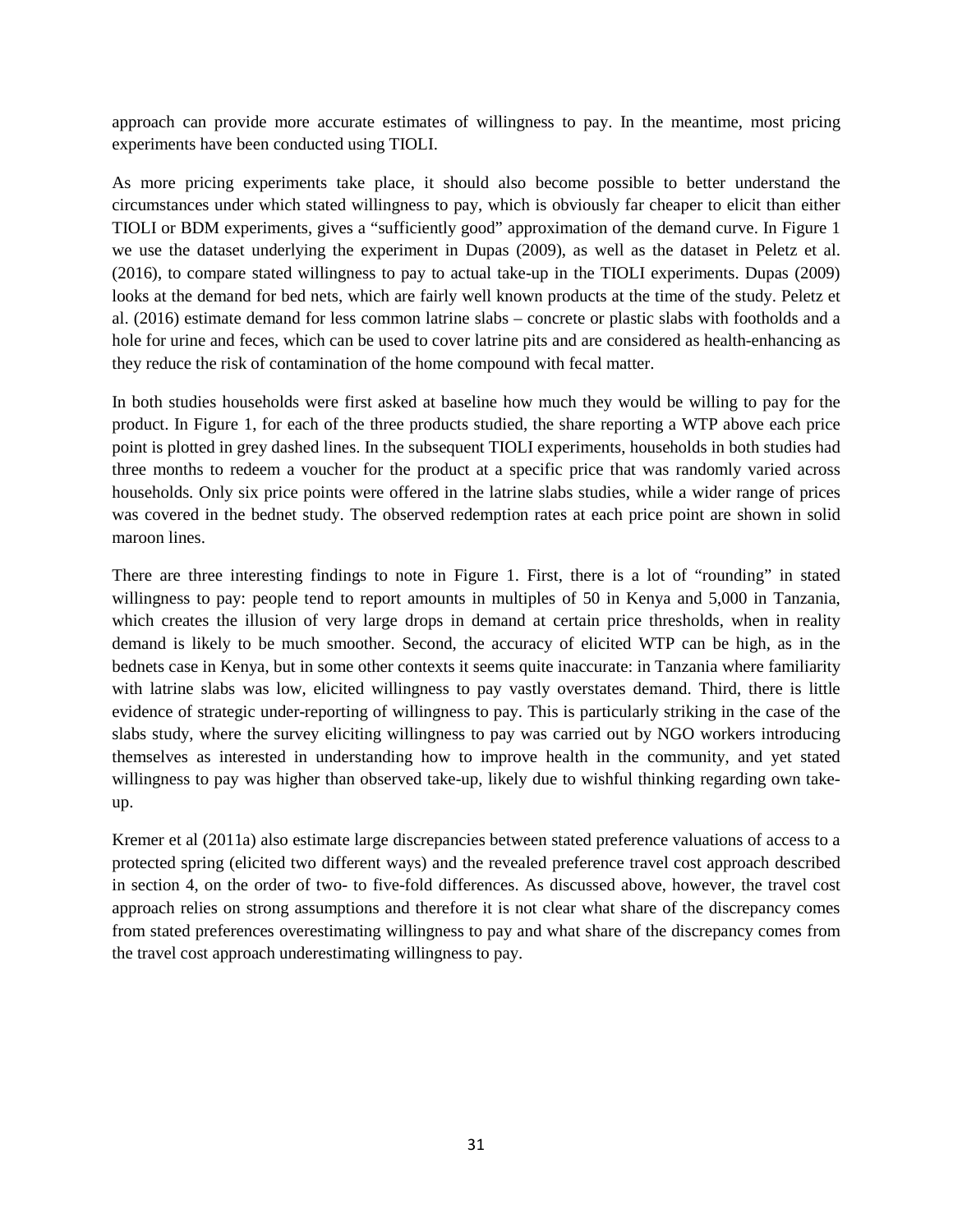

**Figure 1. Observed Take-Up in TIOLI experiments vs. Stated WTP at Baseline**

Data sources: Peletz et al. (2016) for slabs and Dupas (2009) for nets

Price in Kenyan shillings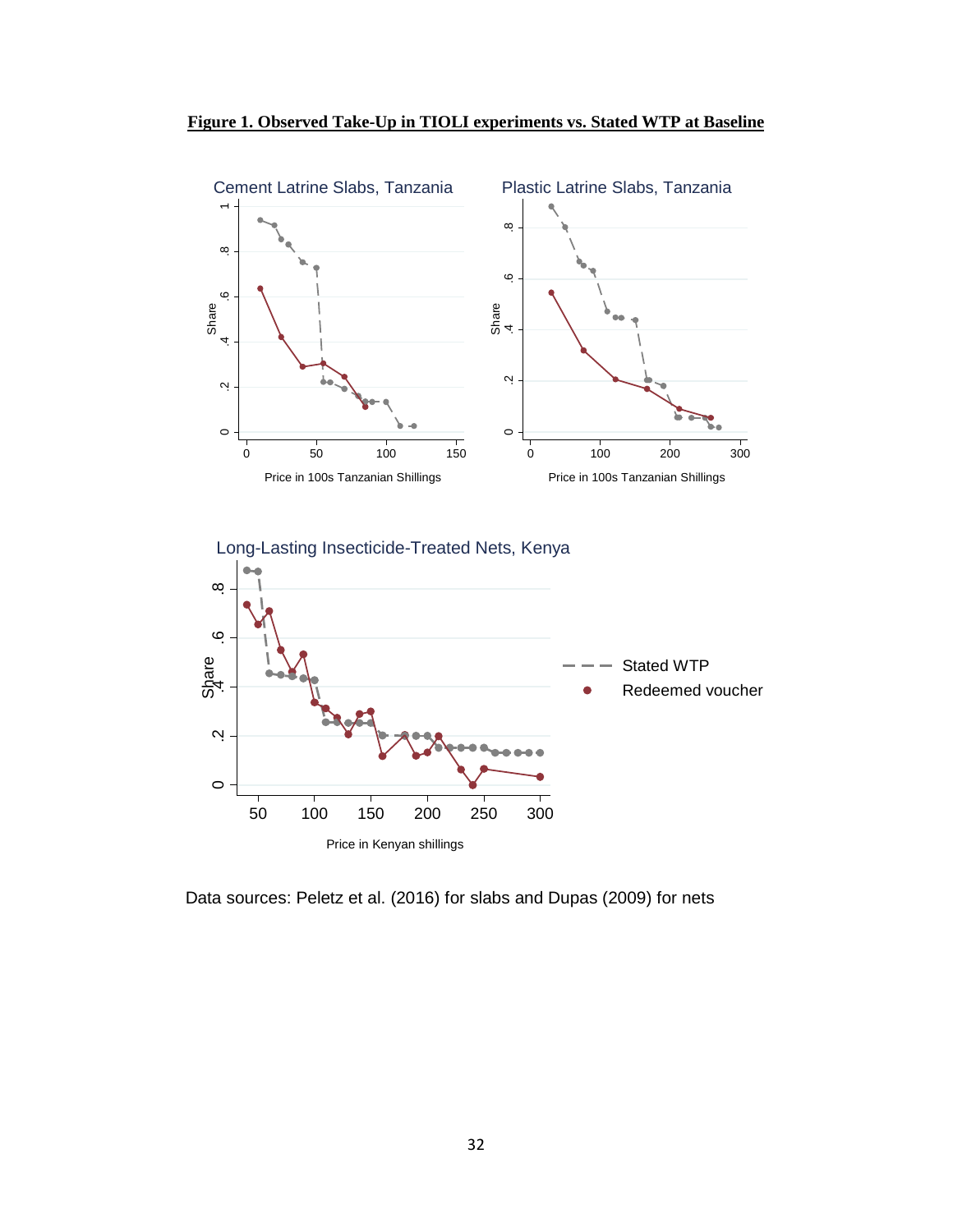#### *Results of Pricing Experiments*

We now turn to reviewing over half a dozen randomized pricing experiments conducted to date. The great majority of those concern the pricing of *preventive* health products.

One of the earliest randomized TIOLI experiment for a health product in a poor country was however for a treatment product – a deworming drug -- and took place in 2001 in Western Kenya. Among 50 primary schools enrolled in a free deworming program in 2000, Kremer and Miguel (2007) randomly selected 25 that moved to a *cost-sharing* program: parents now had to contribute a fee in order for their children to receive the deworming pill(s) on deworming day. Parents had to pay the fee at the school in advance of the deworming day, and were informed of this fee one or two months prior to treatment day. The researchers found that the share of children receiving deworming medication on the day the NGO visited the school for mass deworming was only 18 percent in the cost-sharing schools, compared to 75% in the schools who kept the free program, despite the fact that deworming remained heavily subsidized, i.e., the fee charged per child was just 20% of the actual program cost on average. Interestingly, parents of sicker pupils were no more likely to pay for deworming drugs, suggestive no screening effect of the cost-sharing program. While these results suggest that demand is highly sensitive to price, understanding why it is the case in this specific context is somewhat difficult. It could be that parents had gotten "used to" the free program and resented the introduction of the cost-sharing fee, and therefore their demand was lower than what it would have been had a free program never been implemented in the first place. It could also be, as the authors hypothesize is the case, that the perceived private value of deworming is lower than the fee charged, perhaps due to the treatment externalities that they document. Subsequent pricing experiments have adopted more nuanced designs in order to disentangle these mechanisms from each other.

Cohen and Dupas (2010) use a two-level randomized TIOLI design to estimate (1) the demand curve for a new health product in rural Kenya: long-lasting antimalarial bed nets (LLINs); and (2) the distinct roles of the screening and psychological sunk cost effects that price may have on their usage. LLINs cost \$7, and they prevent bites from malaria-carrying mosquitos while sleeping. The experiment, conducted in 2007, randomized the price at which prenatal clinics offered nets to pregnant women. Clinics charged either 0 (free distribution), 15, 30 or 60 US cents (note that the highest price point considered, 60 US cents, still represented a 92% subsidy).

This first level of randomization, at the clinic level, involved only 20 observations (20 clinics), something which has implications for inference, as discussed in Cohen and Dupas (2010). The second level of randomization was at the individual level. Namely, a random subset of women who had agreed to purchase the net for 30 or 60 cents were subsequently given a surprise rebate right after they had given their payment to the clinic's cashier. Cohen and Dupas (2010) find that demand is very sensitive to price: the likelihood that pregnant women acquired a net fell from 99% to 39% when price increased from 0 to 60 US cents (with the demand at the intermediate price points of 15 and 30 US cents at 92% and 72%, respectively). This suggests that while there is no discontinuity at zero (it was not the shift from free provision to any positive price that makes demand drop, but rather larger price increases), demand is on the whole quite price sensitive, with very low demand rates at prices that are still heavily subsidized.

They do, however, find that the rate at which pregnant women used the net (measured through home observation visits two months after distribution) was relatively high (60%); and it was completely independent of the price they had paid for the net, whether initially or after the surprise rebate. This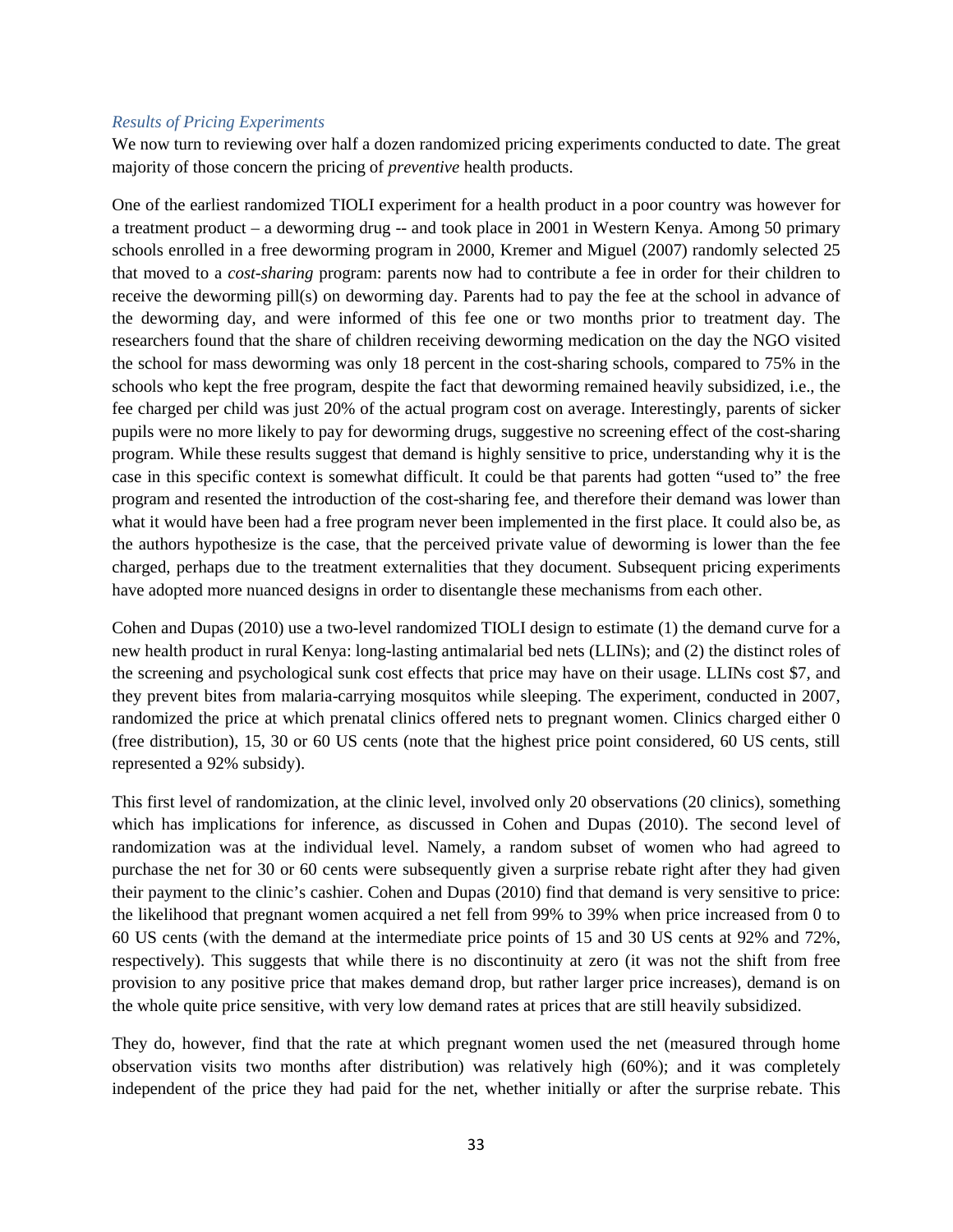suggests that there is neither a screening nor a sunk cost effect of prices in their context. Thus coverage (the share of pregnant women sleeping under a bed net), and hence its potential for public health outcomes, increases very rapidly as the price goes down.

In another TIOLI experiment conducted with a sample of households with school-aged children, also in Kenya, Dupas (2014a) found that demand for LLINs becomes slightly less price sensitive if subsidies are provided in the form of vouchers that households have three months to redeem at local retail shops: the demand at \$0.60 becomes 73%. But overall price remains the primary driver of the demand, with the purchase rate dropping to just around 33% when the price reaches \$1.50 (still an 80% subsidy) and to 6% when the price reaches \$3.50 (corresponding to a 50% subsidy). Various marketing strategies (e.g., making the morbidity burden or treatment costs salient, targeting mothers, eliciting verbal commitments to invest in the product) failed to change the slope of the demand curve (Dupas, 2009). But here again, the price paid did not matter for subsequent usage. In fact, home observation visits showed that usage of bed nets acquired through a subsidized voucher was extremely high, rising from 60% at a three-month followup to over 90% after one year, and that was the case across all price groups, including recipients of fully subsidized nets. A similar level of bed net usage (90%) irrespective of initial price paid was observed in rural Zambia (Fink and Masiye, 2015), suggesting that this result is at least somewhat general.

The finding that demand is price sensitive has been established by TIOLI experiments for products other than deworming drugs and bed nets. In 2010, Meredith et al. (2013) randomized the subsidy level households faced for rubber shoes to prevent worm infections in Kenya, and in 2008 they randomized the price of soap and vitamins in Uganda, Guatemala, and India. In all contexts, they found that demand was very sensitive to price. In a TIOLI experiment in urban Zambia, Ashraf, Berry and Shapiro (2010), also find that demand for a bottle of water purifying solution (diluted chlorine) is sensitive to price, dropping from around 80 percent at the price point of 9 US cents (a 62.5% subsidy) to only about 50 percent at the full market price of 25 US cents. That experiment also used a two-stage randomization design but in this case both randomizations took place at the household level. Specifically, not just the surprise rebate but also the initial offer price was randomized across households. Using this design, they test for both the screening and sunk cost fallacy effects of prices. As in Cohen and Dupas (2010), they found no evidence of a use-inducing sunk-cost effect, but found some evidence of a screening effect of prices. Specifically, those households who had selected themselves into paying a higher price were more likely to have used the purification solution within 6 weeks of acquiring it, while those who had received a higher subsidy were more likely to still have it on their shelf, possibly because they were keeping it for later or, as per the authors' interpretation, because they were less likely to ever plan to use it for a health purpose.

The studies discussed above suggest that price is often not a good mechanism to target subsidies for health prevention tools to those who most need them. If anything, higher prices seem to create too many errors of exclusion, and to prevent the positive spillovers on disease transmission that may justify subsidies in the first place.

The evidence regarding health *treatment* products is somewhat different, however. Cohen, Dupas and Schaner (2015), in a TIOLI experiment conducted in 2009 in the same area of Kenya as the bed net studies mentioned above, find that price can be (to some extent) used as a targeting mechanism to allocate malaria treatment. Targeting of malaria treatment is very important because of the negative spillovers that the overuse of antimalarials can generate: it can delay or preclude proper treatment for the true cause of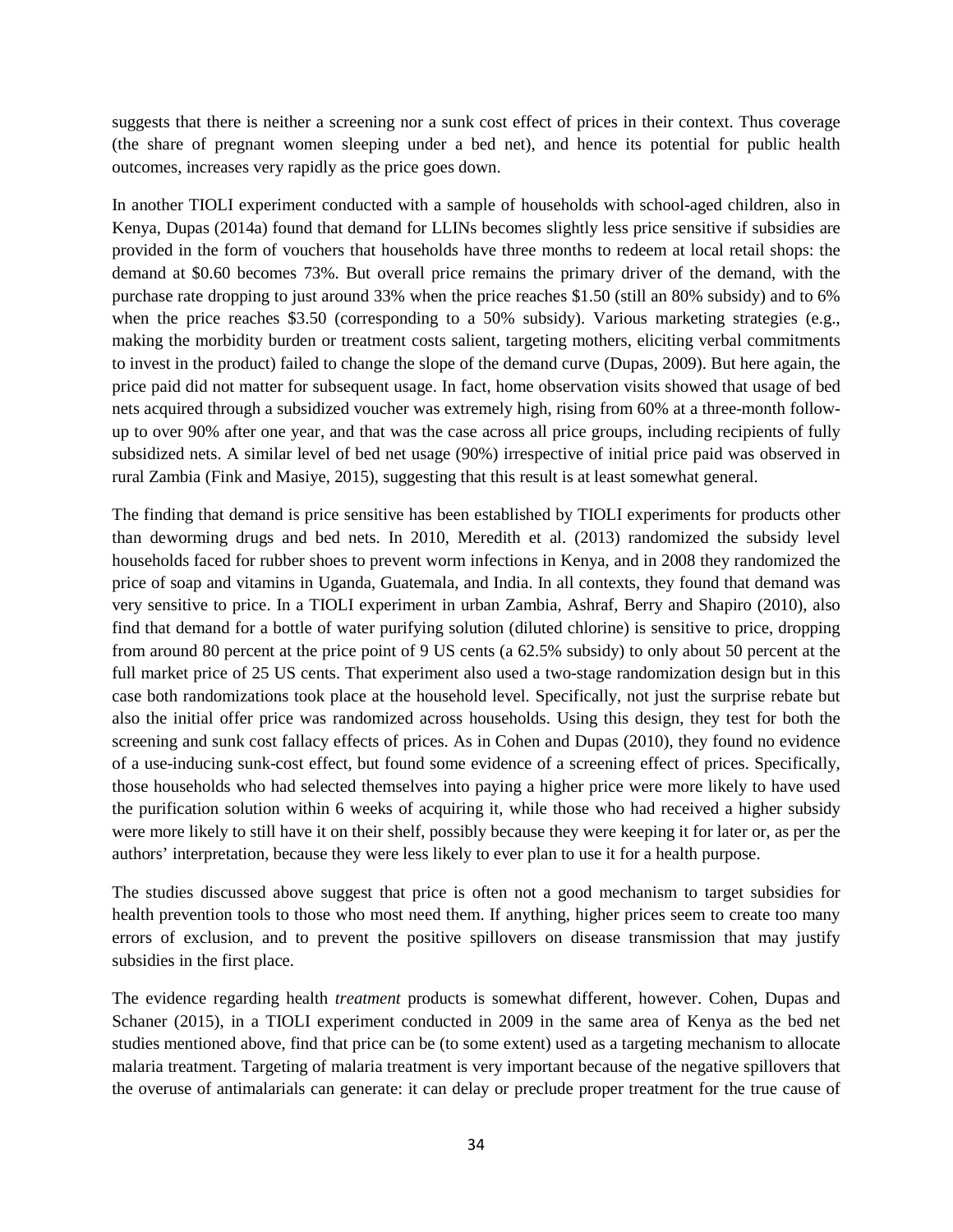illness, waste scarce resources for malaria control, and may contribute to drug resistance among malaria parasites, making treatment of malaria harder in the long-run. The reason why, within essentially the same population, price can be effective at targeting treatment when it is not effective at targeting prevention products (like bed nets) is that demand for treatment appears much less price-sensitive (especially among the poor) than demand for prevention. What's more, conditional on experiencing malaria-type symptoms, adults are much less likely to be malaria positive than children, but as with most treatments, the price per antimalarial dose for adults (who need to take more pills) is higher than the price for children. Consequently, at a given price per pill, children (the key target for the subsidy in this case) are on a flatter portion of the demand curve.

In addition to furthering our understanding of how price can be used to target health products in the developing world, that study makes two other contributions: (1) it highlights the trade-off inherent to subsidies for medications in environments with weak health system governance (which prevents conditioning the subsidy on a formal diagnostic test result), and (2) it points out that bundling subsidies for medications with subsidies for diagnostic tests has the potential to improve welfare impacts, a point we come back to in section 5.3 below when we discuss information experiments.

While the studies above have mostly focused on the effect of price on contemporaneous demand, some field experiments have been specifically designed to look at the dynamic effects of prices. The questions here are the following: Can a one-off subsidy be enough to trigger learning and generate sustained adoption? Or is there a risk that people are unwilling to pay for a product they once received for free, as a cursory look at the Kremer and Miguel (2007) deworming cost-sharing results could suggest? This could happen if people, when they see a product being introduced for free, start to feel "entitled" to receive the product for free (i.e., they would "anchor" around the subsidized price).

To gauge the relative importance of these effects, Dupas (2014a) examines the long-run effects of the one-time bed net subsidy vouchers households received in the study mentioned above. Specifically, the research team came back a year after the first pricing experiment had been done, and implemented an additional stage in the study in which all households received a second subsidy voucher, but this time they all faced the same price of \$2.30 (a 70% subsidy). By observing how the take-up rate of the second, uniformly-priced bed net varies as a function of the price a household faced in the first year, Dupas (2014a) can test whether being exposed to a large or full subsidy in the first year (which, as discussed above, considerably increased adoption at that time) reduces or enhances willingness to pay for the bed net a year later.

Dupas finds that a larger initial subsidy *enhances* willingness to pay for a bed net a year later, suggesting the presence of a positive learning effect which dominates any potential anchoring effect. Interestingly, the learning effect trickles down to others in the community: households facing a positive price in the first year are more likely to purchase a bed net when the density of households around them who received a free or highly subsidized bed net is greater. Though once bed net ownership is widespread, the transmission risk starts to decrease and the returns to private investments decrease, and accordingly those with more subsidized neighbors in year 1 were less likely to invest in year 2. Dupas (2014a) also tests for cross-product effects of price subsidies, namely, whether getting a subsidy for the bed net led households to expect subsidies for a different health product, namely, a water purification product. She finds no such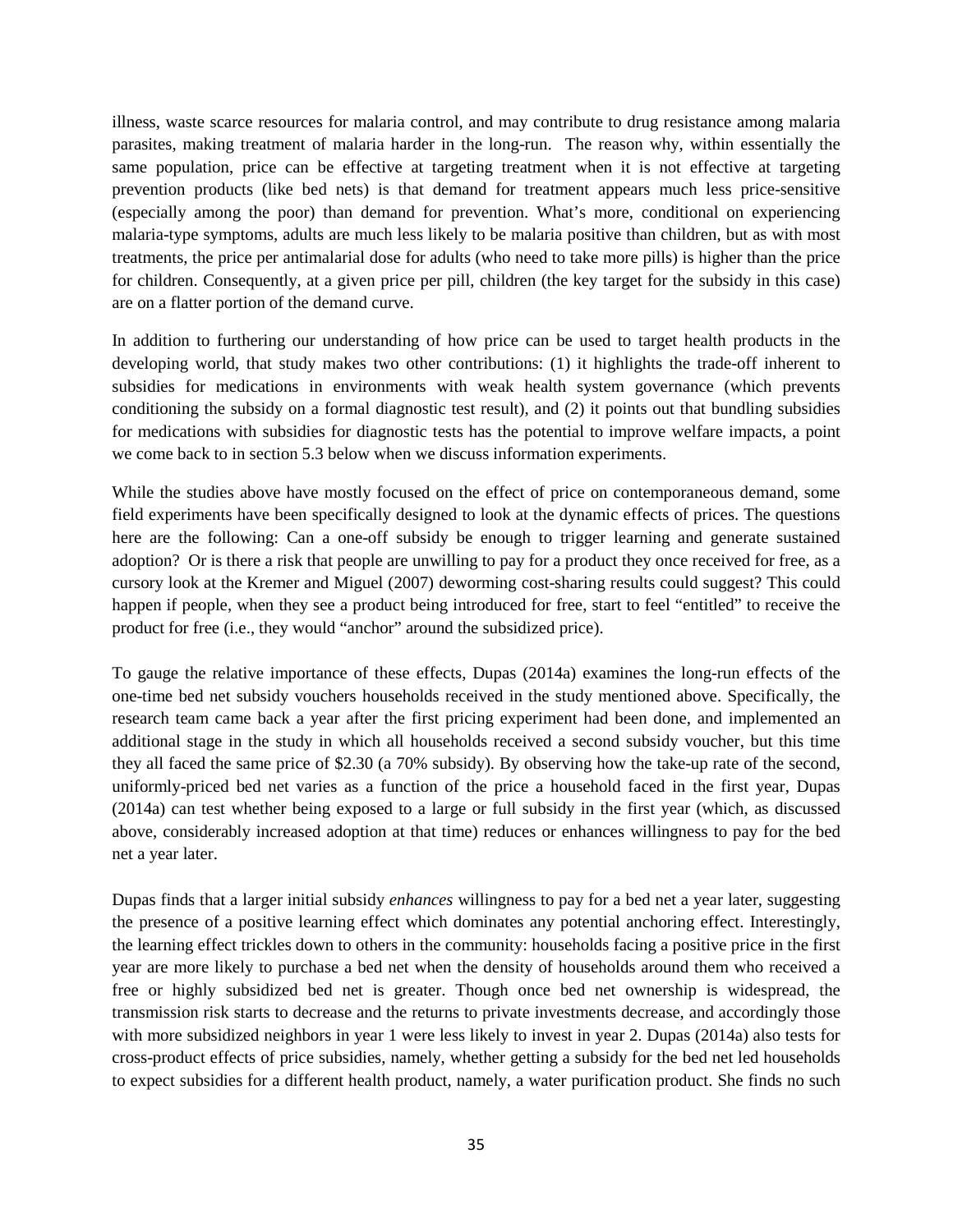effect: willingness to pay for the water product a few months after being exposed to a subsidy for the bed net was not lower among households who had received a full or very high subsidy.

Karlan et al. (2014) adopted a similar research design to study the relative importance of learning vs. anchoring effects in free distribution programs for a wider set of products, as well as the importance of who implements the free distribution. They conducted their experiment in northern Uganda. In a first round of door-to-door visits, they offer households one of three products either for free or for sale at the prevailing market price. The three products were chosen to differ in their scope for learning, and included a pain reliever widely known at baseline (thus with little to no scope for learning); a deworming drug that was moderately well-known and which has some side effects, so that the learning effect, as in Kremer and Miguel (2007), might expected to be negative; and a new, largely unknown treatment for childhood diarrhea for which the authors expected positive learning. The second door-to-door visits took place two to three months later and were conducted by a different set of sales agents. Households were offered the same product in round 2 as they had been offered in round 1, except for some randomly selected households who were offered a fourth product (a water purification solution) to test for the presence of any cross-product effects.

As in Dupas (2014a), Karlan et al (2014) find no evidence of cross-product effects, but they argue that the patterns of demand they observe in round 2 are consistent with anchoring playing an important role: when there is no scope for learning (i.e., the pain killer case), they find that demand is lower after free distribution than after a sale. This is the case irrespective of whether the free distribution was done by an NGO or by a for-profit firm advertising the free distribution using a standard marketing tool (a "free trial" to help people learn a product is worth their money). The results are somewhat weak, however, with no significant differences in the treatment effects across products. One potential concern with the design of this study was that the authors did not collect information on the demand for the three products outside their experimental door-to-door visit, even though those products were available for a similar, if not lower, price at local shops.

This highlights a challenge facing many recent health demand studies: measuring impacts often requires measuring demand both within and outside the experiment. A good example of that is Cohen et al. (2015) discussed above, which measured access to Artemisinin Combination Therapy (ACT, the latest and most effective antimalarial) through not only the drug shops involved in the study but also local health facilities, something critical in their context given the scope for crowding out. This can be difficult if recall bias is a concern, especially when the time lag between baseline and endline is long. An alternative is the design used in Dupas (2014a), who offered a product (a long-lasting insecticide treated bed net) unavailable on the market at the time of the experiment. Having perfect control over the supply means that observing the demand in the experiment provides Dupas (2014a) with a complete picture of the demand in both years. The drawback of that design is that when the product is not available on the market, the option value of experimenting with the product in round 1 may be lower, as households were not aware they would have a second chance to obtain the product from the experimenters, thus the take-up in round 1 may have been an underestimate of the take-up that would have prevailed in a real-world market environment.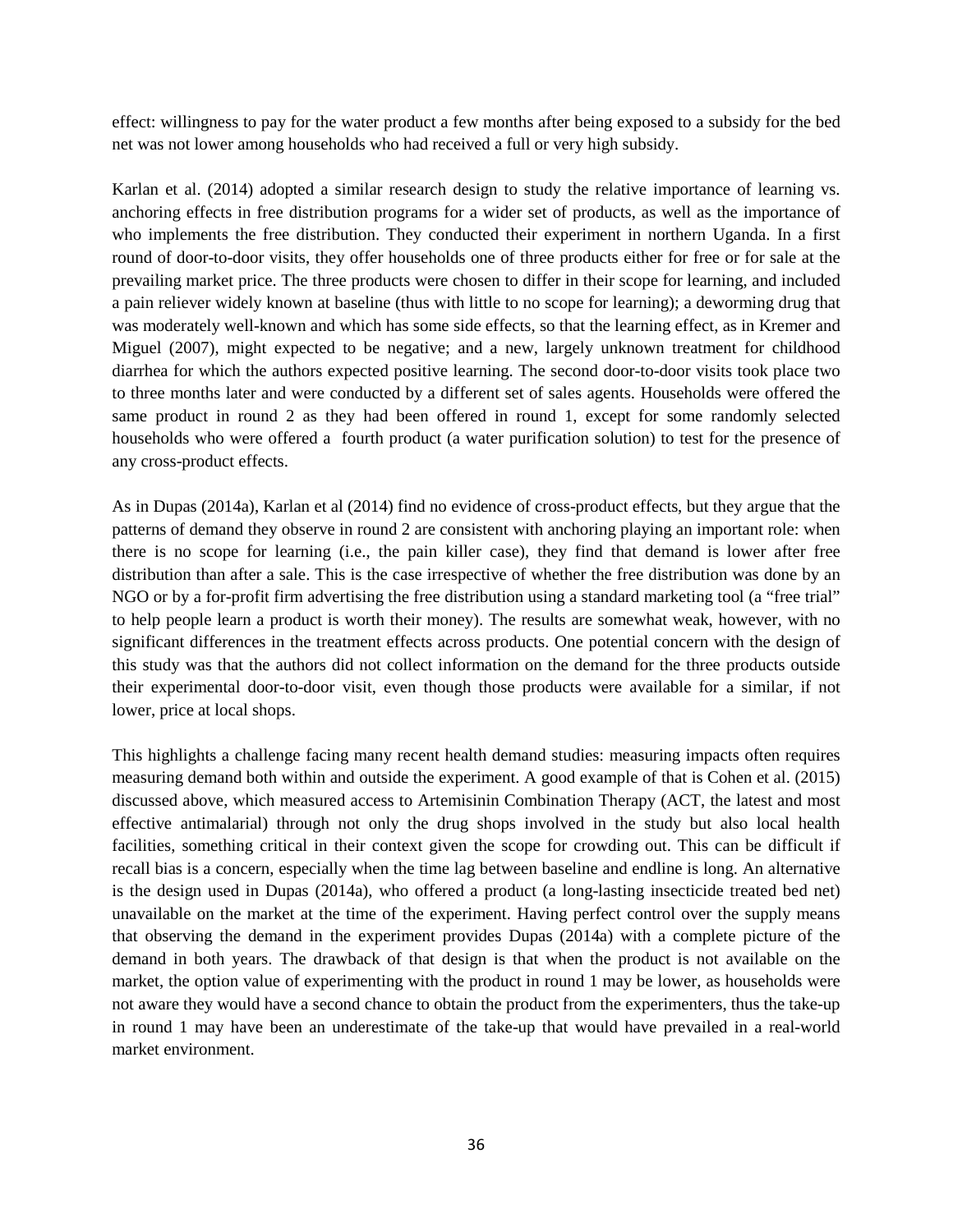

**Figure 2: Purchase rate of preventive health products, by TIOLI price**

Figure 2 notes: The data sources are Cohen and Dupas 2010, and Dupas 2014 for bednets; Kremer and Miguel 2007 for deworming; Ashraf et al. 2010 and Kremer et al. 2011 for chlorine; Meredith et al. 2013 for soap, vitamins and slippers; Berry et al. 2015 for water filters; and Peletz et al. 2016 for latrine slabs.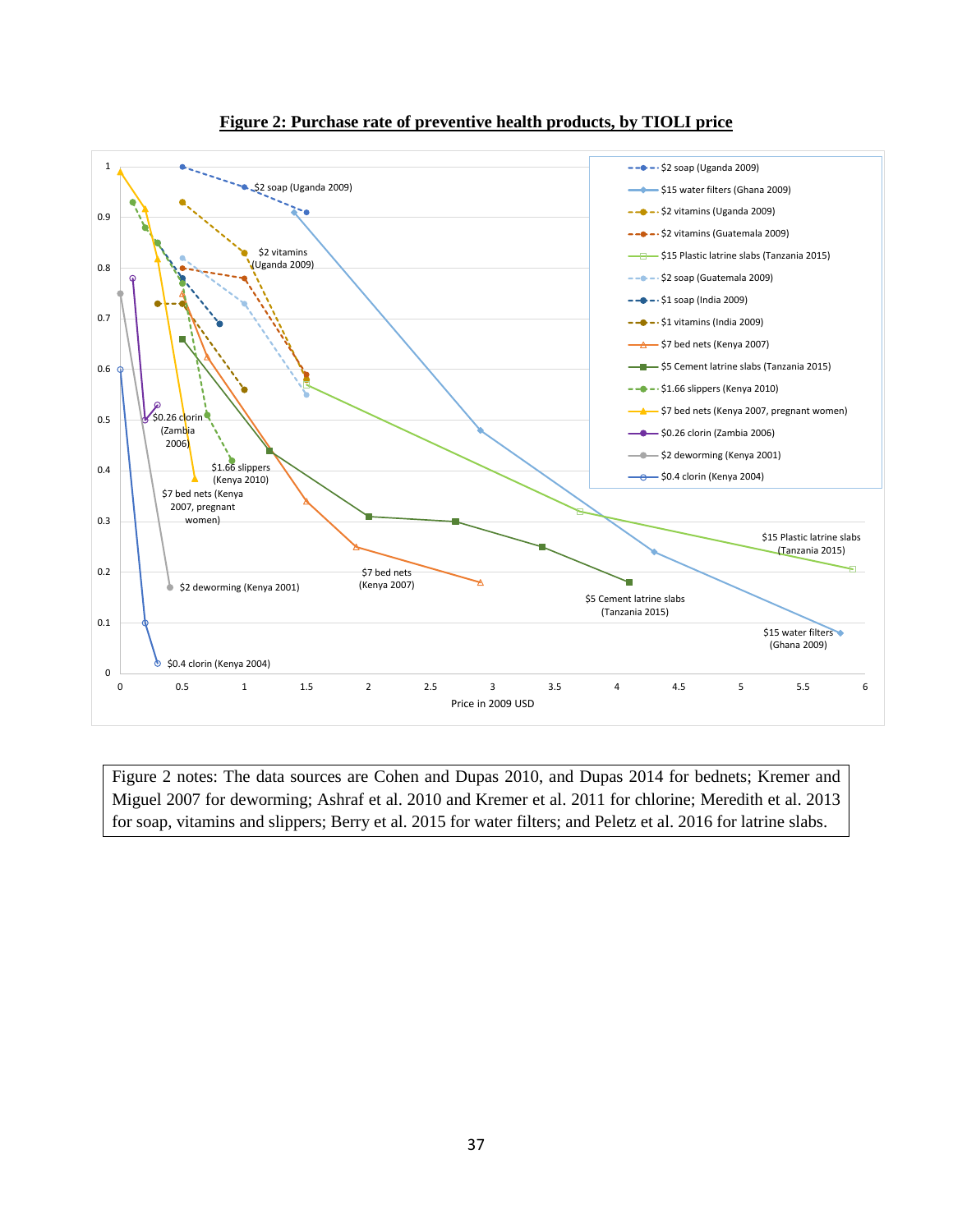Figure 2 graphically presents the TIOLI-estimated willingness to pay at various price points for 15 country-product combinations. For all products shown, the price points shown are at or below the market price. We indicate the country and year during which the TIOLI experiment was done for each product in the legend, as well as the market price. There are 6 broad types of preventative health products: soap, vitamins, bed nets, water filters, latrine slabs, and chlorine-based products to purify water.

Putting all of these results together in one figure yields a number of interesting patterns. First, and most importantly given that this is often misunderstood (see, for example the inaccurate treatment of this literature in the "Health Chapter" of the 2015 World Bank Development Report, World Bank 2015), demand at small but non-zero prices is often substantial: at the USD 0.50 price point, demand is over 65% for 9 out of 13 country-products for which this price point was included. At the USD 1.5 price point, it is over 50% for 6 out of 13 country-products (the price of chlorine is below USD 1.50 so we exclude the two chlorine studies from the denominator). This is important to note because many earlier review papers have been interpreting the evidence from pricing experiments as suggesting a sharp drop as soon as the price is not zero, but this is definitely not the case. In fact, there are only two products for which there is a sharp drop in demand as soon as the price is not zero: this was documented for deworming in Kenya in 2001 (Kremer and Miguel 2007) and for chlorine in Kenya in 2004 (Kremer et al. 2011). In the deworming case, the authors show that the return to private investment in deworming is possibly negative given the large externalities, and possibly in part due to the side effects associated with treatment. More speculatively, parents needed to make the payment for their children to be dewormed at the school in advance of the treatment day, so one potential contributor to the low take-up could be a lack of trust that the payment would indeed be followed by treatment.

In the chlorine case, the striking fact is that demand is only 60% even at zero price. This suggests that chlorine is a product for which a substantial portion of the population has little to no demand, possibly owing to the residual taste it sometimes leaves in water. The fact that small prices lead to a large drop in demand could come from the fact that many people who do not value the product because of the taste still take it if it is free in order to use it for other purposes (e.g., cleaning), hence the drop from zero to a positive price may not directly reflect a drop in health usage. Or it could be that people take the first free sample and once they have learned they do not value the product, they stop taking it even if it is free (indeed in Kremer et al. 2011, demand for chlorine at non-zero prices was observed two months after everyone had received a free sample bottle for free).

While there may not be anything "special" about the price point of zero in many cases, it is evident from Figure 2 that investment in preventive health is highly sensitive to price even when the price is below the prevailing market level. Moreover, the evidence from these studies concerning the characteristics of those who select into paying higher prices suggests that prices are usually not a very effective allocation mechanism in the sense that they fail to target those who appear to need the products the most (see Dupas, 2014, for a review).

Glennerster and Kremer (2012) present a framework highlighting that the price sensitivity documented above may be due to liquidity constraints, lack of information, non-monetary costs, or behavioral biases such as present bias and limited attention. A number of experiments have generated randomly varying access to liquidity, convenience or information, sometimes interacted with random variation in prices, to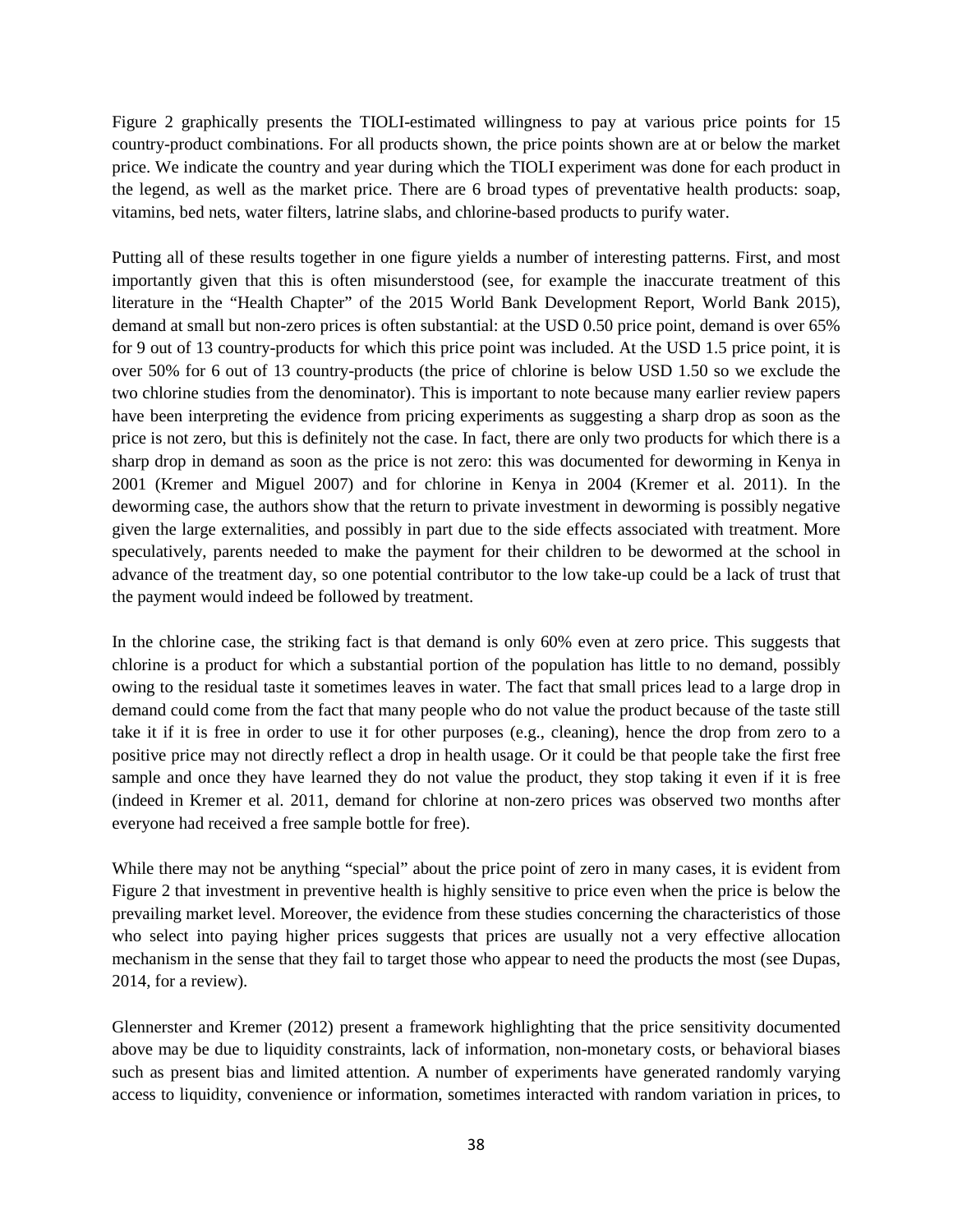estimate the relative role of these potential factors. The evidence to date suggest that information about a product is necessary but not sufficient, and in particular information does not appear to substitute for higher subsidies, while reducing non-monetary costs and increasing liquidity often matter a lot for takeup. We review this evidence below, before discussing their implications for the scope of behavioral factors at play in section 5.8.

## 5.2. Liquidity experiments: credit and cash transfer experiments

In the pricing experiments discussed above, households commonly report lacking access to credit as a reason for not being able to take up the subsidized products offered. To test whether such reported liquidity constraints are indeed a serious barrier, one would need to allow a random subset of households to purchase health products on credit. While researchers who have exploited the random introduction of microcredit have typically not found impacts on health expenditures (see Banerjee, Karlan and Zinman 2015 and references therein), this may due to the coarseness of their data on health investments, and/or to the fact that most microfinance institutions focus on business loans rather than consumption loans, and that "flypaper effects" (the fact that money sticks where it first "hits", like a fly on a flypaper) are common (Fafchamps et al. 2014).

The first studies (to our knowledge) to directly study demand for health products at full price when credit constraints are relaxed are Devoto et al. (2012) and Tarozzi et al. (2014). Devoto et al. (2012) identified low-income households not connected to the water grid in the city of Tangiers in northern Morocco, and randomized which households were told about a credit program to purchase a water connection. They see an impressive take-up rate of 69 percent, despite the fact that the cost of the connection (which varies with distance to the water mains) averages around \$1,000, an amount that they would have to repay over five years. Tarozzi et al. (2014) randomized access to ITNs on credit across villages in the state of Orissa, India. They find that 52% of households offered full-price ITNs on credit purchased at least one ITN (and all of them fully repaid the loan). In contrast, in a follow-up cash sales study, they find that only around 11% of households purchase at least one ITN absent any credit. Fink and Masiye (2012, 2015) also examine the demand for full-price bed nets when people are offered a zero-interest loan in the context of rural Zambia. They find that households offered bed nets on credit acquire 0.8 nets on average, a demand comparable in magnitude to that observed in Tarozzi et al. (2014).

Another set of studies looks at the impacts of cash transfers on health choices. In their pricing experiment described in section 5.1, Meredith et al. (2013) gave households a randomly determined amount of cash (cash drops in the form of payouts for incentivized risk preferences elicitations) at the same time they distributed discount vouchers for rubber-sole shoes aimed at protecting children from worm infection. The market price for the shoes was about 85 Ksh (\$1.13) at the time, and discount vouchers varied from a low (20 Ksh) to a high (80 Ksh) discount. The cash drop varied from 0 to 200 Ksh, with a mean of 35. The researchers use the variation in cash drop amount to estimate the effect of liquidity on purchase.

They find a large and significant effect of the cash drop on demand: on average, every additional 100 Ksh in randomized cash payout increases the probability of voucher redemption by 22 percentage points. Since the cash drop was very small relative to lifetime income, at about 4% of weekly income on average, its effect on demand reflects a cash-on-hand effect rather than an income effect. Importantly, since households had to travel to a local store to redeem a voucher in order to obtain the product, the cash drop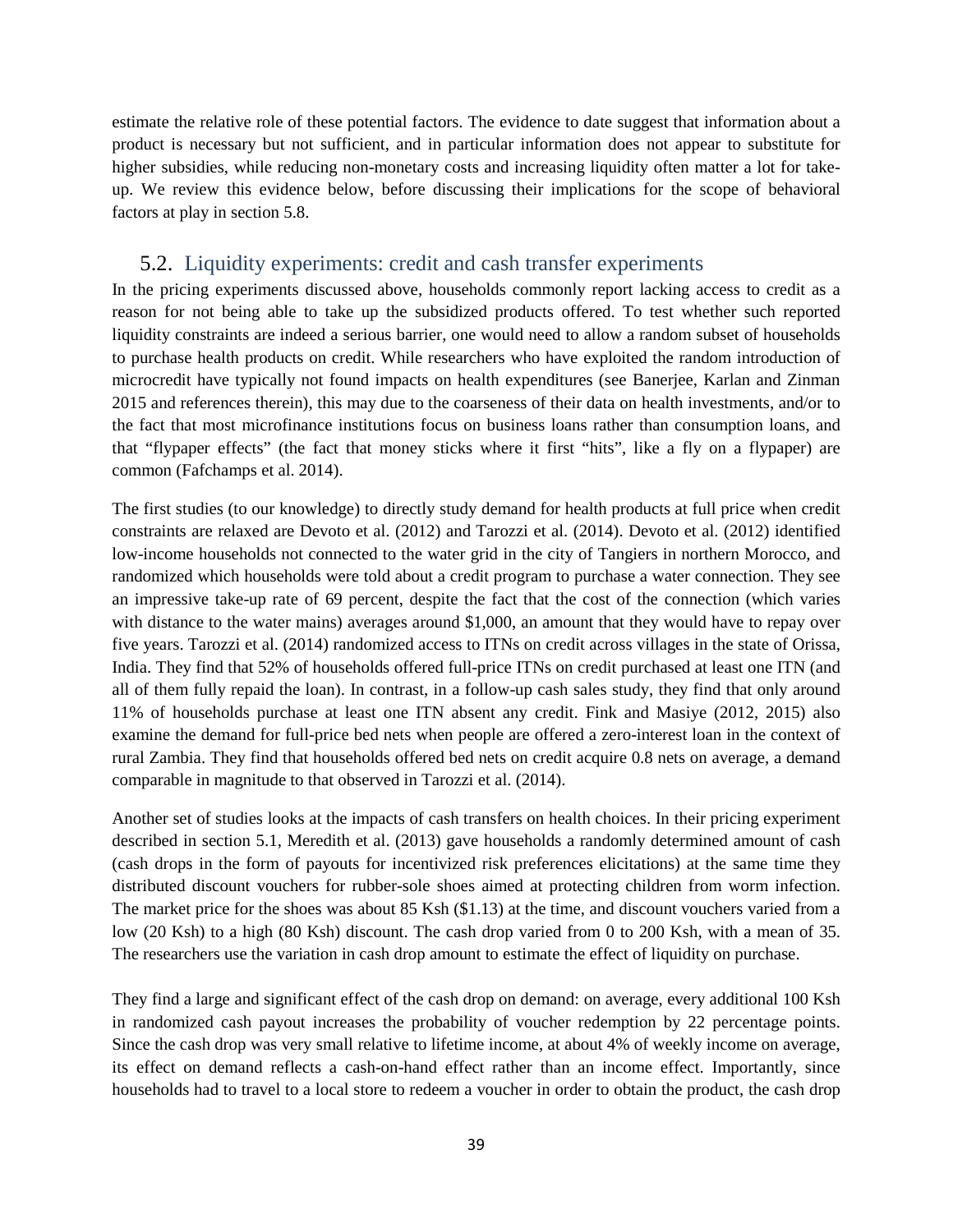effect is arguably unlikely to be driven by an experimenter demand effect (whereby study households would feel compelled to use the money obtained from the experimenter to purchase the product sold by the experimenter). That said, some form of experimenter demand effect cannot be ruled out, as it may have been in the implicit priming embedded in the subsidy. The subsidy may have made health particularly salient in participants' mind, and that is why they chose to spend the extra cash on a health product, rather than something else.

Indeed, in contexts where individuals are not primed to think about health, the impact of cash drops on health investments has been mixed. Banerjee et al. (2015) find that a "graduation program" that combines the transfer of a productive asset with consumption support, training, savings encouragement and basic health services to very poor households can lead to sustained income improvements for these households, but they do not find particularly meaningful impact on physical health despite the income change. It is important to note that their data comes from 6 countries with quite different underlying health burdens, however, and the researchers do not present data on health investments tailored to each context (e.g., bed nets for Ghana or water filters for India).

Haushofer and Shapiro (2013) find that provision of fairly large unconditional cash transfers to households in Kenya does not affect the health of under-five children as measured by their height, weight, and upper-arm circumference, but here again they do not report any information on investments in preventative health behavior such as bed nets for adults (since at the time of the experiment under-five children were supposedly covered by a government distribution scheme), latrine upgrades, etc. In contrast, in an experiment that primed people to save for health, Dupas and Robinson (2013) find that investment in preventive health increased significantly for those who gained access to a simple saving technology.

One study focuses more specifically on the reproductive health impacts of providing cash transfers to adolescent girls in Malawi. [Baird et al. \(2012\)](http://www.povertyactionlab.org/node/7821) randomly assigned 175 enumeration areas (EAs) to three groups: girls in 46 EAs received conditional cash transfers (CCTs) if they achieved 80 percent school attendance; those in 27 EAs received unconditional cash transfers (UCTs); 88 EAs served as a comparison group and did not receive transfers. The cash transfers significantly lowered the prevalence rates of HIV and the herpes simplex 2 virus (HSV2). For example, 1.2 percent of girls enrolled in school at baseline who received transfers (CCT or UCT) tested positive for HIV at 18 months relative to 3.0 percent of girls in the comparison group. Self-reported sexual behavior was also lower among girls who received transfers; 3 percent of girls who received transfers reported having sex at least once per week, compared to 7 percent in the comparison group. These results suggest that financially empowering school-aged girls can have substantial effects on their sexual and reproductive health choices. Interestingly, the authors find that the amount of the money transferred did not itself matter, nor the share of the transfer directly transferred to girls vs. their parents.

### 5.3. Information Experiments

Even when liquidity constraints are alleviated, adoption of high-return health products or behaviors is often not 100%. A potential explanation for this could be that individuals lack of information on the health costs or benefits of different products or behaviors. In this section, we review information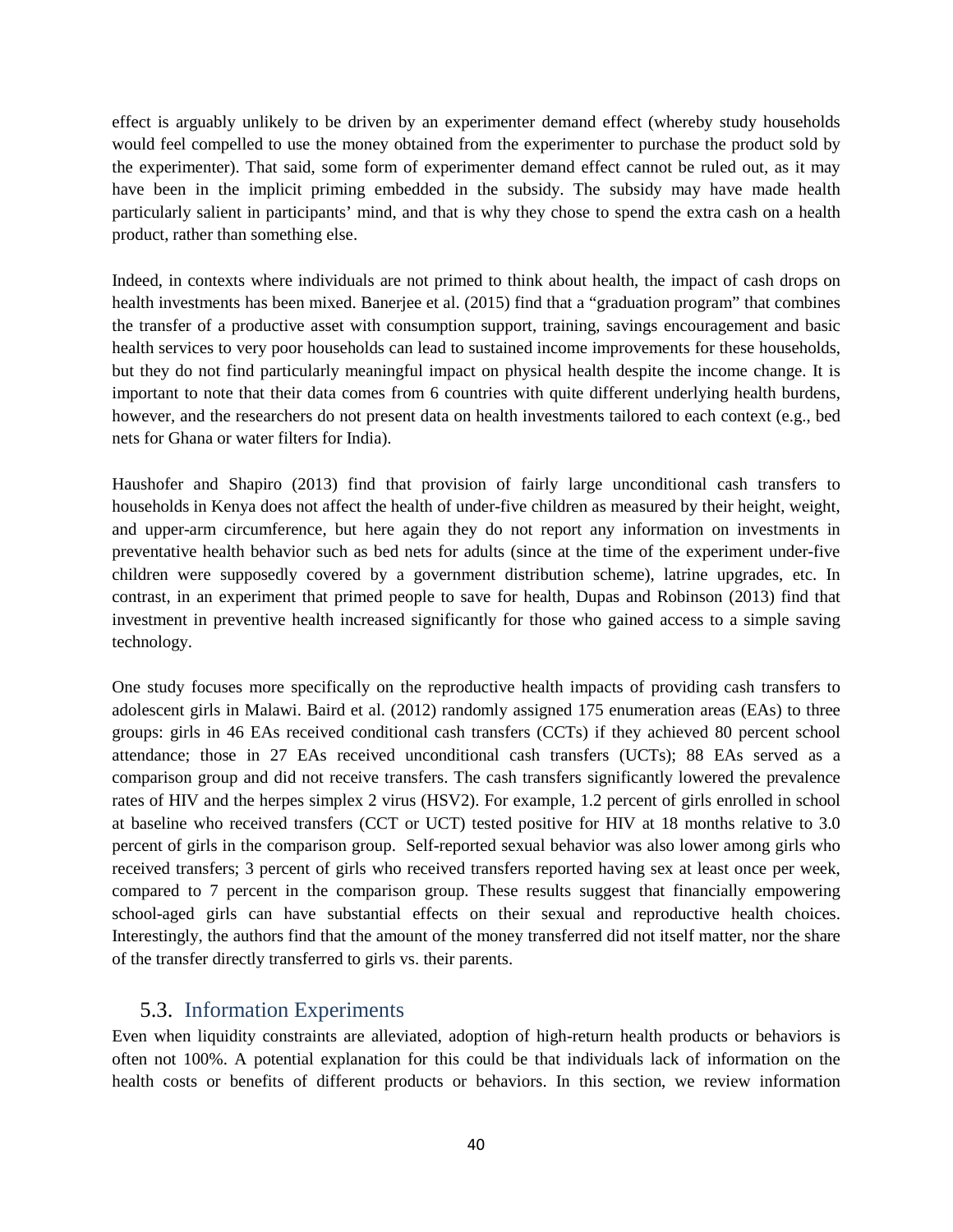experiments showing that (exhaustive) information is necessary but often not sufficient to generate takeup.

### *Impact of information on Willingness to Pay*

In their anti-worm rubber-sole shoes pricing experiment in Kenya, Meredith et al. (2013) find that health workshops did not affect total demand nor the price gradient in demand. In their complementary evidence from India, Guatemala and Uganda, they find an effect of the health information in only one of 6 countryproduct combinations they experimented with – namely, a health script delivered at the time households could obtain subsidized soap in India flattened the effect of price on demand. The authors discuss that this one result may be driven by an experimenter demand effect, however, since in this specific case the purchase decision was contemporaneous with the cash drop.

In China, Rozelle et al. (2014) find that information and training on the importance of wearing eye glasses for children needing correction had no impact on take-up absent subsidies, but a significant impact on usage of free eye glasses. Their context is the following: While eye examinations with close to 20,000 primary school students suggested that about 16% needed glasses, only 15% of those had glasses at the time of the baseline. The study distributed free eyeglasses to a random subset of those who needed them (the randomization was done at the school level), and find that usage (observed through unannounced spot checks in the classroom) doubles among those diagnosed as needing glasses – but it remains stubbornly low at just around a third. A fairly intense training program (showing a short documentary-type film, handing out a set of cartoon-based pamphlets for students, and a lecture and handout for parents and teachers) had no impact on eyeglasses wearing in the pure control group (without free distribution) but was found to increase usage in the free distribution group by 17 percentage points or 30% compared to free distribution alone.

Ashraf, Jack and Kamenica (2013) also interact the subsidy level and information provision, but the information provided concerns the relative merits of one product over another, rather than absolute information about the returns to preventing or treating a condition compared to doing nothing. Specifically, in a door-to-door marketing campaign in urban Zambia, sampled households were offered the option to buy one of two water purification products, a product well known in the area and available at retail stores (called "Clorin") and a similar product from another brand, which people had never seen before and which was not available at any local stores. The price of the familiar product was fixed at 800 Kwacha, the standard retail price. The price of the unfamiliar product was randomized across households, and varied from 0 to 1200 Kwacha. In addition to the price randomization, the information given about the unfamiliar product was randomly varied: half of all households were provided no information, while the other half were told that the unfamiliar product is similar to and as effective as the familiar product.

Ashraf, Jack and Kamenica (2013) find no overall impact of the information treatment on the demand for the new product, or on total demand. However, the demand curve for the unfamiliar product becomes steeper when information is provided, and it pivots exactly around the price at which the familiar product is available. Demand for the familiar product (as a function of the price of the unfamiliar product) pivots the opposite way, and total demand for water purification products does not increase significantly in the presence of information. This apparent complementarity between information and subsidies can be interpreted as follows: in the absence of any information, people tend to take the price of the unfamiliar product as a signal of its quality, so they are not completely turned off by high prices, while they are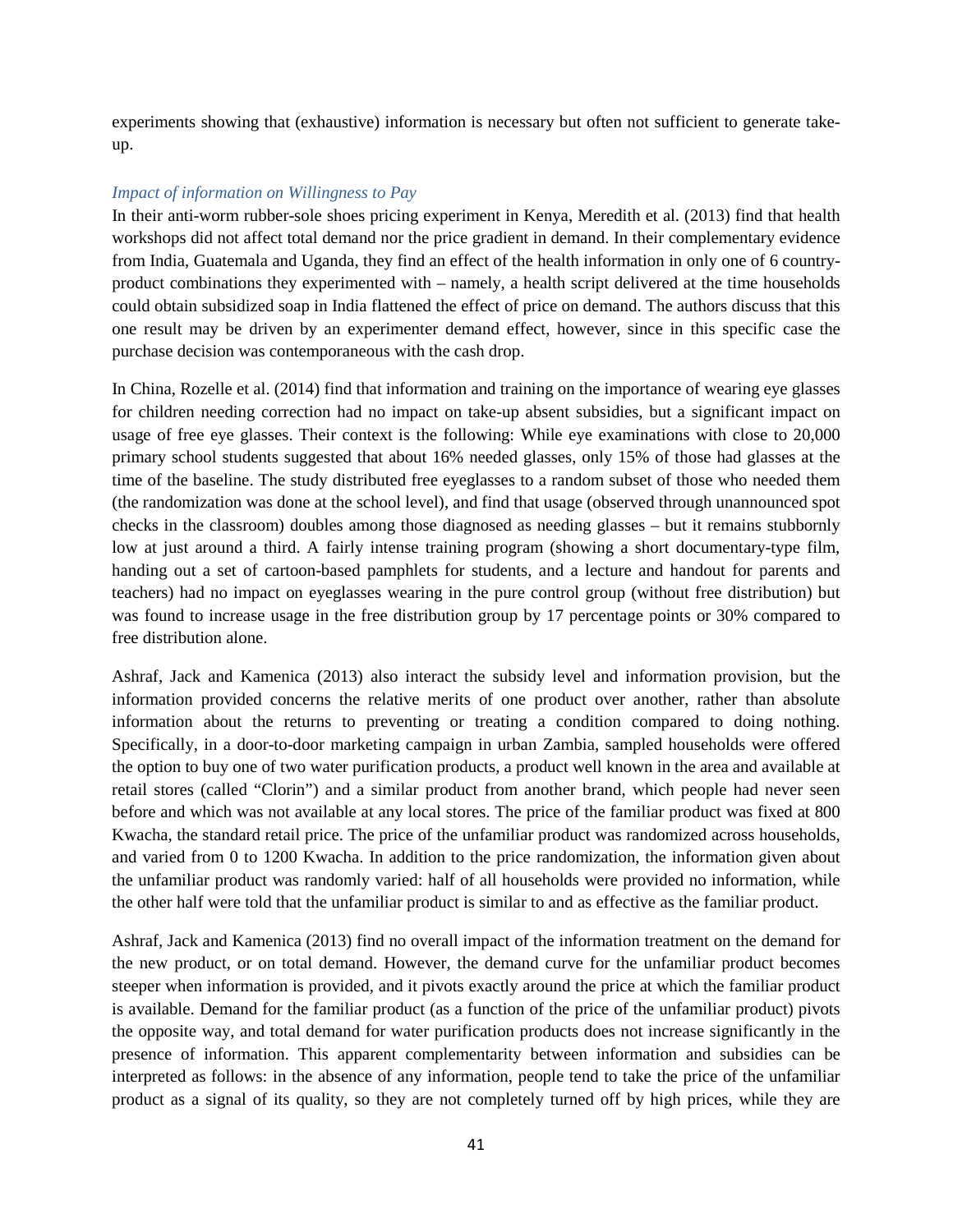somewhat turned off by low prices. When information is provided, the signaling content of the price diminishes. As a result, people are less likely to be turned off by low prices, and more likely to be turned off by high prices (in particular, there is now no reason why they would pay more for the unfamiliar product than the price of the familiar product, since the information reveals that the two products are the same). The effect of information provision is thus to encourage more people to switch from the familiar product to the unfamiliar product at low prices, and to deter more people to do the switch at high prices.

On the whole, the few existing studies examining the impact of information on willingness to pay have found limited impacts on total level of investments in health products, but suggest that the impact of subsidies on health can be heightened when the subsidy is accompanied with information.

### *Impact of Information on Health Behavior Change*

A number of experiments have studied the impact of information on health behavior change. In Kenya, as part of the provision of deworming medication discussed above (in Miguel and Kremer 2004), Kremer and Miguel (2007) randomly varied whether schoolchildren received information on how to avoid intestinal worm infections. The information was provided in the classroom by a mixture of trained teachers and NGO staff, and focused on preventative behaviors such as washing hands, wearing shoes, and avoiding infected fresh water. One year later, data on pupil cleanliness and shoe wearing (as observed by the research team) as well as self-reported data on exposure to fresh water showed no effect of the education campaign.

Also in Kenya, Duflo, Dupas and Kremer (2015) and Dupas (2011b) examined the impact of providing different types of HIV/AIDS information to primary school students. In a randomly selected subset of 328 schools, teachers were trained on how to implement the national HIV/AIDS curriculum, which focuses on abstinence as the only prevention method available for adolescents. Duflo, Dupas and Kremer (2015) find that the training greatly increased the likelihood that teachers teach about HIV in the classroom, and two years after the training students whose teachers had been trained had greater knowledge about the disease. The intervention did not reduce childbearing rates among girls, however, suggesting that it did not decrease the likelihood that girls engaged in unprotected sex. It also did not reduce the risk of STI as measured after 6-7 years.

Within the 328 schools, Dupas (2011b) randomly selected a separate 71 schools to receive an information session that discussed the role of cross-generational sex in the spread of HIV, and the relative risk of HIV infection by gender and partner's age. In many African countries, HIV prevalence increases with age among men. Therefore sex with older partners, which in many cases occurs in relationships with so-called "sugar daddies", substantially increases the risk of HIV infection for adolescent girls. This information was provided by a trained facilitator, introducing herself as working for a local NGO, to upper grade students in the selected 71 schools. This "relative risk" information intervention, which provided adolescents with information on how to reduce their exposure to HIV conditional on being sexually active rather than only exhorting them to abstain, led to a 28 percent decrease in teen pregnancy among schoolgoing adolescent girls, and was driven by a reduction in cross-generational sex (with male partners five or more years older). Together, the results of these two experiments suggest that providing specific information is more effective than general exhortation at changing sexual behavior.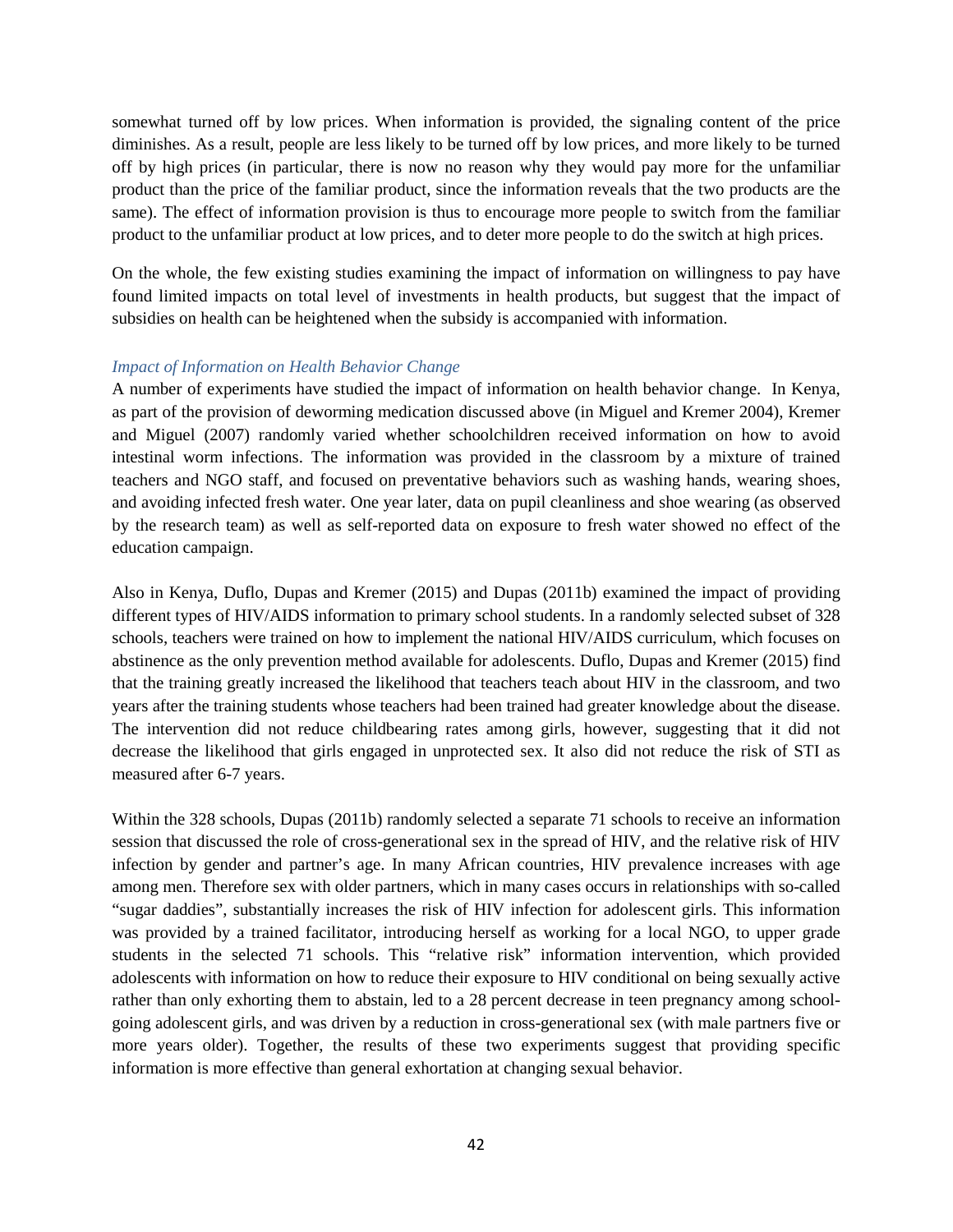Rather than experimenting with the *content* of the information provided, two recent studies have experimented with the *delivery method* for HIV information. Indeed, recent advances in communication technology mean that information does not need to be delivered in-person by either a teacher or an outside facilitator. In Colombia, Chong et al. (2013) looked at the impact of an online sexual health education course provided through schools. Researchers partnered with Profamilia, a large Colombian NGO, to randomly provide a course to one third of 138 ninth-grade classrooms from 69 public schools in 21 cities. One third of the classrooms were randomly assigned to the comparison group, which did not receive the program, while the remaining one third of classrooms did not participate in the course but were located in the same schools as the classrooms that did receive it. The course increased overall sexual health knowledge by 0.38 standard deviations, and increased positive attitudes towards condom use. There was no impact on self-reported sexual behaviors, but there was a reduction of 5.2 percentage points (83 percent) in self-reported sexually transmitted infections among females who were already sexually active before the program, suggesting that some students adopted safer sex practices. The reliance of the study on self-reported sexual behavior is somewhat problematic, however, for reasons discussed in section 2 above.

In Uganda, Jamison et al. (2013) tested the impact of increasing access to information about sexual and reproductive health for the general population (not just schoolchildren) via a text messaging service about risky sexual behavior. Among 60 villages, marketing teams encouraged individuals in a random subset to use a new mobile phone-based information system through which users could send questions and receive responses on sexual and reproductive health. Usage among these villages was fairly high at 40 percent, but the service had no discernible impact on villagers' sexual or reproductive health knowledge. The intervention did, however, lead to an overall increase in the incidence of risky sexual behavior and selfreported promiscuity, particularly among men, while women reported increased abstinence. Qualitative information sheds some light on the potential causes of this mixed impact: men and women both reported that married women who learned about the risks associated with having an unfaithful partner insisted their husbands be faithful and get STI tested. According to these reports, some husbands did not comply, leading women to deny them sex and men to seek sex from alternative partners. Overall, individuals in treatment villages perceived their sexual behavior to be riskier, which could indicate an actual increase in risky behaviors, or could indicate that the information service increased accurate assessment of health risks. Unfortunately the researchers here again do not have objective measures of the risk level, such as biomarkers of sexually transmitted infections or pregnancy, to tease out these two potential explanations.

In Malawi, Godlonton et al. (2014) estimate the impact on sexual behavior of an information campaign about the relationship between circumcision and HIV status. They study the impact on men who are not circumcised at baseline, as well as those who are. For the former group, they find that the information increased correct knowledge about relative risk, reduced risky sexual activity, and increased condom use. Specifically, uncircumcised men in the treatment group were 25 percent less likely to have sex each month, and 58 percent more likely to use a condom. For the latter group, which learned they were better protected, there was no evidence of riskier sexual behavior. While uncircumcised men reported an increased willingness to have their male descendants circumcised, overall take-up of adult male circumcision was low. Researchers also found that the circumcision information campaign, though it increased correct understanding about how male circumcision can partially protect males against HIV transmission, also increased the incorrect belief among participants that male circumcision protects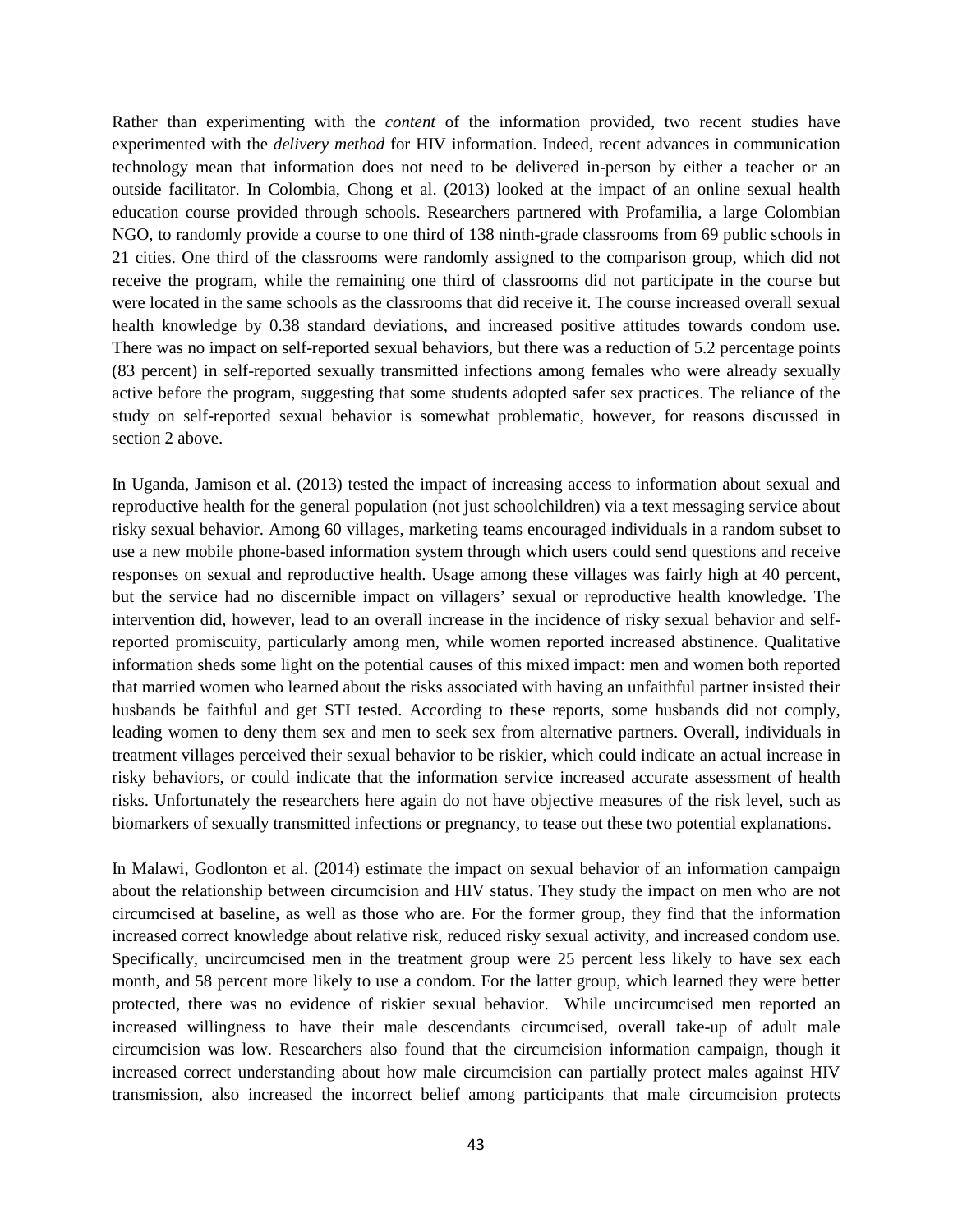females against infection as well (which it does not). These results suggests that information alone is not enough to increase the demand for male circumcision, and that one has to be careful in the way information is delivered to mitigate the risk that incorrect beliefs are propagated.

Also in Malawi, Chinkhumba et al. (2014) conducted a randomized experiment to study the impact of information and prices on the demand for medical male circumcision. 1,634 men were given vouchers for a subsidized circumcision at a nearby clinic; the researchers randomly assigned different values to the vouchers, with subsidies ranging from 8% to 100% (i.e. free) of the full price. The study randomly selected half of the men to receive comprehensive information about the biological relationship between male circumcision and HIV risk. Results were collected through both self-reports and clinic records. Information increased the number of circumcisions by 66 percent (1.4 percentage points), but overall the rate of circumcision was extremely low: no one offered the full price was circumcised, and only 3.1% of those offered a free circumcision elected to take up the procedure.

Banerjee, Barnhardt and Duflo (2015) compare the impacts of two information interventions on the takeup of salt fortified with both iron and iodine (Double Fortified Salt, or DFS) in rural Bihar, India. The extremely high rates of anemia in the region suggest that widespread adoption of DFS could have important health impacts for adults as well as children. Absent any information intervention, however, just under 10% of households use DFS about two to three years after the introduction of the product at a subsidized price in their villages (and only 20% have ever tried it). This suggests a potential role for information interventions.

The authors compare a light touch information intervention – namely, a flyer hand-delivered at respondents' homes, informing them of where DFS can be bought locally – to a fully-fledged "infotainment" intervention. The infotainment intervention consisted of a specifically designed movie which lasted 26 minutes and was shown during the intermissions of two screenings of a classic Bollywood movie, first at night in the center of the village and again the next day at a school or health center. The infotainment movie aimed to showcase the health benefits of adequate iron consumption and the availability of iron in DFS in an entertaining way. The movie was modeled on sitcoms and starred real actors from the local movie industry, and the main character in the movie is a short and scrawny man who dreams of having a tall and strong son. During a prenatal care visit, his pregnant wife learns of the importance of taking iron supplementation for the health and future physical development of the unborn child, and convinces him to purchase DFS.

In light of the low baseline take-up absent any intervention, the movie intervention had a large impact: at follow-up, conducted between 7 and 16 months after the movie was shown in the village, DFS use was 5.5 percentage points (57%) higher in treatment villages. Having "ever used" DFS was 11.5 percentage points (22%) higher. Based on observed viewership for a random subset of the screenings, the authors estimate that someone had seen the movie in roughly 20% of households on average, so the impact of the infotainment intervention in "per viewer" terms is very large. In contrast, the "light touch" encouragement (the home-delivered flyer) had no apparent effect on usage. This suggests that a heavy touch is needed for information on the importance of DFS to sink in.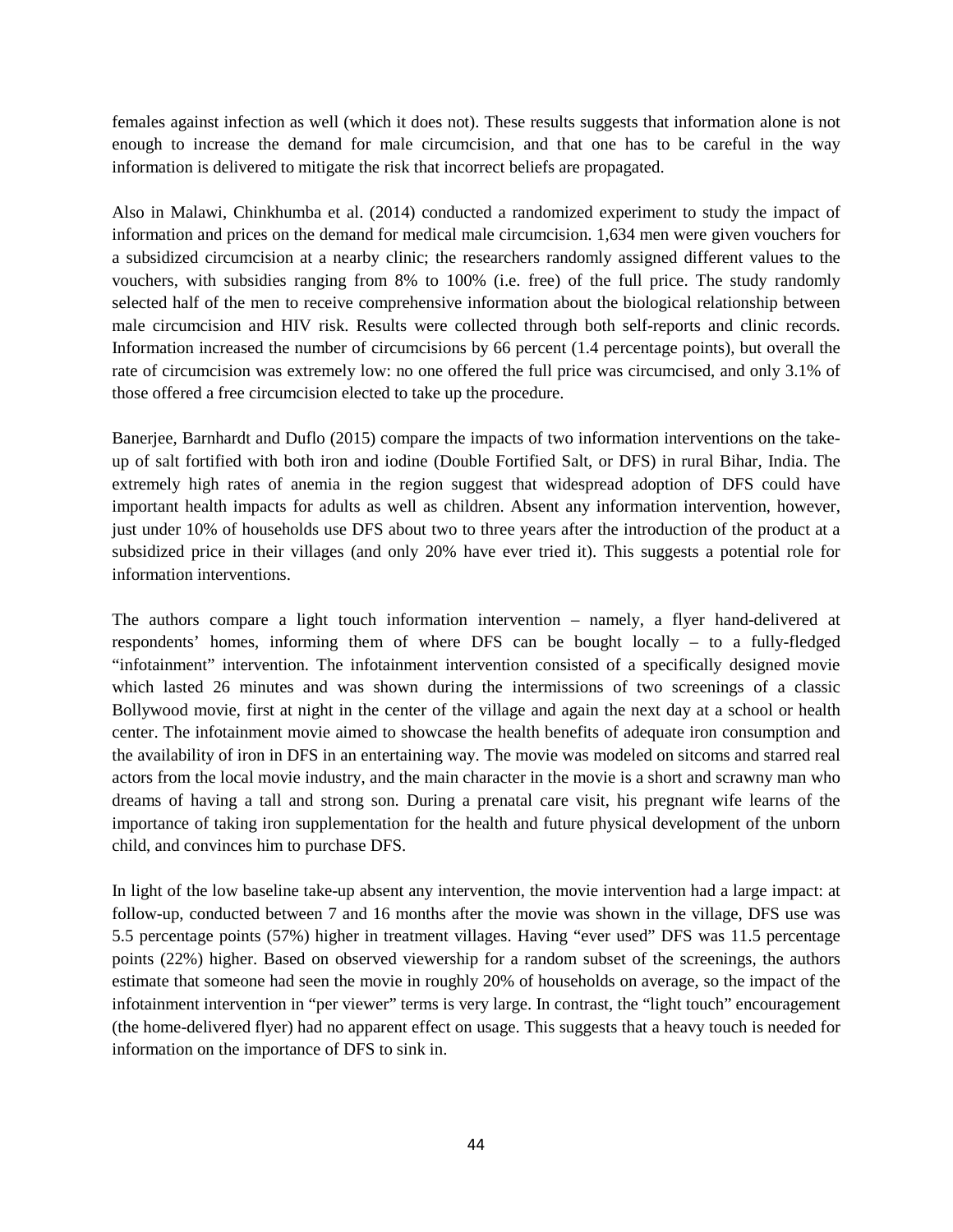Interestingly, in a parallel experiment the authors tested the importance of incentives for retailers in the diffusion of DFS. In the treatment arm for that experiment, retailers selling DFS were given financial incentives in the form of higher markups on the DFS. This intervention had an impact on take-up of the same magnitude as that of the infotainment, but not because retailers were effective at changing households' perception of the importance of consuming DFS: retailers did not appear to try to convince households of the importance of DFS for health, or if they tried, they did not succeed. Instead, they pushed the DFS on households by claiming to have no other salt in stock. The fact that shopkeepers cannot be successful information messengers for new health products is perhaps not surprising, since their credibility as a neutral information agent is limited unless they can prove that they are not making more profit from selling DFS compared to other types of salt. I.e., by construction greater financial incentives to boost sales of a new health product will likely undermine the potential for shopkeepers to be effective knowledge agents about the product.

### *Impact of Tailored Information on Behavior Change*

All the studies above concern generic information. In contrast, Prina and Royer (2014) study the impact of providing tailored (individual-specific) information – namely, the impact of providing parents with body weight report cards for their own school-aged children. The report cards included information on a child's height and weight as well as their weight classification (i.e., underweight, healthy weight, overweight, or obese). This intervention increased parental knowledge and shifted parental attitudes about children's weight, but did not lead to meaningful changes in parental behaviors or children's body mass index, even when the body weight information was accompanied by information on the health risk of obesity. The authors provide evidence that social norms matter: if the report card included information on the distribution of weights in the classroom, then the larger the fraction of overweight children in the child's class, the less likely a parent was to report that her overweight child weighed too much. As the authors note, this implies that as obesity rates increase, programs aimed at reducing obesity may become less and less successful, as local reference points for appropriate body weights may rise.

Also looking at the impact of tailored information, Madajewicz et al. (2007) test the impact of informing households in Bangladesh about the safe/unsafe status of the arsenic concentration of their local well water. They find that the information treatment increased water source switching: 60% of households informed that they were using unsafe wells changed wells, compared with only 8% of households in control areas changing wells within the same time period. In contrast with Dupas (2011b) in the context of HIV risk information, Bennear et al. (2013) show that adding to such bright line message ("this well is safe/unsafe") some information about the dose response of arsenic contamination (namely, the fact that switching to a well with a lower level of arsenic concentration is always better than not switching, even if the switch-into well is not below the national "safe" standard) does not help – it does not increase switching, in fact if anything it decreases it, although the authors cannot reject the null hypothesis of no additional effect of the dose response information.

Diagnostic test results are another form of tailored information. Access to such tests is fairly limited in many developing countries where testing is expensive and hard to access. The experiment in Cohen, Dupas and Schaner (2015) included randomized access rapid malaria diagnostic tests (RDTs) among households in Western Kenya, an area where overtreatment with malaria appears very common due to poor access to reliable diagnostic tests. They find that conditional on seeking care for presumed malaria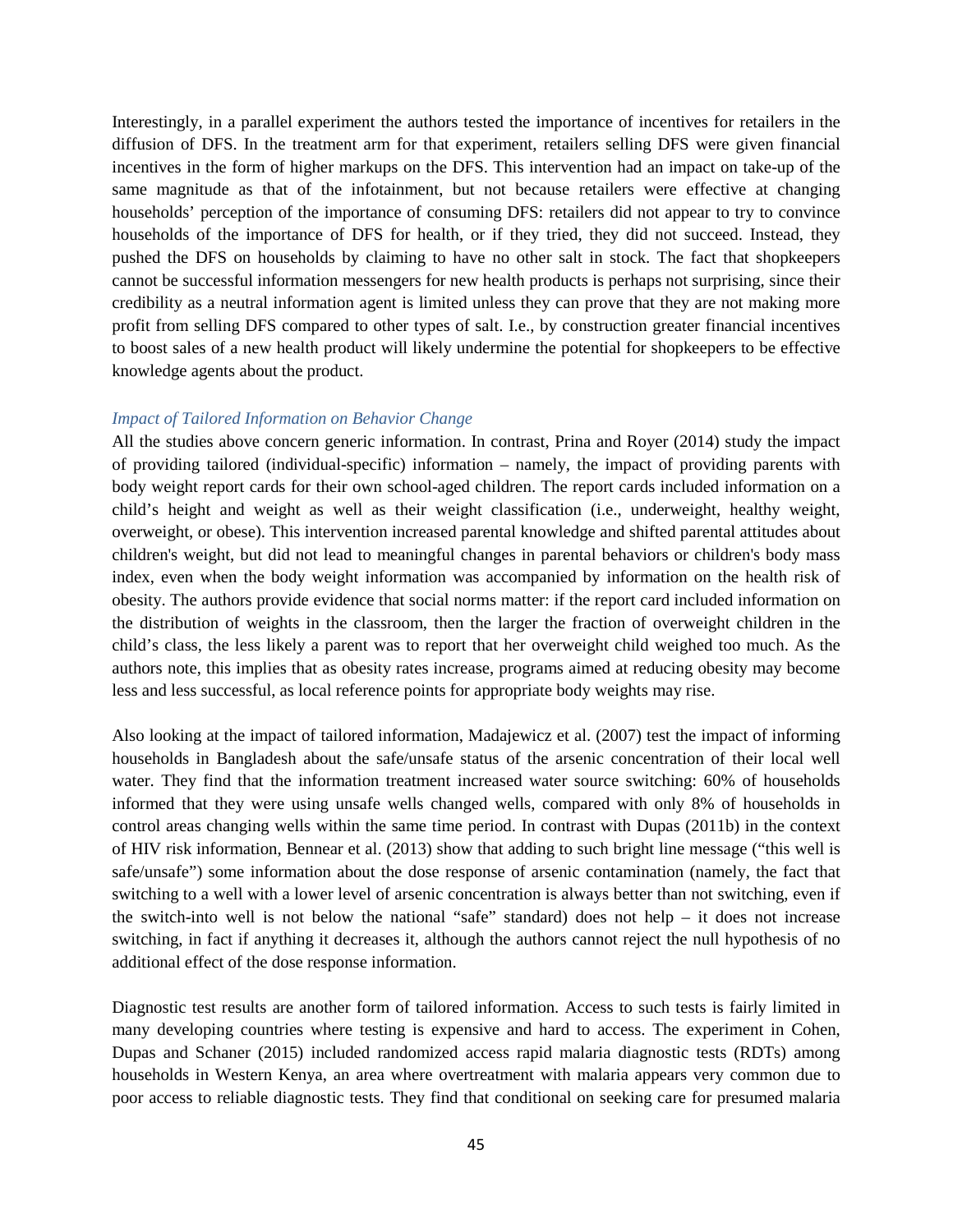illness, those who learned their malaria status through an RDT were 40 percentage points less likely to buy malaria medicine than those who did not know their status at the time of purchase, reflecting the fact that only 36 percent of adults seeking malaria treatment in response to a presumed malaria episodes do not actually have malaria. Still, they find that compliance with a negative test result is not perfect: just around half of adults testing negative for malaria still went on to purchase an antimalarial drug. This cautiousness in learning from one's own test results exemplifies the complexities associated with learning in the very noisy health environment that many people find themselves in, where information on the reliability of the test itself is limited. In an environment with at least three unknowns – the true underlying cause of an illness episode, the relative efficacy of drugs given a cause, and the accuracy of diagnostic tests – establishing over time the reliability of information provided by local health "experts" is extremely challenging. Since many diseases are self-limiting, a true non-malaria episode nevertheless treated with an anti-malarial treatment may appear to benefit from the treatment (and may thus be misperceived as a false negative on the test) even though it would have resolved equally rapidly without treatment.

Delavande and Koehler (2012) and Gong (2015) exploit randomized access to HIV testing to study the impact of learning one's HIV status on sexual behavior in Malawi, Kenya and Tanzania, prior to the introduction of anti-retroviral therapy. HIV risk and sexual behavior is another domain where there are a number of often unknown parameters – the status of partners, the transmission rate per unprotected act conditional on having sex with an infected partner, and one's own status. As a result, and as previously argued by Boozer and Philipson (2000), the impact of HIV testing on subjective beliefs and risky behavior is theoretically ambiguous. Learning about one's status at a point in time provides a joint signal about the transmission risk and previous partners' statuses. Depending on priors regarding those, the HIV test result can thus lead individuals to update their beliefs about the transmission parameter in opposite directions. Those who know they had an infected partner in the past may revise downward their beliefs about the transmission risk. At the same time, a test result can change one's time horizon -- in particular, assuming they trust the test enough, a negative test result would increase expected life expectancy for those who were pessimistic about their status before. In contrast, those who get a positive test results would suddenly have "nothing to lose" (especially absent treatment).

Delavande and Koehler (2012) exploits the randomized access to HIV test results from the 2004 experiment by Thornton (2008), discussed in section 5.5, to look at some of these pieces of the puzzle in the context of Malawi. They find surprising results: those who learned they were HIV negative in 2004 are more pessimistic about their status in 2006 than those who did not learn their status, and also have less precise beliefs. Those who learned they were HIV positive did not change their beliefs about their own status, and if anything revised downwards their beliefs about the transmission rate (the authors suggest this could be because a number of them jointly learned their spouse was HIV negative). Ultimately they find no impact on risk taking among those who learn they are negative and a decrease in risky behavior among those who learn they are positive. They do not perform the analysis separately by baseline prior regarding one's own risk however, as they only have data on subjective expectations at follow-up. They also do not have objective measures of risky behavior.

Gong (2015) is able to overcome both of these shortcomings in his re-analysis of a randomized study of voluntary counseling and testing (VCT) for HIV, conducted in the mid-90s in Kenya and Tanzania (The Voluntary HIV-1 Counseling and Testing Efficacy Study Group, 2000). In this earlier study, baseline data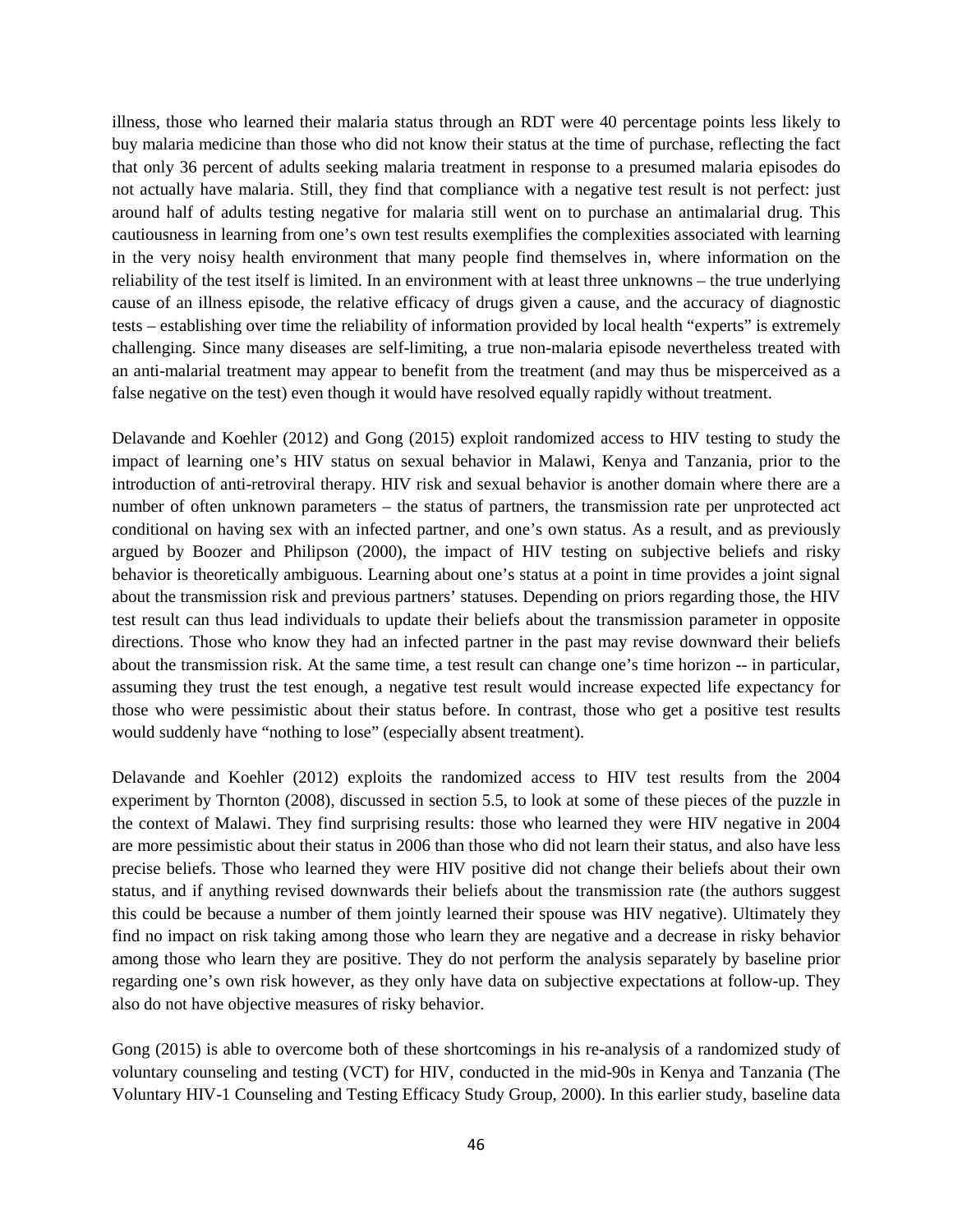on expectations were collected, as well as data on STI incidence over the 6 months that followed the randomized VCT intervention. Gong (2015) tests whether STI incidence at the 6-month follow-up varies as a function of treatment status among 4 subgroups: (1) those who are HIV- and anticipated they were; (2) those who are HIV- but thought they were not; (3) those who are HIV+ and anticipated they were; and (4) those who are HIV+ but thought they were not. The author finds significant impact of the VCT treatment (learning your true HIV status) among those who are "surprised" by the test result (people in groups 2 and 4). In particular, those surprised by a negative test result are less likely to get an STI. While those surprised by a positive result are more likely to get an STI. The author argues that these differences in STI incidence are due to differences in sexual behavior – those surprised by a negative test result adopt safer behaviors while those surprised by a positive test result adopt riskier behaviors. In contrast, unverifiable self-reported sexual behavior data finds decrease in risky behavior for all groups.

While the set-up in Gong (2015) is very appealing, a weakness is that the sample is limited in size. What's more it suffered from important attrition between testing and follow-up, and the subgroup analysis was an afterthought. In fact, the team of researchers who initially implemented the randomized study had estimated that "the study was not powered to detect significant differences between groups in the rate of incident sexually transmitted disease" (The Voluntary HIV-1 Counseling and Testing Efficacy Study Group, 2000). Thus one concern with Gong (2015)'s analysis could thus be one of ex-post data mining, since doing the analysis by subgroups based on priors was not pre-specified.

#### *Impact of Targeted Information*

A final question regarding the role of information on health behavior concerns whom the information should target. Ashraf, Field and Lee (2014) explore this question in the context of the demand for family planning in Zambia. Women in the study received vouchers that granted appointments with a family planning nurse at the local government clinic. Information explaining all methods of family planning, including "concealable" methods such as injectables, was provided along with the vouchers. Women were randomized into two treatment groups. In the "individual" arm of the study, women were given these vouchers alone. In the "couples" arm, women were given these vouchers in the presence of their husbands. In all other respects, the experimental protocol in the individual and couples arms was identical. The authors find that take-up of the voucher was significantly lower when information about family planning services was provided in the presence of husbands: women who received the voucher in the presence of their husbands were 9 percentage points (18 percent) less likely to use the voucher to obtain an appointment at a family planning clinic. This gap was larger (12 percentage points) among couples with divergent fertility preferences, in particular, where the husband reported wanting more children than the wife, strongly suggesting that individual health choices cannot always be easily separated from within-household bargaining issues or other forms of interaction among household members.

### 5.4. Schooling Experiments

Educational attainment is an important predictor of health, even conditional on income, in most countries, irrespective of their level of development (Strauss and Thomas, 1995; Lleras-Muney and Cutler, 2011). While there are a number of potential channels through which years of schooling could have a causal impact on health – for example, if educational attainment increases how much information people have or are able to process about the health impacts of various behaviors, or if it changes individual's discount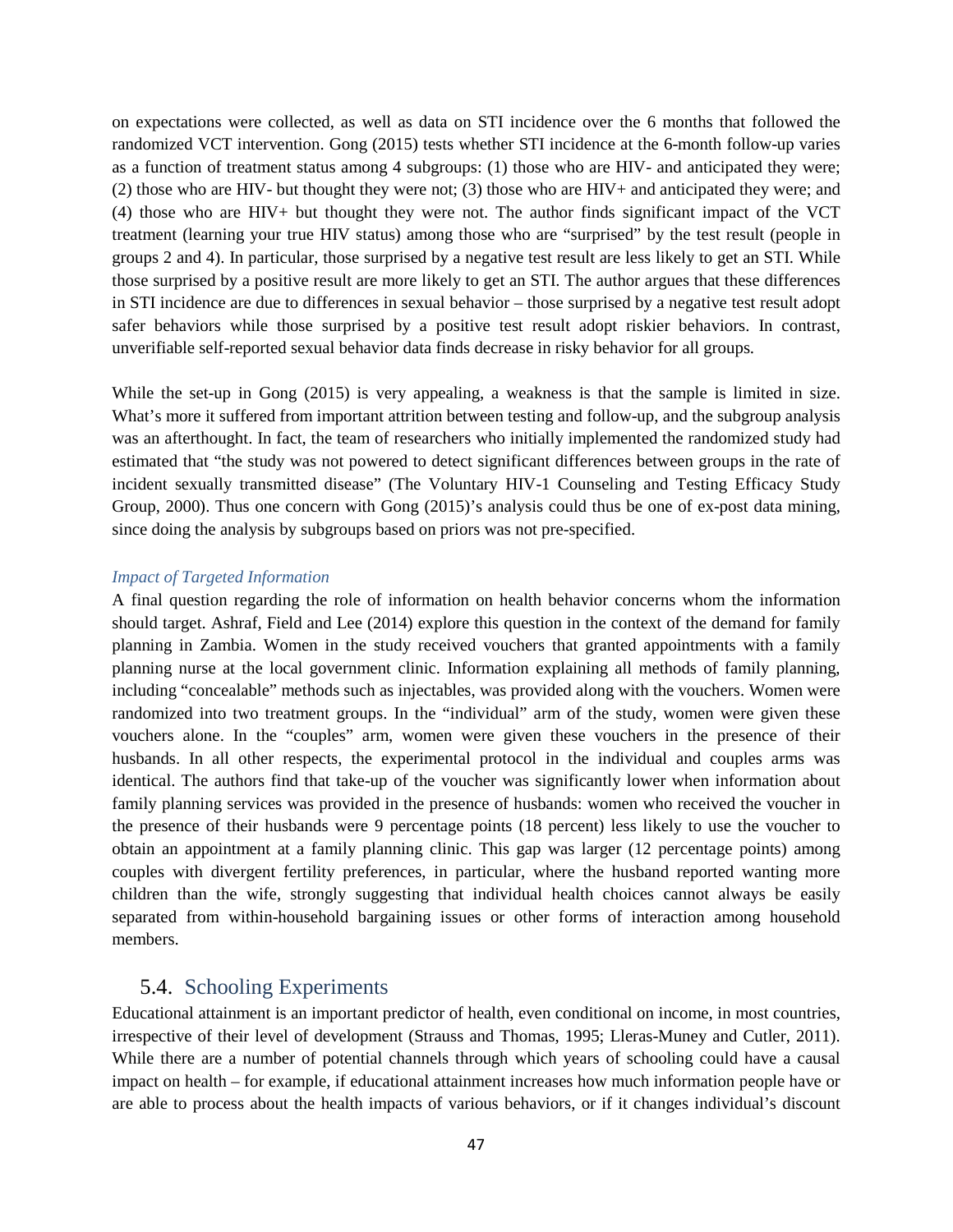factor or intrinsic valuation of health – disentangling those from the reverse causal channel, in which better health increases the incentive to invest in education, is methodologically difficult.

Jensen and Lleras-Muney (2012) follow-up a randomized intervention that increased schooling among men in the Dominican Republic and estimate a reduction in the incidence of their heavy drinking and smoking in the short run. They argue that the effect came about mainly by changing subjects' resources and peers (since at the time of follow-up, those with more education were still in school and thus less likely to work).

While there is no randomized experiment conducted over a sufficiently long timeframe to provide causal estimates of the effect of education on health in the long run, evidence on medium run effects can be found in Duflo, Dupas, and Kremer (2016), who randomized access to secondary education in Ghana by offering scholarships to a random subset of students who had received admission into senior high school but had difficulty enrolling due to financial hardship. The scholarship, offered in January 2009, produced a large difference in enrollment and completion of secondary school: among boys (girls), 75% (65%) of the scholarship winners completed senior high school compared to 47% (36%) of the non-winners. Since 2009, Duflo, Dupas and Kremer (2016) have been keeping track of the 2,064 youths in their study sample (a third of whom were randomized into the scholarship treatment) in order to study how this gap in educational attainment translated into gaps in later life outcomes, including health. Longer term effects on objective health levels are yet to be measured, but as of the 7-year follow-up they find significantly higher rates of preventive health behaviors, such as bed net use, condom use, handwashing with soap and use of mosquito repellent, among those who were offered the scholarship. A likely channel for this finding is the information channel: they find little evidence for price or income effects, as their sample is not yet well integrated in the labor market at the time of the follow-up, and also find no effect of education on individual discount factors. Scholarship winners scored an average of 0.16 standard deviation higher on a reading and math test administered in 2013, and were also more likely to engage with the media (e.g. read the newspaper), suggesting that schooling differences also led to cognitive skills gains, another potential channel.

### 5.5. Non-monetary Cost Experiments

For some products or services, demand remains low even at very low or even zero prices. For example, in the poor district of Udaipur in India, despite the fact that immunization services were offered for free in public health facilities, Banerjee et al. (2010) estimate that only 2% of children aged between 1 and 2 had received the recommended basic package of immunizations. As discussed above, in Malawi, only 3% of uncircumcised adult males who received a voucher for a free circumcision at the local clinic underwent the surgery (Chinkhumba et al. 2014). This could be because of non-monetary costs associated with takeup, such as time costs (e.g., walking 60 minutes to reach the facility where the free service is available), hassle costs (having to fill out complicated paperwork to receive a subsidy), and cultural barriers (for males thinking of getting circumcised as a means of reducing vulnerability to HIV). Some of these nonmonetary costs can be experimentally varied, in particular, distance and convenience. Other, most notably cultural psychic "costs", cannot be directly experimented on, but their relative importance can sometimes be backed out by experimenting with financial incentives, the idea being that if a relatively small financial incentive increases adoption, then cultural barriers cannot be too important.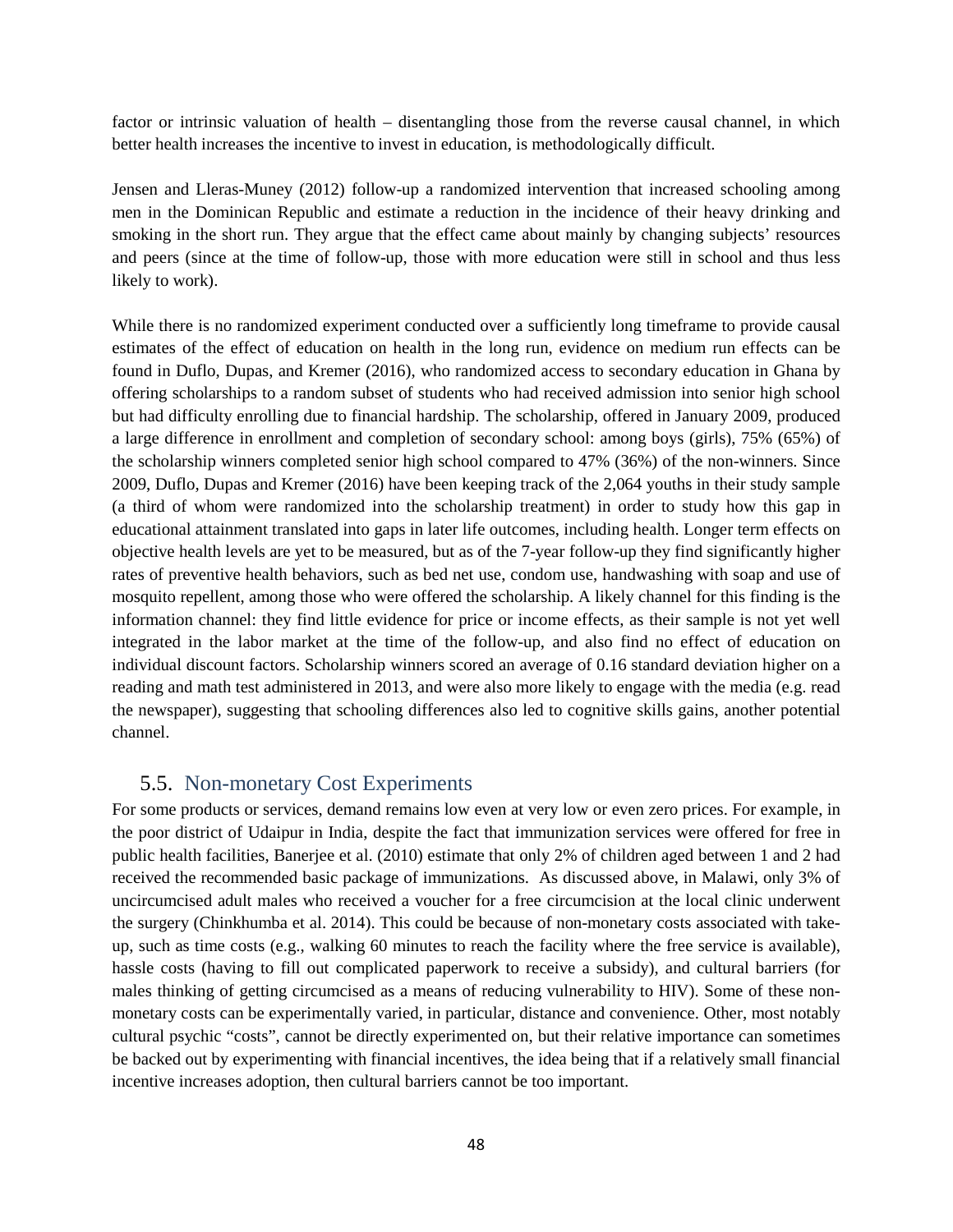Back to the example from Udaipur, India, Banerjee et al. (2010) run an experiment to test the hypothesis that the reliability of the supply of free services may actually be at fault. The premise for this hypothesis is the observation made by Banerjee, Deaton and Duflo (2004) (and discussed earlier in the chapter) that public facilities in charge of providing free immunization are characterized by very high absenteeism: spot checks conducted over a year suggested that 45 percent of the health staff were absent from their health posts, typically leading the health post to close, on any given workday. Because there was no predictable pattern to this absenteeism, obtaining all five shots included in the basic immunization package could require twice as many attempted visits to the public health facility.

In the experiment, some villages served as controls and other were randomly selected to receive a reliable, well-advertised "immunization camp". The researchers found that the adding a reliable camp boosted full immunization rates from 6% to almost 18%. Impressive as the tripling of take-up in the immunization camps experiment may be, at only 18 percent fully immunized, the take-up rate remained among the lowest in the world. Could that be due to cultural barriers? In the experiment, a third group of villages was randomly selected to receive incentives for parents, in addition to the immunization camps. Specifically, parents were given a kilogram of lentils per immunization, and a set of plates for a child fully immunized. The incentive treatment increased immunization rates from 18 percent to 39 percent, which suggest that cultural barriers may not be decisive since they can be overcome with a fairly small handout. So what is the main barrier? We discuss the potential interpretations of this and other incentives experiment in the next section.

Thornton (2008) conducted a field experiment in rural Malawi that randomized the distance that individuals had to travel in order to obtain results of an HIV test, as well as whether they received a financial incentive to seek their results. This field experiment took place in 2005, at a time that preceded the introduction of rapid HIV tests, thus people had to do two visits to the testing center in order to learn their status – a first visit to get their blood drawn and a second visit a few weeks later to fetch their result. At the time Thornton conducted her experiment, the prevailing conventional wisdom in HIV prevention circles was that demand for knowing one's status was very low due to the high psychic costs of learning one was HIV positive: since there was no access to antiretroviral therapy (ARV) in Malawi at the time, learning one's positive status was akin to a death sentence. If psychic costs were indeed high, then providing a financial incentive and reducing the time costs of fetching one's results to a minimal level would likely have only a small effect on the demand for test results.

Thornton (2008) found the exact opposite: providing a financial incentive increased the likelihood that individuals sought their HIV test results from 35% to 78%. Reducing the distance that one had to travel to get results also increased the share of individuals seeking their results. Absent any incentives, those living within 1.5 kilometers from the center where results could be picked up were 6.4 percentage points more likely to seek their HIV results than those living more than 1.5 kilometers away. These large impacts thus teach us two things: that distance matters, i.e., time costs are not to be neglected; and that psychic costs were, on the other hand, much less important than believed at the time.

In their study of the demand for contraceptives in Zambia, the vouchers that Ashraf, Field and Lee (2014) distributed granted appointments for ordinary family planning services (provided routinely at government clinics), but with a guarantee that the wait would be less than one hour, and that the modern contraceptive method of their choice would be available. Take up of the voucher was high (47 percent), indicating, as in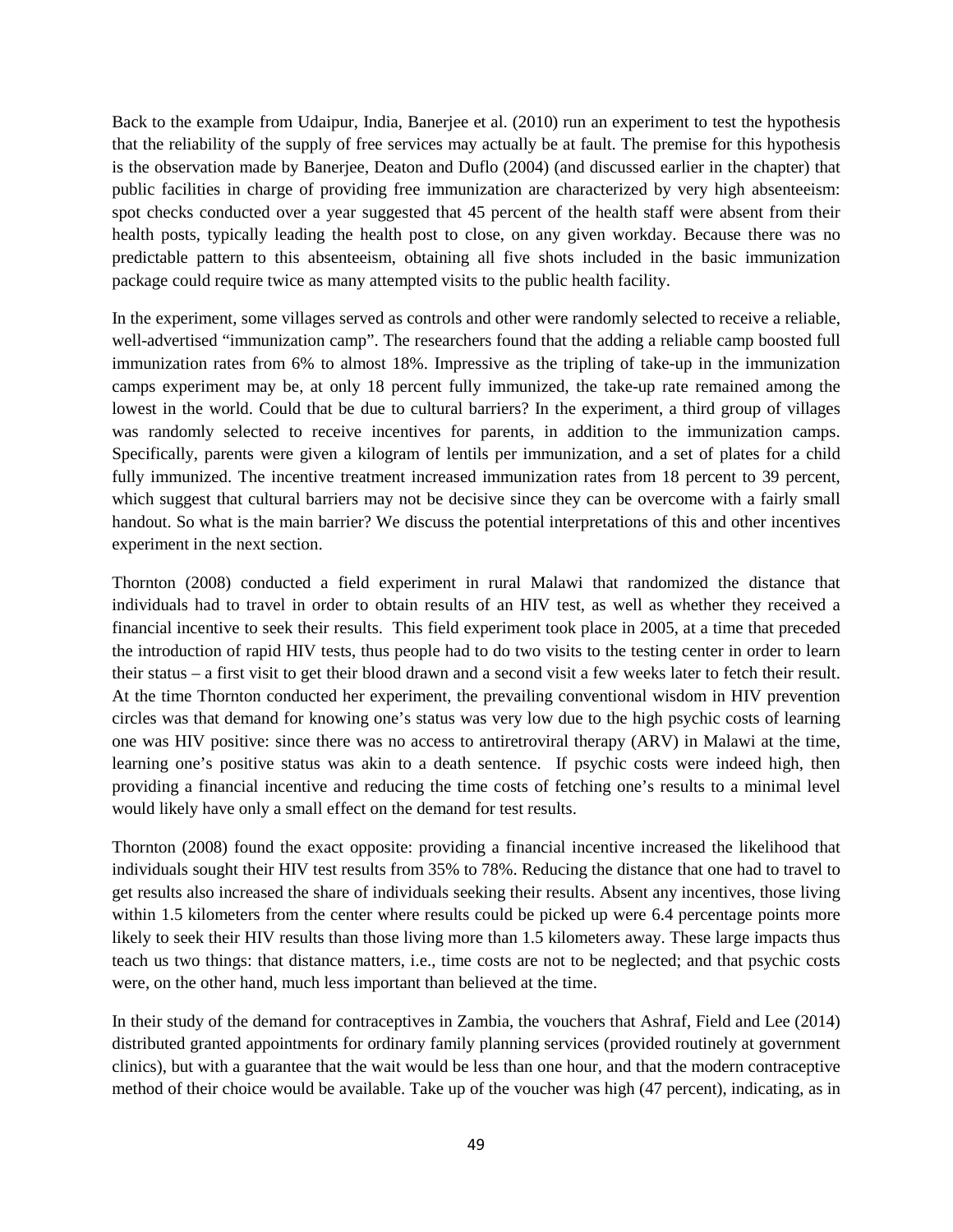Banerjee et al. (2011), that unreliable supply and its associated substantial time costs may be important barriers to the take-up of health services.

The fact that non-monetary costs matter can sometimes be used to improve targeting. Recall the results from the pricing experiments discussed in section [5.1,](#page-29-0) which on the whole suggested that in environments where people face serious liquidity constraints, as in most of the developing world, price is not a particularly good screening mechanism. It fails at allocating scarce products to those who have higher returns to these products, as many people with a high valuation for a product may not be able to afford it. On the other hand, under free distribution, the product may be wasted on people with a low valuation for the product, and for products where there is a high share of low-valuation individuals in the population, this may be very costly.

Imagine that a provider delivers a year's supply of water-treatment product to a household, and the household members learn within a few days that they hate the taste of chlorinated water and stop using the product. In such cases, where households need to learn their own valuation, imposing some nonmonetary cost that households have to pay to access the free product may be efficient. This is what the literature refers to as an "ordeal mechanism". The provider may, for example, require that those who want a year's supply go to a store to redeem coupons every month for 12 months. A field experiment conducted in Western Kenya in 2007-2008 suggests that such a micro-ordeal can help target free products only to those who will use them. Dupas et al. (2016) provided households with the opportunity to obtain enough free samples of chlorine solution for the treatment of drinking water for a whole year, but varied the effort required to obtain the samples. Households randomly allocated to treatment arm 1 received a free supply of chlorine delivered directly at their home, while households randomly allocated to treatment arm 2 were given 12 coupons which could be redeemed for chlorine at a local shop over the course of a year. The researchers compare chlorine usage across arms and find no difference in rates of usage, during the year that followed the distribution, between those who were required to redeem coupons, compared to those who were given chlorine directly. They estimate that under reasonable assumptions regarding distribution costs, the results imply a significant increase in cost-effectiveness, with no negative impact on usage, of imposing a non-monetary price on the acquisition of a health good such as chlorine, which is not valued equally by all households.

Rozelle et al (2014) perform a similar micro-ordeal experiment when estimating the demand for and usage of eyeglasses for schoolchildren in China. Recall from the discussion in section 5.2 that this study, performed in 2012-2013, had found that usage of free eyeglasses (delivered at school) among primary school children in China was lower than 50%. This suggests that eyeglasses are more like chlorine than bed nets – the cost of using them outweighs the perceived benefits for a large share of the population. This is therefore an area where screening the unlikely non-users prior to free distribution could be highly cost-saving. Rozelle et al. (2014) adopt the voucher approach of Dupas et al. (2015) as a "micro-ordeal" – parents had to redeem a voucher for free eyeglasses for their child at an optical store in the county's center, about 25 kilometers away on average -- and find that it successfully screens out households whose child would not use the eye glasses were they delivered for free at school. When interacted with the information training program discussed earlier, however, the ordeal mechanisms appears counterproductive: it reduced the impact of the information. This result is interesting and suggests additional research on micro-ordeal is necessary to better understand when they are desirable. Indeed, it could be that the micro-ordeal mechanism undermined the information treatment in Rozelle et al. (2014) –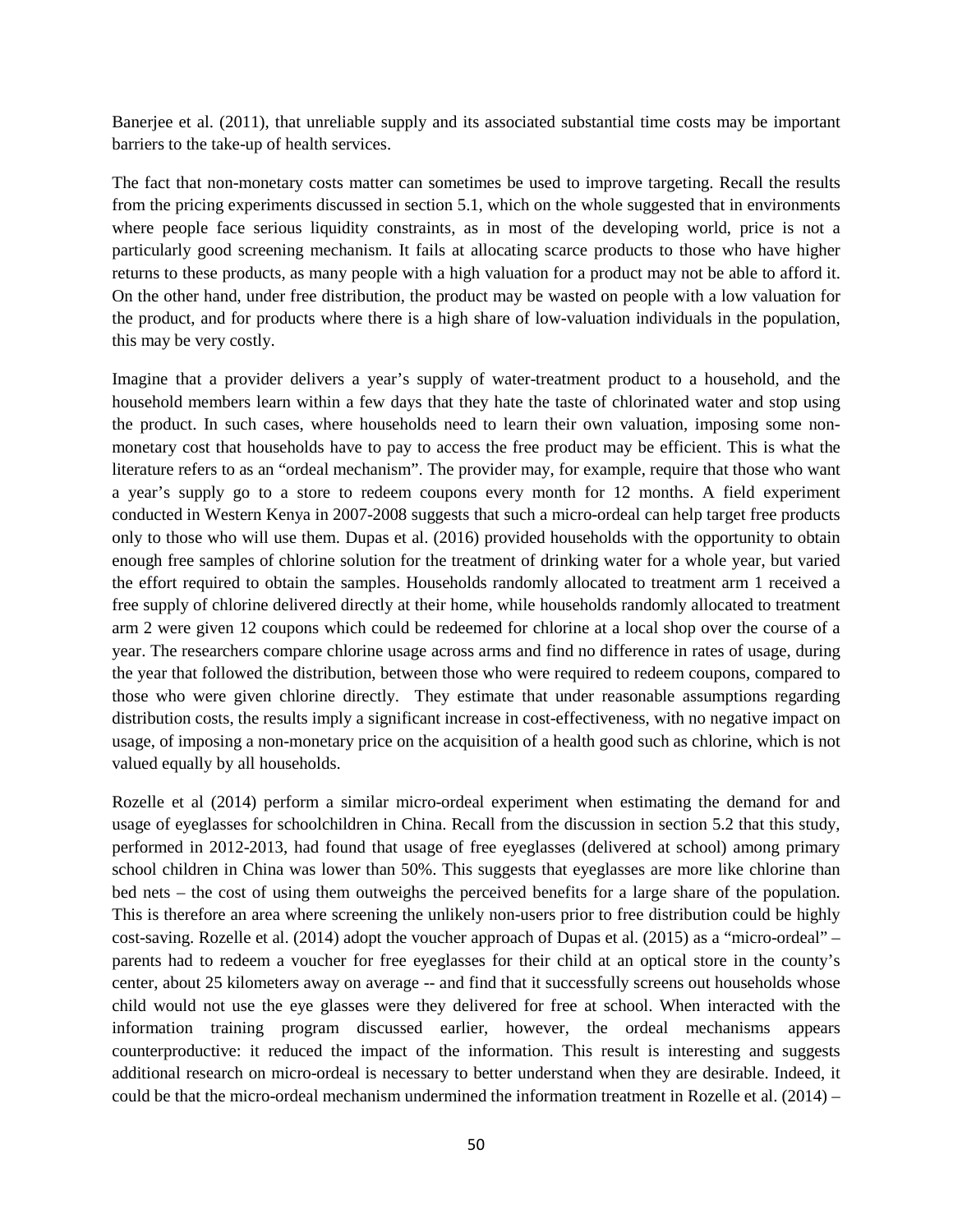if recipients interpreted the voucher scheme as a lower level of endorsement of the product on the part of the program implementers, compared to the endorsement that comes with free distribution at school.

## 5.6. Incentive Experiments

Earlier we briefly mentioned two experiments that included incentives as one of their treatment arms: the Udaipur immunization study (Banerjee et al., 2010) and the HIV testing study (Thornton 2008). In both cases, small financial incentives were provided to encourage take-up of a specific health behavior: immunizing children, and learning one's HIV status, respectively. In both cases, the small financial incentives had a large impact on take-up. Banerjee et al. (2011) interpret this as possible evidence of present bias: the natural tendency to delay an action that is slightly costly today even if it has high payoffs in the future, a tendency which can be overcome if the incentive is sufficient to transform the cost into a positive *immediate* benefit.

While these two studies consider incentives rewarding a specific behavior (a specific input in the health production function), more recent studies have looked at the impact of output-based incentives, namely, incentives paid based on achieving a certain health outcome. de Walque et al. (2012) estimated the impact of offering varying amounts of a cash incentive to remain STI-free among adults aged 18-30 years old in Tanzania. They randomly assigned 2,409 individuals to one of three groups: 1) a "high-value" conditional cash transfer (CCT) group that received \$20 for testing negative for curable STIs; 2) a "low-value" CCT group that received \$10 for testing negative for curable STIs; and 3) a comparison group that received no transfer. STI tests were conducted for all groups every four months over one year. Over the course of the first year, the number of people who tested positive for STI infection significantly decreased among people who received the high-value CCT, but no reduction was found for the group that received the lowvalue CCT. One downside of this study is that it was not powered to detect effects on HIV infection, given lower prevalence (relative to the treatable STIs).

In a similar study in Malawi, Kohler and Thornton (2012) randomly provided cash transfers of random amounts to 1,307 participants, which ranged from no cash to approximately US\$16, conditional on maintaining one's HIV negative status for one year. Researchers conducted interviews with participants throughout the year to collect data on sexual behavior. The promise of financial incentives of any amount had no effect on subsequent self-reported sexual behavior or HIV status. However, receiving cash after the final round of HIV testing had significant effects on respondents' self-reported behavior: specifically, men were 9 percentage points more likely to engage in riskier sex, and women were 6.7 percentage points less likely to do so. As in the case of the incentivized immunization experiment discussed above, these results suggest that money given in the present may have stronger effects on behavior than rewards in the future – but sometimes for worse, as in this case.

## 5.7. Psychology Experiments

A host of studies in developed country contexts have explored how insights from psychology might be harnessed to increase adoption of preventive health behaviors. Indeed, in contexts where information, access and affordability are (largely) non-issues, the role of human behavior becomes the primary driver of health outcomes, and numerous surveys document that individuals have difficulty keeping up with their intentions when it comes to many health choices, including maintaining a regular exercise regimen,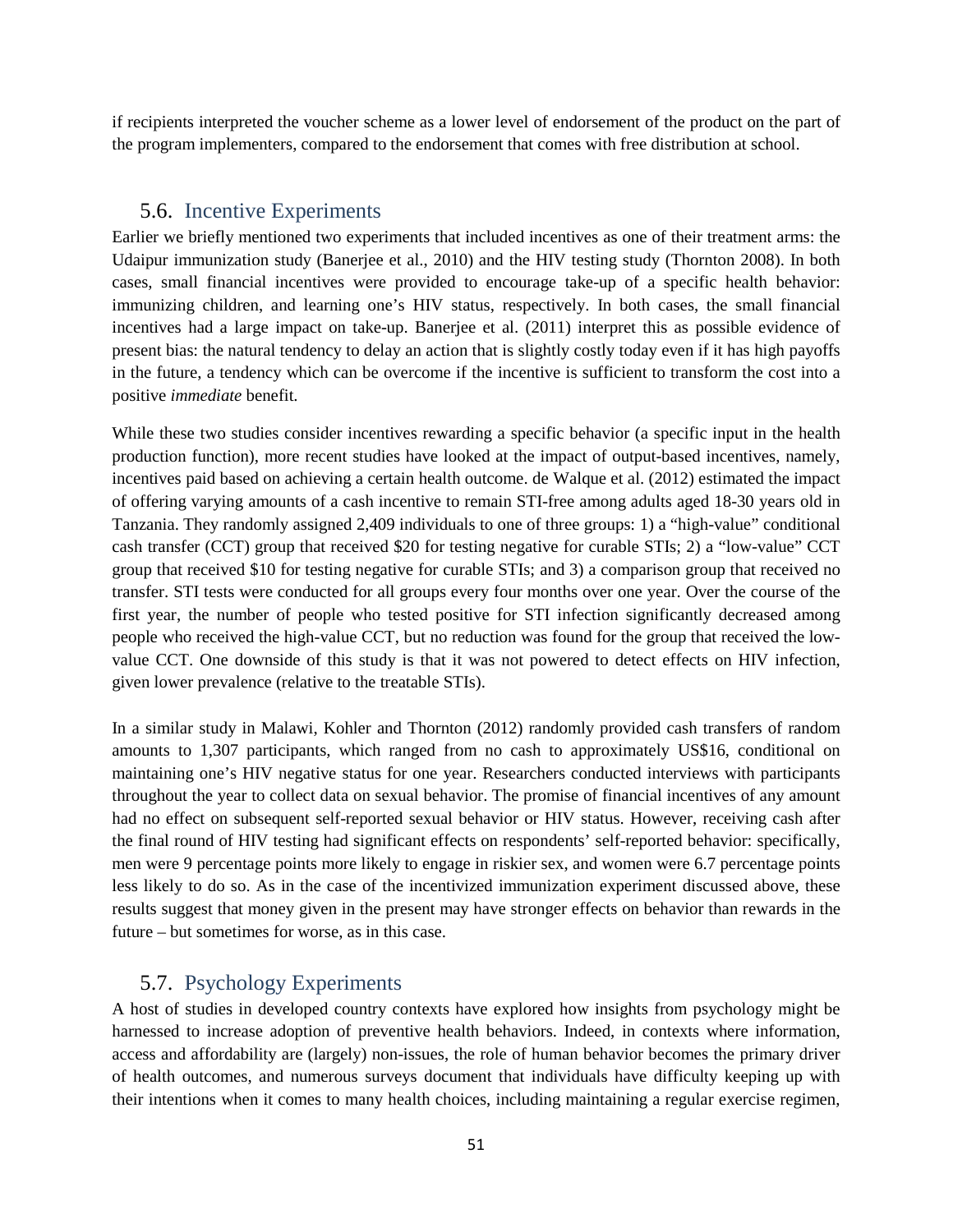dieting, preventive screenings, etc. This has been coined the "want/should" conflict, pervasive in many domains besides health (Bitterly et al., forthcoming).

One insight from psychology concerns the role of *planning* in solving the "want/should" conflict. It has been argued that forming precise plans can reduce forgetfulness and procrastination by linking intended behaviors with a concrete future moment and course of action. Consistent with this, randomized experiments in the United States have found that prompting people to form plans about where and when (not only the precise day, but even the precise time) they will complete an intended health behavior significantly increases the likelihood that they follow through with it, be it vaccination (Milkman et al., 2011) or preventive screening (Milkman et al, 2013).

Related prompts have been attempted with a cross-cutting design in some of the pricing experiments described above. In particular, Dupas (2009) evaluated the impact of having individuals verbally commit to purchase the bed net product: a randomly selected half of all the households were asked about their intention to redeem the voucher for the bed net, and over 92% said "yes". They were then asked to state who would sleep under it once they had bought it, and also asked to estimate how many days they would need before they were in a position to purchase the net. At the end of this discussion, the enumerator asked: "Ok, so this means that if I stop by the shop on *[date after the date provided by respondent]* I will find your deemed voucher there? Can you promise? Do we have a deal"? This verbal commitment intervention had no impact on actual redemption behavior. In particular, it made no difference to the slope of the demand curve.

This could be because people were victims of the so-called "planning fallacy" (Buehler, Griffin, and Ross 2002): it seems they underestimated the time it would take them to save enough to afford the bed net. Kremer and Miguel (2007) similarly had earlier found no impact of an explicit verbal commitment intervention embedded as a treatment arm within their deworming take-up experiment in Kenya.

In some cases, the key issue may not be a want/should conflict but rather individual undecidedness. An extensive literature in psychology and marketing suggests that decision-making can be affected by frames or cues that do not add information about a product, but can be effective at persuading undecided individuals to invest in it. The aforementioned experiment in Dupas (2009) evaluated the effects of framing, besides those of price and planning. At the time they received their first voucher, households in her experiment were exposed to a randomly assigned marketing message. The "health framing" group emphasized the morbidity and mortality due to malaria which could be avoided by using the bed net. The "financial framing" group emphasized the financial gains households would realize (from averting medical costs and loss of daily income) if they could prevent malaria. A third group received no marketing message. Neither of the two framing options (health or financial) had any impact on bed net take up. Combined with the finding that usage is quasi-universal among free bed net recipients, this finding suggests that the price sensitivity of bed net demand is largely due to liquidity constraints rather than undecidedness.

A third important factor in health behavior is how much attention people have to devote to it. Adherence to daily health treatment regimens is often imperfect, and "I forgot" is a common answer to the question of why a patient did not take his or her treatment as planned. Against this back-drop, Pop-Eleches et al. (2011) estimate the effect of reminders on adherence to antiretroviral treatment among AIDS patients in Kenya. 430 adult patients who had initiated anti-retroviral therapy (ART) within three months were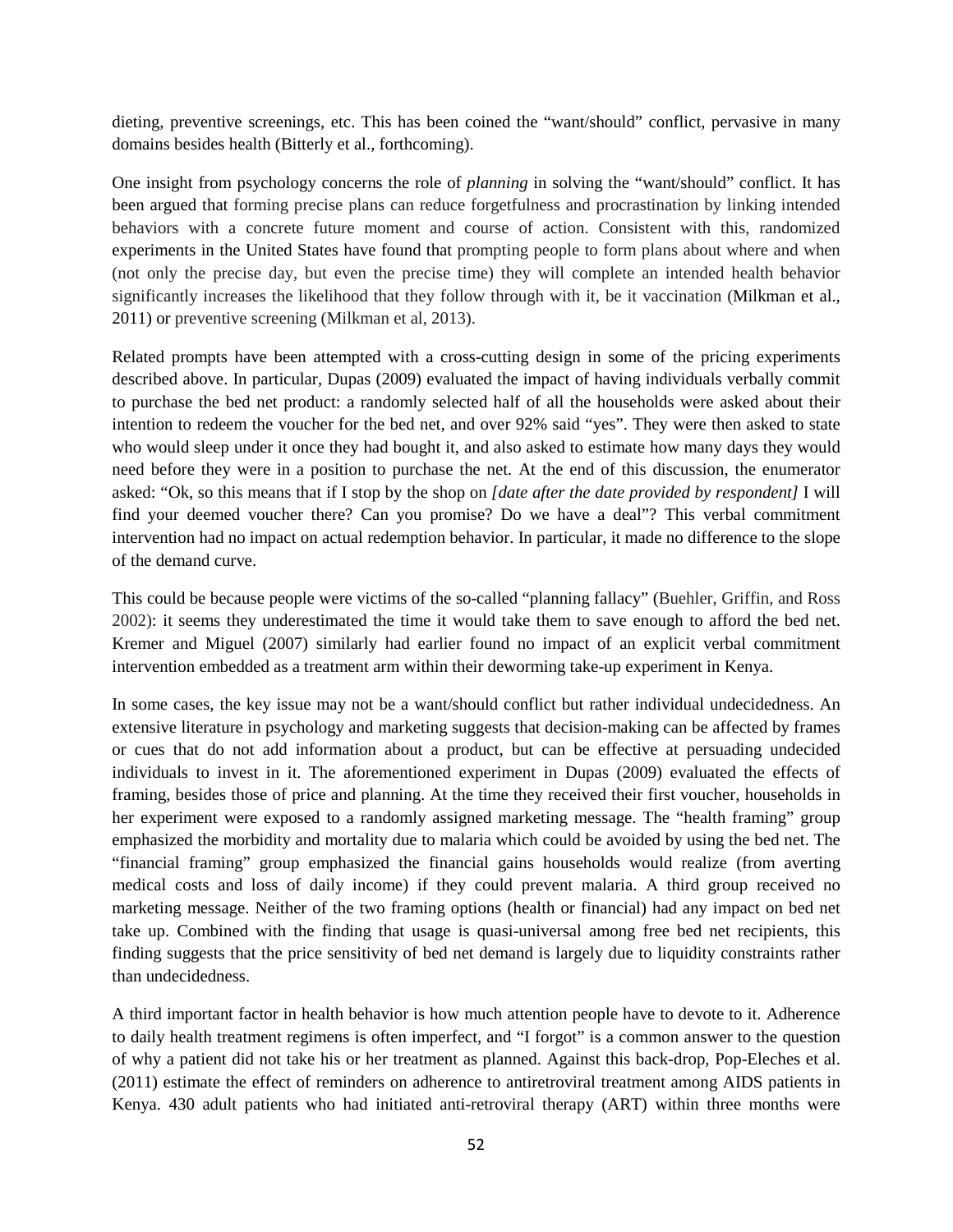assigned to either a comparison group that received no reminders, or to one of four groups that received either: 1) a short message sent daily, 2) a long message (that included words of encouragement) sent daily, 3) the short message sent weekly, or 4) the long message sent weekly. Treatment adherence was monitored through bottles with a medication-event-monitoring cap.

The results indicate that 53 percent of those in the weekly reminder groups achieved treatment adherence greater than 90 percent, compared to just 40 percent in the comparison group. Yet daily reminders had no impact on individual ART adherence, suggesting that patients respond less to a frequently repeated stimulus. The type of message also had no impact on drug adherence. There is a need for future research to understand why daily reminders in this context were ignored (in particular, were they so frequent to get treated as "spam" and not even opened?) while weekly reminders had a substantial effect. It would also be useful to explore the role of different types of framing beyond those explored here.

## 5.8.Taking stock: How important is the role of present bias in explaining observed preventive health behaviors?

In a chapter entitled "Improving Health in Developing Countries: Evidence from Randomized Evaluations" written for the *Handbook of Health Economics*, Glennerster and Kremer (2012, henceforth GK) review a subset of the experiments described in sections 5.1 to 5.8 (namely, those available at the time of writing) and conclude that they "provide considerable support for a present bias model." Specifically, they argue that present bias is useful in explaining why small prices or convenience barriers can dramatically reduce take-up of cost-effective approaches to prevention and non-acute care. In this section we revisit their conclusions in light of the accumulating evidence in this area, including the latest work.

The main argument underlying GK's conjecture that present bias is an important factor is the following. In the standard human capital investment model they propose, in which individuals invest in a given health behavior or product if the expected discounted private benefit exceeds the cost, there is no reason to expect that a large proportion of the population would switch into using a given preventive product by the change from a low positive price to a zero price, unless there are large disutility costs that almost exactly offset the benefits. As they write, "the odds that this would occur for multiple products in multiple settings are particularly low" unless the discount rate is very high for a large group of people, but they rightfully argue that this would not be consistent with the fact that many people in the studies considered also invest in their children's education, which likely generates only modest and very delayed returns.

In contrast, in a model with present bias, a small change of price away from zero can have a large impact since the small cost is given a lot of weight against the discounted future benefit. Present bias could also explain why small incentives, such as the lentils provided in the Banerjee et al. (2010) immunization experiment in rural India, could lead to a sharp increase in take-up: the authors of that study write that "Providing the lentils helps to overcome procrastination because the lentils make the occasion [the visit to the immunization center] a small "plus" rather than a small "minus". Thus, in the case of preventive care, small barriers might turn out to have large implications."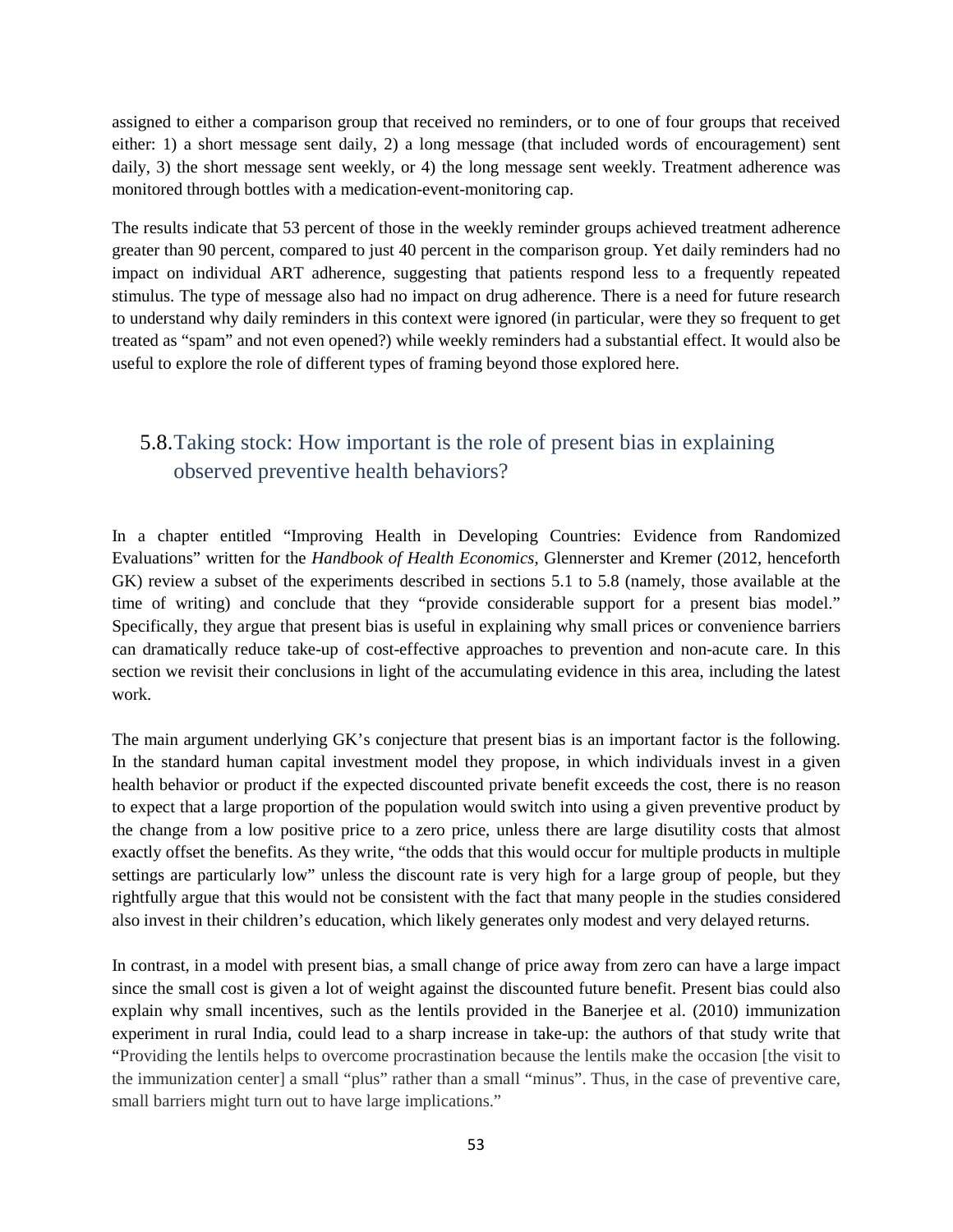While we agree with GK's theoretical discussion, our interpretation of the evidence from the growing body of pricing experiments discussed in section 5.1 differs somewhat from theirs. In particular, as shown in Figure 2, for most products there does not appear to be anything special about zero, although there are exceptions (namely, for deworming and chlorine in Kenya, as noted above).<sup>[5](#page-54-0)</sup>

Although the pricing experiments may not provide clear evidence that present bias (in terms of consumption) is a primary barrier to adoption of health products, one could also look for empirical evidence on the importance of present bias (and related self-control issues) in situations where monetary costs are unimportant but effort or hassle costs might cause procrastination. TIOLI experiments carried out with coupons (vouchers) redeemable at a pre-specified location (in contrast to the door-to-door visit experiments) provide a way to examine that issue. In particular, we would expect present-bias to lead many people to procrastinate in redeeming their voucher until it is about to expire. Yet the data on the timing of voucher redemption shown in Figure A1 of Dupas (2014a), reproduced here as Figure 3, suggests that most recipients of free bed net vouchers redeemed them immediately, suggesting any present bias in effort (if present) was not sufficiently large to overwhelm the positive expected health benefits. Similarly, none of the other studies that used vouchers (Meredith et al., 2013, Dupas et al. 2015, Dupas et al. 2016, Peletz et al., 2016) report a bunching in redemption around the expiry date. This is a strike against the present-bias interpretation.



**Figure 3. Delays in redemption of vouchers for subsidized nets, by price**

 $\overline{a}$ 

<span id="page-54-0"></span><sup>&</sup>lt;sup>5</sup> Note that many experiments did not include free distribution (price of zero), which does limit interpretation somewhat. However, for most of the studies the smallest price point considered is fairly low and demand at that price very substantial. E.g. the fact that 93% of Kenyan households purchased slippers at the price point of 5 Ksh (USD 0.08) in Meredith et al. (2013), suggests that there is not a discontinuity in demand at 0.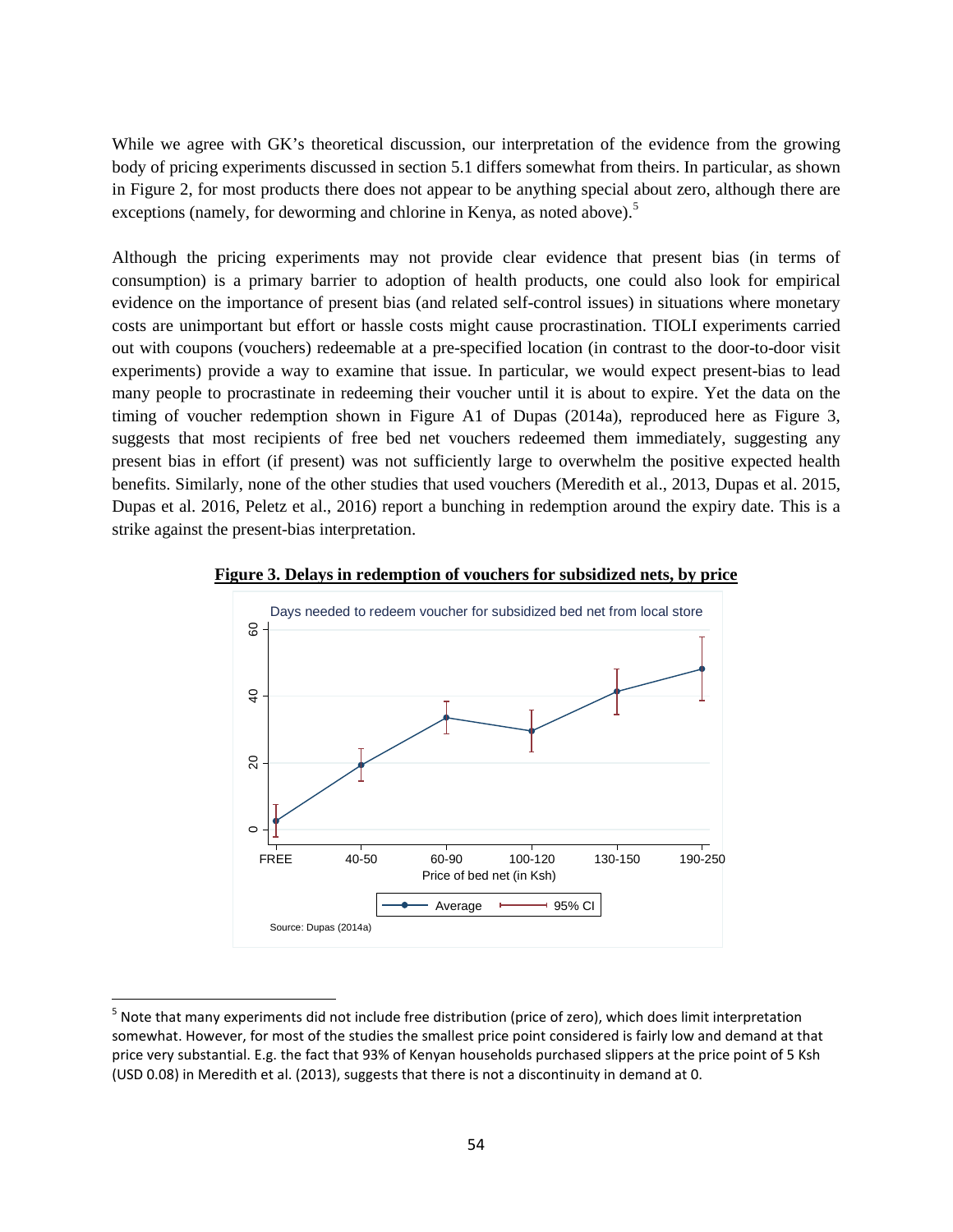It is also potentially useful to revisit the present bias interpretation of the immunization incentives discussed in Banerjee et al. (2010). In that experiment, 78% of parents took their child to obtain the first injection without the incentive, and 75% took their child to obtain a second injection. The impact of the lentils incentive was thus mainly to "reduce the number of children dropping out after three injections." This suggests that the hassle cost (immunization was free, but it took some time and effort to go to the immunization camp which was up to 5 km away and where there could be some waiting time; moreover, the child might develop a fever afterwards) are not large enough to deter take-up of the first couple of injections. What is an issue is the fact that completion of the whole course (5 rounds of injections) is low (only 25% without incentives compared to 40% with incentives). The drop-off after three injections could thus be due to a lack of understanding that the later rounds of injections (the booster shots) are actually important. Observing the impact of immunization on health may be difficult in noisy environments were illness episodes are very common and due to many different causes – the difference in the incidence of health shocks among immunized children vs. non-immunized children over the first year of life may not be perceptible with the naked eye, and this may contribute to low perceived benefits of immunization. In such a context, the incentives could possibly have been perceived as a signal that completing the full course is in fact important, the same way transfers to parents labeled as "for education" raised the perceived returns to education in Morocco (Benhassine et al., 2015). Or it could be simply be that if the perceived benefits are very low, and the cost of going to the immunization camp is low enough that people are nearly indifferent, then even small incentives are sufficient to shift their decision.

Possibly the most clear-cut evidence in favor of the present bias model would come from empirical evidence of an individual taste for commitment. The definition provided in Bryan, Karlan and Nelson (2010) is that a commitment device is "any arrangement, entered into by an individual, with the aim of making it easier to fulfill his or her own future plans". In the next section (5.8), we discuss three studies of commitment products for health behavior change from developing country contexts, all three finding that a subset of the population does take-up commitment schemes against future selves – though whether these work at affecting health outcomes is unclear. This emerging evidence from developing country contexts is reminiscent of a number of studies from developed country contexts, finding strong evidence of a demand for commitment to healthier lifestyles. For example, DellaVigna and Malmendier (2007) show that individuals purchase a flat-fee membership to the gym as an (often unsuccessful) commitment device to increase future attendance: in their data, 89% of new gym users sign up for a monthly contract, even though given their actual attendance frequency, 80% would have saved money choosing the payper-visit contract, holding constant the number of visits. The role of present bias in health decisionmaking may thus grow in developing countries as the burden of disease tilts towards non-communicable diseases (NCDs) like diabetes and hypertension, which have seen a substantial rise in prevalence (or at least, detection) in countries as varied as India, China, and Mexico in recent years, as well as in parts of Sub-Saharan Africa. Daily disease management, in particular lifestyle changes in terms of diet and exercise, are key to decreasing the rate of complications and avert early mortality from NCDs. Thus to the extent that self-control and procrastination issues are particularly important for diet and exercising, there will be a growing need for health experiments in low-income countries testing behavioral change interventions that tackle time inconsistency in preferences.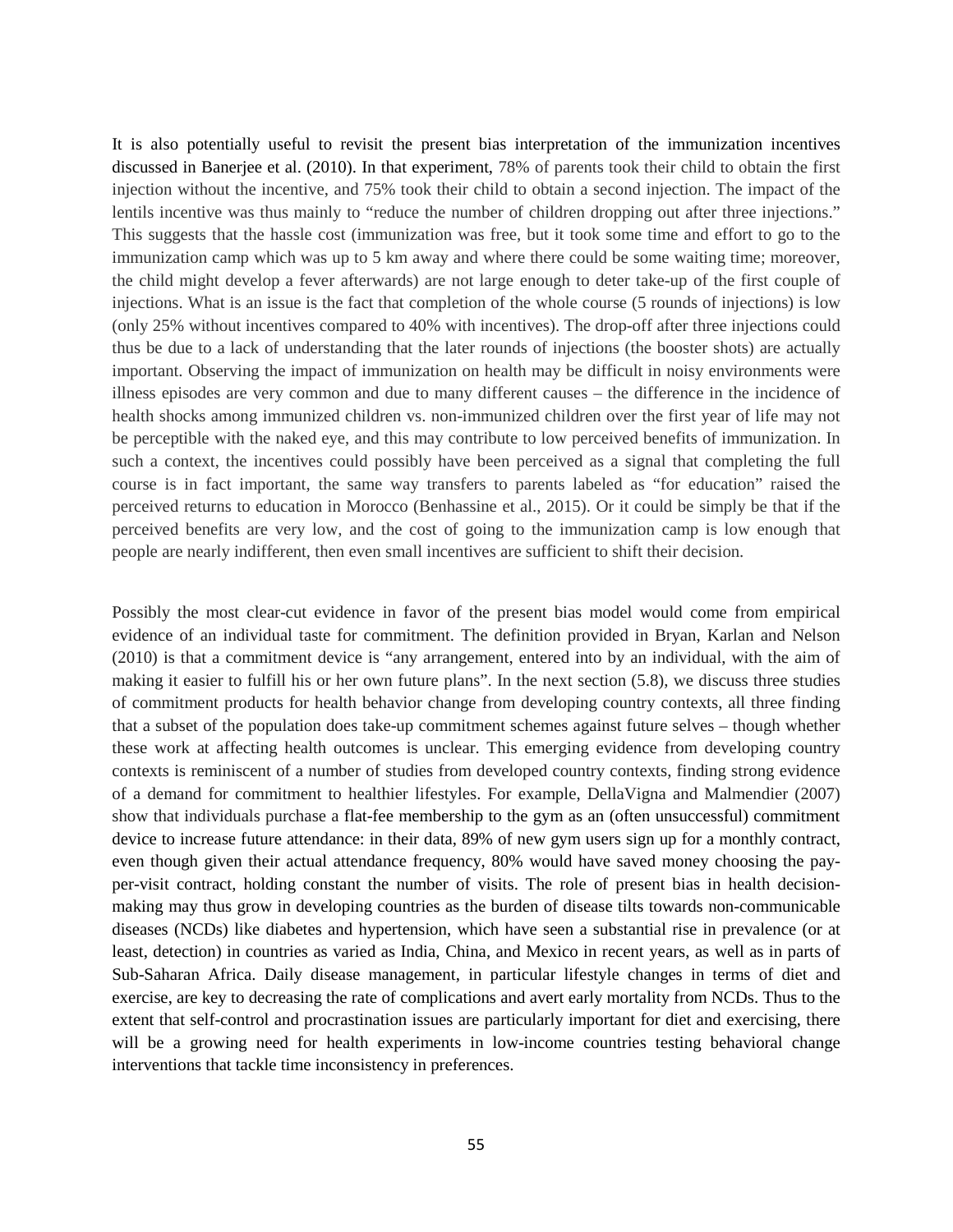### 5.9.Commitment Experiments

A growing body of empirical evidence from many domains suggests that people seek commitment devices to help themselves follow through on their plans. Commitment devices can be "hard" or "soft". An experiment involving a hard commitment device for health is the study of the Committed Action to Reduce and End Smoking ("CARES") program, a voluntary commitment savings program to stop smoking, designed and tested by Giné et al. (2010) in collaboration with a bank in the Philippines. The basic design of the program was as follows: a smoker could open a bank account and deposit a selfselected amount of his own money that would be forfeited unless he passes a urine test indicating smoking cessation after 6 months. Regular smokers were recruited for the study off the street. All subjects received an informational pamphlet on the dangers of smoking, and a tip sheet on how to quit.

The commitment contract was taken up by 11% of smokers offered the account, and on average participants made deposits every two weeks and had a balance of 585 (US\$11) pesos after 6 months, some 535 pesos more than the minimum balance and approximately six months' worth of cigarette spending. Individuals who were *offered* a CARES contract were 3.3 to 5.8 percentage points more likely to pass a urine test (negative for nicotine) after six months than those in the comparison group, and were 3.4 to 5.7 percentage points more likely to pass it after 12 months, a substantial effect considering the well-known difficulties of quitting and the fact that only 8.9 to 14.7 percent of comparison individuals passed the test. This represents an over 35 percent increase in the likelihood of smoking cessation compared to baseline. Treatment on the treated effect estimates imply a 30% to 65% quit rate for this population relative to the control group. However, the overall welfare impact of offering the commitment contract program is unclear. A large proportion (66 percent) of smokers who voluntarily committed to CARES ended up failing to quit, and thus lost the money they had deposited.

Schilbach (2015) estimates the demand for commitment for *sobriety* among cycle-rickshaw drivers in the city of Chennai, India. The sample for the study was restricted to rickshaw drivers with a significant average daily consumption of hard liquor at baseline. At some point in the study, the drivers in the sample were given the choice between either (a) a guaranteed payment of 150 Rupees or (b) a guaranteed payment of 90 Rupees and an additional 30 Rupees conditional on them passing a breathalyzer test. The payment scheme under option (b) is *de facto* an incentive to be sober. Since the maximum possible value of the payment under the incentive scheme is lower than under option (a), everyone should choose option (a), unless people *value* the incentive embedded in option (b). Schilbach (2015) finds that about 30% of those given the choice chose the incentive payment – thus losing at minimum 30 Rupees (\$0.50) for sure (and since many of them failed to pass the test, the actual loss was greater than that). When the choice was between option (a') with 120 guarantee vs. the same option (b) as above, the share taking up the incentive scheme was around 50%. Here again, a large share of those who took up the commitment device failed to pass the breathalyzer test and thus ended up earning less money than if they had chosen option (a'). The effect of the sobriety incentives on actual drinking behavior was modest – the incentives reduced day-time drinking significantly but not overall drinking, due to substitution towards night time drinking.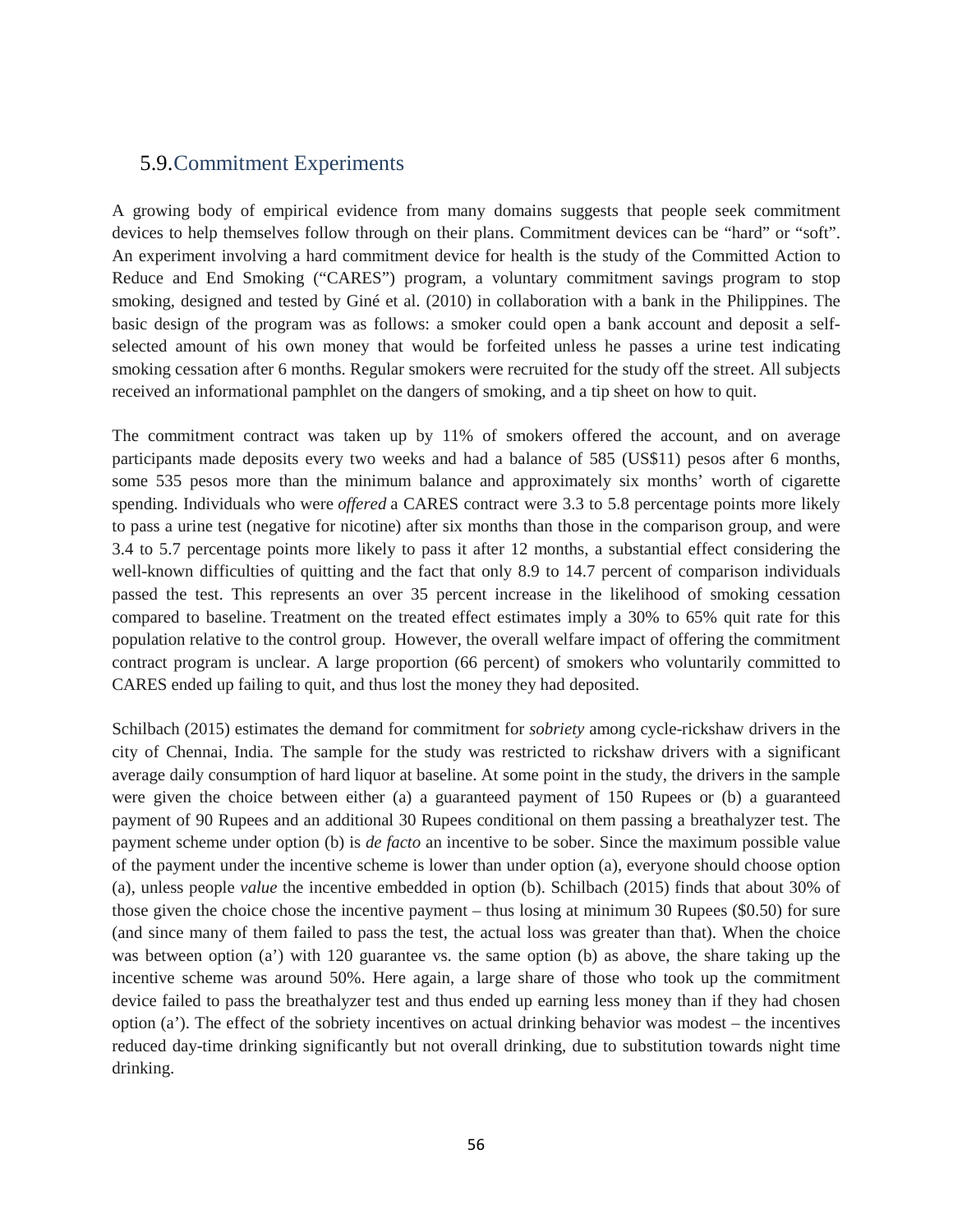"Softer" commitment devices, which do not require that individuals put their own money on the line (be it savings or potential earnings), were studied by Dupas and Robinson (2013), who examine the determinants of health savings. They find a large demand for a commitment savings product that earmarks savings for health emergencies, as well as for a simple product (namely, a lockable box) that people can use to store their health savings. Both products have a large and significant impact on health investments, with the former decreasing the risk that an illness goes untreated and the second increasing spending on preventive health, compared to a control group that was also primed to save for health but not provided any specific tools to facilitate saving. In contrast, very little was saved in a product that locked up savings for preventative health with no possibility to access the savings in times of emergency, suggesting that some degree of flexibility is essential in product design.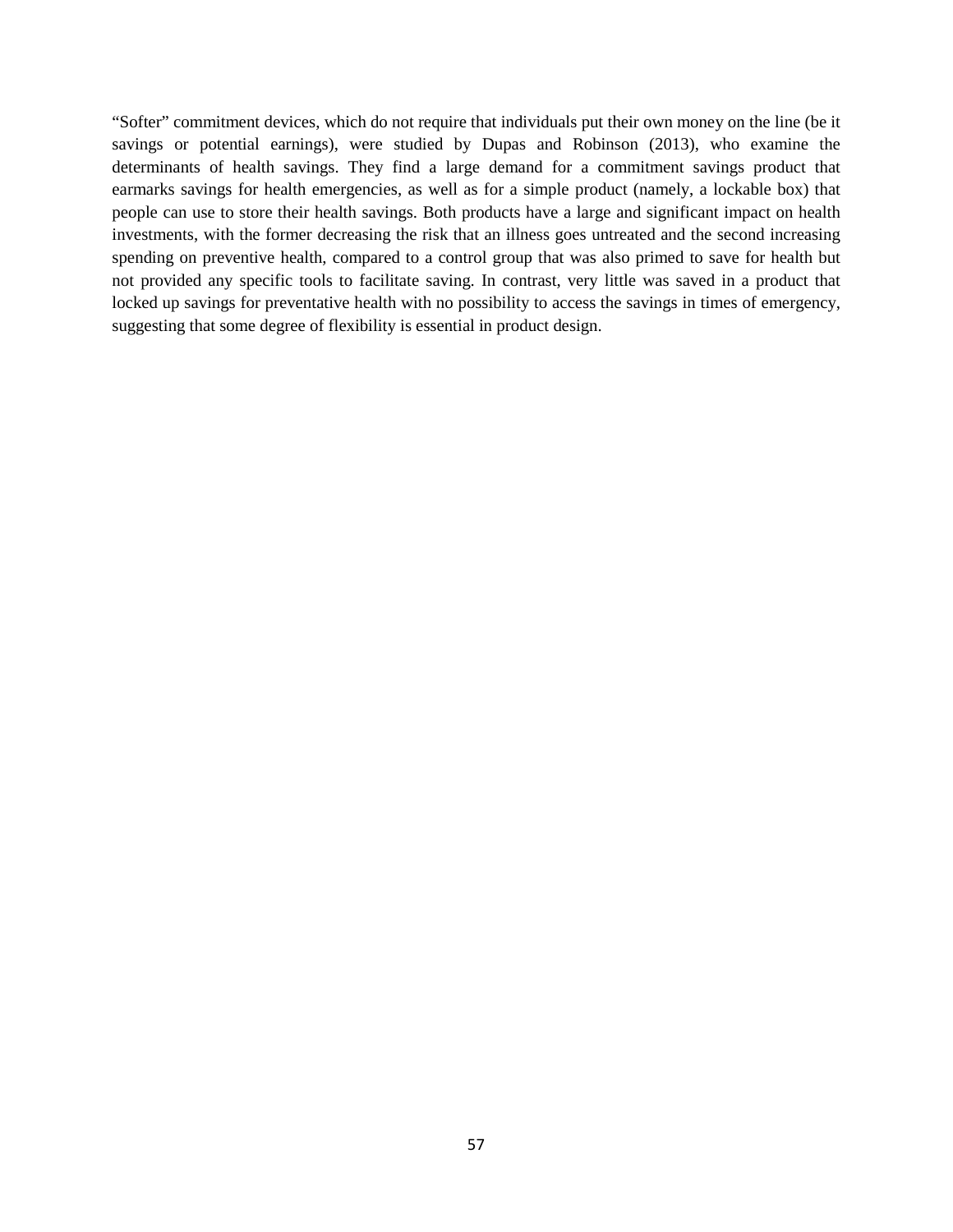# 6. Supply of Health Care

Most of the experiments described above in Section 5 examine determinants of the demand for *preventive health*. This is because demand for acute care is quite high, as discussed previously in Dupas (2011a) and Glennerster and Kremer (2012).

A growing body of evidence also documents important gaps in both access and quality in the delivery of health services in developing countries, especially for the poor (World Bank 2004; see Das and Hammer 2014 for a review). Major issues identified to date concern: absenteeism among public health providers (Chaudhury et al. 2006, Banerjee, Deaton and Duflo 2004, Banerjee et al. 2008); limited knowledge and training, as well as an important "know-do" gap among health professionals (see Das, Hammer and Leonard 2008 for a review); limited availability of diagnostic testing, leading to high rates of inappropriate treatment (Banerjee, Deaton and Duflo 2004; Cohen, Dupas and Schaner 2015); and drug quality problems (Bennett and Yin, 2014; Nayyar et al., 2012). Another common concern is that of corruption among health providers, although quantitative evidence on this is limited, and the evidence to date is perhaps less pessimistic than anticipated (Dizon-Ross, Dupas and Robinson 2016). The majority of experimental economics research on these issues has focused on testing the effectiveness of interventions aimed at improving quality by changing how providers are monitored and/or incentivized. Only a handful of experimental studies have seriously attempted to tackle the problems of limited diagnostic availability and drug quality.

The healthcare market in most countries in the developing world is comprised of government facilities with trained professionals, adjacent to a myriad of loosely regulated informal providers, from quack doctors to drug shops staffed by individuals with no formal pharmaceutical training but from whom medical advice is regularly sought. Incentives for healthcare providers at public facilities to come to work, or to perform well while at work, are generally seen as very weak (World Bank 2004; Das and Hammer 2014). In contrast, private providers face at least some market discipline, but their ability to perform may be limited by inadequate medical training, and given the traditional information asymmetry in the health sector, patients' ability to avoid low quality informal providers may also be limited. In this set-up, there are two ways to improve the quality of the health services that the majority of the poor have access to. The first is to better improve incentives for trained providers in the public sector. The second is to improve the quality of informal providers through better training.

Below we first review the set of studies that document the types of problems observed in the health care market, before turning to experiments that aimed to provide solutions to some of these problems.

## 6.1. Experimental audit studies

The last fifteen years have seen a great deal of innovation in how empirical audit studies can be used to measure the quality of health care provision. An important innovation is the use of a type of audit called the standardized patient (SP) method, which has long been used for training purposes but has now been adapted to allow quality measurements in "business as usual" conditions, and is considered the gold standard in assessing the quality of medical care delivered in outpatient settings. Standardized patients are people from a local community who are trained as actors to present a given "case" (symptoms) to a health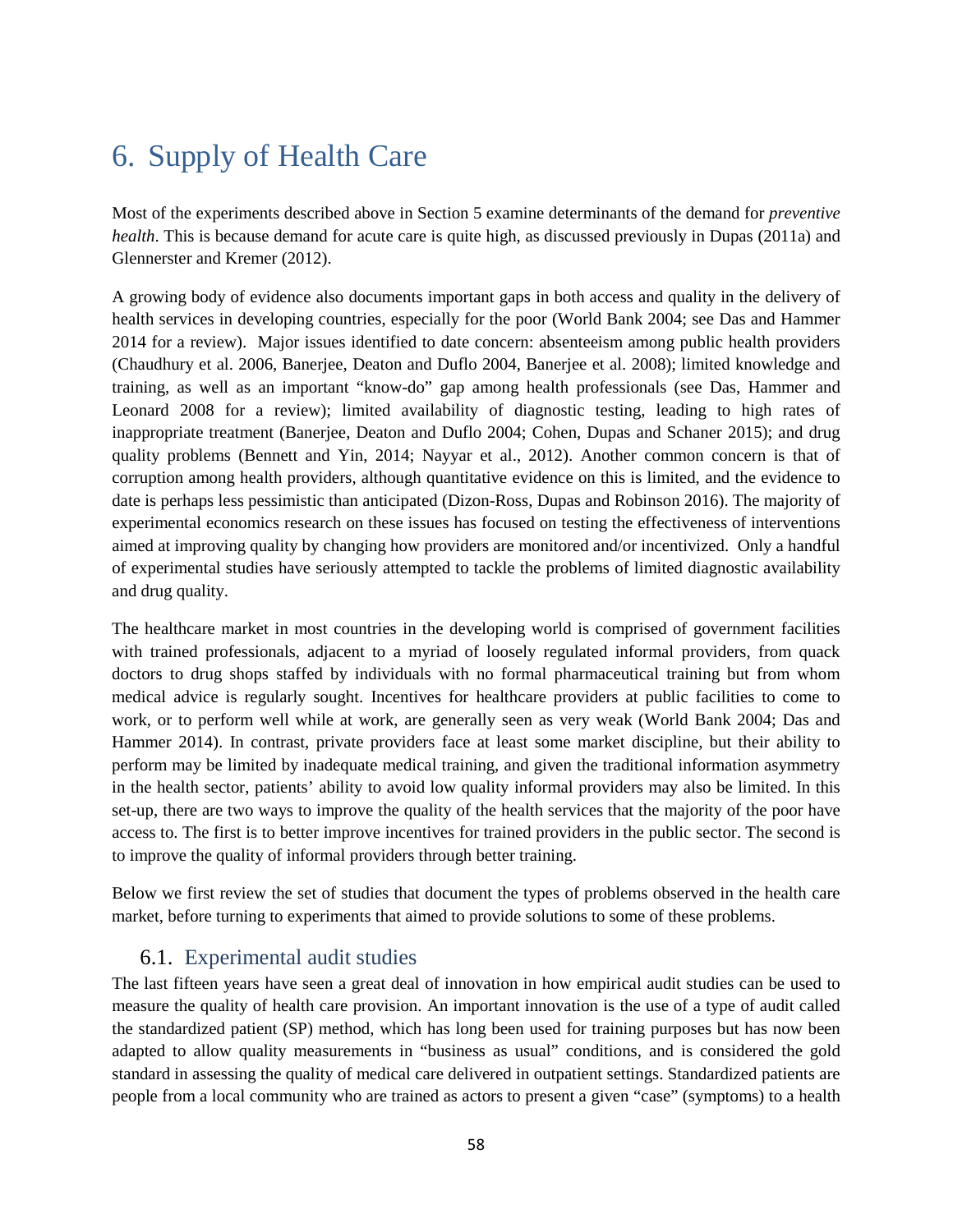provider. They are trained to find ways to refuse examinations that would reveal that they are in fact lying about some symptoms (e.g., temperature checks if they report having a fever). After the visit with the provider, they then record the details of their interaction, and in particular, any questions asked by the provider, any examinations done, and the diagnosis that was pronounced (if any). This method and other measurement tools are well described and discussed in the World Bank manual *Are You Being Served? New Tools for Measuring Service Delivery* (World Bank 2008), to which we refer the reader for more details. In what follows, we describe some of the key insights generated by this new type of measurement tool.

Das et al. (2012) use the SP method with a representative sample of providers to document provider quality in both rural and urban areas of Madhya Pradesh in 2008–2009. The study revealed a number of issues, including that: the majority of health care providers are not medically trained; overall quality is poor in both urban and rural settings and across all types of providers, with the average provider spending less than 4 minutes with a patient, and low rates of diagnosis (let alone correct diagnosis), low rates of correct treatment, and massive levels of overtreatment. Similar results were found in a replication of the study among 48 providers in a Chinese province (Sylvia et al. 2015).

Following on this work, Das et al. (2016) use the SP method to compare the quality of care provided by a given provider depending on whether the patient visited him in his private practice or at the public facility. Indeed, even though it is illegal, around 61% of public providers with a medical degree moonlight (i.e., run a separate private practice on the side). In private clinics, providers are paid on a feefor-service basis by their customers. They can also earn a profit from selling medication. In contrast, as public servants doctors are paid a fixed salary, and the drugs they prescribe are supposed to be provided for free at the public clinic. Patient demand for treatment appears very high in the context studied, however, so there are possibly demand-driven incentives to over-prescribe among both public and private providers.

There are 71 providers in this Das et al. (2016) study that were visited by standardized patients in both their public and private clinics, and analysis generates three main findings: (1) providers exert greater effort when the SP visits their private rather than public practice; (2) the likelihood that the "correct treatment" is prescribed is higher in the private clinic, and the likelihood that a palliative treatment (which relieves pain but does not solve the problem) is prescribed is lower; and (3) the likelihood of incorrect or even harmful treatment is identical across the two settings. The total number of drugs prescribed is also identical across the two settings. The authors conclude that the incentives generated through customer accountability in the fee-for-service private market lead to greater provider effort and the higher rate of correct treatment being prescribed, in stark contrast to the solely administrative (and ipso facto nonexistent) accountability in the public sector. Interestingly, this gain in provider performance does not come at the expense of increased overtreatment: the likelihood of incorrect treatment does not increase in the private clinics relative to the public setting, but rather as private providers exert greater effort in examining the patient (and thus acquire tighter priors on the likely illness), they are more likely to prescribe the correct drug.

A country where medical over-treatment is considered a particularly important issue is China, where antibiotic abuse in particular has been well-documented. Using simulated (standardized) patients, Currie,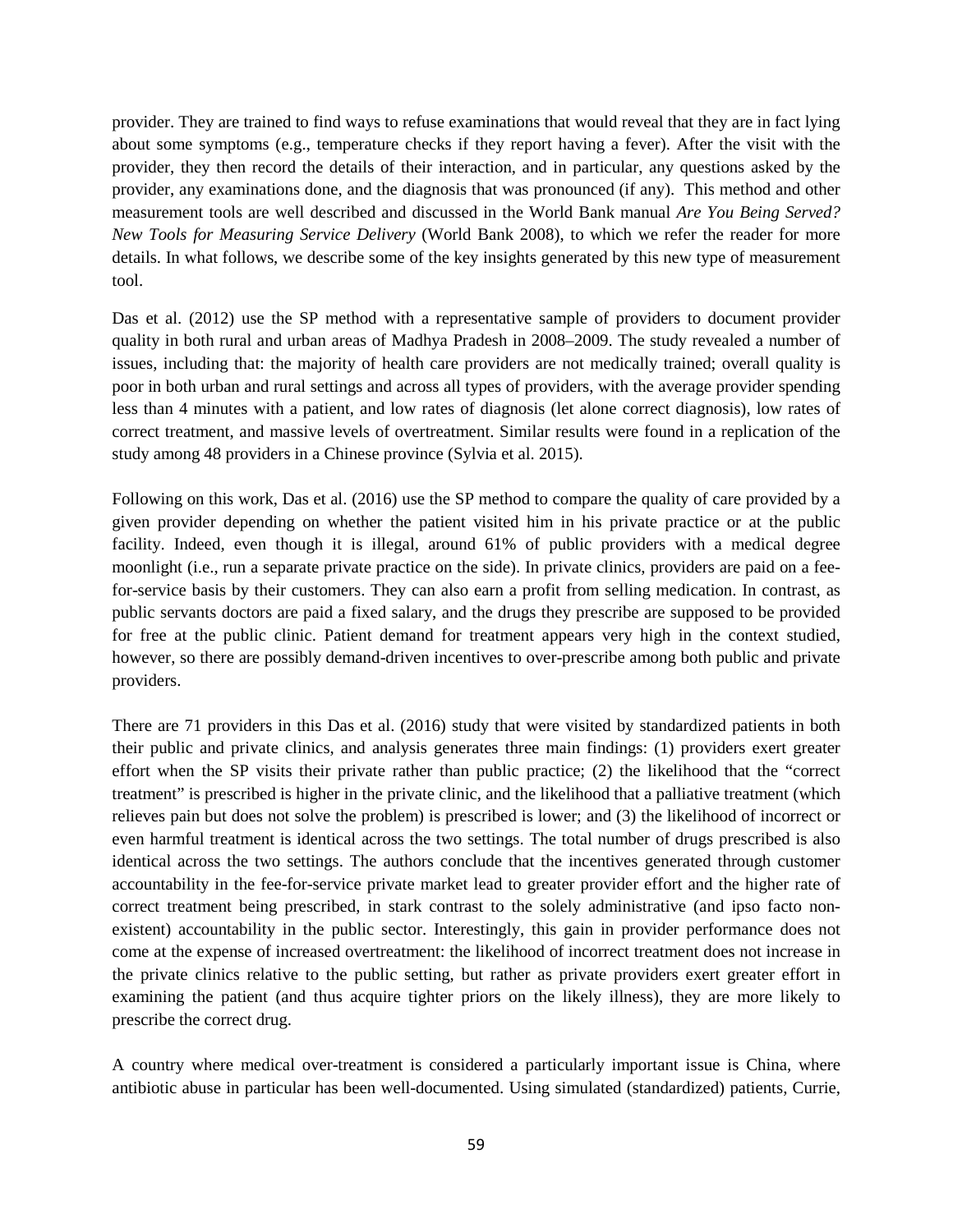Lin and Zhang (2011) provide evidence that a large share of this over-prescription behavior is initiated by the physician: while none of their simulated patients required antibiotics given the symptoms they experienced, 62% were prescribed antibiotics. The question then becomes what incentives physicians face that leads them to over-prescribe. There are two leading hypotheses: first, they could be responding to what they think is the patients' wish, or second, they could be responding to financial incentives. The setup in China is such that doctors do indeed have strong financial incentives to over-prescribe drugs: while wage employees at public hospitals, they get paid a bonus that represents typically over a third of their salary, and this bonus is in part based on sales that they generate at the attached hospital pharmacy.

Several pieces of evidence suggest that financial incentives are indeed a key factor behind drug overprescription. First, Currie et al. (2011) find that physicians tend to prescribe more expensive rather than less expensive antibiotics. Second, Currie et al. (2011) carried out a randomization across the simulated patients regarding whether the patients would express knowledge of appropriate antibiotic use to the physician (during the visit). They find that such demonstrated knowledge by the patient reduces the incidence of unwarranted antibiotic prescription by 25 percentage points (40%). While this could be consistent with physicians having vastly mistaken beliefs about the extent to which consumers demand antibiotics, the authors argue it more likely reflects the fact that once physicians realize the patient will not buy the prescribed antibiotic in any case (due to their medical knowledge), the financial incentive to overprescribe is gone. To further test this point, in a follow-up audit study experiment Currie et al. (2014) randomized (within physician) whether the simulated patients: (A) said nothing special (the control group); (B) directly asked the doctor for an antibiotic prescription; (C) asked for a prescription (not specifically antibiotics) but indicated that he/she would buy any drugs prescribed in another pharmacy, thereby eliminating the financial incentive for the physician; (D) asked specifically for antibiotics and indicated that he/she would buy any drugs prescribed elsewhere. As in the previous study, overprescription was very high, with 55% of physicians prescribing antibiotics when the patient said nothing (the control). This rate increased to a staggering 85% when patients specifically requested antibiotics, but only if the physician expected the prescription to be filled in the hospital pharmacy. If the patient indicated that he/she would purchase the drugs elsewhere, antibiotics were prescribed in only 14% of the cases, even when antibiotics had been specifically requested by the patient. Among patients who did not request antibiotics but indicated that they would buy any type of drug elsewhere, antibiotics were prescribed at a rate of 10%, statistically indistinguishable from the 14% if antibiotics had been requested. These results strongly indicate that high rates of antibiotic prescription are not mainly driven by patient demand or provider ignorance, but rather by providers' misaligned financial incentives.

These audit studies above have focused on physician behavior. Dizon-Ross, Dupas and Robinson (2016) audit the performance of other health workers, primarily nurses and midwives, as they are asked to implement a bed net distribution program targeted to pregnant women, an increasingly common scheme in Sub-Saharan Africa. They conduct these audits in Kenya and Uganda (where the distribution scheme is a government program), and in Ghana, where the distribution scheme is sponsored by a non-governmental organization. In all three cases, they find relatively satisfactory performance levels among providers, with the vast majority of eligible beneficiaries receiving the subsidized bed net as intended. They also measure whether health workers respond to bribe attempts from ineligibles by sending "mystery clients" - undercover enumerators posing as ineligible individuals trying to obtain a bed net. They find that a very small minority of mystery clients were successful at obtaining a bed net from prenatal centers, suggesting that in the context of an easily observable targeting rule (only pregnant woman are eligible) health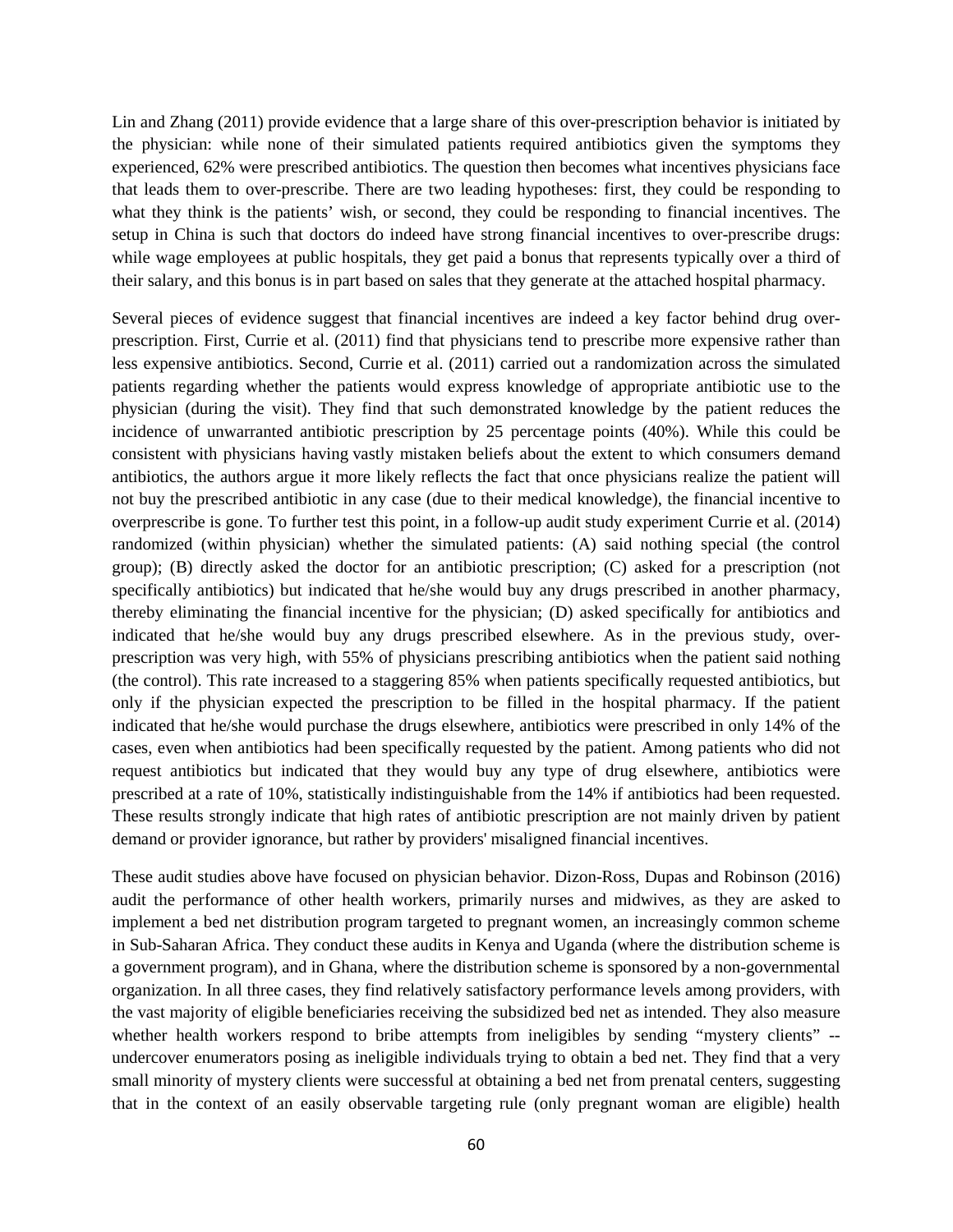workers comply with it, the same way Chinese physicians stop overprescribing when they know their patient are knowledgeable about appropriate treatment (Currie et al. 2011).

Another important dimension of health care quality that can be measured through experimental audit studies concerns drugs, in particular, the prevalence of counterfeits. Bennett and Yin (2014) sent mystery shoppers to small drug stores in Hyderabad, India. The mystery shoppers bought two common off-patent antibiotics, which were then analyzed in a lab. They found that 6% of the samples fell below pharmacopeia standards. Among so-called local (cheaper) brands, the share counterfeited was as high as 22%. In a comparable study, Björkman, Svensson and Yanagizawa-Drott (2014) tested the quality of antimalarials (ACTs) in Uganda, and found that around 30% were fake.

### 6.2. Monitoring Experiments

To better align the incentives of trained providers with the overall objective of improving health outcomes, the interventions studied to date can be grouped into four primary types: district-level contracting, input-based incentives (e.g., nurses are paid a bonus, or avert a fine, if their absenteeism is sufficiently low), output-based incentives (e.g., providers are paid a bonus if health outcomes in their community are sufficiently high), and decentralization (giving greater monitoring power to local communities). We discuss each in turn below.

First, however, we note that many of the same types of interventions have also been assessed in the education sector in low income countries, and a number of findings in that literature are likely to be relevant to health. For brevity, we do not survey the education experiments here, however, and instead refer the interested reader to the chapter by Muralidharan in this volume. We also note that there have been many related provider performance experiments in the field of public health, although they are also not our focus here.

### *District-level contracting*

In what is arguably among the most innovative experiments ever carried out in the health sector, in 1999 Cambodia launched a brand new approach to solving the low quality problem: it contracted out management of government health services to private (international) nonprofit organizations (NGOs) in some districts. In 8 districts randomly selected out of 12 districts involved in this at-scale "pilot", NGOs could bid for the government contract, which was paid for through increased public-health expenditures. Contracts were ultimately signed in only 5 of the 8 districts, as in two districts no bids were received, and in a third district the bid was too expensive and was not chosen by the government.

In the 5 contracted districts, contractors were responsible for health services at all levels, from district hospitals down to remote health posts. Performance on eight key (targeted) service-delivery indicators (most of them related to maternal and child health) was measured, and the contract was renewed yearly based on these outcomes. The idea behind this district-level contracting scheme is that it can strengthen incentives for government workers while reducing potentially harmful incentives associated with private fee-for-service provision, such as the incentive to over-prescribe antibiotics discussed above.

Bhushan et al. (2007) study whether the contracting in Cambodia indeed improved health performance by using the randomized assignment to contracting as an instrument for a district actually having a private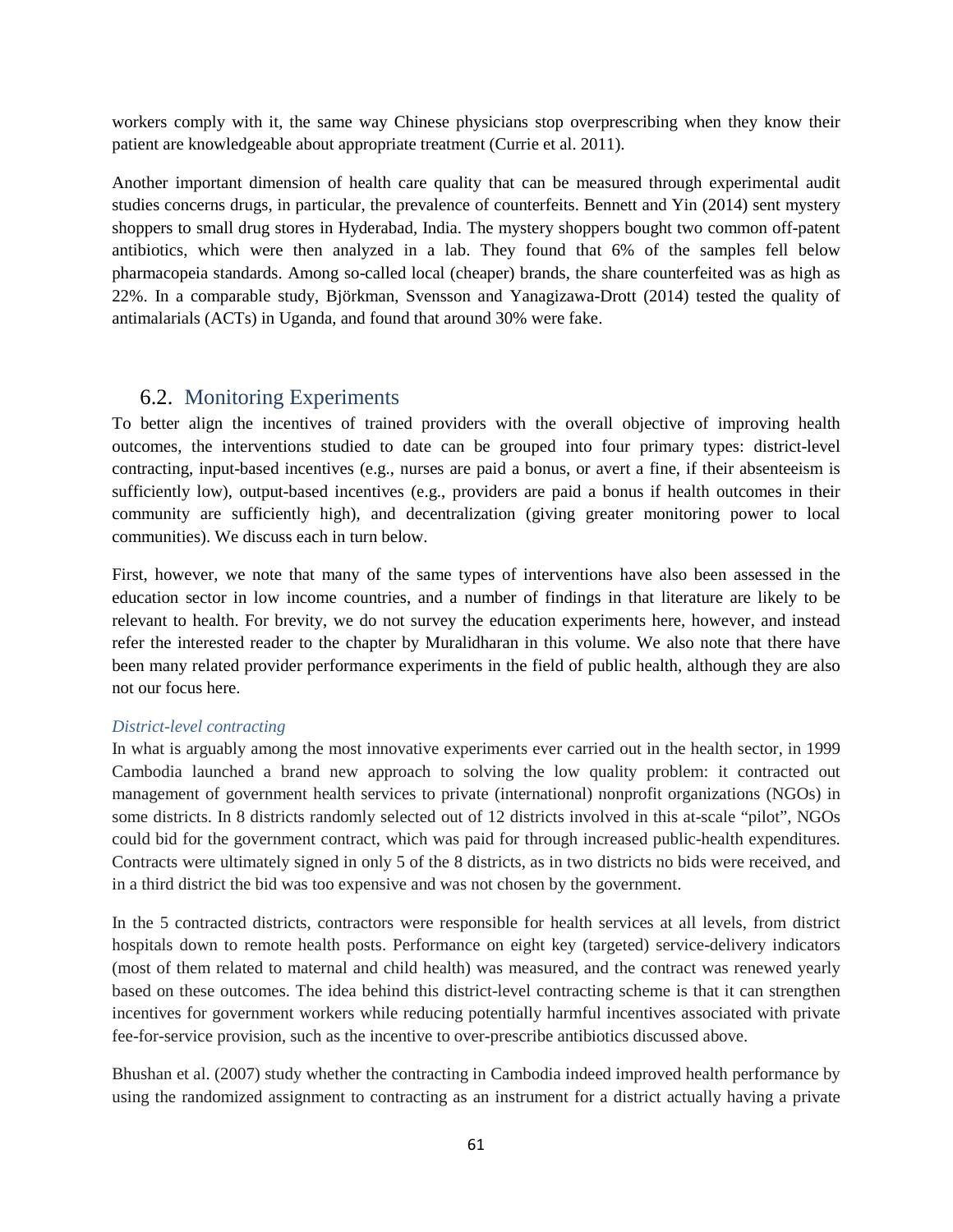contractor. They use baseline survey data from 1997 and follow-up survey data from 2003 in the analysis, and find meaningful improvements in health-care service delivery, especially on the targeted indicators, such as receipt of vitamin A by children under five, which increased by 21 percentage points, and receipt of antenatal care by pregnant women, which increased by 33 percentage points. These improvements also did not come at the expense of non-targeted health services, which experienced no decline. Instead, the gains on the targeted indicators appear to have come about through improvements in management quality: absenteeism of providers and stock outs of drugs and other equipment fell in districts where the NGOs were in charge. This increase in public facility service reliability in turn increased demand for these services, with residents increasing the number of visits made to public facilities and reducing their visits to (often expensive) informal providers, such as traditional healers.

### *Top-down, Input-based incentives*

Absenteeism among public health providers has been shown to be a very significant concern in many parts of the developing world (Chaudhury et al. 2006). Since provider presence is obviously a necessary if not sufficient condition for health care services to function, a number of experiments in the health sector (alongside with a number of experiments in the education sector, plagued by the same absenteeism problem) consider the effectiveness of programs incentivizing provider presence. We discuss them in this section.

Banerjee et al. (2008) evaluated an incentives program for Assistant Nurse Midwives (ANM) at Primary Health Subcenters in Udaipur District in the Indian state of Rajasthan. The program was implemented collaboratively by a non-profit organization and the state and local health administrations, with the goal of improving ANM's attendance at rural subcenters. Indeed earlier research had established that due to pervasive absenteeism among ANMs, health centers were closed 56 percent of the time during regular business hours (Banerjee, Deaton and Duflo, 2004). The program tested consisted of monitoring ANM attendance and "punishing" absenteeism: ANMs absent for more than 50 percent of the time on monitored days would have their pay reduced proportional to the number of absences recorded that month, and ANMs absent for more than 50 percent of the time on monitored days for a second month would be suspended from government service. The program was implemented in 49 randomly selected subcenters. In those centers, the ANM was required to stamp a register secured to the wall of the subcenter three times a day: once at 9 am, once between 11 am and 1 pm, and once at 3 pm, using a tamper-proof time/date-stamping machine. Researchers then measured the impact of the program on ANM performance through random unannounced visits to the 49 "treatment" subcenters and 51 control subcenters.

The results of this intervention are mixed. In the short-run, the incentive scheme was highly successful, doubling attendance, from around 30 to 60%. The program was not popular with nurses, however, who complained heavily to the local health administration about the pay deductions. The share of "missed stamps" due to either an (intentionally) broken time clock or excused absence increased considerably over time, and at 16 months after program inception, the absence rates were comparable between treatment and control centers. What the researchers take away from these mixed results is that, on the one hand, nurses are responsive to properly administered incentives, but on the other hand, incentive systems can be very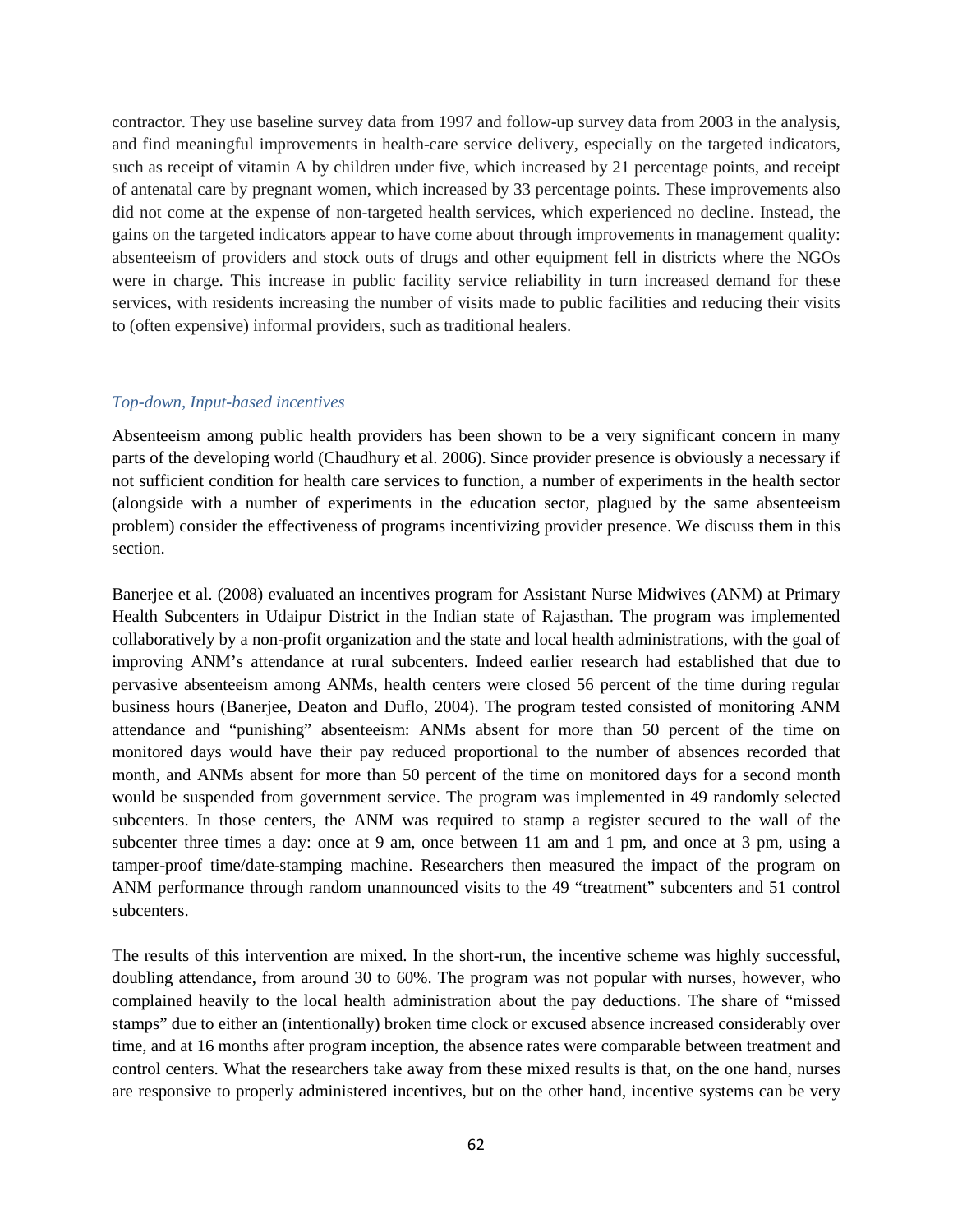difficult to properly administer, due to the perennial question of "who monitors the monitor?" Ultimately, the decision to monitor and incentivize public sector employees is a political one, and there may be a variety of political economy explanations for why these programs are opposed by either public employee unions, or the public at large.

A similar experiment took place a few years later with primary health care center staff in Karnataka (Dhaliwal and Hanna, 2013). Instead of an NGO, the program was designed and implemented by the National Rural Health Mission (NRHM) of Karnataka, the lead state department for the delivery of health services. Instead of stamps, the monitoring system relied on fingerprints taken at the beginning and end of each day, and instead of proportional pay deductions, the penalty was a loss of paid vacation days, although in practice the penalty was rarely imposed. These researchers found that the health staff monitoring system increased attendance among medical staff by 18%, but not among doctors. They also find a large, 26% decrease in the incidence of low birth weight, confirming that provider attendance is potentially a critical input in the health production function, although effects on a range of other health outcomes are mixed. The mechanism through which birth weight was affected appears not to have been through an increase in prenatal care attendance, but rather an increase the likelihood that prenatal clients received iron folic acid tablets. Once again, as in the earlier Indian health monitoring and incentive experiment, the program did not appear to be politically sustainable.

#### *Top-down, Output-based incentives*

While provider attendance may be the first step, it may not always lead to improved population health outcomes. For this reason, more recent monitoring experiments have based the rewards on outcomes rather than on inputs such as provider attendance. Basing incentives on actual health outcomes is difficult, however, for reasons discussed in Miller and Babiarz (2014), in particular, the fact that provider behavior is only one of many factors that determine health outcomes, and that health outcomes can be difficult and expensive to measure. Given this, outcomes over which performance-pay contracts are written tend to relate to the utilization or coverage of specific easily observable health services, e.g., the share of children who are immunized, the share of pregnant women seeking prenatal care, the share of deliveries that take place at the facility, etc. The potential downside of contracting over such specific and narrow indicators is that providers may devote too much effort to those, at the expense of activities related to non-contracted indicators which may be just as important for the production of health but simply harder to measure (in a version of the multi-tasking problem).

At the time of writing, we are aware of two economics field experiments that have directly tested the impact of performance-based incentives in the health sector, one in Indonesia and one in Rwanda. In both cases, the incentives were at the group level (not at the individual provider level), and the performance mattered for the total budget available to the providers, rather than for their own personal gain. (As far as we know, performance-based incentives for individual health workers have not yet been studied using field experimental methods.)

The Indonesia experiment estimated the effect of incentivized community-based block grants that aimed to improve both health and education (Olken, Onishi and Wong 2014). The program, known locally as Generasi, provided villages with annual block grants of \$8,000 to \$14,000, and villages were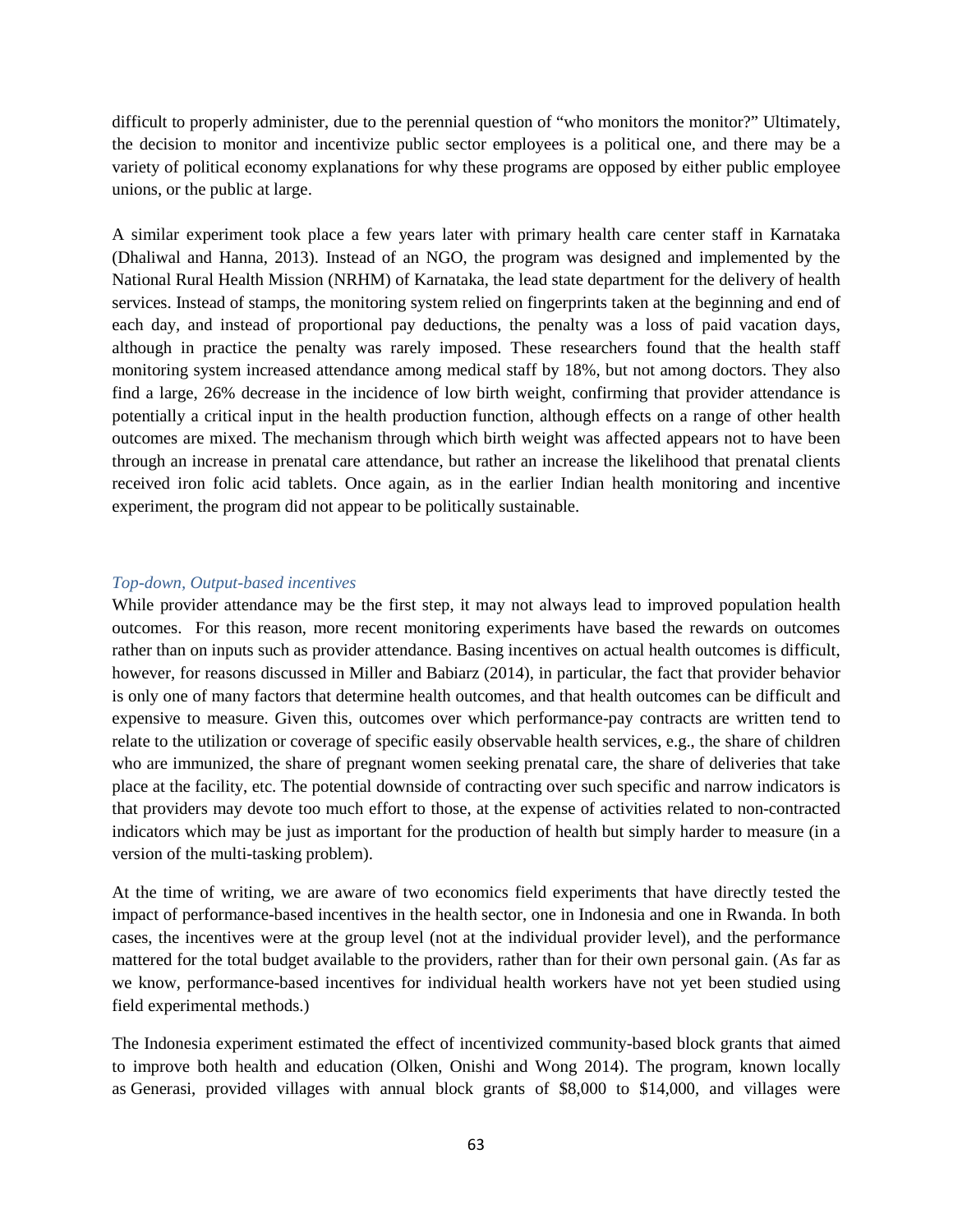encouraged to use the funds to make progress on 12 pre-specified maternal and child health indicators, including prenatal visits, delivery by trained midwives, childhood immunizations, and child growth monitoring. For the experiment, which was conducted jointly with the Government of Indonesia, 264 subdistricts were randomized into either control or to one of the two versions of the Generasi program: the "incentivized" version with a pay-for-performance component, or the otherwise identical, "nonincentivized" version without pay-for-performance incentives. In the first year of the program, villages in all groups received program funds based on their size and demography. In the second year, the allocation rule stayed the same for the non-incentivized villages, but for the incentivized villages 20 percent of the funds were distributed based on the village's performance on the 12 indicators during year one. Impacts were measured over the two years.

The pay-for-performance incentives led to an increase in the labor hours of midwives, the major providers of maternal and child health services in the area. Likely as a result, the targeted maternal and child indicators were somewhat higher in incentivized villages than in non-incentivized villages, but the overall effect was quite modest, with a gap of just 0.04 standard deviations on average. The main impacts were on the number of prenatal visits (an 8.2 percent increase) and regular monthly weight checks for children under five (+4.5 percent). The effect of the incentives varied with the baseline levels of service delivery, however, and effects were stronger in the poorer provinces not on Java. Interestingly, no detrimental effects of the incentive scheme were detected on non-targeted health indicators, at least to the extent they could be measured.

The Rwanda experiment was conducted in partnership with the government as it launched a national payfor-performance scheme to supplement primary health center budgets (Basinga et al., 2011). As a pilot, the program was supposed to be launched first in 80 facilities from 8 randomly chosen districts, with 8 districts (86 facilities) assigned to a comparison group. Under the program, facilities received payments as a function of their performance on 14 maternal and child health-care output indicators, including many of those used in the Indonesia study. Performance was assessed as follows: facilities in the program had to submit monthly activity reports which were then audited against the facility's records. The specific payment amounts differed for each service, between US\$0.09 for an initial prenatal visit and US\$4.59 for an institutional childbirth delivery. Facilities in the control group received funding as a function of their size and the demographic characteristic of their catchment area.

Unfortunately, the experimental design was compromised somewhat before the start of the study however, due to a change in district boundaries that required that the research team switched treatment and control status for 8 districts. The final design is thus more of a quasi-experimental design, and the authors use a difference-in-difference estimation strategy to study impacts. They estimate large positive impacts on some of the targeted indicators. In particular, the incentives led to a 23% increase in the number of institutional deliveries, a 56% increase in the number of preventive care visits by children aged 0 to 2 years, and a massive 132% increase in the number of preventive care visits by older children. They also found a 0.16 standard deviations increase in prenatal quality as measured by compliance with Rwandan prenatal care clinical practice guidelines, but no change in the quantity of prenatal care sought or in rates of full immunization among children.

One of the mechanisms underlying the estimated effects appear to be an increase in health provider productivity. The researchers measured productivity as "the gap between provider knowledge and actual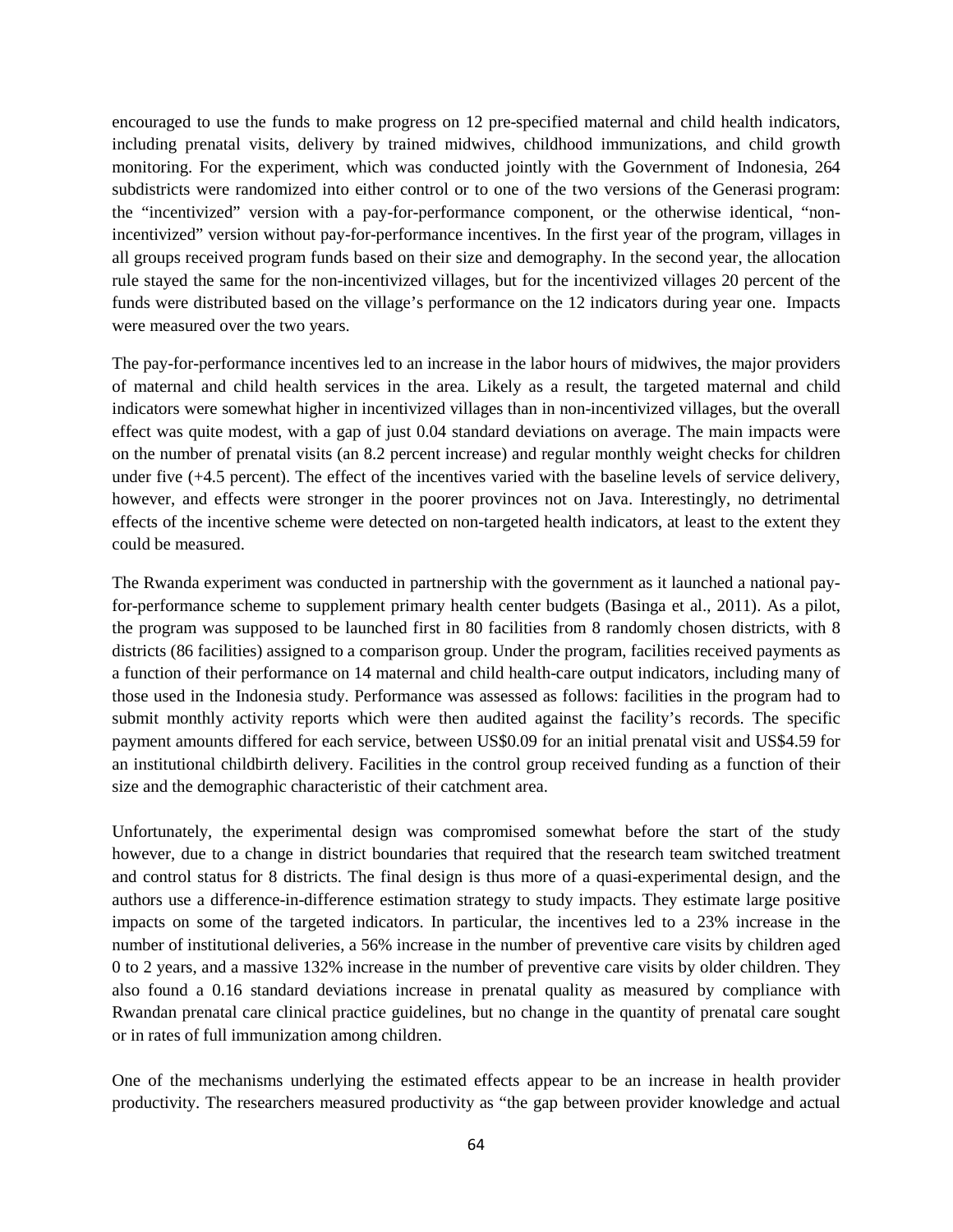practice of appropriate prenatal care clinical procedures" (Gertler and Vermeersch, 2013). This gap appears substantial in the control group: while providers know 63 percent of the appropriate clinical protocols for prenatal care on average (based on correct answers when asked), they appear to only deliver about 45 percent of the appropriate protocols. This 18 percentage point gap was reduced by 4 percentage points in the incentivized facilities. The gap is much larger at baseline among providers who have better knowledge and skills, and the impact of the pay-for-performance incentives is larger for this subgroup.

#### *Bottom-Up: Beneficiary oversight*

While monitoring coupled with incentives – whether carrots or sticks, and whether input or output based – can be successful at improving provider performance, as demonstrated in the studied surveyed above, these programs can often be costly to implement. The monitoring costs may become prohibitive in remote areas, and as discussed earlier, they often generate the problem of "who monitors the monitor?", as well as a political backlash among the staff who are not subjected to the monitoring. For this reason, an obvious alternative would be to make the monitor the person who is the direct beneficiary of the gains to be had, namely, the patient herself. In other words, citizens, as *clients* of healthcare providers, have a direct interest in seeing their performance improve and this could translate into a willingness to expend some effort (or cost) carrying out monitoring. The difficulty here is that of monitoring ability: how do patients know if their doctor is actually making the right diagnosis or correct prescription? Health care is one of many domains – in the popular consciousness, along with auto repair, plumbing, etc. – where clients often find it difficult to evaluate the performance of the informed "expert" providing the service. For this reason, the impact of increasing monitoring by beneficiaries by itself may be limited.

The existing experimental evidence to date on this issue comes from two experiments conducted in Uganda. In the first experiment conducted in nine Ugandan districts, Bjorkman and Svensson (2009) partnered with an NGO that focused on increasing the local accountability of health providers. The experiment was conducted with 50 communities (with one facility each), with 25 treatment and 25 control communities. In the treatment communities, the NGO first created "report cards" on the quality of services at the health facility, based on information generated through facility audits as well as household interviews conducted by the researchers. A unique report card was established for each facility, and it contained (1) information on key areas subject to improvement, including utilization, access, absenteeism, and patient-clinician interaction; and (2) comparisons vis-à-vis other local health facilities, and with the national standard for primary health care provision. The report cards were written in the local vernacular languages and included graphics to help communicate the key points to non-literate residents.

The NGO then facilitated three sets of meetings: a provider staff meeting, a community meeting, and an interface meeting. The staff meeting was fairly short and consisted of sharing and discussing the content of the report cards. The community meeting gathered around 150 community members (the NGO made sure all stakeholders were represented, including the young, elderly, and women). Participants were asked to critically review the quality of the health services available to them locally in an open discussion, and through this process the NGO disseminated the information on the report cards. Participants were then encouraged to identify concrete steps the local providers could take to improve quality, as well as actions community members could take to monitor the providers taking those steps. The discussion and proposed solutions were summarized at the end of the meeting in an action plan. The content of the action plans differed across communities, but the researchers note that high rates of absenteeism, long waiting times, weak attention by the health staff, and differential treatment across residents were common to many of the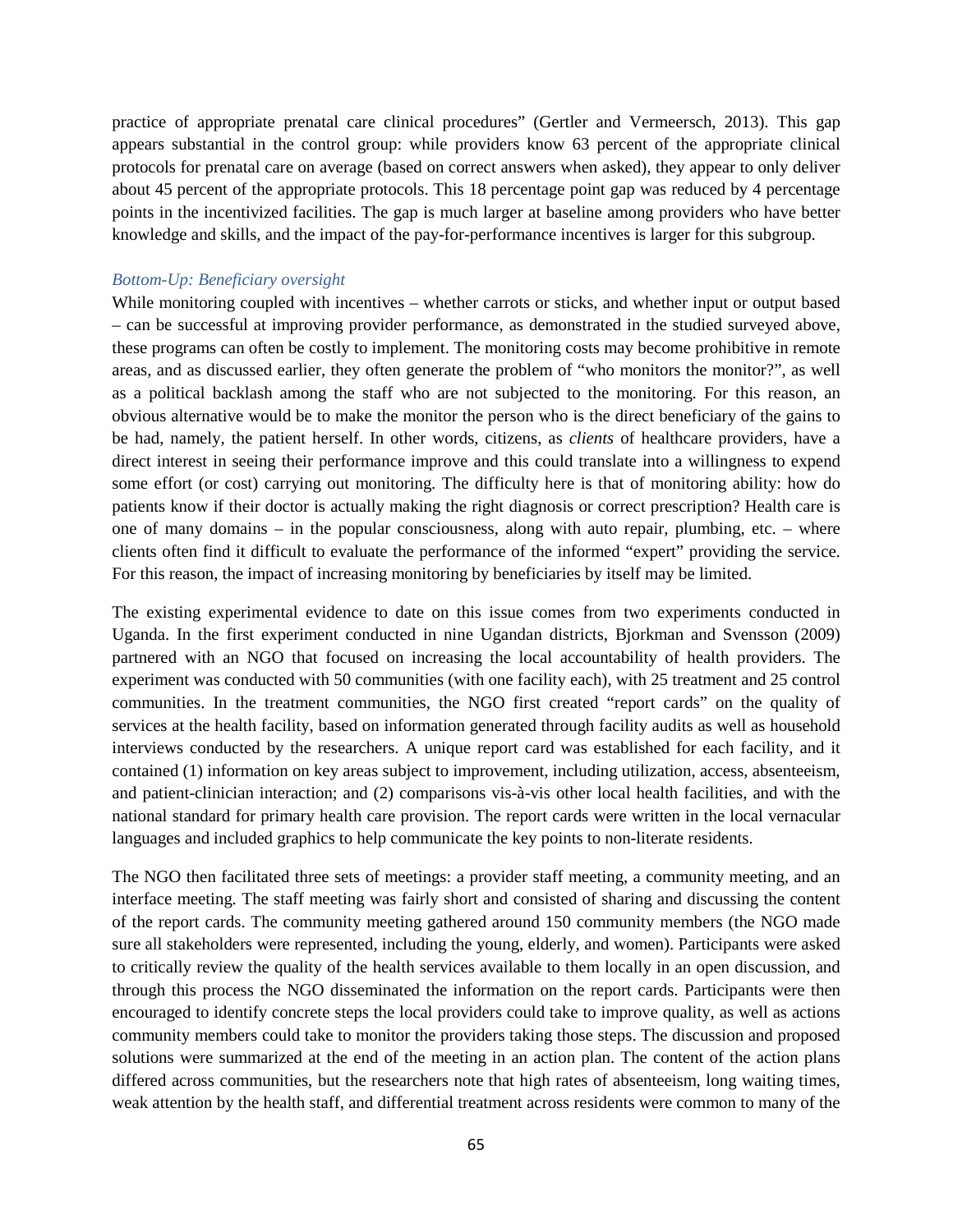25 communities in the treatment group. The interface meeting encouraged community members and health workers to discuss patient rights and provider responsibilities. At the end of the interface meeting, the community and the facility staff reached an agreement on the way forward. This shared action plan was called a "community contract" and it spelled out concrete steps for the provider to take and specific ways that the community members would monitor them. The NGO came back after six months to conduct two additional meetings, a community and an interface meeting, to discuss the progress to date and finetune the action plan.

To estimate impacts, the researchers conducted surveys one year after the first set of three meetings had taken place. They surveyed households (the same households surveyed prior to the intervention and whose information was used for the report cards), as well as the health staff. They also collected administrative records from the facilities and performed visual checks. They find large positive impacts on both the quality of care and on health outcomes. A year after the first round of meetings, health facilities in treatment communities had taken significant steps to reduce waiting times, in particular through the introduction of numbered waiting cards (20% of the treatment facilities had them, compared to only 4% of control) and a 13% reduction in absenteeism, leading to a reduction in waiting times of 12 minutes on average. This is despite the fact that utilization of general outpatient services in the local public facility was 20 percent higher in the treatment communities, with households shifting away from traditional healers and self-treatment. In particular, immunizations increased for all age groups, especially newborns, and prenatal care attendance also increased, contributing to a 0.14 z-score increase in infant weight and a remarkable 33 percent reduction in under-5 mortality. Encouragingly, these large effects persisted over time: four years after the initial intervention, researchers went back to collect new data, and found that the treatment communities still had significantly higher rates of health care utilization, better adherence to clinical guidelines by providers, and better health outcomes, including reduced child mortality and increased weight-for-age and height-for-age for children (Bjorkman-Nyqvist, de Walque and Svensson 2014).

The results of this first experiment suggest that beneficiary oversight can work, but it is notable that in this study beneficiaries were given information that they could act on, as well as, even if implicitly, information on how to stay informed (the report cards gave them concrete items to look for when monitoring). Does beneficiary control work absent this fairly costly provision of information? The second experiment, by the same researchers in the same Ugandan context, suggests that the answer is probably no (Bjorkman-Nyqvist, de Walque and Svensson 2014). In new communities, the researchers designed an intervention that mimicked everything in the first experiment except for the report cards. The new intervention is called "participation only", in contrast to the "participation and information" treatment of the first experiment, and in this setting the staff and community meetings started without any quantitative (or even qualitative) information being provided by the NGO.

The researchers found no significant impact of this "participation only" intervention on health provision or outcomes. The authors conclude that information provision is key, and theorize that it enables clients to better distinguish between health workers' actual effort versus factors that also matter for outcomes but are outside the health workers' control. This information thus makes effective monitoring possible, since the client knows what to focus his monitoring efforts on, and this beneficiary monitoring is what then leads to improved health worker performance.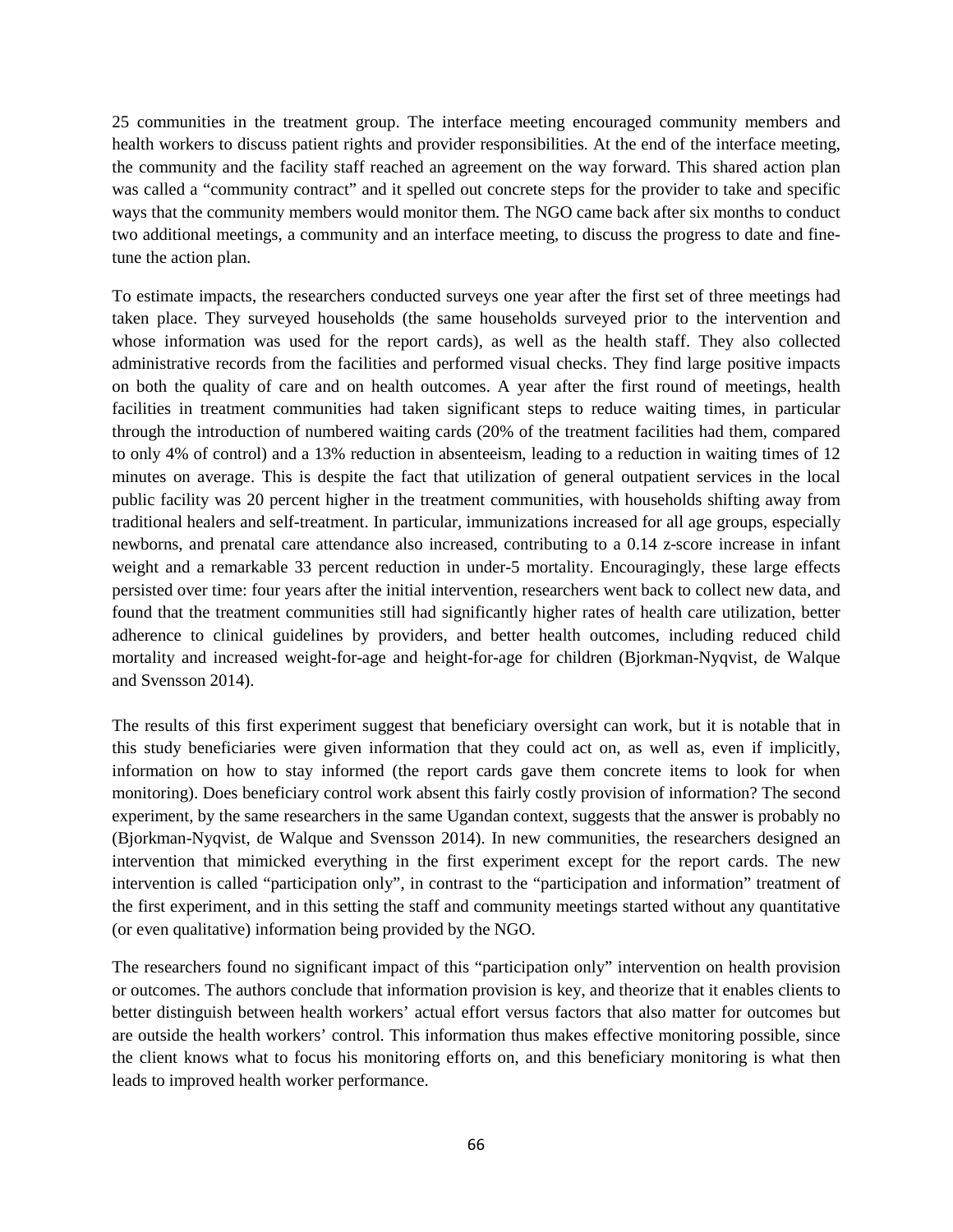## 6.3.Improving the quality of Informal Providers

Although the experiments described above suggest that increasing the accountability of public health providers can improve their productivity, the extent to which this will affect population health outcomes depends on the "market share" of these public providers. While services such as prenatal care are rarely provided outside regulated facilities, curative primary care is commonly provided by informal private sector providers with at best minimal medical training. The large role played by poorly trained "quack" doctors has been well documented in India, in particular (see Das and Hammer, 2014, and references therein). In Sub-Saharan Africa, it is common for households to procure medication through retail sector drug shops without consulting public providers first (Cohen, Dupas and Schaner 2015). In such contexts, while increasing widespread availability of quality public care may be the goal in the long run, improving the quality of the care and/or medical advice provided by informal providers may be essential in the short run. In this section, we discuss two recent economics experiments, one in India and one in Uganda, of programs designed to improve the quality of services and products available outside the formal sector.

In West Bengal, India, Banerjee et al. (2015) estimate the impact of offering training to existing informal providers (IPs). The training program included 72 sessions of 2 hours, spread over 9 months, and was taught by certified medical doctors, but no training certificate was issued upon completion. The training course covered multiple illnesses, and emphasis was placed on basic medical conditions, triage, and avoidance of harmful practices, accompanied by frequent patient simulations. Informal providers could continue operating their clinics throughout the training since the training demanded only 4 hours of time per week. Nevertheless, take-up of the training was not universal: out of 360 providers initially asked whether they were interested in the training program, 304 (84.5%) initially signed up. Half of those 304 were then randomly assigned to start the training immediately (the treatment group). Of these 152 treatment IPs, 20 (or 13%) quit the program within three sessions, bringing take-up to just above 70%. The attendance rate over the training period was then 64% among those IPs that took up the program.

To measure impacts, the researchers used unannounced standardized patients. As described above, this method is considered the "gold standard" in care quality measurement because it does not suffer from observation and recall bias, and because it generates estimates of both the quality of the diagnosis (since illnesses are pre-specified in the study design) and of the treatment prescribed conditional on the diagnosis. In this West Bengal experiment, SP's were trained to depict symptoms of either angina, asthma, or dysentery in a child asleep at home. These three conditions require different dimensions of care (angina requires referral, asthma requires identification of a chronic lung disease, and dysentery requires the provision of ORS) which were all supposed to be impacted by the training. The data collection through SPs started three months after the completion of training, and SPs were completed for 267 of the 304 providers in the study sample. Additional data was collected through clinical observations.

The researchers found a significant, positive impact of the training on the quality of care. Being assigned to the training group improved case-specific checklist adherence by 4.2 percentage points (on a base of 27.3% in the control group) and the likelihood of correct treatment by 7.8 percentage points (from 52% to 59.8%). Prescription of antibiotics (unnecessary in all cases) remained unchanged at very high levels (close to 50%), though interestingly, such unnecessary or even harmful practice is even more common in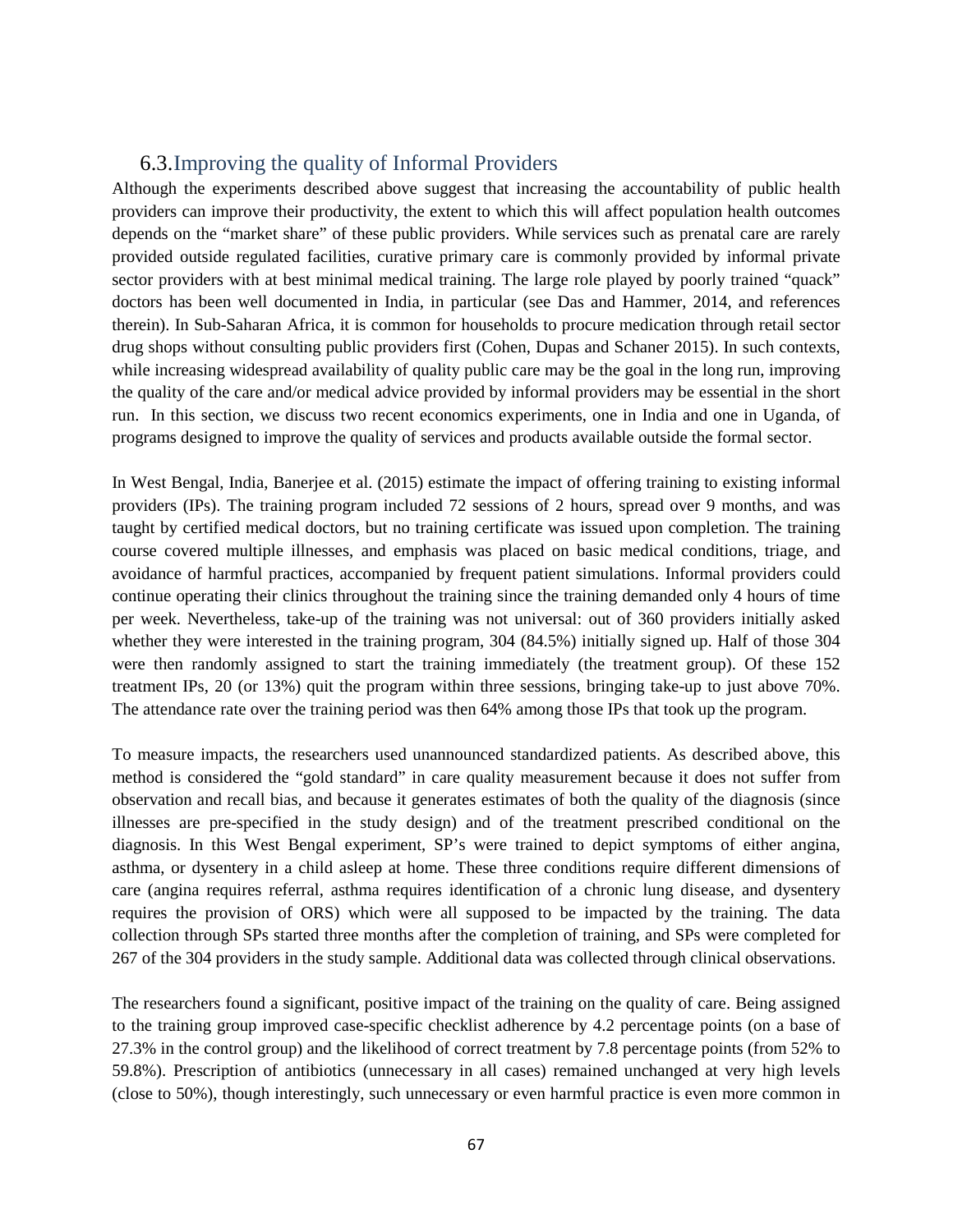the public sector. Patients may thus mistakenly expect to be prescribed medicines in all cases, leading trained informal providers to continue prescribing them in order to keep their clients satisfied. Overall though, the results of this West Bengal experiment suggest that training existing IPs can improve the quality of care for rural populations with little access to care from fully qualified providers in either the public or private sector.

When existing providers are absent, or unwilling to go for training, an alternative is to encourage entry of new higher quality providers. Björkman-Nyqvist et al. (2014) evaluate the impact of market-based community health care program led by two NGOs, BRAC and Living Goods, in Uganda. In treatment villages (107 villages randomly chosen out of 204), the NGOs recruited and trained one woman per village to be a "Community Health Promoter" as well as an incentivized sales agent, conducting home visits to not only educate households on essential health behaviors but also sell preventive and curative health products at 20-30% below prevailing retail prices, with the woman earning a margin on product sales. Data collected from households three years after the rollout of the intervention in treatment villages suggests that the introduction of these trained informal providers considerably increased care seeking and resulted in a large 25% reduction in under-five mortality.

One potential channel through which the community health promoter program improved outcomes could have been by influencing other actors to improve the quality of services and products that they provided or sold. In a companion paper, the researchers document that this may have been the case with respect to drug quality (Bjorkman-Nyqvist, Svensson and Yanagizawa-Drott 2014). The quality of the antimalarials that community health promoters were allowed to sell was strictly monitored by the NGOs, and the authors argue that this reduced the likelihood that antimalarials sold at drug shops in the treatment villages were counterfeits, through a pro-competitive effect. Exploiting the randomized assignment of the program across villages, and using data on drug quality from a subset of villages, they estimate that the introduction of the community health promoter in the village led to an increase in the share of authentic artemisinin-based antimalarials sold by incumbent drug shops of 11-13 percentage points, corresponding to a roughly 50% decrease in the share of fake drugs.

The take-away from this experiment is not entirely clear-cut, however. Its results suggest that subsidizing high-quality products in the private sector improves health outcomes, but the cost of such subsidization could be prohibitive, especially if one includes the cost that the implementing NGOs had to incur for quality control purposes. Moreover, whether this subsidization requires that the promoters are paid through their sales rather than a fixed salary is unclear. The NGOs running the programs consider the implicit piece-rate pay system to be a critical feature of their model (which they call "entrepreneurial"), but the experiment was not designed to estimate the role of the incentive-pay in observed impacts. Introducing these sorts of incentive pay schemes may be more difficult in other settings, especially in the public sector health context.

If the market is sufficiently large, subsidization may not be needed, however: pharmacy chains are common in developed countries and increasingly common in developing ones, and thanks to economies of scale, it seems that they can often guarantee better quality at low prices. Bennett and Yin (2014) discuss how chains can improve quality by purchasing in bulk from trusted manufacturers, establishing independent distribution networks, employing licensed pharmacists, and advertising to raise consumer awareness. Studying the impact of the entry of chain pharmacies in many markets of Hyderabad, India,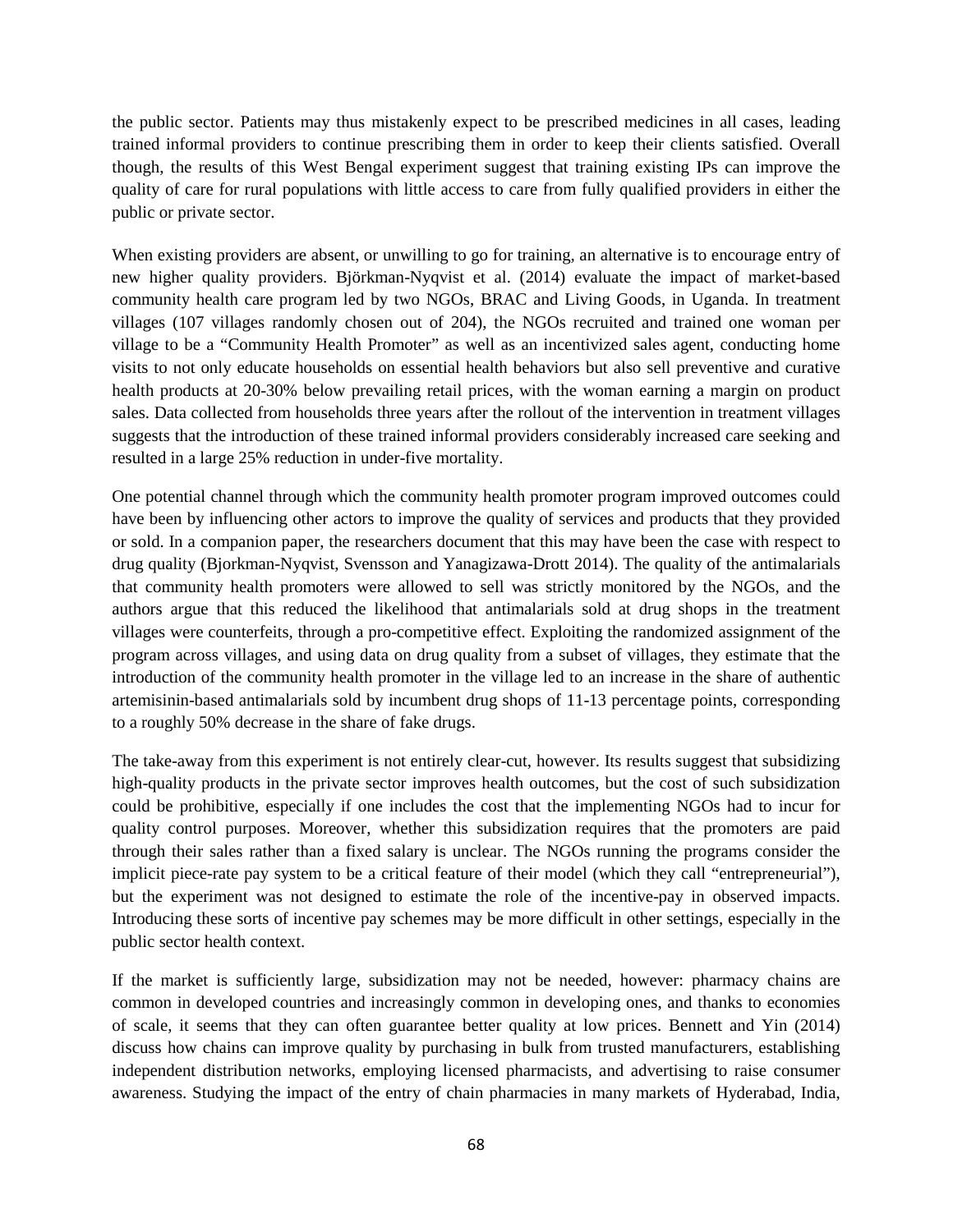they find that the entry of chain pharmacies selling only high quality products led to market-wide impacts on quality just like those observed in the Ugandan experiment.

# 7. Conclusion

We have surveyed the large and growing literature using field experiments to study issues of health and health care access, usage and impacts in low income countries. There has been a veritable explosion of research in this area: 20 years ago, there was almost no experimental research in development economics, and we are in a position today where a (very long) chapter such as this one is only able to cover a small share of the published research literature in any depth. As we have argued, research progress has been particularly pronounced in the study of the demand for health products and services, the quality of health care, and in certain aspects of the question of health impacts. However, there remain a number of glaring gaps in the literature, and promising areas for future investigation, and we briefly survey these topics in this concluding section.

One of the most important areas of inquiry is how current adult health status affects contemporaneous labor productivity. However, this is also an area where there remain relatively few well-designed field experiments (with Thomas et al 2003, 2006 being notable exceptions). One possible explanation is that relatively few field experiments on health in low income settings have taken place with private sector commercial partners, those who would be most likely to have access to a large pool of workers who might serve as participants in such a health intervention study. (As discussed above, most experiments on health in development economics have been conducted with government or NGO partners.) This remains a topic of great intellectual and public policy importance, and one where further research could have high returns.

A related limitation of existing research is the relative lack of work studying the long-run impacts of earlier health investments. While research evidence is beginning to accumulate in this area – including the long-term follow-ups to the well-known INCAP (Hoddinott et al 2008) and Kenya deworming (Baird et al 2015) cases – few studies are successfully able to combine field experimental research designs with long-term longitudinal data collection with high tracking rates. Such studies require long time horizons and prospective planning, not to mention large research budgets, and few have been successfully carried out. Putting in place the data collection plans to follow-up the participants in the large number of recent health experiments in development economics going forward could have a large research payoff. In the absence of such studies, most of our understanding about the long-run impacts of child health status comes from studies that rely on natural experiments (such as weather variation, as in the Maccini and Yang 2009 study from Indonesia), or variation in exposure to conflict or other large-scale political shocks (as in the work of Alderman et al 2006, Bundervoet et al 2009, Leon 2012, among many other recent papers), but in these cases the interpretation of resulting impacts is arguably less transparent than in a well-designed field experiment.

Another broad area where further research would be useful is in the area of mental health, as well as the interaction between psychology and economics. While a growing number of studies, including many surveyed above, include measures of mental health, depression, anxiety and wellbeing as outcomes of particular health interventions (including in the WISE project discussed in Thomas et al 2003, 2006 study, the KLPS data used in Baird et al 2015, among others), relatively few studies by economists explore the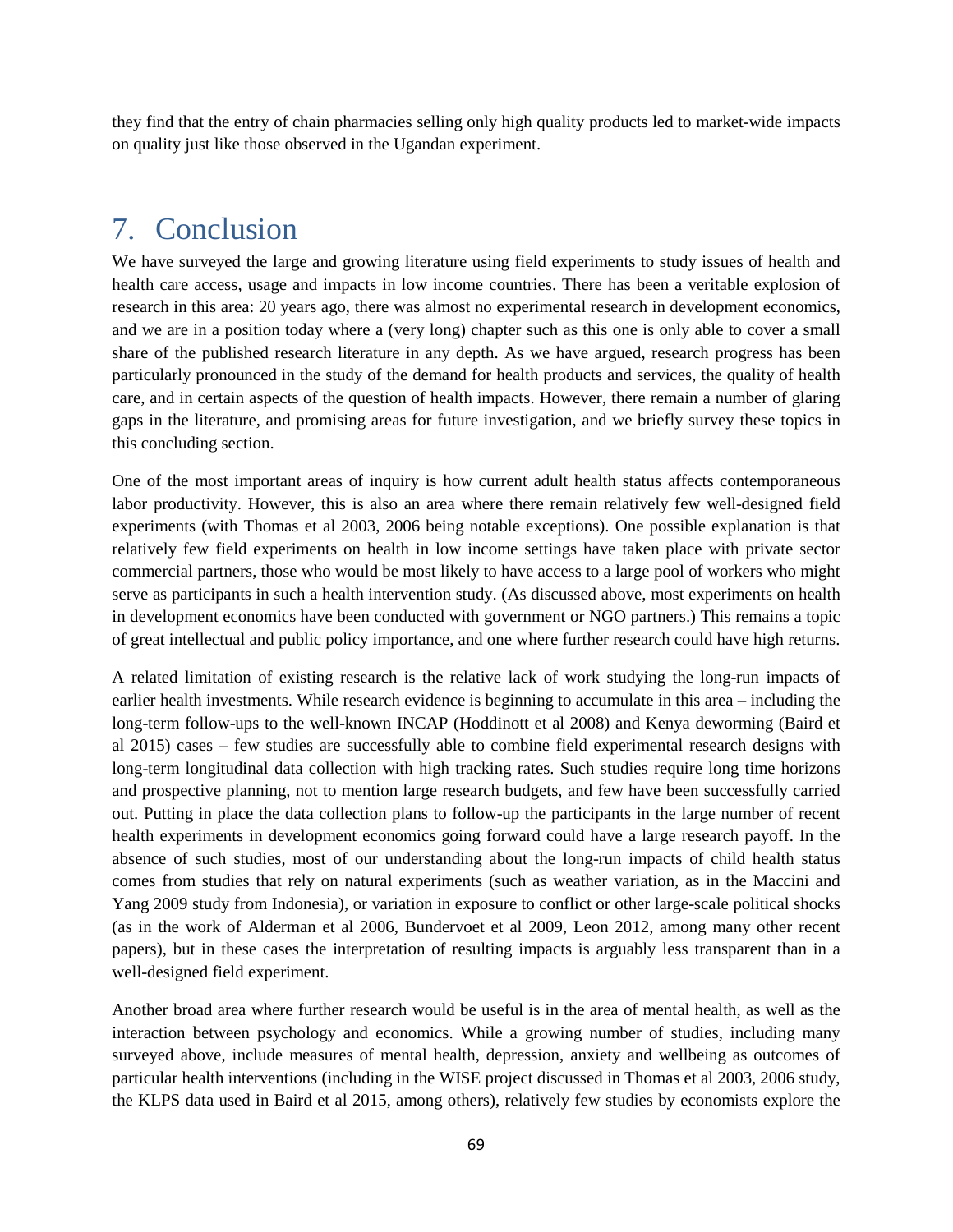effects of mental health interventions on economic or other life outcomes, or study the heterogeneity in the impacts of other interventions (e.g. information, cash drop) by underlying psychological status, such as stress level. This is despite the fact that there is mounting evidence that many mental health problems are widespread in both high and low income societies, and that there is a strong correlation in the crosssection between mental health and socio-economic outcomes (see the evidence in Das et al 2008 and the references therein). The growing emphasis on psychological issues in economics overall and in the study of poverty, and in particular how particular psychological or neurophysiological processes affect the decision-making of the poor (for instance, see recent work by Mani et al 2013 and Haushofer and Fehr 2014), suggests that this is an area that is also ripe for further intellectual exploration.

Beyond deepening our understanding of links between health outcomes (along various dimensions) and economic outcomes, it would also be valuable to direct more research energy to understand the largescale health systems reforms that have occurred in many low income countries during the past decade. For instance, many less developed countries have expanded government supported health insurance programs – including in Ghana, India, Indonesia, Mexico, and Rwanda, among many other countries – but relatively little academic health economics research has examined the performance, structure, and incentives produced by these reforms, or the resulting behavioral responses by households and individuals. This is in stark contrast to the health economics literature focusing on wealthy countries like the U.S., where much research energy has focused precisely on broader institutional and organizational issues in the health sector. While there is already some important work in this area (e.g., Gertler and Vermeersch 2013, Miller and Babiarz 2014), development economists working on health could learn much from the public finance and industrial organization economists working on related health systems issues in the U.S., Europe, and other high income regions.

Over the past two decades, as field experiments have become an increasingly common tool used by applied researchers in development economics and health (and other fields of economics), we have often looked to the methods and approaches used in clinical trials as a model on which to base our own work. That was certainly the case with much of the early experimentation in economics (as discussed in Duflo et al 2007), and has continued with the increasing use of study pre-registration and pre-analysis plans over the past few years (Miguel et al 2014). There has been extensive and productive learning across disciplines. However, the increasing sophistication of the methods used to study health issues in low income countries, and the innovations in research design and measurements described above, now make it more likely, in our view, that considerable learning will flow in the opposite direction, from economics and other social science disciplines back into medical research. This appears especially likely given the growing awareness in global health research that the study of health policies, systems and individual behavior cannot be approached in the same way as traditional medical treatment efficacy trials (for a discussion of the rise of "implementation science" in health research, see Madon et al 2007, and Mwisongo et al 2011). It is thus our hope that the discussion in this chapter will not only be of interest to development economists already working on health in low income settings, but may also prove useful to scholars in other fields or disciplines who are engaged with these issues.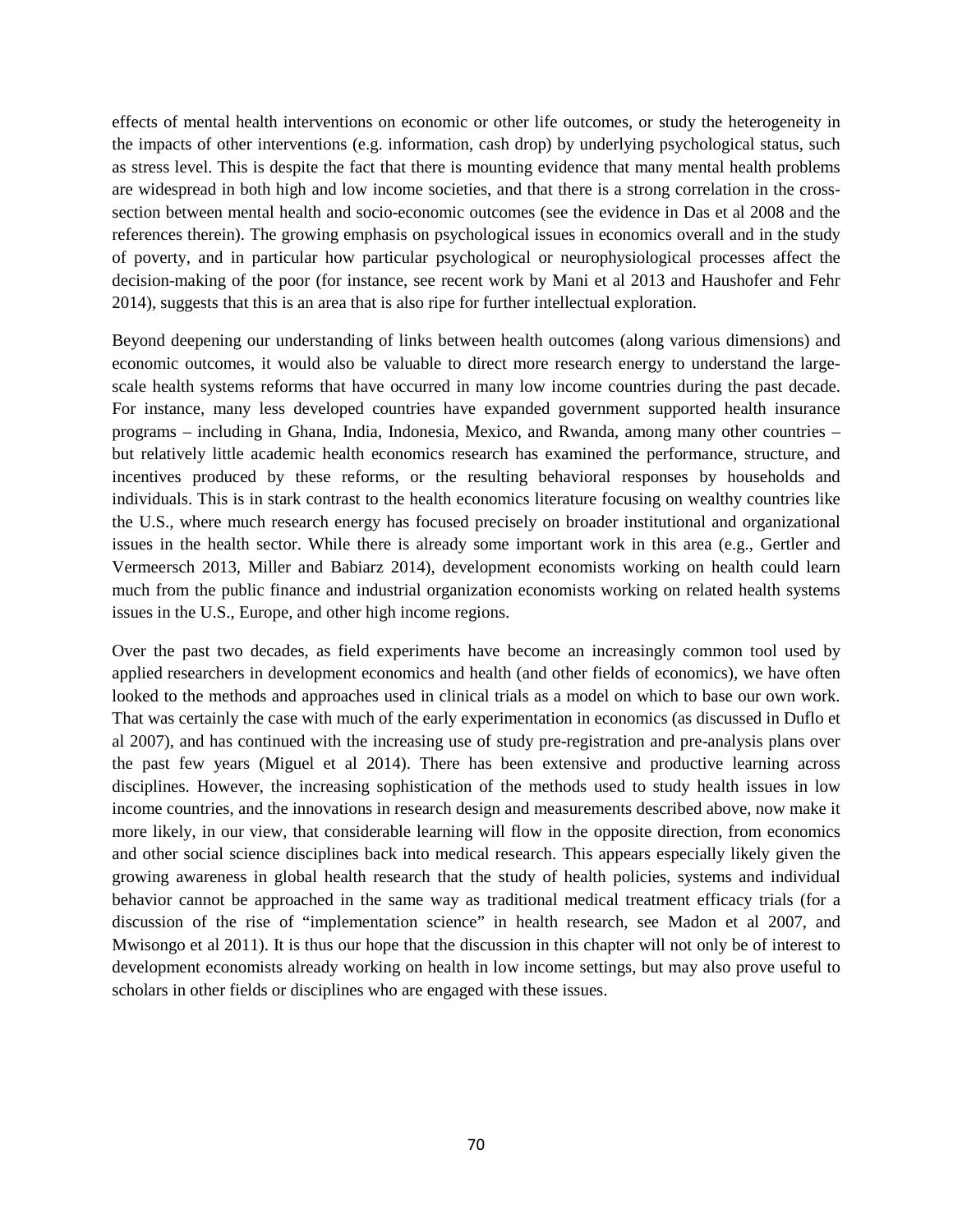## References Cited

Adhvaryu, Achyuta, Namrata Kala, and Anant Nyshadham. (2014a). "Management and Shocks to Worker Productivity: Evidence from Air Pollution Exposure in an Indian Garment Factory", unpublished working paper, University of Michigan.

Adhvaryu, Achyuta, Namrata Kala, and Anant Nyshadham. (2014b). "The Light and the Heat: Productivity Co-benefits of Energy-saving Technology", unpublished working paper, University of Michigan.

Ahuja, Amrita, Michael Kremer, and Alix Peterson Zwane (2010). "Providing Safe Water: Evidence from Randomized Evaluations." *Annual Review of Economics* 2:237–56.

Aiken A, Davey C, Hargreaves J, Hayes R. Re-analysis of health and educational impacts of a schoolbased deworming program in western Kenya: a pure replication. Int J Epidemiol 2015; doi:10.1093/ije/dyv127.

Alderman, H., J. Hoddinott, and B. Kinsey. (2006). "Long term consequences of early child malnutrition", *Oxford Economic Papers*, 58(3): 450-474.

Alderman, H., J. Konde-Lule, I. Sebuliba, D. Bundy, A. Hall. (2006). "Increased weight gain in preschool children due to mass albendazole treatment given during 'Child Health Days' in Uganda: A cluster randomized controlled trial", British Medical Journal, 333, 122-6.

Alderman, Harold. (2007). "Improving nutrition through community growth promotion: Longitudinal study of nutrition and early child development program in Uganda", World Development, 35(8), 1376- 1389.

Ali M, Emch M, von Seidlein L, Yunus M, Sack DA, et al. (2005) Herd immunity conferred by killed oral cholera vaccines in Bangladesh: a reanalysis. Lancet 366: 44–49. doi:10.1016/S0140- 6736(05)66550-6.

Ali M, Emch M, Yunus M, Sack D, Lopez AL, et al. (2008) Vaccine Protection of Bangladeshi Infants and Young Children Against Cholera: Implications for Vaccine Deployment and Person-to-Person Transmission. Pediatr Infect Dis J 27: 33–37. doi:10.1097/INF.0b013e318149dffd.

Ali M, Sur D, You YA, Kanungo S, Sah B, et al. (2013) Herd protection by a bivalent-killed-whole-cell oral cholera vaccine in the slums of Kolkata, India. Clin Infect Dis: cit009. doi:10.1093/cid/cit009.

Almond, D., and J. Currie, Human Capital Development before Age Five. NBER Working Paper #15827, (2010).

Amarante, Veronica, Marco Manacorda, Edward Miguel, and Andrea Vigorito. (2016). "Do cash transfers improve birth outcomes? Evidence from matched vital statistics, program, and social security data", *American Economic Journal: Economic Policy*.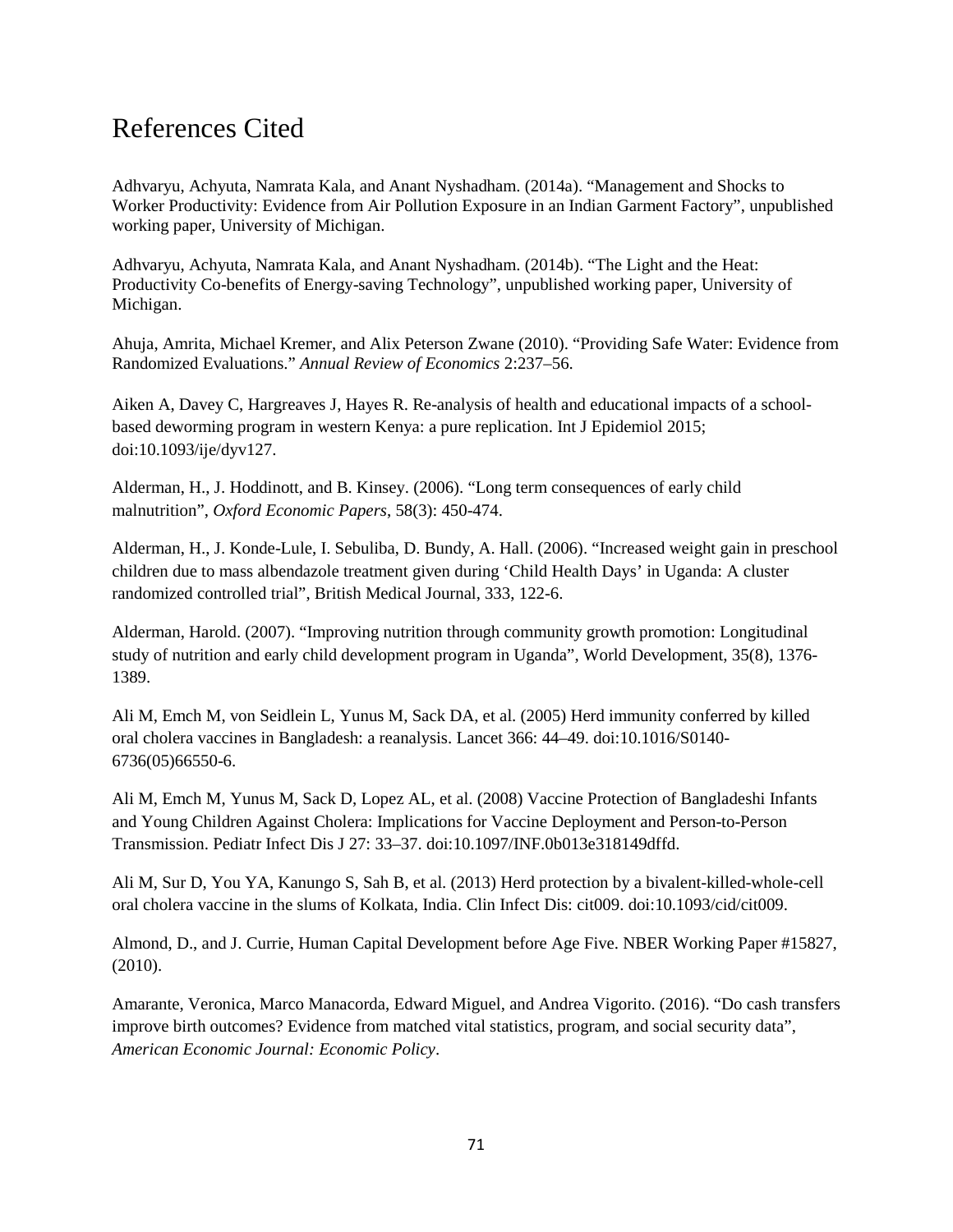Anderson, Michael L. 2008. "Multiple Inference and Gender Differences in the Effects of Early Intervention: A Reevaluation of the Abecedarian, Perry Preschool, and Early Training Projects." Journal of the American Statistical Association 103 (484): 1481–95.

Angelucci, Manuela, and Vincenzo Di Maro. (2015). "Program evaluation and spillover effects", unpublished work paper, University of Michigan.

Angrist, Joshua D, and Jörn-Steffen Pischke. 2010. "The Credibility Revolution in Empirical Economics: How Better Research Design Is Taking the Con out of Econometrics." Journal of Economic Perspectives 24 (2): 3–30. doi:10.1257/jep.24.2.3.

Arrow, Kenneth J. 1963. Uncertainty and the Welfare Economics of Medical Car. *American Economic Review* 53(5): 941—973.

Ashraf, Nava, Jim Berry and Jesse Shapiro (2010). "Can Higher Prices Stimulate Product Use? Evidence from a Field Experiment in Zambia." *American Economic Review* 100(5)

Ashraf, N., B.K. Jack and E. Kamenica. (2013) ["Information and subsidies: Complements or](http://sites.tufts.edu/kjack/files/2013/08/Jack_JEBO.pdf)  [substitutes?"](http://sites.tufts.edu/kjack/files/2013/08/Jack_JEBO.pdf) *Journal of Economic Behavior and Organization* 88: 133-139*.*

Ashraf, Nava, Erica Field, and Jean Lee. 2014. "Household Bargaining and Excess Fertility: An Experimental Study in Zambia." *American Economic Review*, 104(7): 2210-37.

Attanasio, Orazio, Camila Fernandez, Emla O A Fitzsimons, Sally M Grantham-McGregor, Costas Meghir, Marta Rubio-Codina. (2014). "Using the infrastructure of a conditional cash transfer program to deliver a scalable integrated early child development program in Colombia: cluster randomized controlled trial", *British Medical Journal*, 349:g5785.

Baird, S, J Hamory Hicks, and E Miguel. (2008). "Tracking, Attrition and Data Quality in the Kenyan Life Panel Survey Round 1 (KLPS-1)", University of California CIDER Working Paper.

Baird S, De Hoop J, Özler B (2013) Income shocks and adolescent mental health. J Hum Resour 48: 370– 403.

Baird, Sarah, Aislinn Bohren, Craig McIntosh, and Berk Ozler. (2014). "Designing Experiments to Measure Spillover Effects", unpublished working paper, George Washington University.

Baird, Sarah, Joan Hamory Hicks, Michael Kremer, and Edward Miguel. (2015). "Worms at Work: Longrun impacts of a child health investment", *NBER Working Paper #21428*.

Banerjee, Abhijit, Sharon Barnhardt and Esther Duflo. 2015. Movies, Margins and Marketing: Encouraging the Adoption of Iron Fortified Salt. *Insights in the Economics of Aging*, edited by David A. Wise. NBER Book Series, Forthcoming from University of Chicago Press.

Banerjee, Abhijit, Abhijit Chowdhury, Jishnu Das, Reshmaan Hussam (2015). "The Impact of Training Informal Providers on Clinical Practice in West Bengal, India: A Randomized Controlled Trial". Working paper.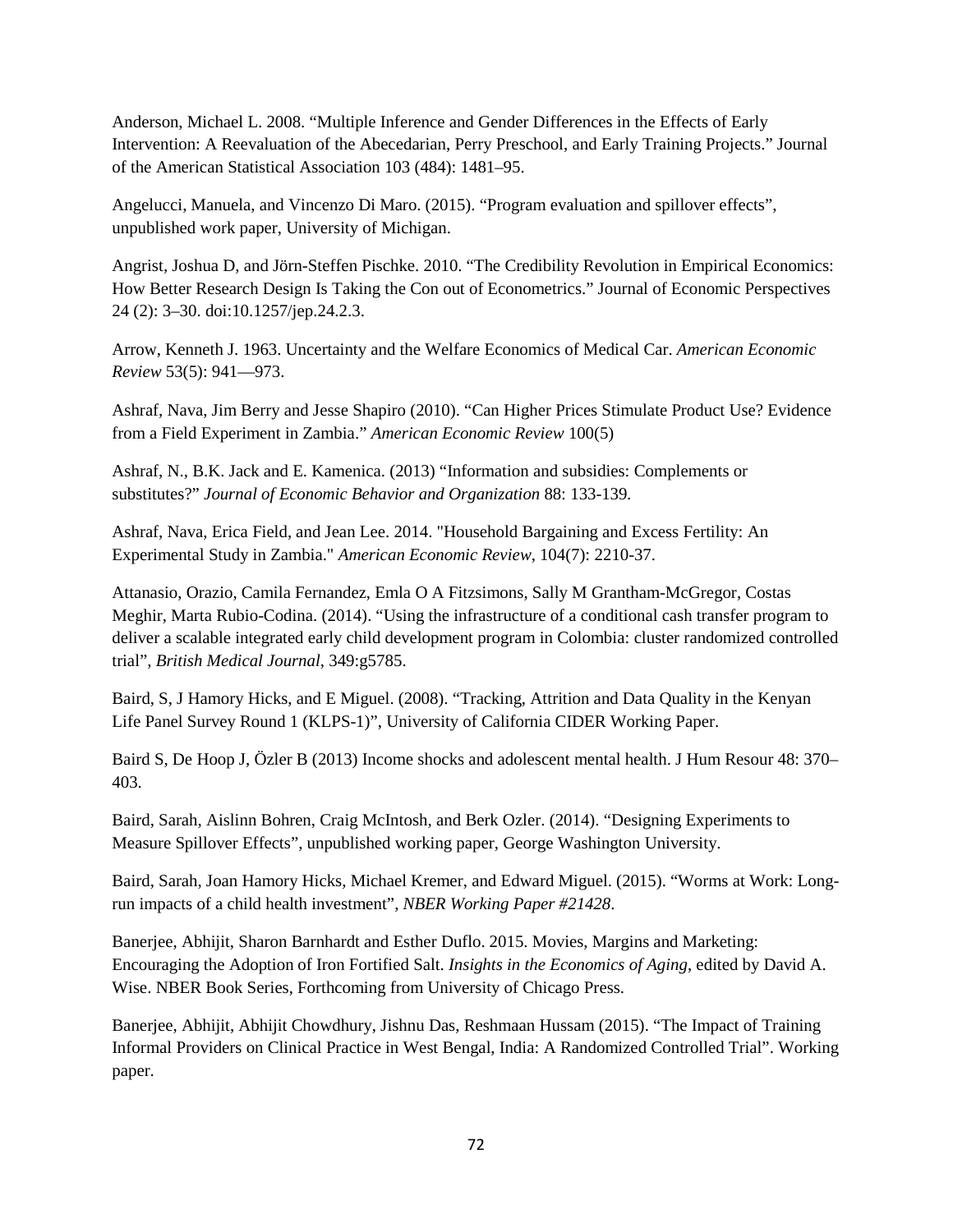Banerjee, A, A Deaton, and E Duflo (2004). "Health Care Delivery in Rural Rajasthan," *Economic and Political Weekly* 39, no. 9: 944-949.

Banerjee, Abhijit V. ., Esther Duflo and Rachel Glennerster (2008). "Putting A Band-Aid On A Corpse: Incentives For Nurses In The Indian Public Health Care System". J Eur Econ Assoc; 6(2-3): 487–500.

Banerjee, Abhijit , Esther Duflo, Rachel Glennerster and Dhruva Kothari (2010). "Improving Immunization Coverage in Rural India: A Clustered Randomized Controlled Evaluation of Immunization Campaigns with and without Incentives." *BMJ* 340:c2220.

Banerjee, Abhjit, Esther Duflo, Nathanael Goldberg, Dean Karlan, Robert Osei, William Parienté, Jeremy Shapiro, Bram Thuysbaert, and Christopher Udry (2015). "A multifaceted program causes lasting progress for the very poor: Evidence from six countries". *Science* 15 May 2015 Vol. 348 no. 6236 . DOI: 10.1126/science.1260799

Banerjee, Abhijit, Dean Karlan, and Jonathan Zinman. 2015. "Six Randomized Evaluations of Microcredit: Introduction and Further Steps." *American Economic Journal: Applied Economics*, 7(1): 1- 21.

Barber, Sarah L., and Paul J. Gertler (2010). "Empowering Women: How Mexico's conditional cash transfer programme raised prenatal care quality and birth weight." *Journal of development effectiveness* 2, no. 1 (2010): 51-73.

Basinga, Paulin, Paul J Gertler, Agnes Binagwaho, Agnes L B Soucat, Jennifer Sturdy, and Christel M J Vermeersch (2011). "Effect on Maternal and Child Health Services in Rwanda of Payment to Primary Health-Care Providers for Performance: An Impact Evaluation." *Lancet* 377: 1421-28.

Barham, Tania. (2011) "A healthier start: the effect of conditional cash transfers on neonatal and infant mortality in rural Mexico." *Journal of Development Economics* 94, no. 1: 74-85.

[Bennear,](http://www.nicholas.duke.edu/people/faculty/bennear.html) Lori, Alessandro Tarozzi, H B Soumya, [Alex Pfaff,](http://www.duke.edu/%7Easp9/) [Kazi Matin Ahmed](http://www.biomedexperts.com/Profile.bme/1875728/NN) and [Lex van](http://www.ldeo.columbia.edu/%7Eavangeen/)  [Geen](http://www.ldeo.columbia.edu/%7Eavangeen/) (2013). ["Impact of a Randomized Controlled Trial in Arsenic Risk Communication on Household](http://www.econ.upf.edu/%7Etarozzi/BennearTarozziEtAl2012.pdf)  [Water-source Choices in Bangladesh"](http://www.econ.upf.edu/%7Etarozzi/BennearTarozziEtAl2012.pdf). *Journal of Environmental Economics and Management*, 65(2), 225-240.

Behrman, Jere R., Maria Cecilia Calderon, Samuel Preston, John Hoddinott, Reynaldo Martorell and Aryeh D. Stein. (2009). "Nutritional Supplementation of Girls Influences the Growth of their Children: Prospective Study in Guatemala", American Journal of Clinical Nutrition, 90 (November), 1372-1379.

Benhassine, Najy, Florencia Devoto, Esther Duflo, Pascaline Dupas and Victor Pouliquen (2015). "Turning a Shove into a Nudge: A 'Labeled Cash Transfer' for Education". *American Economic Journal: Economic Policy* 7(3): 86-125.

Benjamin-Chung, Jade, Jack Colford, David Berger, Benjamin Arnold, Veronica Jimenez, Diana Tran, Ashley Clark, Eugene Konagaya, Lauren Falcao, Jaynal Abedin, Alan Hubbard, Stephen Luby, Edward Miguel. (2015). "The Identification and Measurement of Health-Related Spillovers in Impact Evaluations: A Systematic Review", unpublished working paper.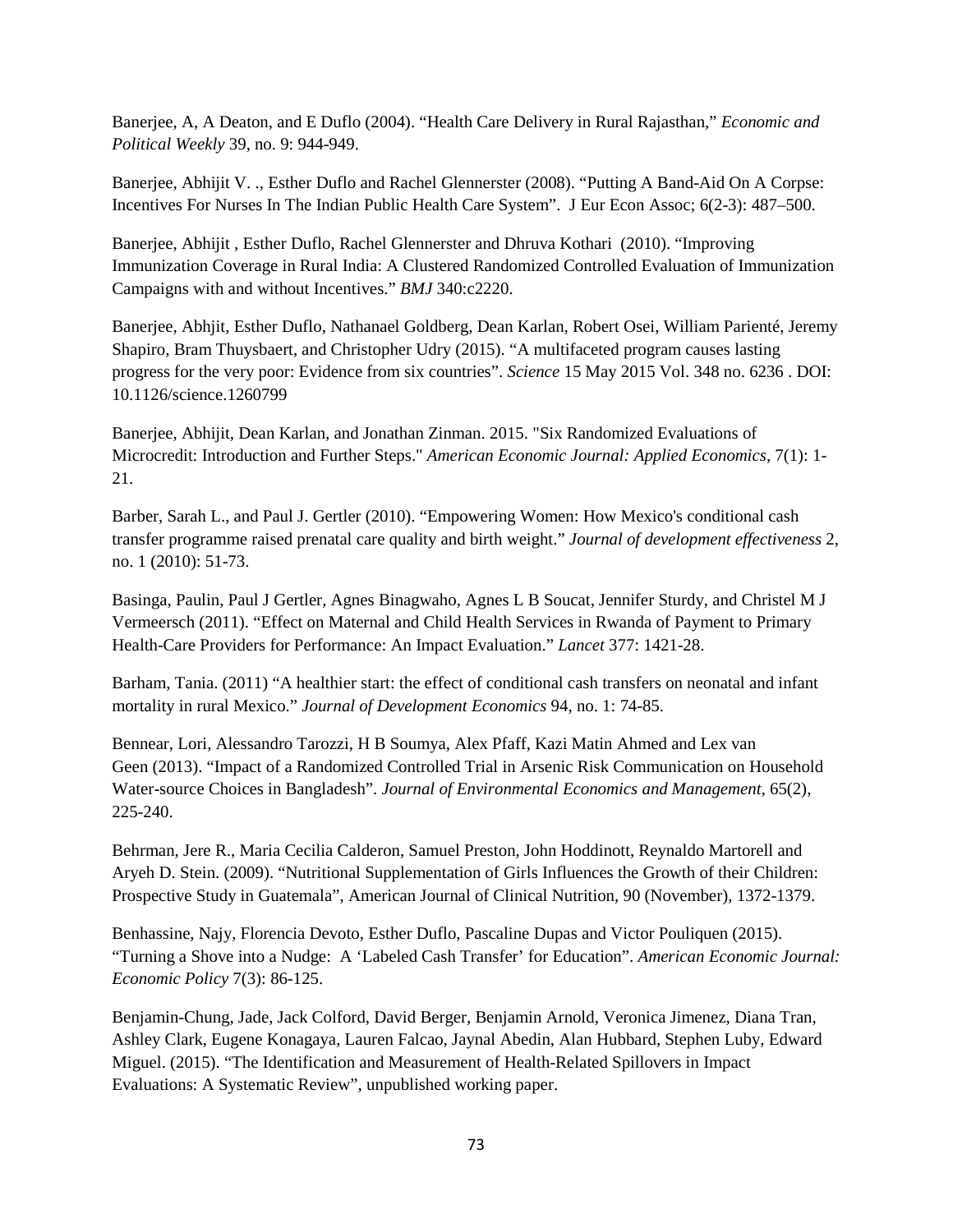Bennet, Daniel, and Wesley Yin (2014). "The Market for High-Quality Medicine: Retail Chain Entry and Drug Quality in India." Mimeo, University of Chicago.

Berry, Jim, Greg Fischer and Raymond Guiteras (2012). "Eliciting and Utilizing Willingness to Pay: Evidence from Field Trials in Northern Ghana". Mimeo, London School of Economics.

Bhattacharya, Debopam, Pascaline Dupas, and Shin Kanaya. (2013). "Estimating the Impact of Meanstested Subsidies under Treatment Externalities with Application to Anti-Malarial Bednets", unpublished working paper, University of Oxford.

Bhushan, Indu, Erik Bloom, David Clingingsmith. Rathavuth Hong, Elizabeth King, Michael Kremer, Benjamin Loevinsohn and J. Brad Schwartz (2007). "Contracting for Health: Evidence from Cambodia". Mimeo.

Bitterly, T.B., R. Mislavsky, H. Dai, and K.L. Milkman (forthcoming). "Dueling with Desire: A Synthesis of Past Research on Want/Should Conflict." In W. Hoffman and L. Nordgren (eds.) *The Psychology of Desire*.

Bjorkman-Nykvist, M., A. Guariso, J. Svensson, D. Yanagizawa-Drott. (2014). "Evaluating the impact of the Living Goods entrepreneurial model of community health delivery in Uganda: A cluster-randomized controlled trial." Working paper.

Bjorkman, Martina, and Jakob Svensson. (2009). "Power to the People: Evidence From a Randomized Field Experiment on Community-Based Monitoring in Uganda." *The Quarterly Journal of Economics* 124(2): 735-69.

Bjorkman-Nyqvist, Martina, Jakob Svensson and David Yanagizawa-Drott (2014). "Can Good Products Drive Out Bad? Evidence from Local Markets for Antimalarial Medicine in Uganda ". Working paper.

Bjorkman-Nyqvist, Martina, Damien de Walque and Jakob Svensson (2014). ["Information is Power:](http://www-wds.worldbank.org/external/default/WDSContentServer/IW3P/IB/2014/08/26/000158349_20140826090814/Rendered/PDF/WPS7015.pdf)  [Experimental Evidence of the Long-Run Impact of Community Based Monitoring,](http://www-wds.worldbank.org/external/default/WDSContentServer/IW3P/IB/2014/08/26/000158349_20140826090814/Rendered/PDF/WPS7015.pdf)" World Bank Policy Research Paper Series No.7015.

Bleakley, Hoyt (2007). "Disease and Development: Evidence from Hookworm Eradication in the American South." *Quarterly Journal of Economics*, 122:1, 73-117.

Bleakley, Hoyt (2010a). "Malaria Eradication in the Americas: A retrospective Analysis of Childhood Exposure", *American Economic Journal: Applied Economics*, 2(2):1-45.

Bleakley, Hoyt (2010b). Health, Human Capital, and Development. *Annual Review of Economics* 2, 283- 310.

Bobonis G, Miguel E, Sharma CP. (2006). "Iron deficiency, anemia and school participation," *Journal of Human Resources*, 41(4), 692-721.

Boozer, M. and Philipson, T.J. (2000). 'The impact of public testing for immunodeficiency virus', *Journal of Human Resources*, vol. 35(3), pp. 419–46.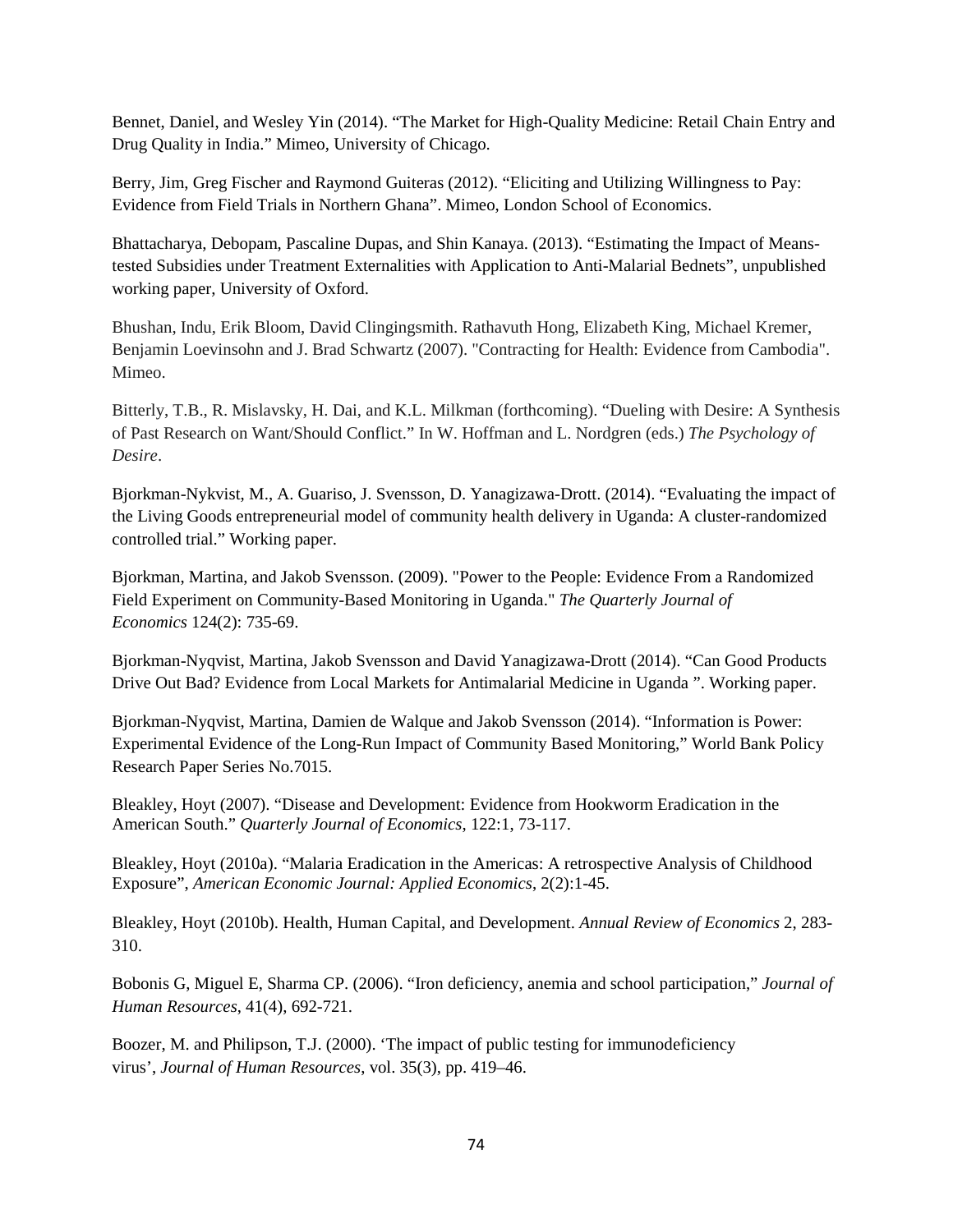Buehler, R., Griffin, D., and Ross, M. (2002), "Inside the Planning Fallacy: The Causes and Consequences of Optimistic Time Predictions," In T. Gilovich, D. Griffin, and D. Kahneman (Eds.), *Heuristics and Biases: The Psychology of Intuitive Judgment*, 250-270. Cambridge, UK: Cambridge University Press.

Bundervoet, T. P. Verwimp, and R. Akresh. (2009). "Health and civil war in rural Burundi", *Journal of Human Resources*, 44(2): 536-563.

Bundy, D.A.P. (1988). "Population Ecology of Intestinal Helminth Infections in Human Communities." Philosophical Transactions of the Royal Society of London. Series B. 321 (1207), 405-420.

Bundy, D, Guyatt J. (1996) Schools for Health: Focus on Health, Education, and the School-Age Child. Parasitology Today; 12:1-16.

Bundy, D.A.P., Chan, M-S., Medley, G.F., Jamison, D., and Savioli, L. (1998). "Intestinal Nematode Infections." In Health Priorities and Burden of Disease Analysis: Methods and Applications from Global, National and Sub-national Studies. Harvard University Press for the World Health Organization and the World Bank.

Casey, Katherine, Rachel Glennerster, and Edward Miguel. 2012. "Reshaping Institutions: Evidence on Aid Impacts Using a Preanalysis Plan." The Quarterly journal of economics 127(4): 1755-1812.

Chassang, Sylvain, Gerard Padr´o i Miquel and Erik Snowberg. (2012). "Selective Trials: A Principal-Agent Approach to Randomized Controlled Experiments." *American Economic Review* 102(4):1279— 1309.

Chinkhumba, Jobiba, Susan Godlonton and Rebecca Thornton (2014). The Demand for Medical Male Circumcision. *American Economic Journal: Applied Economics* 2014, 6(2): 152–177.

Chong, Alberto, Dean Karlan, Marco Gonzalez-Navarro and Martin Valdivia (2013). ["Effectiveness and](http://karlan.yale.edu/p/Online_SexEd.pdf)  [Spillovers of Online Sex Education: Evidence from a Randomized Evaluation in Colombian Public](http://karlan.yale.edu/p/Online_SexEd.pdf)  [Schools.](http://karlan.yale.edu/p/Online_SexEd.pdf)" Working paper.

Chong, Alberto, Isabelle Cohen, Erica Field, Eduardo Nakasone, and Maximo Torero. (2016). "Are there nutrient-base poverty traps? Evidence on iron deficiency and schooling attainment in Peru", *American Economic Journal: Applied Economics*.

Clark, SE, et al. (2008) "Effect of intermittent preventive treatment of malaria on health and education in schoolchildren: a cluster-randomised, double-blind, placebo-controlled trial", *Lancet*, 372(9633): 127- 138.

Clasen, Thomas, Sophie Boisson, Parimita Routray, Belen Torondel, Melissa Bell, Oliver Cumming, Jeroen Ensink, et al. 2014. Effectiveness of a rural sanitation programme on diarrhoea, soil-transmitted helminth infection, and child malnutrition in Odisha, India: a cluster-randomised trial. *The Lancet Global Health* no. 2:e645-e653.

Cochrane, Susan H. 1979. "Fertility and Education: What Do We Really Know?" Washington, D.C.: World Bank.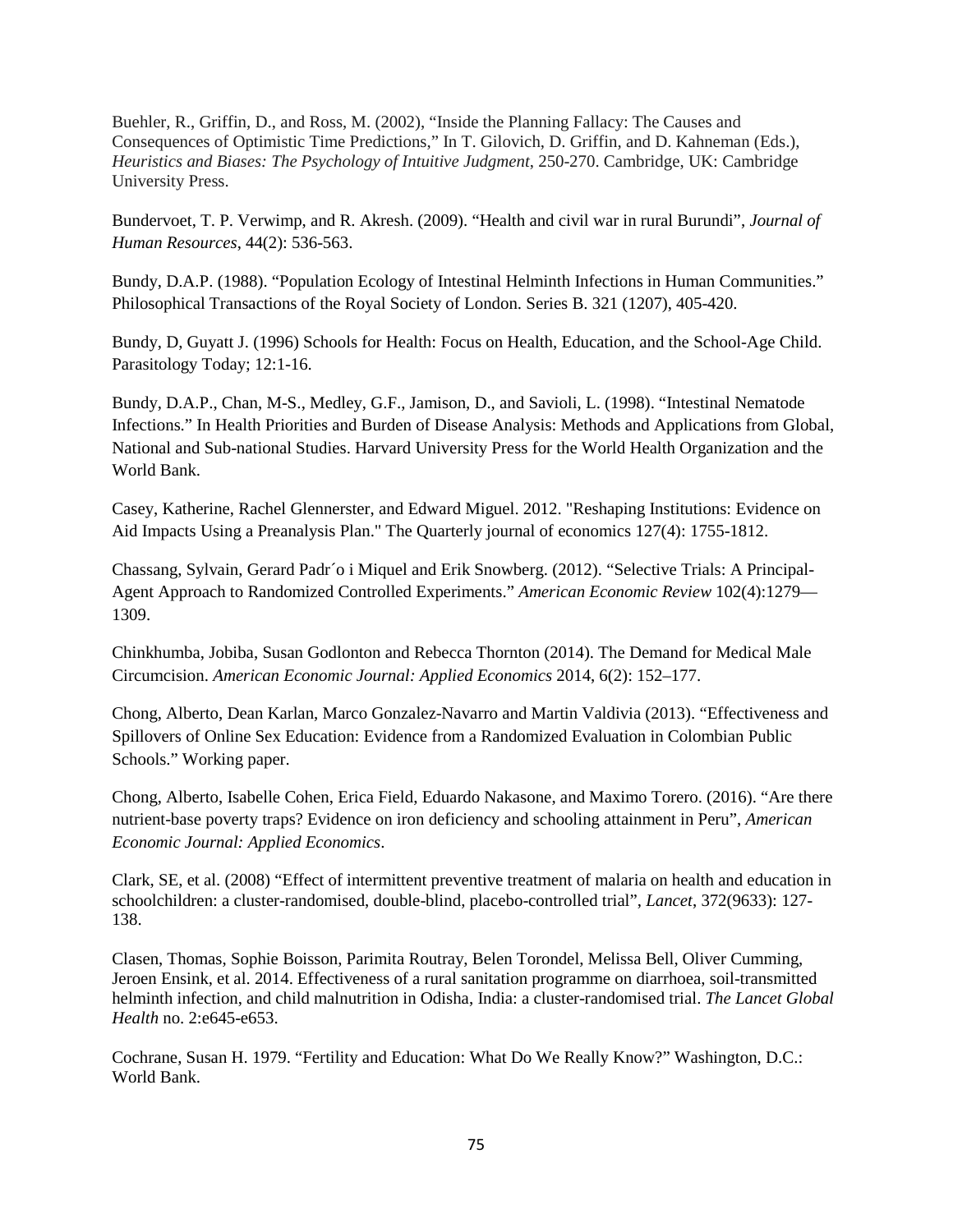Cohen, J. and P. Dupas (2010). "Free Distribution or Cost-Sharing? Evidence from a randomized malaria experiment." *Quarterly Journal of Economics* 125: 1-45.

Cohen, J., P. Dupas and S. Schaner (2015). "Price Subsidies, Diagnostic Tests, and Targeting of Malaria Treatment." *American Economic Review* 105(2): 609-645.

Cohen, Jessica, Günther Fink, Kathleen Maloney, Katrina Berg, Matthew Jordan, Theodore Svoronos, Flavia Aber & William Dickens (2015). "Introducing rapid diagnostic tests for malaria to drug shops in Uganda: a cluster-randomized controlled trial". *Bulletin of the World Health Organization*, Volume 93, Number 3, 133-208.

Cooper E, Fitch L (1983) Pertussis: Herd Immunity and Vaccination Coverage in St. Lucia. The Lancet 322: 1129–1132. doi:10.1016/S0140-6736(83)90637-2.

Cox DR (1958) *Planning of experiments*. Oxford, England: Wiley. 308 p.

Croke, Kevin. (2014). "The long run effects of early childhood deworming on literacy and numeracy: Evidence from Uganda", unpublished working paper, Harvard University.

Currie, Janet. (2000). .Child health in developed countries,., in *Handbook of Health Economics*, Vol. 1B, ed. AJ Culyer, JP Newhouse, pp. 1053.90. Amsterdam: North-Holland.

Currie, Janet, Wanchuan Lin, Wei Zhang (2011). Patient Knowledge and Antibiotic Abuse: Evidence from an Audit Study in China. *Journal of Health Economics* 30, 933-949

Currie, Janet, Wanchuan Lin and JuanJuan Meng (2014). ["Addressing Antibiotic Abuse in China: An](http://www.princeton.edu/%7Ejcurrie/publications/Addressing%20antibiotic%20abuse%20in%20china.pdf)  [Experimental Audit Study,"](http://www.princeton.edu/%7Ejcurrie/publications/Addressing%20antibiotic%20abuse%20in%20china.pdf) *Journal of Development Economics* 110: 39-51.

Cutler, David, and Adirana Lleras-Muney (2014). Education and Health: Insights from International Comparisons. in *Encyclopedia of Health Economics*, Anthony J. Culyer (ed.), Vol 1. San Diego: Elsevier; 2014. pp. 232-245.

Cutler, David M., and Grant Miller (2005), "The Role of Public Health Improvements in Health Advances: The Twentieth-Century United States," *Demography* 42, no. 1: 1-22.

Das, J., J. Hammer and K. Leonard (2008). "The Quality of Medical Advice in Low-Income Countries" *Journal of Economic Perspectives*, 22(2): 93-114. 2008.

Das, J., Q.T. Do, J. Friedman, and D. McKenzie. (2008). "Mental health patterns and consequences: Results from survey data in five developing countries", World Bank Policy Research Working Paper #4495.

Das, J., and J. Hammer (2014). "Quality of Primary Care in Low-Income Countries: Facts and Economics". *Annual Review of Economics* Vol. 6: 525–553.

Das, Jishnu, Alaka Holla, Veena Das, Manoj Mohanan, Diana Tabak, and Brian Chan. 2012. "The Quality of Medical Care in Clinics: Evidence from a Standardized Patients Study in a Low-Income Settting." *Health Affairs*, 31(12): 2274–2784.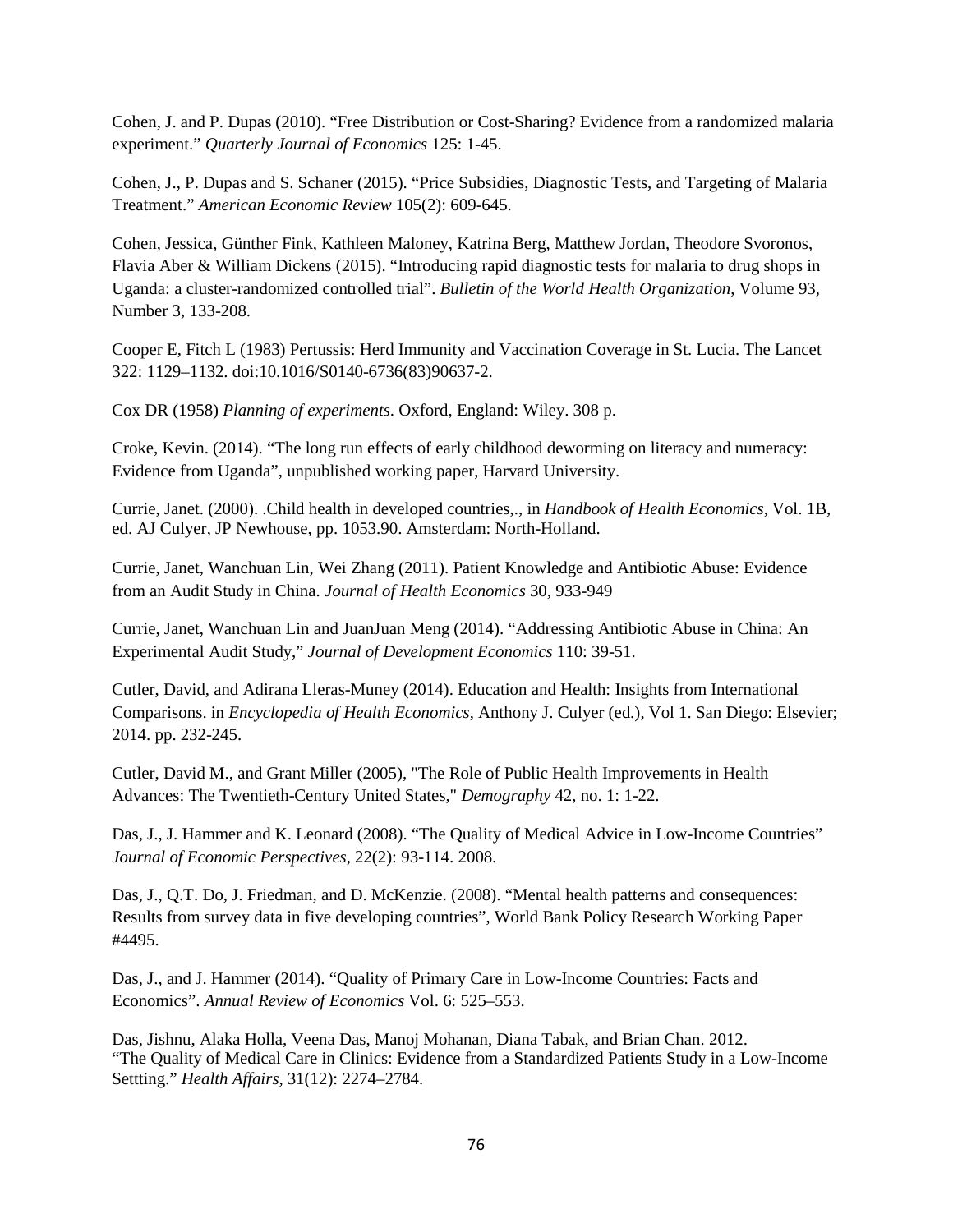Das, Jishnu, Alaka Holla, Aakash Mohpal and Karthik Muralidharan (2016). Quality and Accountability in Health: Audit Evidence from Primary Care Clinics in India. *American Economic Review*.

Davey C, Aiken A, Hayes R, Hargreaves J. Re-analysis of health and educational impacts of a schoolbased deworming programme in western Kenya: a statistical replication of a cluster quasi-randomized stepped-wedge trial., Int J Epidemiol 2015; doi:10.1093/ije/dyv128.

Deaton, Angus (2013). *The Great Escape: Health, Wealth and the Origins of Inequality*. Princeton University Press.

Delavande, Adeline, and Hans-Peter Kohler (2012). "The impact of HIV Testing on Subjective Expectations and Risky Behavior in Malawi," *Demography*, 49, 3:1011-36.

DellaVigna, Stefano, and Ulrike Malmendier (2006). "Paying Not To Go To The Gym", *American Economic Review*, Vol. 96, pp. 694-719.

Dewald, William G., Jerry G. Thursby, and Richard G. Anderson. 1986. "Replication in Empirical Economics: The Journal of Money, Credit and Banking Project." The American Economic Review 76 (4): 587–603.

DeLong, J. Bradford, and Kevin Lang. 1992. "Are All Economic Hypotheses False?" Journal of Political Economy 100 (6): 1257–72.

Dhaliwal, Iqbal and Rema Hanna (2013). "Deal with the Devil: The Successes and Limitations of Bureaucratic Reform in India". Working paper.

Dickson R, Awasthi S, Williamson P, Demellweek C, Garner P. Effect of Treatment for Intestinal Helminth Infection on Growth and Cognitive Performance in Children: Systematic Review of Randomized Trials". British Medical Journal; 320, 1697-1701, 2000.

Dillon, Andree, Jed Friedman and Peter Serneels (2014). "Health information, treatment, and worker productivity". World Bank Policy Research working paper No. WPS 7120.

Dizon-Ross, R., P. Dupas and J. Robinson (2016). "Governance and Effectiveness of Health Subsidies". NBER working paper 21324.

Droitcour, Judith, Rachel A. Caspar, Michael L. Hubbard, and Trena M. Ezzati. (1991) "The Item Count Technique as a Method of Indirect Questioning: a Review of its Development and a Case Study Application," in: Beimer, P.B., Groves, R.M., Lyberg L.E., Mathiowetz N.A., Sudman S. (Eds.), Measurement Errors in Surveys. John Wiley & Sons, Inc., Hoboken, New Jersey, pp. 185-211.

Duflo, Esther, Pascaline Dupas and Michael Kremer (2015). "Education, HIV and Early Fertility: Experimental Evidence from Kenya". *American Economic Review*, Vol. 105(9), pp. 2257-97.

Duflo, Esther, Pascaline Dupas and Michael Kremer (2016). "Does Secondary Education Transform Young Adults' Lives? Experimental Evidence from Ghana". Mimeo, Stanford University.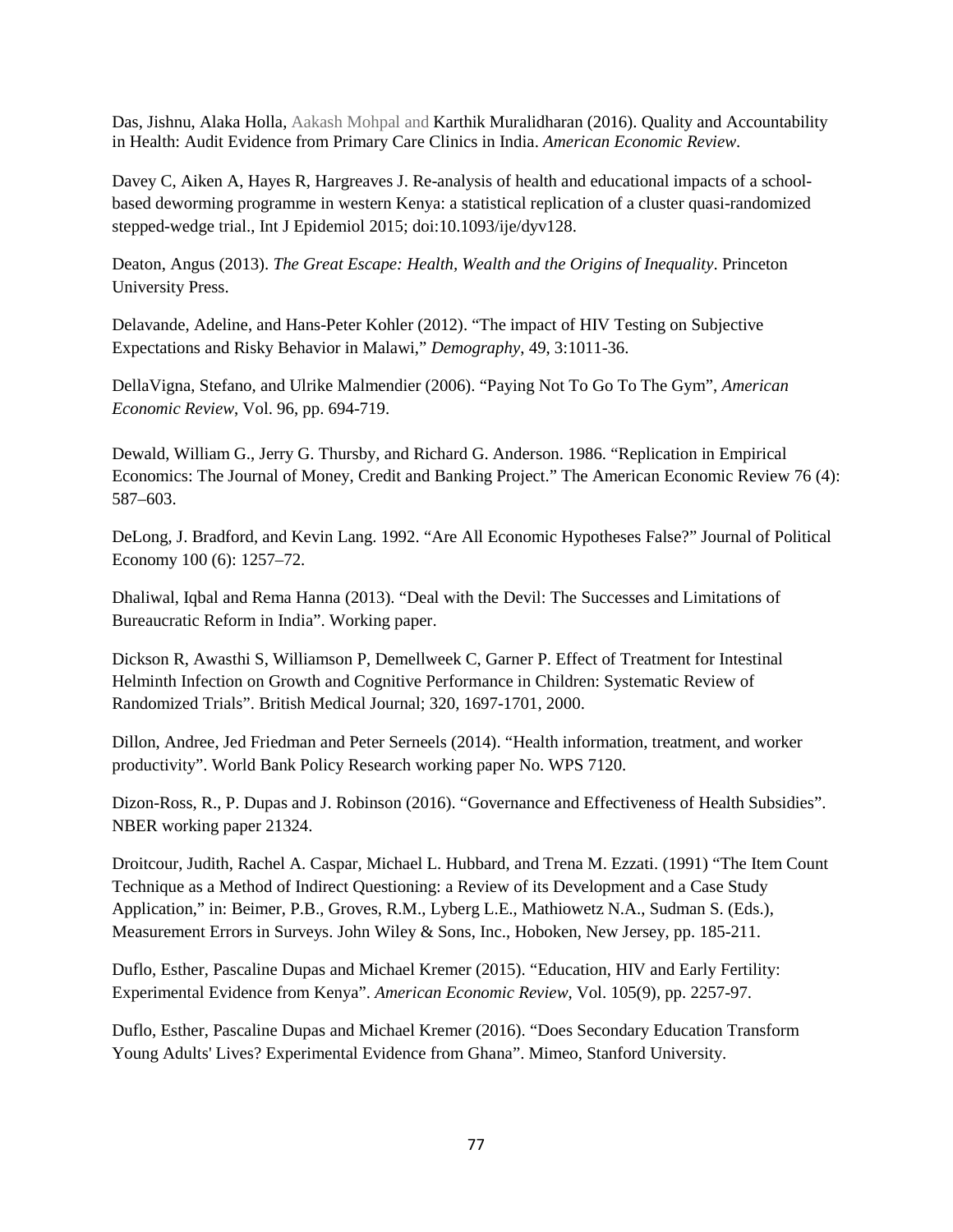Duflo, Esther, Rachel Glennerster, and Michael Kremer. 2007. "Using randomization in development economics research: A toolkit." Handbook of development economics 4 (2007): 3895-3962.

Duflo, Esther, Michael Greenstone, Raymond Guiteras, and Thomas Clasen (2015). "Toilets *Can* Work: Short And Medium Run Health Impacts Of Addressing Complementarities And Externalities In Water And Sanitation." Mimeo.

Dupas, P. (2009). "What matters (and what does not) in household's decision to invest in malaria prevention?", *American Economic Review* 99(2): 224-230.

Dupas, P. (2011a). "Health Behavior in Developing Countries", *Annual Review of Economics*, 3: 425- 449.

Dupas, P. (2011b). "Do Teenagers Respond to HIV Risk Information? Evidence from a Field Experiment in Kenya", *American Economic Journal: Applied Economics*, 3 (1), 1-36.

Dupas, P. (2014a). "Short-Run Subsidies and Long-Run Adoption of New Health Products: Evidence from a Field Experiment". *Econometrica* 82(1), pp. 197-28

Dupas, Pascaline (2014b). "Getting Essential Health Products to Their End Users: Subsidize, but How Much?" *Science* Vol. 345, Issue 6202, pp. 1279-1281, 12 September 2014

Dupas, P. V. Hoffmann, M. Kremer and A. Zwane. (2016). "Targeting health subsidies through a nonprice screening mechanism: Evidence from a Randomized Controlled Trial in Rural Kenya". Mimeo, Stanford University.

Dupas, Pascaline, and Jonathan Robinson (2013). "Why Don't the Poor Save More? Evidence from Health Savings Experiments". *American Economic Review* 103(4): 1138-71.

Dybvig PH, Spatt CS (1983) Adoption externalities as public goods. J Public Econ 20: 231–247.

Eble, Alex, Peter Boone, and Diana Elbourne. (2015). "On minimizing the risk of bias in randomized controlled trials in Economics", unpublished working paper, Brown University.

*Epidemiology*. 2010. "The Registration of Observational Studies—When Metaphors Go Bad:," July, 1. doi:10.1097/EDE.0b013e3181eafbcf.

Fafchamps, Marcel, David McKenzie, Simon Quinn and Chris Woodruff (2014). "Microenterprise growth and the flypaper effect: Evidence from a randomized experiment in Ghana". *Journal of development Economics* 106, 211-226.

Fine PE (1993) Herd immunity: history, theory, practice. Epidemiol Rev 15: 265–302.

Fink, Günther and Felix Masiye (2012). "Assessing the impact of scaling-up bednet coverage through agricultural loan programmes: evidence from a cluster randomised controlled trial in Katete, Zambia". *Trans R Soc Trop Med Hyg* 106 (11): 660-667. doi: 10.1016/j.trstmh.2012.07.01

Fink, G. & Masiye, F. (2015). Health and Agricultural Productivity: Evidence from Zambia. *Journal of Health Economics*. Volume 42, July 2015, Pages 151–164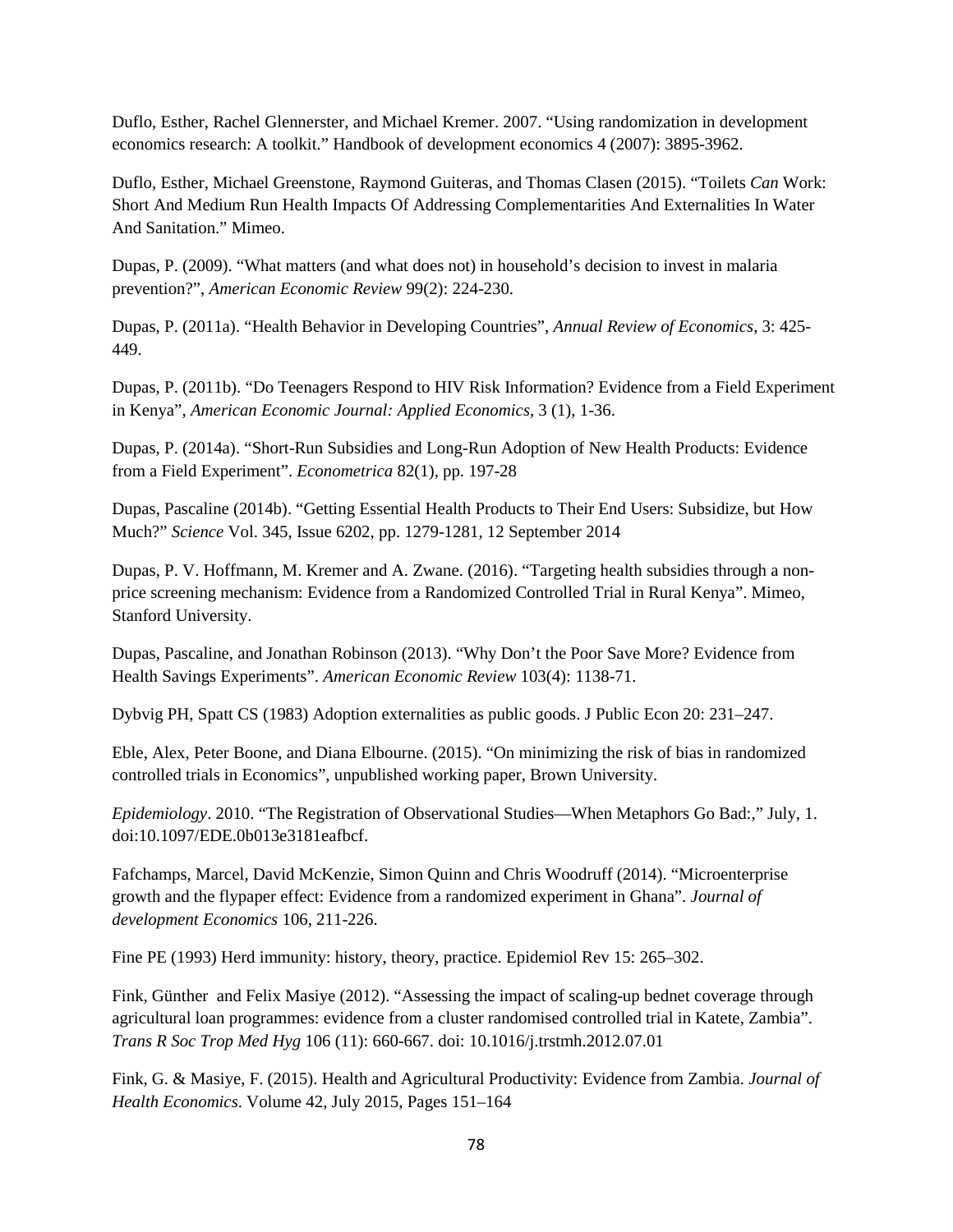Finkelstein, Amy, et al. "The Oregon Health Insurance Experiment: Evidence from the First Year." 2012. The Quarterly journal of economics 127(3): 1057-1106.

Fitzsimons E, Malde B, Mesnard A, Vera-Hernández M (2012) Household responses to information on child nutrition: experimental evidence from Malawi. Available: http://papers.ssrn.com/sol3/papers.cfm?abstract\_id=2034133. Accessed 22 April 2014.

Forleo-Neto E, Oliveira CF de, Maluf EMCP, Bataglin C, Araujo JMR, et al. (1999) Decreased Point Prevalence of Haemophilus influenzae Type b (Hib) Oropharyngeal Colonization by Mass Immunization of Brazilian Children Less Than 5 Years Old with Hib Polyribosylribitol Phosphate Polysaccharide— Tetanus Toxoid Conjugate Vaccine in Combination with Diphtheria-Tetanus Toxoids—Pertussis Vaccine. *J Infect Dis* 180: 1153–1158. doi:10.1086/315018.

Fox, Matthew, et al. (2004). "The Impact of HIV/AIDS on Labour Productivity in Kenya", *Tropical Medicine and International Health*, 9(3), 318-324.

Franco, Annie, Neil Malhotra, and Gabor Simonovits. 2014. "Publication Bias in the Social Sciences: Unlocking the File Drawer." Science 345 (6203): 1502–5.

Galiani, Sebastian, Paul Gertler, and Ernesto Schargrodsky. 2005. Water for Life: The Impact of the Privatization of Water Services on Child Mortality. *Journal of Political Economy* no. 113 (1):83-120.

Gertler, Paul, and Christel Vermeersch (2013). "Using Performance Incentives to Improve Health Outcomes". NBER WP 19046.

Gertler, Paul, et al. (2014). "Labor market returns to an early childhood stimulation intervention in Jamaica", *Science*, 344: 998-1001.

Giné, Xavier, Dean Karlan, and Jonathan Zinman. 2010. "Put Your Money Where Your Butt Is: A Commitment Contract for Smoking Cessation." *American Economic Journal: Applied Economics*, 2(4): 213-35.

Glewwe, Paul, and Edward Miguel. (2008). "The Impact of Child Health and Nutrition on Education in Less Developed Countries", Handbook of Development Economics Volume 4, (eds.) T. Paul Schultz and John Strauss, Elsevier.

Godlonton, Susan, Alister Munthali and Rebecca Thornton (2014) "Responding to Risk: Circumcision, Information, and HIV Prevention." Forthcoming in the Review of Economics and Statistics.

Godlonton S, Thornton R (2012) Peer effects in learning HIV results. J Dev Econ 97: 118–129.

Gong, Erick. (2015). "HIV Testing and Risky Sexual Behavior", *Economic Journal*, 125: 32-60.

Grossman, Michael. On the Concept of Health Capital and the Demand for Health. Journal of Political Economy 80, 223-255 (1972).

Guiteras, Raymond, James Levinsohn and Ahmed Mushfiq Mobarak (2015). "Encouraging sanitation investment in the developing world: A cluster-randomized trial". Science 348, 903-906.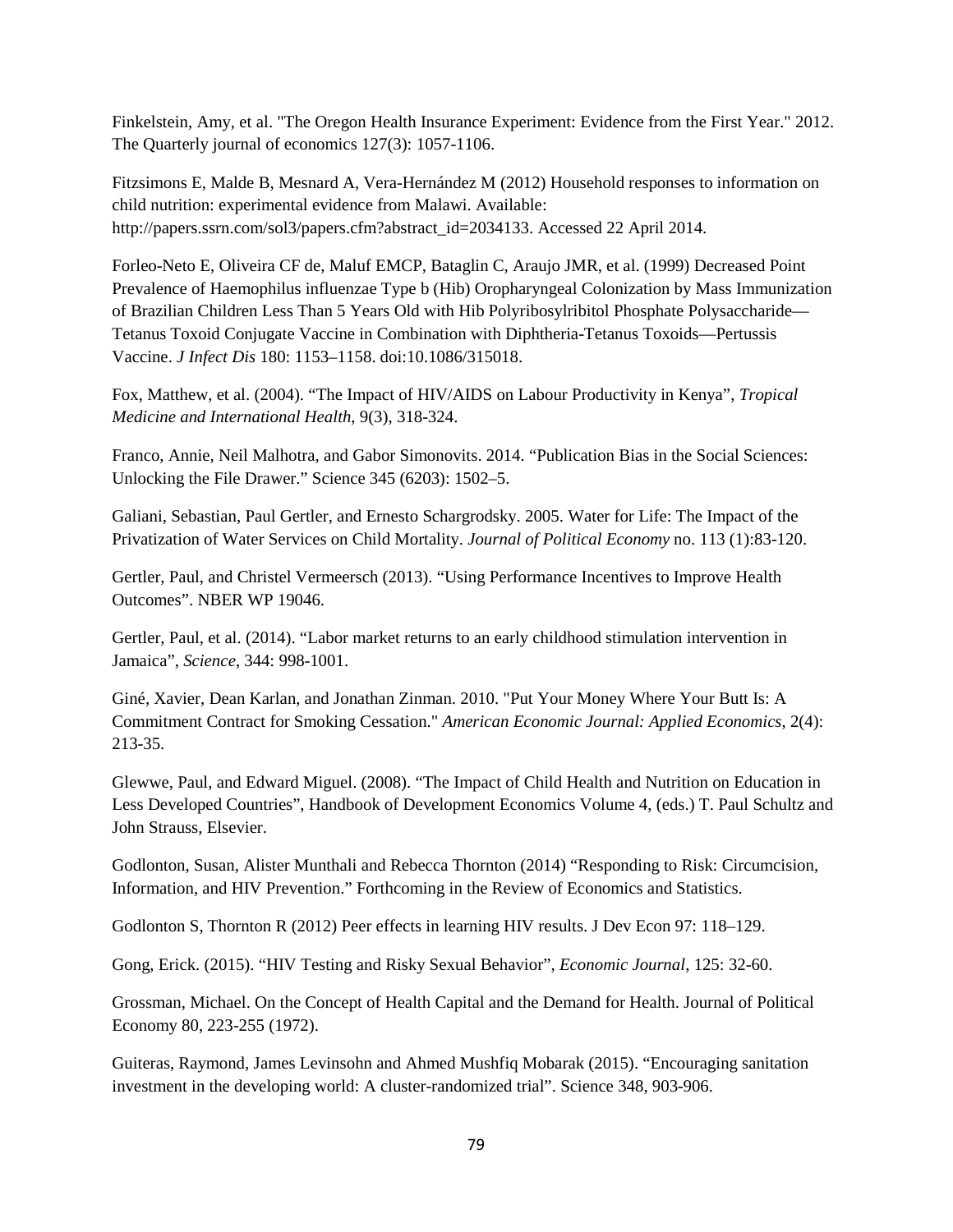Habyarimana, James and William Jack (2011) Heckle and chide: Results from a randomized road safety intervention in Kenya. *J Public Econ* 95(2011):1438–1446.

Habyarimana, James and William Jack (2015). Results of a large-scale randomized behavior change intervention on road safety in Kenya. *Proceedings of the National Academy of Sciences* 4661–4670

Haushofer, Johannes, and Ernst Fehr. (2014). "On the psychology of poverty", Science, 344, 862-867.

Haushofer, Johannes, and Jeremy Shapiro (2013). "Household Response to Income Changes: Evidence from an Unconditional Cash Transfer Program in Kenya". Mimeo, Princeton University.

Hicks, Joan Hamory, Michael Kremer, and Edward Miguel. "Commentary: Deworming externalities and schooling impacts in Kenya: A comment on Aiken et al (2015) and Davey et al (2015)", Int J Epidemiol 2015; doi:10.1093/ije/dyv129.

Hoddinott, John, John A. Maluccio, Jere R Behrman, Rafael Flores and Reynaldo Martorell. (2008). "The Impact of Nutrition During Early Childhood on Income, Hours Worked, and Wages of Guatemalan Adults", Lancet, 371 (February), 411-416.

Hoffmann, Vivian (2009). "Intrahousehold Allocation of Free and Purchased Mosquito Nets", *American Economic Review* 99(2): 236-41.

Jayachandran, Seema (2015). "The Roots of Gender Inequality in Developing Countries". *Annual Review of Economics* Vol. 7 (2015): 63-88.

Jamison, Julian, Dean Karlan and Pia Raffler (2013). [Mixed Method Evaluation of a Passive mHealth](http://karlan.yale.edu/p/Paper_May%2029%202013_v2.pdf)  [Sexual Information Texting Service in Uganda](http://karlan.yale.edu/p/Paper_May%2029%202013_v2.pdf) (May 2013) *Information Technologies & International Development*, 9(3).

Jensen, Robert, and Adriana Lleras-Muney (2012). "Does Staying in School (and not Working) prevent Teen Drinking and Smoking?" *Journal of Health Economics*, 31(4): 644-657.

Joshi S, Schultz TP (2013) Family Planning and Women's and Children's Health: Long-Term Consequences of an Outreach Program in Matlab, Bangladesh. Demography 50: 149–180.

Karlan, Dean, and Jonathan Zinman. (2011). "List randomization for sensitive behavior: An application for measuring use of loan proceeds", *NBER Working Paper #17475.* 

Karlan, Dean, Greg Fischer, Maggie McConnell and Pia Raffler (2014) "To Charge or Not to Charge: Evidence from a Health Products Experiment in Uganda". Mimeo, Yale University.

Kremer, M, and R Glennerster. (2011). "Improving health in developing countries: Evidence from randomized evaluations", *Handbook of Health Economics*, vol. 2, (eds.) Mark V Pauly, Thomas G. McGuire, Pedro P. Barros, pp. 201-315.

Kremer, M. and E Miguel (2007). "The Illusion of Sustainability." *Quarterly Journal of Economics* 122 (3): 1007-1065.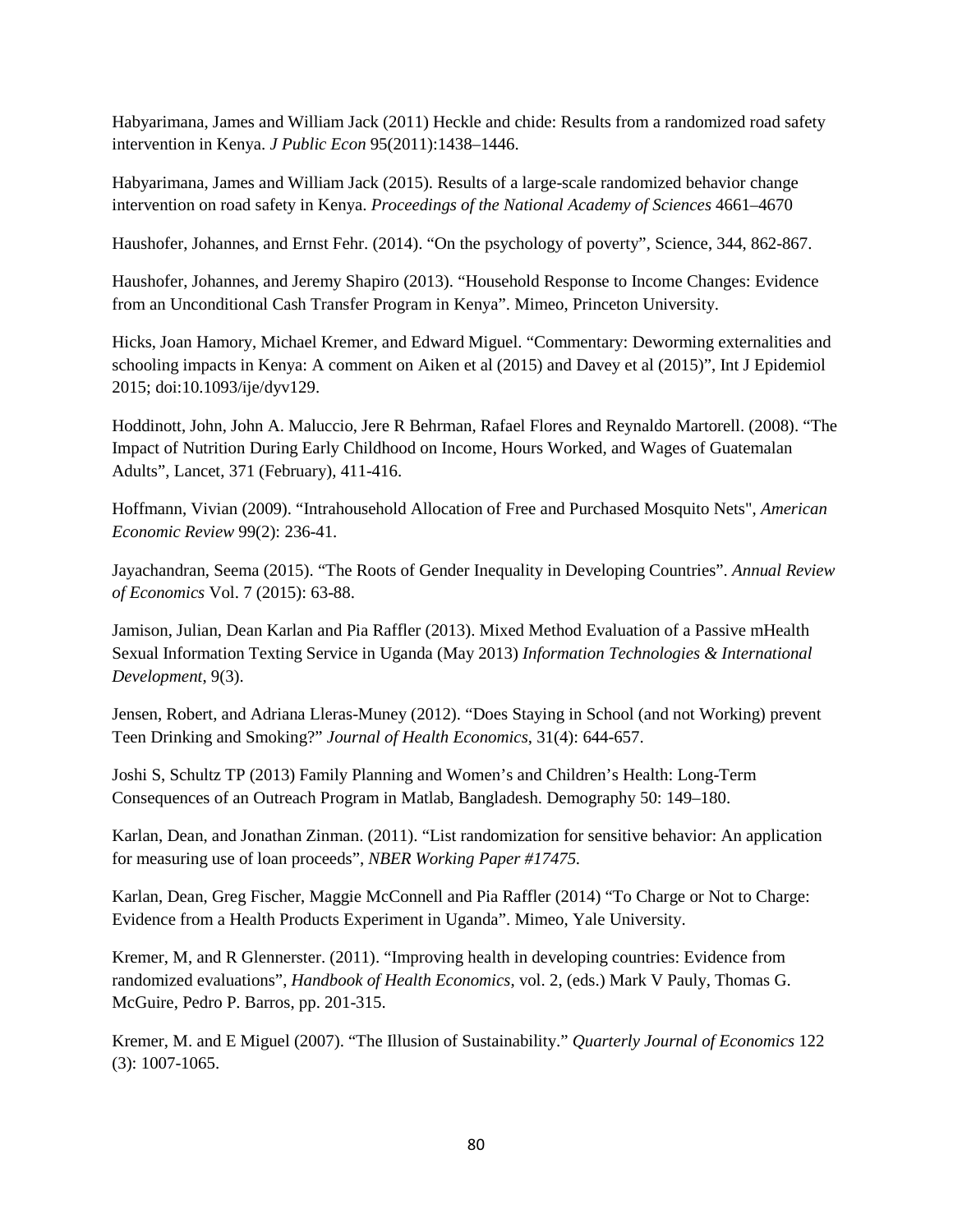Kremer, Michael, Jessica Leino, Edward Miguel and Alix Peterson Zwane, 2011a. "Spring Cleaning: Rural Water Impacts, Valuation, and Property Rights Institutions," *Quarterly Journal of Economics*, 126(1), 145-205.

Kremer, Michael, Edward Miguel, Sendhil Mullainathan, Clair Null and Alix Zwane (2011b). Social Engineering: Evidence from a Suite of Take-up Experiments in Kenya. Mimeo, Emory University.

Kvalsig JD, Cooppan RM, Connolly KJ. The effects of parasite infections on cognitive processes in children. Ann Trop Med Parasitol 1991;73:501–6.

LaBrie, Joseph W., and Mitchell Earleywine. 2000. "Sexual Risk Behaviors and Alcohol: Higher Base Rates Revealed Using the Unmatched-Count Technique. *Journal of Sex Research* 37:321–26.

Laine, Christine, Richard Horton, Catherine D. DeAngelis, Jeffrey M. Drazen, Frank A. Frizelle, Fiona Godlee, Charlotte Haug, et al. 2007. "Clinical Trial Registration — Looking Back and Moving Ahead." *New England Journal of Medicine* 356 (26): 2734–36.

LaLonde, Robert J. 1986. "Evaluating the Econometric Evaluations of Training Programs with Experimental Data." *The American Economic Review* 76 (4): 604–20.

Leamer, Edward E. 1983. "Let's Take the Con Out of Econometrics." *American Economic Review* 73 (1): 31–43.

Leon, Gianmarco. (2012). "Civil conflict and human capital accumulation: The long-term effects of political violence in Peru", *Journal of Human Resources*, 47(4): 991-1022.

Ma, Xiaochen, Sean Sylvia, Matthew Boswell, and Scott Rozelle (2014). "Ordeal Mechanisms and Training in the Provision of Subsidized Products in Developing Countries." Mimeo, Stanford University.

Maccini, Sharon, and Dean Yang. 2009. "Under the Weather: Health, Schooling, and Economic Consequences of Early-Life Rainfall." *American Economic Review*, 99(3): 1006-26.

Madajewicz, M., A. Pfa¤, A. van Geen, J. Graziano, I. Hussein, H. Momotaj, R. Sylvi, and H. Ahsan (2007). "Can information alone change behavior? Response to arsenic contamination of groundwater in Bangladesh". *Journal of Development Economics* 84 (2): 731.754.

Madon, T., K.J. Hofman, L. Kupfer, and R.I. Glass. (2007). "Implementation science", *Science*, 318 (5857): 1728-1729.

Maluccio, John A., John Hoddinott, Jere R. Behrman, Reynaldo Martorell, Agnes Quisumbing, Aryeh D Stein. (2009). "The Impact of Improving Nutrition During Early Childhood on Education among Guatemalan Adults." Economic Journal, 199 (537) 734-763.

Mani, Anandi, Sendhil Mullainathan, Eldar Shafir, and Jiaying Zhao. (2013). "Poverty Impedes Cognitive Function," Science, 341, 976-980.

Martorell R, Habicht JP, Rivera JA. History and Design of the INCAP Longitudinal Study (1969-1977) and its Follow-up (1988-89). Journal of Nutrition; 125: 1027S-1041S, 1995.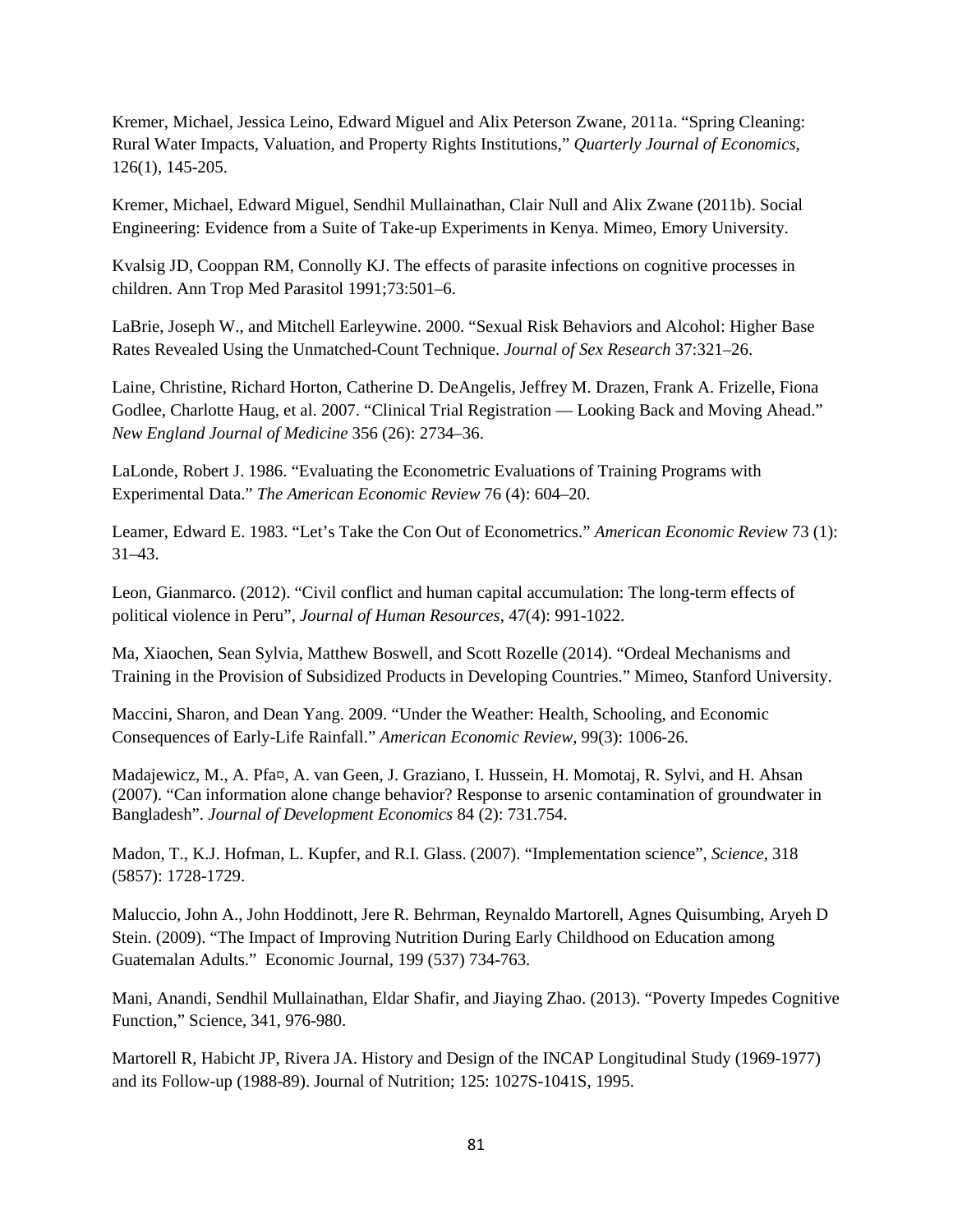Mathieu, Sylvain, Isabelle Boutron, David Moher, Douglas G. Altman, and Philippe Ravaud. (2009). "Comparison of registered and published primary outcomes in randomized controlled trials", JAMA, Sept. 2, 2009, 302(9), 977-984.

McEwan, P. J. (2014). "Improving learning in primary schools of developing countries: A meta-analysis of randomized experiments." Forthcoming, *Review of Educational Research*.

Meredith et al. (2013). "Keeping the doctor away: Experimental Evidence on Investment in Preventive Health Products." *Journal of Development Economics* 105: 196-210.

Miguel, Edward, and Michael Kremer (2004). "Worms: Identifying Impacts on Education and Health in the Presence of Treatment Externalities", *Econometrica.*

Miguel, Edward, and Michael Kremer (2014). "Worms: Identifying Impacts on Education and Health in the Presence of Treatment Externalities, Guide to Replication of Miguel and Kremer (2004)", *CEGA Working Paper #39.*

Miguel, E., C. Camerer, K. Casey, J. Cohen, K. M. Esterling, A. Gerber, R. Glennerster, et al. 2014. "Promoting Transparency in Social Science Research." *Science* 343 (6166): 30–31. doi:10.1126/science.1245317.

Milkman, K.L., J. Beshears, J.J. Choi, D. Laibson, and B.C. Madrian (2011). "Using Implementation Intentions Prompts to Enhance Influenza Vaccination Rates." *Proceedings of the National Academy of Sciences*, Vol. 108, 10415-10420.

Milkman, K.L., J. Beshears, J.J. Choi, D. Laibson, and B.C. Madrian (2013). "Planning Prompts as a Means of Increasing Preventive Screening Rates." *Preventive Medicine*, Vol. 56, 92-93.

Miller, G., K. S. Babiarz, Pay-for-performance incentives in low- and middle-income country health programs. In *Encyclopedia of Health Economics*, Vol. 2, A. J. Culyer, Ed. (Elsevier, San Diego, CA, 2014), pp. 457–483.

Muralidharan, Karthik, and Venkatesh Sundararaman. (2011). "Teacher Performance Pay: Experimental Evidence from India", *Journal of Political Economy*, 119(1): 39-77.

Muralidharan, Karthik, and Venkatesh Sundararaman. (2015). "The Aggregate Effect of School Choice: Evidence from a Two-Stage Experiment in India", *Quarterly Journal of Economics*, 130(3): 1011-1066.

Mwisongo, A, L Wang, T Madon, S Owusu-Agyei and MÁ González Block. (2011) Current and foreseeable themes in implementation research for disease control. Chapter 9, Implementation research for the control of infectious diseases of poverty. Geneva: World Health Organization.

Nayyar, G., J. G. Breman, P. N. Newton, and J. Herrington, 2012, "Poor-quality Antimalarial Drugs in Southeast Asia and Sub-Saharan Africa", The Lancet Infectious Diseases, 12(6):488-496.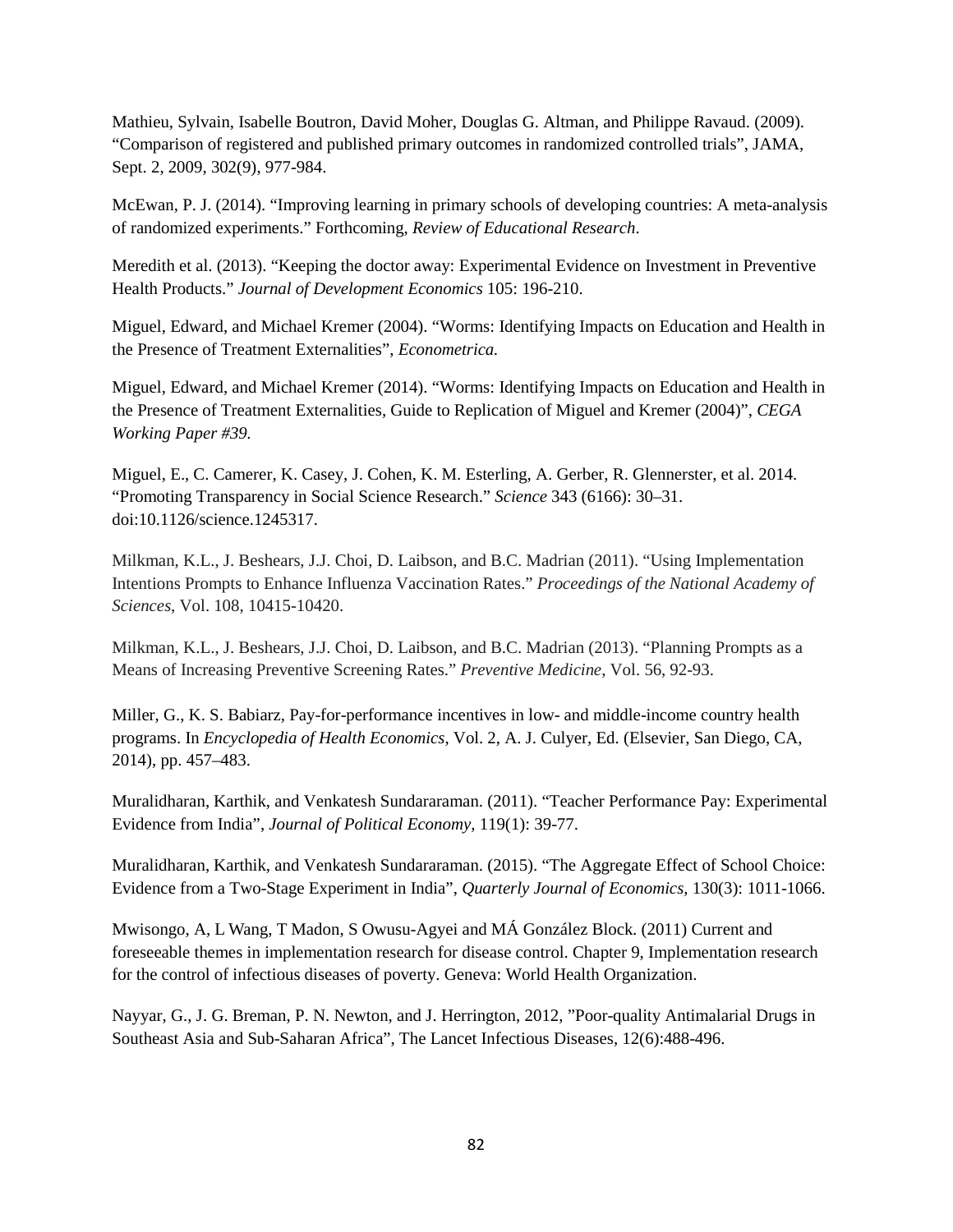Neumark, David. 2001. "The Employment Effects of Minimum Wages: Evidence from a Prespecified Research Design The Employment Effects of Minimum Wages." Industrial Relations: A Journal of Economy and Society 40 (1): 121–44.

Nokes C, Grantham-McGregor S, Sawyer A, Cooper E, Bundy D. Parasitic helminth infection and cognitive function in school children. Proceedings: Biological Sciences, 247(1319):77–81. 1992.

Nokes C, van den Bosch C, Bundy D. The Effects of Iron Deficiency and Anemia on Mental and Motor Performance, Educational Achievement, and Behavior in Children: A Report of the International Nutritional Anemia Consultative Group. USAID: Washington DC. 1998.

Olken, Benjamin, Junko Onishi and Susan Wong (2014). Should Aid Reward Performance? Evidence From a Field Experiment on Health and Education in Indonesia. A*merican Economic Journal: Applied Economics* 6(4): 1-34.

Ozier, Owen. (2014). "Exploiting Externalities to Estimate the Long-Term Effects of Early Childhood Deworming", World Bank Policy Research Working Paper #7052.

Patil, Sumeet R., Benjamin F. Arnold, Alicia L. Salvatore, Bertha Briceno, Sandipan Ganguly, John M. Colford, Jr, and Paul J. Gertler. 2014. The Effect of India's Total Sanitation Campaign on Defecation Behaviors and Child Health in Rural Madhya Pradesh: A Cluster Randomized Controlled Trial. *PLoS Med* no. 11:e1001709.

Paul JR, Horstmann DM, Riordan JT, Opton EM, Niederman JC, et al. (1962) An oral poliovirus vaccine trial in Costa Rica. Bull World Health Organ 26: 311–329.

Peletz, R., Cock-Esteb, A., Ysenburg, D., Haji, S., Khush, R., Dupas, P. (2016). The supply and demand of improved sanitation: results from randomized willingness-to-pay experiments in rural Tanzania. In preparation.

Pitt, M.M., M. R. Rosenzweig, N. Hassan, Human Capital Investment and the Gender Division of Labor in a Brawn-Based Economy. American Economic Review 102, 3531–3560 (2012).

Pollitt E, Hathirat P, Kotchabhakadi N, Missel L, Valyasevi A. Iron deficiency and education achievement in Thailand. Am J Clin Nutr 1989(3);50:687–97.

Pollitt E, Gorman K, Engle P, Martorell R, Rivera J. Early supplemental feeding and cognition. Monographs of the Society for Research in Child Development, Serial No. 235, Chicago: University of Chicago Press. 1993.

Pop-Eleches C, Thirumurthy H, Habyarmina J, Graff Zivin J, Goldstein M, DeWalque D, MacKeen L, Haberer J, Sidle J, Ngare D, Bangsberg D. Mobile phone technologies improve adherence to antiretroviral treatment in resource-limited settings: a randomized controlled trial of text message reminders. AIDS 2011; 25(6):825-834.

Prina, Silvia, and Heather Royer (2014). "The Importance of Parental Knowledge and Social Norms: Evidence from Weight Report Cards in Mexico". Forthcoming, *Journal of Health Economics*.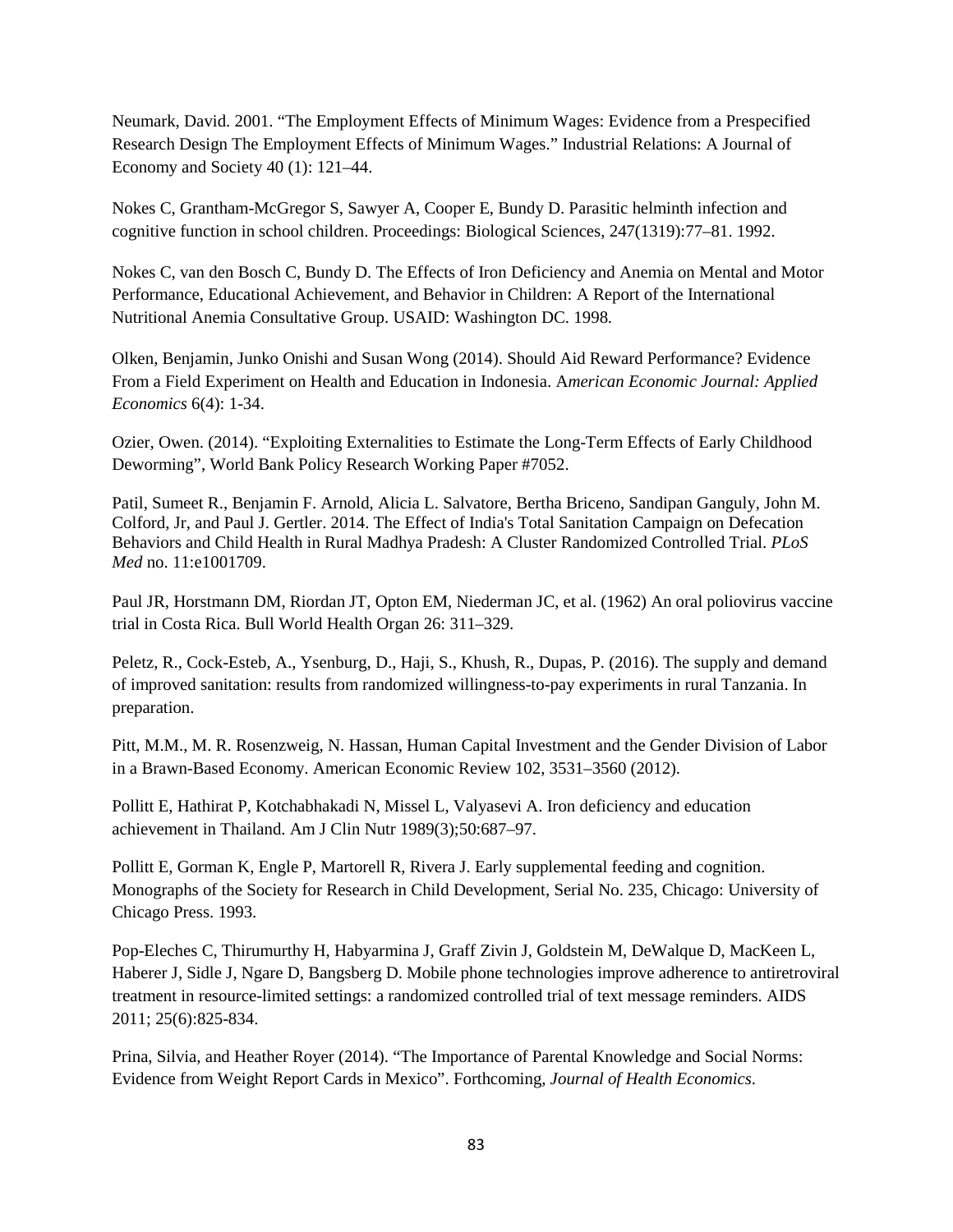Robinson, Jon, and Ethan Yeh. (2011). "Transactional Sex as a Response to Risk in Western Kenya," *American Economic Journal: Applied Economics* 3 (1): 35-64.

Robinson, Jon, and Ethan Yeh. (2012). "Risk-Coping through Sexual Networks: Evidence from Client Transfers in Kenya," *Journal of Human Resources* 47 (1): 107-145.

Rosenbaum PR (2007) Interference Between Units in Randomized Experiments. J Am Stat Assoc 102: 191–200. doi:10.1198/016214506000001112.

Rosenthal, Robert. 1979. "The File Drawer Problem and Tolerance for Null Results." *Psychological Bulletin* 86 (3): 638–41. doi:10.1037/0033-2909.86.3.638.

Rubin DB (1990) Formal mode of statistical inference for causal effects. J Stat Plan Inference 25: 279– 292. doi:10.1016/0378-3758(90)90077-8.

Seshadri S, Gopaldas T. Impact of iron supplementation on cognitive functions in preschool and schoolaged children: the Indian experience. Am J Clin Nutr 1989;50(3):675–86.

Schulz, Kenneth F., and David A. Grimes. 2005. "Multiplicity in randomised trials II: subgroup and interim analyses." The Lancet 365.9471: 1657-1661.

Simonsohn, Uri, Leif D. Nelson, and Joseph P. Simmons. 2014. "P-Curve: A Key to the File-Drawer." Journal of Experimental Psychology: General 143 (2): 534–47.

Singal, Amit G, Peter D R Higgins, and Akbar K Waljee. (2014). "A Primer on Effectiveness and Efficacy Trials", *Clinical and Translational Gastroenterology*, 5, e45; doi:10.1038/ctg.2013.13

Soemantri AG, Pollitt E, Kim I. Iron deficiency anemia and education achievement. Am J Clin Nutr 1989; 50(3):698–702.

Soewondo S, Husaini M, Pollitt E. Effects of iron deficiency on attention and learning processes of preschool children: Bandung, Indonesia. Am J Clin Nutr 1989;50(3):667–74.

Strauss, John and Duncan Thomas. 1995. "Human resources: empirical modeling of household and family decisions," in J. R. Behrman and T. N. Srinivasan (eds.), *Handbook of development economics*, volume 3A, Amsterdam: North Holland Press.

Sylvia Sean, et al. (2015). "Survey using incognito standardized patients shows poor quality care in China's rural clinics." *Health Policy and Planning* 30(3):322-33.

Tarozzi, Alessandro, Aprajit Mahajan, Brian Blackburn. Dan Kopf, Lakshmi Krishnan, Joanne Yoong (2014). "Micro-loans, Insecticide-Treated Bednets and Malaria: Evidence from a Randomized Controlled Trial in Orissa (India)". *American Economic Review*. 104(7):1909-41 .

Taylor-Robinson DC, Maayan, N, Soares-Weiser, K. Garner, P. (2012) "Deworming drugs for treating soil-transmitted intestinal worms in children: effects on nutrition and school performance." Cochrane Database of Systematic Reviews.